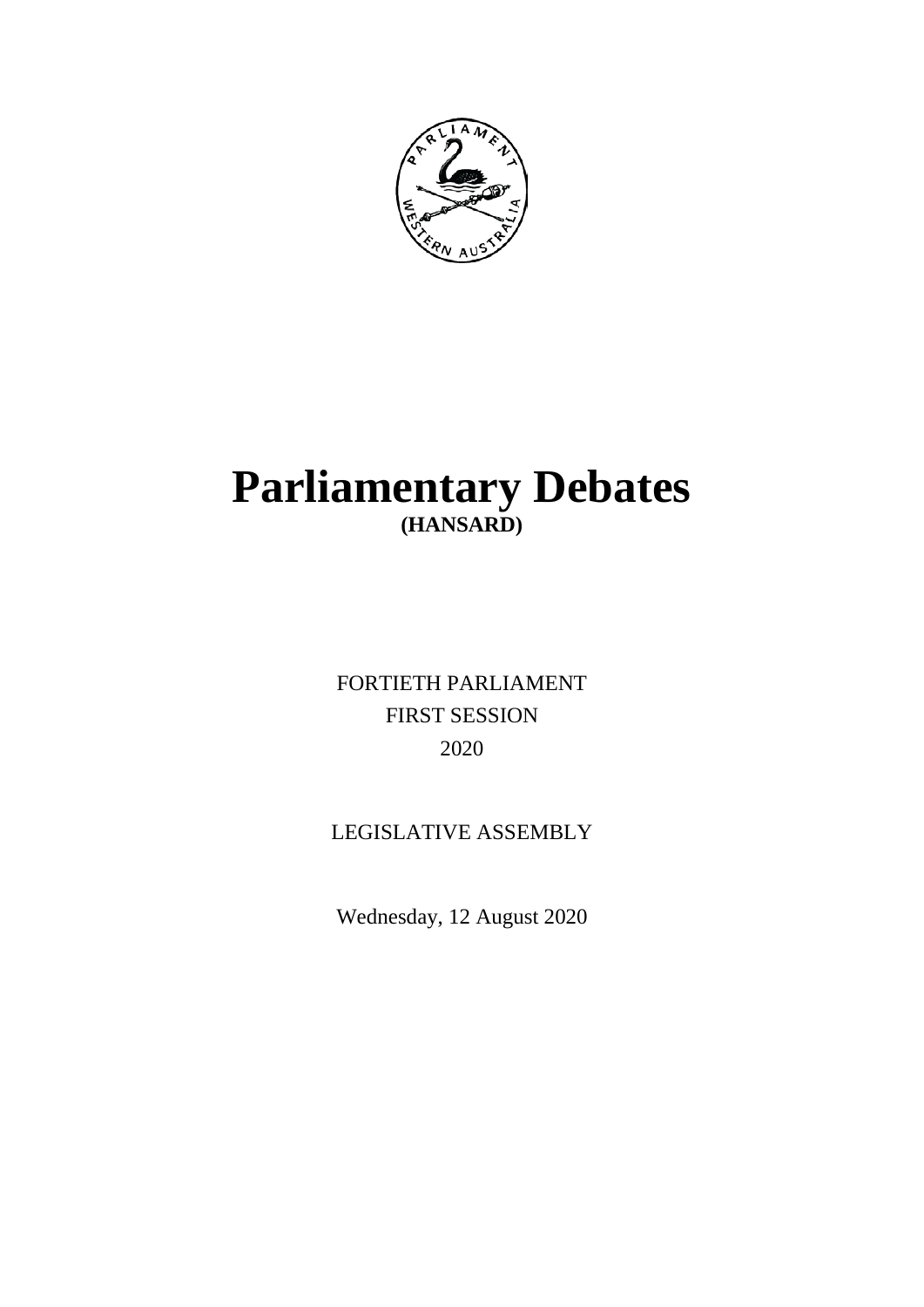## Legislative Assembly

Wednesday, 12 August 2020

l **THE SPEAKER (Mr P.B. Watson)** took the chair at 1.00 pm, acknowledged country and read prayers.

## **MALVERN SPRINGS VILLAGE CENTRE**

*Petition*

**MS J.J. SHAW (Swan Hills)** [1.01 pm]: I have a petition with 70 signatures that conforms with the standing orders of the Legislative Assembly on the following basis —

To the Honourable Speaker and Members of the Legislative Assembly of the Parliament of Western Australia assembled: We, the undersigned, say that the proposed amendment to *Malvern Springs Plan No.6 lot 9295 Elmridge Parkway, Ellenbrook* will not deliver the Village Centre promised to our community. We support the City of Swan's recommendation that the WA Planning Commission refuse the application. The residents of Malvern Springs want this site retained for its originally intended community purpose, and not redeveloped for dense housing. We ask that the WAPC supports our community's desire to protect the heart of Malvern Springs.

I also append to this petition 962 nonconforming responses on substantially the same terms—that is over 1 000 responses—including 927 online responses. I would like to thank Karen Mowat and Naomi Jenkin for their efforts in putting together this petition for us.

[See petition 184.]

#### **PAPERS TABLED**

Papers were tabled and ordered to lie upon the table of the house.

## **ELECTORAL AMENDMENT BILL 2020**

*Remaining Stages — Standing Orders Suspension — Notice of Motion*

**Mr D.A. Templeman (Leader of the House)** gave notice that at the next sitting of the house he would move —

That so much of the standing orders be suspended as is necessary to enable the Electoral Amendment Bill 2020 to proceed through all remaining stages without delay between the stages.

#### **EDUCATION AND HEALTH STANDING COMMITTEE**

#### *Membership Change — Notice of Motion*

**Mr D.A. Templeman (Leader of the House)** gave notice that at the next sitting of the house he would move —

That the member for Moore be discharged from the Education and Health Standing Committee and the member for Geraldton be appointed in his place.

## **MENTAL HEALTH PLAN**

*Statement by Minister for Mental Health*

**MR R.H. COOK (Kwinana — Minister for Health)** [1.04 pm]: I rise to provide an update on the McGowan government's achievements in the mental health, alcohol and other drug sector. In March, I released the "WA State Priorities: Mental Health, Alcohol and Other Drugs 2020–2024", which outlined the immediate priorities to reform and improve the sector over the next four years. It reaffirms our commitment to the 10-year mental health plan and to rebalancing the system. Since then, there has been significant progress. The Mental Health Commission has established a new governance structure to enable better integration and collaboration across the sector and public hospital system. This includes the Mental Health Executive Committee and the Community Mental Health, Alcohol and Other Drug Council. A new position was established—Western Australia's first Chief Medical Officer, Mental Health—to play a key role in leading clinical treatment in the state.

In June we released "A Safe Place: A Western Australian Strategy to Provide Safe and Stable Accommodation, and Support to People Experiencing Mental Health, Alcohol and Other Drug Issues 2020–2025". The first phase includes a \$25 million, 20-bed adult community care unit to provide high-level support and rehabilitation services in the metropolitan area, and a \$25 million, 16-bed youth service. The Premier and I opened the 10-bed Bunbury community mental health step-up, step-down service. Construction has started on similar services in Geraldton and Kalgoorlie. We have appointed providers to establish Safe Haven Cafes in East Perth and Kununurra. In July, I launched a new emergency telehealth service to support children and young people, and July also marked the successful first year of operation of our regional 24/7 telehealth service. It has helped more than 1 000 people.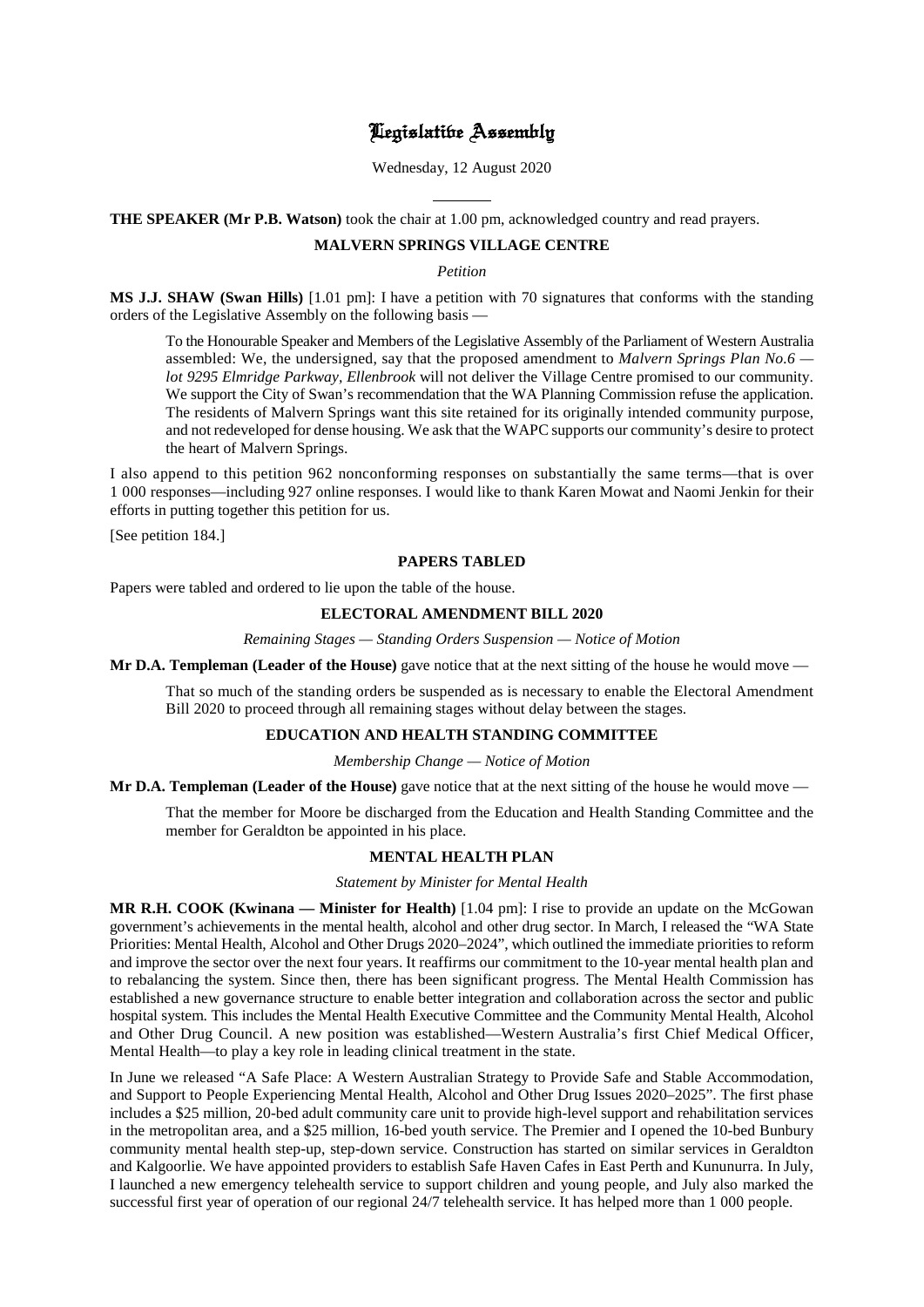As part of our COVID-19 response, I launched the Drug and Alcohol Clinical Advisory Service, which provides rapid access for clinicians to an addiction specialist, and launched public education campaigns to support Western Australians to improve their mental health and reduce harmful alcohol use. The McGowan government has allocated \$20 million for an additional 20 beds to create a specialist mental health hub at Fremantle Hospital; nearly \$10 million to develop and implement an important region-by-region approach to Aboriginal suicide prevention; and \$4.8 million to provide more suicide prevention support to all Western Australians as part of the WA Recovery Plan. The McGowan government will focus its efforts in 29 key areas over the next four years to shift to a more effective, sustainable and consumer-focused system.

## **POLICE — GRADUATIONS**

#### *Statement by Minister for Police*

**MRS M.H. ROBERTS (Midland — Minister for Police)** [1.06 pm]: Police graduation ceremonies are magnificent public occasions that celebrate the achievements and potential of our newest police officers. This year, these graduation ceremonies have been necessarily disrupted by the restrictions imposed as a result of the COVID-19 pandemic. The lifting of some of these restrictions has meant that the passage of trainee police from recruits to sworn officers has been marked by a proper ceremony. On 10 July, we celebrated a super graduation ceremony, with the largest number of squads graduating on the same day. This graduation ceremony celebrated the achievements of four squads: gold, blue, silver and green—117 new police officers in all. The 82 men and 35 women of these squads had already received their Certificates of Operational Status so they could fulfil roles on the front line. Our newest officers come from many different backgrounds and range in age from 19 to 50. Thirteen are of Aboriginal heritage and 21 from culturally and linguistically diverse backgrounds. There are university graduates, former truck drivers, graphic designers, teachers and tradies. They have all survived and prospered in the academy's demanding 28-week course and have already begun to serve our state, with gold and blue teams allocated to metropolitan and regional stations, while silver and green teams have been assisting the COVID-19 self-quarantine assurance team with track and trace duties.

These occasions are important in the police year and they also provide opportunities to recognise extraordinary service and courage. On this occasion, two bravery awards were presented, along with Certificates of Service to two long-serving officers and six Certificates of Outstanding Performance. I am sure that the house will join with me in thanking all these officers, both the 117 newest police and those whose service has been recognised. The dedication and commitment of our police during the COVID-19 pandemic reinforces to all Western Australians just how well served we are by the women and men in uniform and those who support them.

#### **"EMERGENCY PREPAREDNESS REPORT 2019"**

#### *Statement by Minister for Emergency Services*

**MR F.M. LOGAN (Cockburn — Minister for Emergency Services)** [1.09 pm]: I would like to take this opportunity to inform the house of the "Emergency Preparedness Report 2019" published by the State Emergency Management Committee, which was tabled in this house earlier today. The report offers a broad view of Western Australia's capacity to deal with large-scale emergencies and historically has been published in November of its reporting year. However, unlike previous reports, the "Emergency Preparedness Report 2019" now focuses not only beyond the risks and capabilities that WA has, but also on the complexities that could arise during emergencies. This new approach is designed to be more graphical and interactive in the hope of increasing the understanding of emergencies and their scale within the community. The report highlights a continuing commitment across the emergency management sector, with agencies and local governments actively seeking to work together to improve emergency management capability. COVID-19 has shown us, as a state and as a nation, the wide-reaching impacts that emergencies can have. This report illustrates the great work being done and the priorities for future activities to prepare us for the various emergencies that can occur across WA.

## **ECONOMICS AND INDUSTRY STANDING COMMITTEE**

*Eighth Report — "Taking Charge: Western Australia's Transition to a Distributed Energy Future"— Government Response — Statement by Minister for Energy*

**MR W.J. JOHNSTON (Cannington — Minister for Energy)** [1.10 pm]: I rise to table the McGowan government's response to the eighth report of the Economics and Industry Standing Committee titled "Taking Charge: Western Australia's Transition to a Distributed Energy Future", which was tabled in the Legislative Assembly on 20 February 2020. As I said in my initial response to the report on 19 May 2020, I welcome the committee's 21 recommendations and note that they are consistent with the work being done under the McGowan government's energy transformation strategy. In fact, members will see that the government supports almost all of the recommendations, and the majority of them are already being implemented under the government's energy reform agenda. It is reassuring to see that the committee's findings endorse the government's vision for distributed renewable energy becoming a key part of the power system and the means by which we get there. Of particular relevance to the committee's recommendations is the government's "Distributed Energy Resources Roadmap".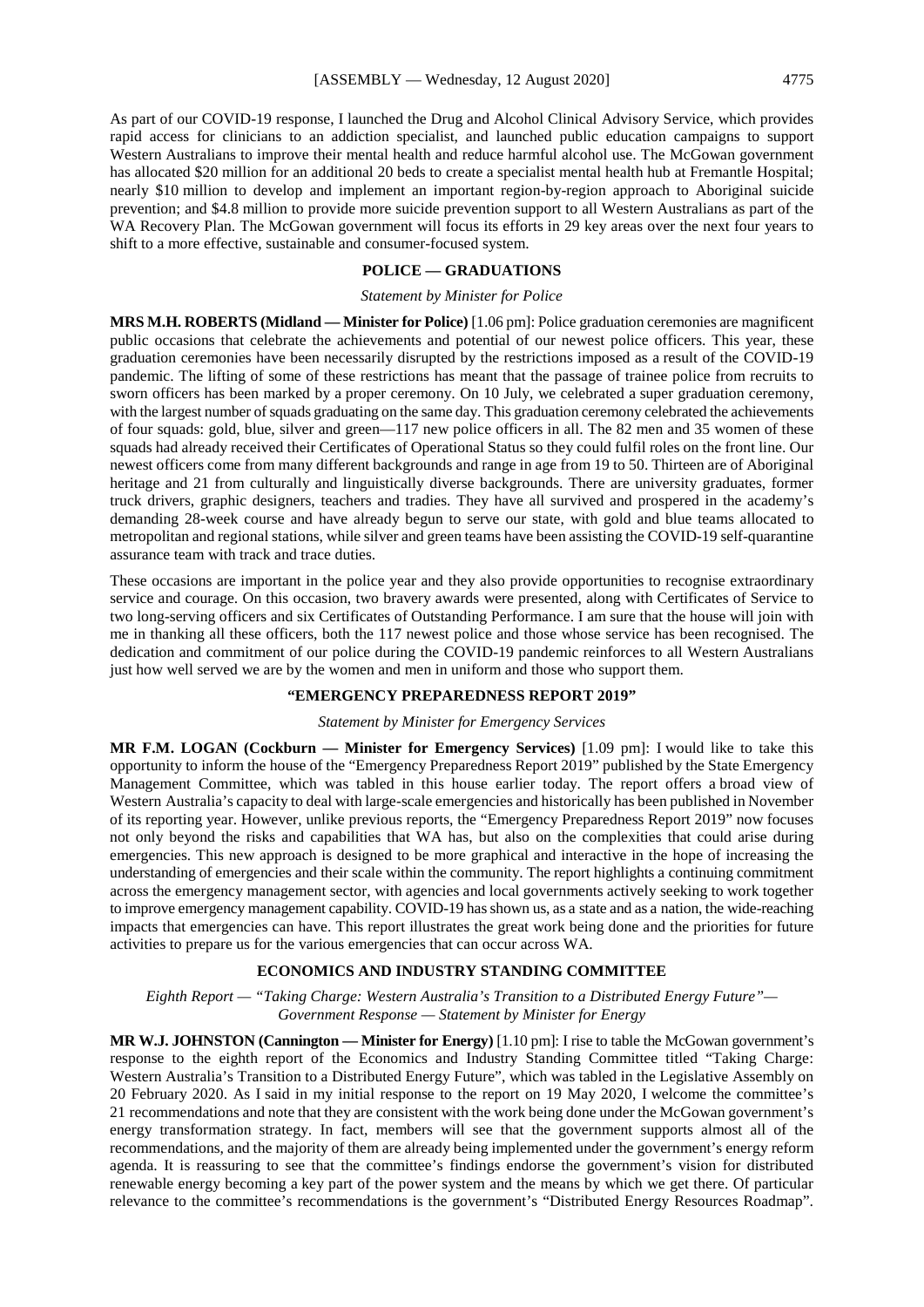The road map will guide changes to policies, regulations, technical requirements and consumer protections to support the integration of customer DER over the long term. The road map was published on 4 April 2020 and I encourage members to read it. Energy Policy WA is currently implementing the road map and I am confident that this important work will enable households and businesses to continue to take up distributed renewable energy sources at a rapid rate.

I now table the response.

[See paper [3555.](https://www.parliament.wa.gov.au/publications/tabledpapers.nsf/displaypaper/4013555a03e0ce15bd9b43ea482585c2004d3970/$file/3555.pdf)]

### **NATIONAL DISABILITY INSURANCE SCHEME (WORKER SCREENING) BILL 2020**

## *Introduction and First Reading*

Bill introduced, on motion by **Mr R.R. Whitby (Parliamentary Secretary)**, and read a first time.

Explanatory memorandum presented by the parliamentary secretary.

#### *Second Reading*

## **MR R.R. WHITBY (Baldivis — Parliamentary Secretary)** [1.12 pm]: I move —

That the bill be now read a second time.

This government is committed to implementing the National Disability Insurance Scheme in Western Australia to produce major benefits for people with disability, their families and the broader community. The National Disability Insurance Scheme (Worker Screening) Bill 2020 provides for screening and ongoing monitoring by reference to national criminal records and other relevant information of certain disability workers in Western Australia. The objective of nationally consistent NDIS worker screening and this bill is to protect and prevent people with disability from experiencing harm or poor quality or unsafe supports or services delivered under the NDIS by deterring certain individuals from seeking work in the sector, excluding certain people from working for registered NDIS providers in certain roles, and reducing the potential for NDIS providers to employ certain workers if those workers pose an unacceptable risk of harm to people with disability.

The bill implements Western Australia's obligations under the Intergovernmental Agreement on Nationally Consistent Worker Screening for the National Disability Insurance Scheme, which sets out the national policy for NDIS worker screening. Western Australia entered the IGA in June 2019, joining all other states and territories. The bill incorporates relevant definitions from the National Disability Insurance Scheme Act 2013 and the National Disability Insurance Scheme (Practice Standards—Worker Screening) Rules 2018 of the commonwealth to achieve the IGA's policy intentions. The IGA, the NDIS rules and the related documents have been in the public arena for some time. I understand workers, employers, people with disability and their carers and families are keen for NDIS worker screening to commence. The IGA provides the responsibilities of the commonwealth, states and territories in relation to worker screening and the key elements for nationally consistent screening, which are being implemented by discrete legislation in each state and territory. The commonwealth's responsibilities include establishing and administering the national clearance database. This will record the outcomes of NDIS worker screening checks and enable employers to verify workers and check their clearance status. The commonwealth's responsibilities under the framework will be implemented by the NDIS Quality and Safeguards Commission, an independent commonwealth agency established for this purpose. The responsibilities of the states and territories include implementing legislation to establish NDIS worker screening consistent with the IGA, establishing and operating NDIS worker screening units, facilitating effective information sharing between NDIS worker screening units and the commission, and checking all nationally cleared workers against state criminal history records for ongoing monitoring.

This bill is not mirror legislation. The IGA aims for national consistency in worker screening, rather than exact uniformity between jurisdictions. It provides states and territories with significant discretion in implementing certain elements of the national policy, including, for example, in relation to penalties, enforcement, the issue of physical cards and the ability for workers to commence work in advance of their applications being determined. In these issues of discretion, the bill is drafted to achieve consistency with Western Australia's Working with Children (Criminal Record Checking) Act 2004, as appropriate. The bill implements a worker screening scheme broadly similar, but not identical to, that of the working with children legislation. Differences between the schemes contained in the bill and in the working with children legislation are generally due to the requirements for national consistency, particularly those of the IGA.

Some jurisdictions have proposed legislation that combines NDIS worker screening with other vulnerable person screening requirements. In Western Australia, a standalone bill is proposed. The working with children check and NDIS check are, fundamentally, two schemes that have key differences, which result in the need for both checks. There are, for example, differences in the vulnerability of the cohorts, additional offences to be considered by the NDIS check such as fraud and deception offences, differences in offence classifications, and the NDIS check is subject to national ongoing monitoring. There are also some provisions in the bill, and in other jurisdictions' legislation, which diverge from the agreed parameters as set out in the IGA or in subsequent national policies. In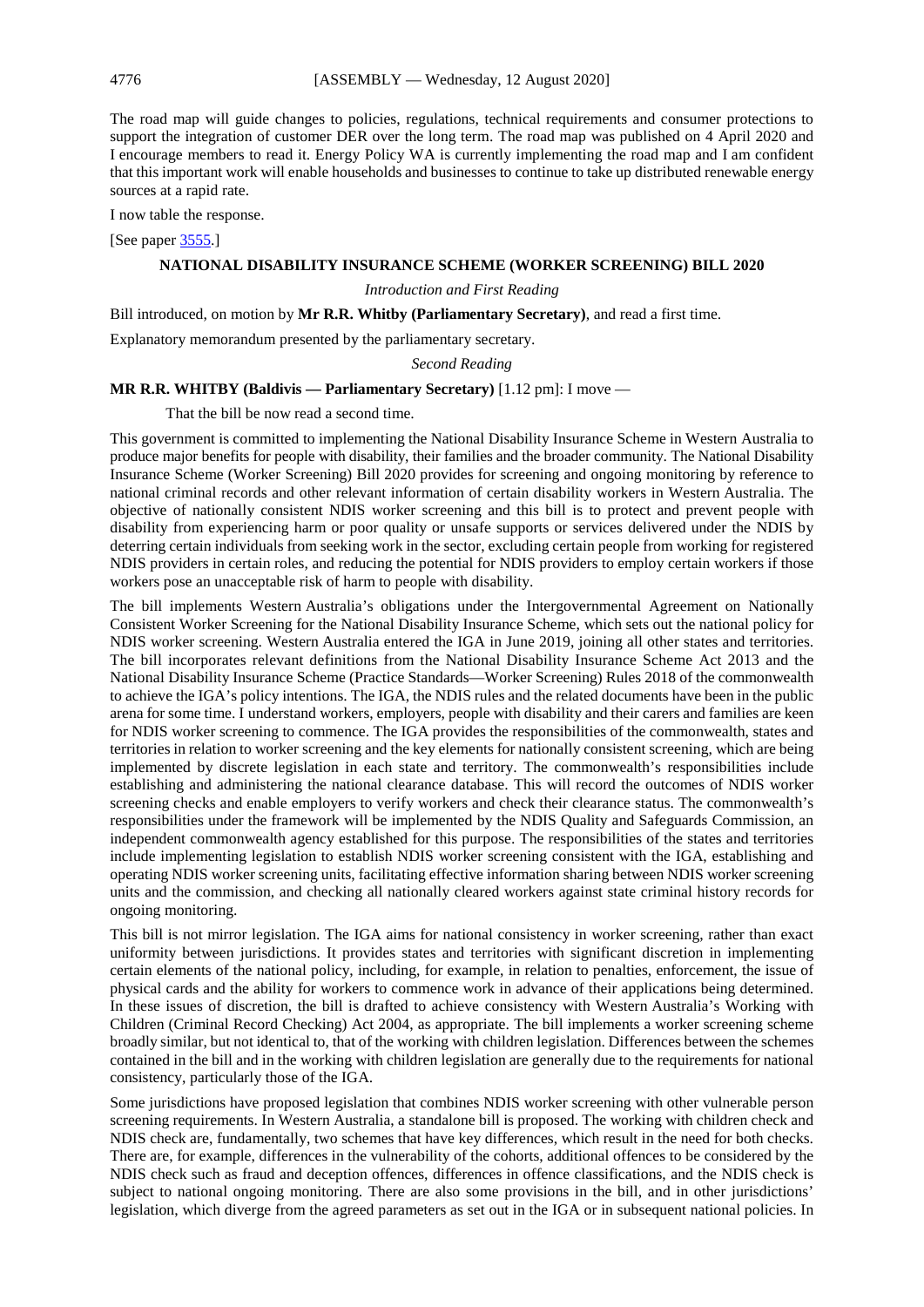these few issues, the bill is either consistent with the majority of other states and territories or the government considers that the protection of people with disability warrants minor departure from the IGA. Notwithstanding the few minor differences, each state's and territory's legislation to implement nationally consistent worker screening will mean that the results of worker screening will be portable across Australia and across NDIS employers. NDIS clearance holders in Western Australia will pay a single application fee that will entitle them to work throughout Australia, without being required to meet additional criteria or pay additional fees. Outcomes from worker screening in another state or territory will also determine whether applications can be made, or certain measures taken, in Western Australia. Jurisdictions intend to commence NDIS worker screening from 1 February 2021 to allow for a coordinated national launch and to simplify the messaging to and regulatory obligations on NDIS providers nationally.

I turn now to some key features of the bill. Applications for clearance: People who engage or intend to engage in NDIS work, and who either do so in WA or who reside in WA, may apply for an NDIS clearance. As required by the NDIS act and the rules, persons employed by or otherwise engaged by registered NDIS providers, including contractors and subcontractors who are in risk-assessed roles, will require a clearance. Risk-assessed roles include key personnel such as those holding executive and senior management positions and roles for whom the normal duties include the direct delivery of specified supports or services to, or are likely to require more than incidental contact with, a person with disability. Self-employed people and volunteers used by registered National Disability Insurance Scheme providers and their subcontractors in risk-assessed roles will similarly be required to apply.

To achieve an appropriate balance between enabling individual choice and control and sufficient quality and safeguarding for people with disability, self-managing NDIS participants may choose to receive NDIS supports and services from workers engaged by unregistered providers who may not have a clearance or who may be subject to an exclusion. Self-managing NDIS participants may request that workers engaged by unregistered providers who provide them with supports and services have a clearance. Workers of unregistered providers may apply for an NDIS clearance if they are delivering or are planning to deliver NDIS supports and services and the application is endorsed by their employer, but there is no requirement for them to apply. They will not be committing an offence if they remain in NDIS work without having made an application. Similarly, people employed, engaged or registered by NDIS providers in non-risk assessed roles—for example, those who have only incidental contact with an NDIS participant—will not be required to have a clearance. The Department of Communities will be the department principally assisting the Minister for Disability Services in the administration of the act and the CEO of communities will have the responsibility for undertaking NDIS worker screening. People who perform functions delegated by the CEO under the act will also require a clearance.

Criminal history and identity checks: Applicants for a clearance will complete an approved form, which will require the self-disclosure of information such as international criminal history, child protection orders and any relevant workplace misconduct findings. On receiving an application for a clearance, the CEO or her delegate must conduct a criminal record check, which will contain any convictions, including spent convictions, non-conviction charges and current pending charges, including for offences committed or allegedly committed as a child. The CEO will also make a request for any relevant information held by the NDIS commission about the applicant. Certain bodies can also provide relevant findings to the CEO. Clearances will remain in force for up to five years, subject to ongoing monitoring by NDIS worker screening units. Clearance holders will be subject to ongoing monitoring for relevant criminal history, NDIS commission records, or any other information considered relevant by the NDIS worker screening unit, which may lead to reassessment and possible cancellation of an NDIS clearance before it expires.

Clause 6 of the bill captures offences in other jurisdictions of a kind to offences in Western Australia and offences prior to the bill's commencement. Class 1 and class 2 offences against Western Australian legislation are listed in schedules 1 and 2 of the bill respectively. The listed offences have been drafted in acknowledgement of the nationally agreed position on offence categorisation for the purposes of NDIS worker screening. The offences and the definitions of "disqualified" and "presumptively disqualified" persons contained in the bill are for application in the CEO's decision-making framework. Schedules 1 and 2 specify conditions in relation to some offences—for example, so that an offence is only classified as class 1 if the victim is a child or vulnerable person as defined in the bill. A young adolescent relationship carve out is also included so that certain offences are not to be classified as class 1 if certain age-related requirements are met. Additional offences and additional conditions for the offences listed in the schedules may be prescribed in the regulations. This will accommodate the potential creation of new relevant offences in Western Australia or other jurisdictions, as occurred for example with the recent passage through this house of the landmark Family Violence Legislation Reform Act 2020. Offences which are not captured under the bill as class 1 or 2 are class 3 offences.

Automatic exclusions, interim bars and suspensions: If the applicant or clearance holder has a criminal record showing a conviction for a class 1 offence committed as an adult, the CEO must issue an automatic exclusion, as these persons are disqualified from NDIS work. Disqualified persons are permanently excluded from NDIS work and will not be entitled to reapply. Exclusions must also be issued if the CEO conducts a risk assessment of the applicant or clearance holder and determines that there is an unacceptable risk that the person may cause harm to people with disability in the course of carrying out NDIS work. The CEO must impose an interim bar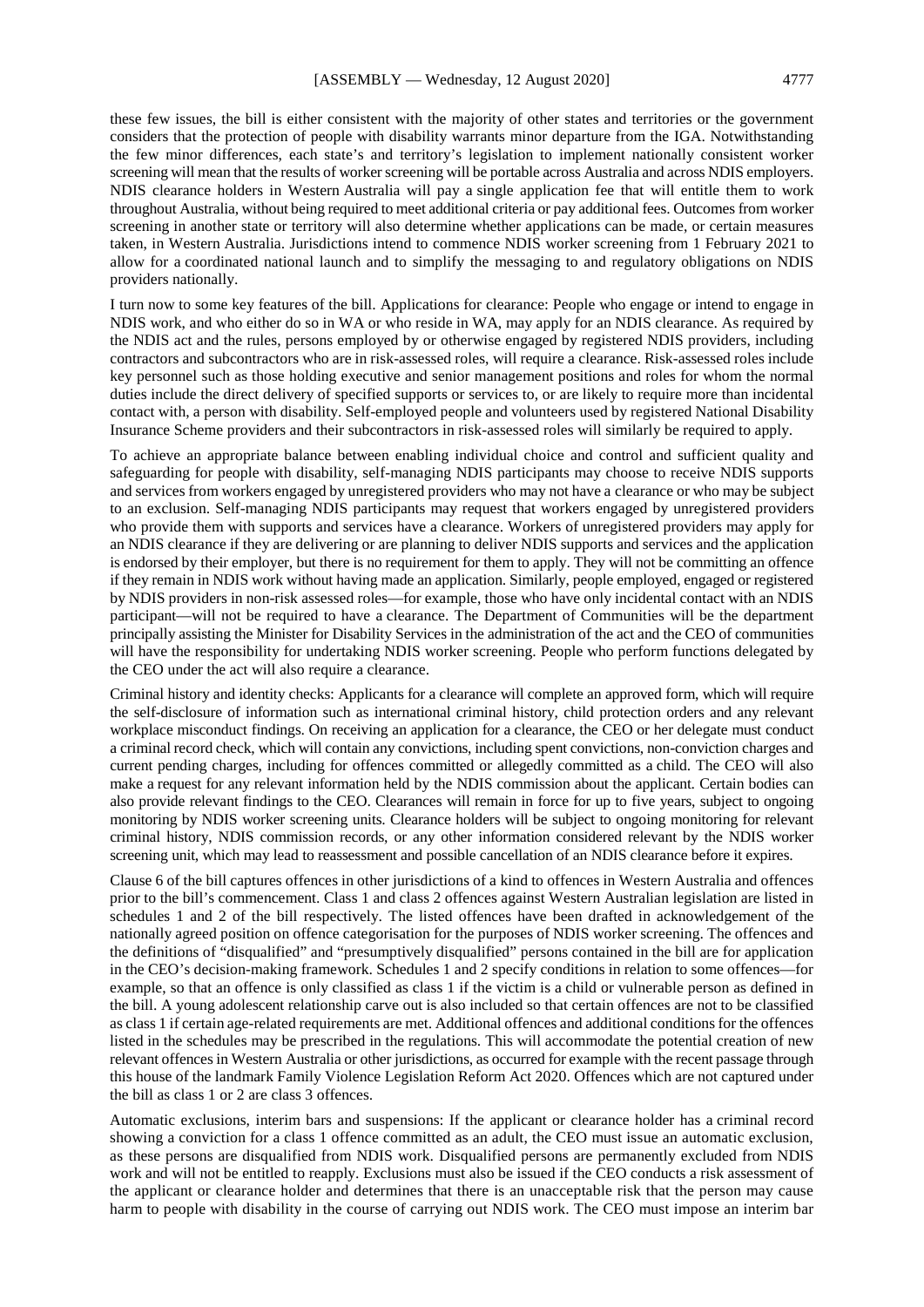on applicants and a suspension on clearance holders who are or become disqualified or presumptively disqualified while a risk assessment is undertaken. The CEO may impose an interim bar or suspension on any other ground she determines appropriate.

Risk assessments by the CEO: In certain circumstances, a risk assessment of the applicant or clearance holder will be triggered, this being conducted by the CEO. The purpose of the risk assessment is to determine whether there is an unacceptable risk that the applicant or clearance holder may cause harm to people with disability in the course of carrying out NDIS work. Harm includes but is not limited to any detrimental effect on a person's physical, sexual, psychological, emotional or financial wellbeing. Once a risk assessment is triggered, any lawfully obtained information may be considered, as long as it is relevant to risk. Information gathering under the bill is not confined to criminal record information; indeed, information outside criminal record information such as information from registration and regulatory authorities prescribed in the regulations can trigger a risk assessment and during that assessment an interim bar or suspension may be imposed. The CEO may request and consider information from any person or body in conducting a risk assessment.

The bill sets out certain principles relevant to the risk assessment. Importantly, these include, for example, that the risk of harm need not be likely in order to be unacceptable. An unacceptable risk may arise from a pattern of behaviour or a single event, from conduct that is intended or unintended, and whether or not harm has been shown to have resulted from any past or alleged conduct. An unacceptable risk may arise from events that are not recent and need not be based on any assessment as to whether any conduct is likely to recur. Matters that are irrelevant to the risk assessment are also set out in the bill.

The aim of this bill is to ensure the safety and wellbeing of people with disability and their right to live free from abuse, violence, neglect and exploitation. It is the paramount consideration that is intended to inform all functions set out in this bill, and particularly the assessment of the potential risk of harm that people with disability may be exposed to from those who work with them. The approach to risk assessment provided for in division 2 of this bill is a precautionary one, so that doubts about risk must always be resolved in favour of protecting people with disability from harm. When the information considered in the risk assessment gives rise to significant concern that cannot be resolved one way or the other—for example, where allegations of offending or misconduct are unable to be proven to any given standard—the unacceptable risk test to be applied to decision-making under this bill embodies that precautionary approach. In conducting the risk assessment, the presumption will be that the applicant or clearance holder is disqualified in certain circumstances as set out in clause 8. The presumption in the CEO's risk assessment of these persons is that they should be excluded from NDIS work unless the CEO is satisfied that because of the exceptional circumstances of the case, the person does not pose an unacceptable risk of harm to people with disability in the course of carrying out NDIS work. In other circumstances where a risk assessment is conducted, there is no presumption of exclusion and the precautionary principle applies.

Other key features: The bill contains information-sharing provisions to ensure that risk assessments of applicants and clearance holders undertaken in Western Australia and in other jurisdictions are informed by all relevant information. Particular provisions have been included for the gathering and sharing of information from the Commissioner of Police, the Director of Public Prosecutions and the CEO administering the Sentence Administration Act 2003. Information sharing between Western Australia's NDIS and working with children screening units is also provided for. These arrangements are expected to provide efficiencies for government and assist the making of appropriate and timely decisions for the protection of these vulnerable cohorts. The bill also provides that entities and employers who may be affected by decisions taken under the bill can be informed of those decisions.

The bill includes provisions for investigation and enforcement so that authorised officers may investigate suspected offences against this and other penalty provisions in the bill. It provides natural justice and robust procedural fairness for applicants and clearance holders by providing for the chief executive officer to take submissions from applicants and clearance holders in advance of decisions to refuse or cancel a clearance; an internal review; and an external review of those decisions by the State Administrative Tribunal.

Transitional arrangements will be provided for in the regulations to ensure the orderly phasing in of National Disability Insurance Scheme workers under the new screening requirements in the bill while continuing and strengthening the current safeguards that apply to disability service provision. Upon the commencement of the bill and subject to those transitional arrangements, staff and other personnel of providers registered with the NDIS Commission who engage in NDIS work in risk-assessed roles without having applied for a clearance or who are subject to exclusion will commit an offence for which the penalty is \$60 000 and imprisonment for five years.

The Royal Commission into Violence, Abuse, Neglect and Exploitation of People with Disability was established in April 2019 in response to community concern about widespread reports of violence against and the neglect, abuse and exploitation of people with disability. Effective screening of people who work with people with disability, such as is provided for in this bill, is one mechanism to address such concerns.

I commend the bill to the house.

Debate adjourned, on motion by **Mr Z.R.F. Kirkup**.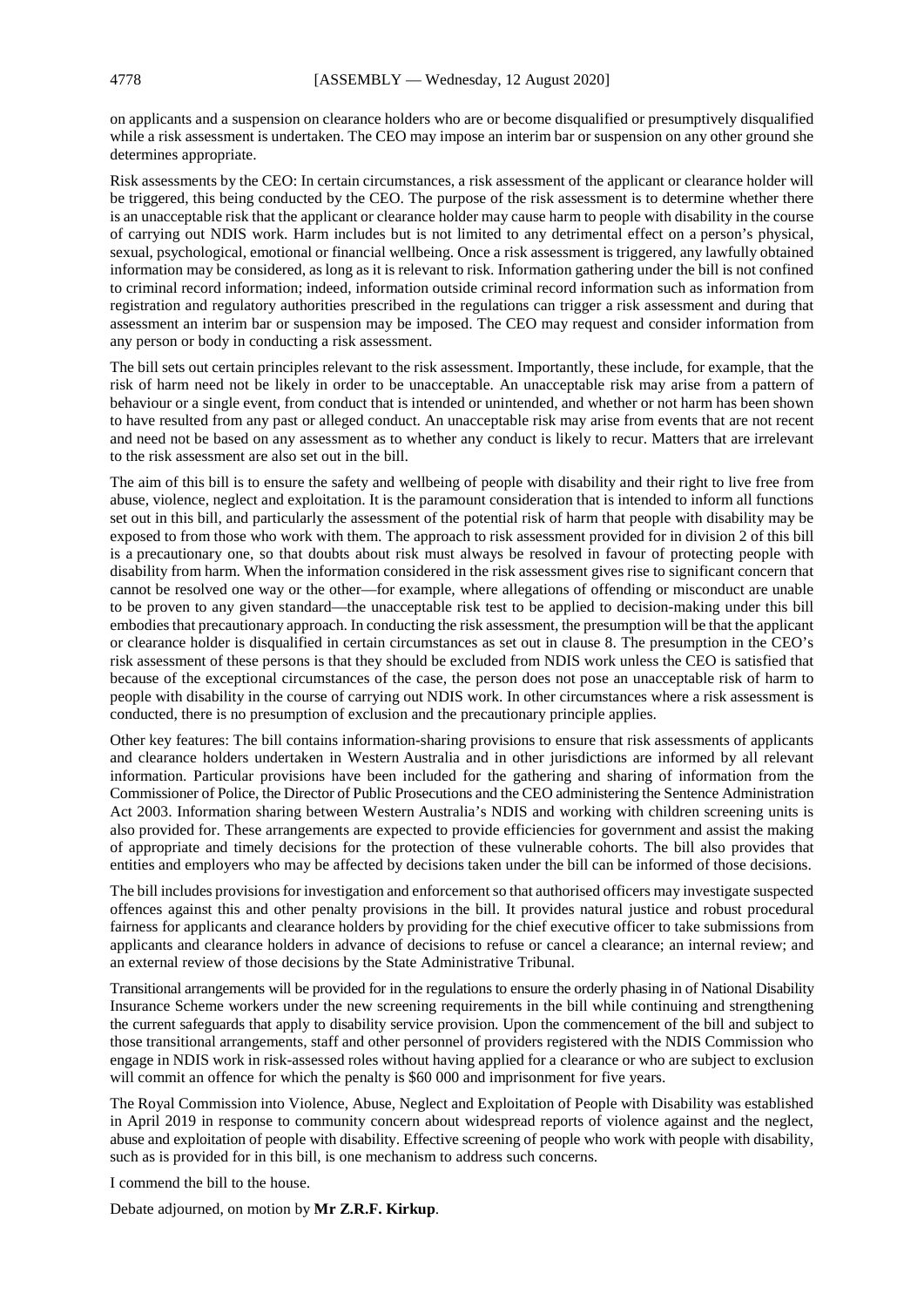#### **BUSINESS OF THE HOUSE — PRIVATE MEMBERS' BUSINESS**

*Standing Orders Suspension — Motion*

## **MR D.A. TEMPLEMAN (Mandurah — Leader of the House)** [1.31 pm]: I seek leave to move a motion in an amended form.

Leave granted.

#### **Mr D.A. TEMPLEMAN**: I move —

That so much of standing orders be suspended as is necessary to enable private members' business to have priority from 4.00 pm to 5.00 pm on Wednesday, 12 August 2020.

In briefly speaking to this motion, the opposition has approached the government seeking to reduce its private members' business time, which is normally set aside for three hours, to one hour. Obviously, there is a very important bill before the house that the government is seeking to debate and pass by the end of this evening. The time provided by this motion is appreciated. It will allow us to have a fulsome debate on the bill that is on the agenda for today, the debate on which will commence shortly. I ask members to support the amended motion.

**MR Z.R.F. KIRKUP (Dawesville)** [1.32 pm]: On behalf of the opposition, we appreciate that the amended motion has been moved to change private members' business to between 4.00 pm and 5.00 pm and for government business to take place between 5.00 pm and 6.00 pm. I am advised that Mr Acting Speaking will provide us with a dinner break from 6.00 pm to 7.00 pm. We anticipate that the Iron Ore Processing (Mineralogy Pty Ltd) Agreement Amendment Bill 2020 will take some time to get through, so, of course, in good faith, the opposition wants to work with the government to provide as much time as possible for the debate and necessary scrutiny of this urgent legislation that has been brought to this place with otherwise little notice. I will continue to work in good faith with the Leader of the House to ensure the expeditious passage of important legislation.

Question put and passed.

## **BUSINESS OF THE HOUSE — DINNER SUSPENSION**

*Statement by Acting Speaker*

**THE ACTING SPEAKER (Mr S.J. Price)** [1.33 pm]: Before we move on, I advise that there will be a dinner break this evening between 6.00 pm and 7.00 pm.

## **IRON ORE PROCESSING (MINERALOGY PTY. LTD.) AGREEMENT AMENDMENT BILL 2020**

*Remaining Stages — Standing Orders Suspension — Motion*

**MR D.A. TEMPLEMAN (Mandurah — Leader of the House)** [1.33 pm]: I move —

That so much of standing orders be suspended as is necessary to enable the Iron Ore Processing (Mineralogy Pty. Ltd.) Agreement Amendment Bill 2020 to proceed through all remaining stages without delay between the stages.

As has been highlighted previously and in discussions with the opposition, this motion will allow this important bill to proceed through all stages without delay.

**MR Z.R.F. KIRKUP (Dawesville)** [1.34 pm]: I appreciate that the government seeks to suspend standing orders to ensure that all stages of the Iron Ore Processing (Mineralogy Pty. Ltd.) Agreement Amendment Bill 2020 can be dealt with today, without delay between those stages. I understand that the government has outlined, through the Attorney General, its reasons for doing so. It is an extraordinary bill and this Parliament is faced with unprecedented circumstances. My only caution is that we have been given notice that the Leader of the House is expecting the Electoral Amendment Bill 2020 to be passed without delay between the stages by tomorrow. We also have the COVID-19 Response and Economic Recovery Omnibus Bill 2020 listed for debate and I believe the government wants that passed by tomorrow. It is an extraordinary circumstance that all the bills that the opposition has to deal with this week are bills that have to pass without delay between the stages. That was already the case, notwithstanding the Mineralogy bill that was brought before this place at 5.00 pm yesterday. I sometimes do not know why this place exists and why processes are in place to deal with the important scrutiny of legislation and provide the delays that are necessary so that we have the time to properly scrutinise that legislation. Notwithstanding all that, we support this motion so that the bill can be brought on and looked at properly. On my count, some 52 bills have to pass through this Parliament and there are now only 30 sitting days left in the fortieth session of this place. With that in mind, and notwithstanding that I doubt that we will get the omnibus bill and the Electoral Amendment Bill passed tomorrow—we will see—the opposition supports this motion.

**MR D.A. TEMPLEMAN (Mandurah — Leader of the House)** [1.36 pm] — in reply: We live in extraordinary times and therefore extraordinary measures are required. This is an important bill. I appreciate the support of the opposition on this motion. Obviously, other important bills are also listed, but this is the priority bill and it is very important for the state of Western Australia.

Question put and passed.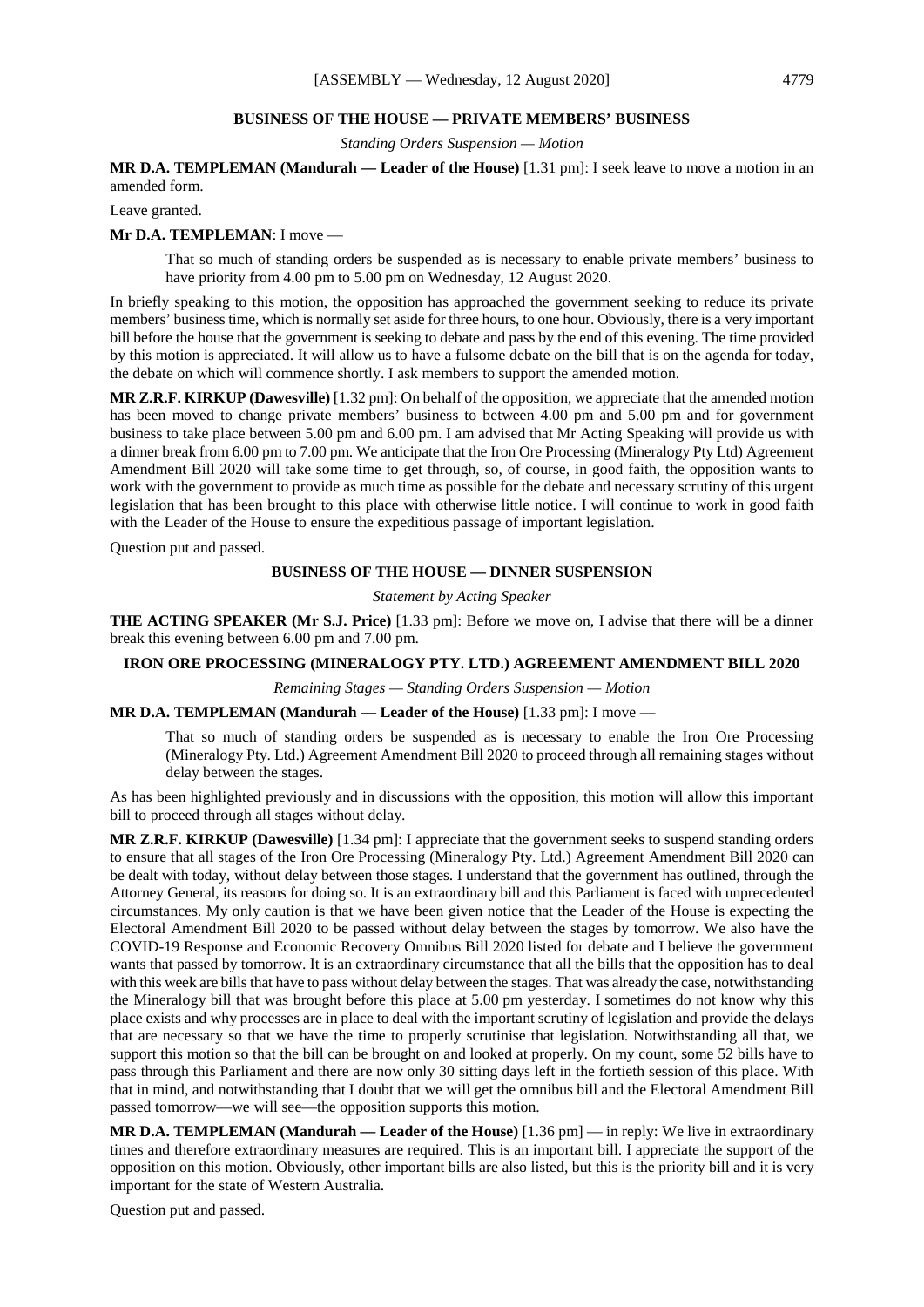#### *Second Reading*

Resumed from 11 August.

**MRS L.M. HARVEY (Scarborough — Leader of the Opposition)** [1.36 pm]: I rise on behalf of the opposition in support of the Iron Ore Processing (Mineralogy Pty. Ltd.) Agreement Amendment Bill 2020. However, the opposition is not going to roll over and not scrutinise this legislation, because it is unprecedented to amend a state agreement. It has not occurred in this fashion in the Parliament of Western Australia or in any Parliament of Australia or perhaps even the commonwealth. We are being asked to take an extraordinary step on the say-so and advice of this government and we need to understand the potential ramifications for sovereign risk et cetera that there may be in the future. We need to understand whether we are setting a precedent for the amendment of other state agreements and the waiver of personal rights and the rights of individuals by taking this step in Parliament the step that the Premier has asked us to take.

The Premier said that this is urgent legislation that needs to be passed immediately. We were notified of this legislation only at five o'clock last night. The Premier spoke to me and the Leader of the Nationals WA, Hon Mia Davies, in the corner of the chamber. A lot of people wearing suits were racing around the corridors of Parliament. We had a sense that something was up but we had no idea what that might be—no idea at all. We were given no prior advice that something as unforeseen as this bill would be coming to Parliament. The Leader of the Nationals WA and I were not given the benefit of a confidential briefing. We evidently do not have that level of trust with the Premier on matters such as this, which could affect the future of Western Australians should a \$30 billion lawsuit brought by an individual be successful. We were not given that level of trust, yet the Premier has asked for our cooperation to declare this bill urgent. As I said, we received it at five o'clock last night and we were expected to get through the consultation process with potentially injured parties. We are supposed to understand the ramifications. Ordinarily, with legislation like this, we would get independent legal advice to inform our decisions and help us understand the ramifications of what we are doing in Parliament when we pass legislation like this, but we have had no time to do that. The longstanding tradition in this place is that state agreements are passed through this place on the understanding of the trust placed in the government and the Premier of the day that the negotiations have been done in good faith with all parties to the agreement. I do not know whether that is the case necessarily with this amending legislation to a state agreement; however, generally state agreements are negotiated in good faith by the two parties and the conditions of the agreement are agreed to and then brought to Parliament to be ratified. On that basis, I do not believe any opposition in the history of the Western Australian Parliament has opposed a state agreement, and that is the position that we are taking today. We are taking the position that the Premier and the officers and lawyers in the State Solicitor's Office have done their due diligence and that the step that we are taking is, in fact, the correct step in the interests of the state.

We are taking the Premier at his word that \$30 billion of taxpayers' funds are at stake. Currently, net debt in this state is \$36 billion. No opposition would stand in the way of a government protecting its taxpayers from net debt increasing to \$66 billion on the back of litigation by any individual. That is why we are supporting this legislation. The Premier says that \$30 billion of taxpayers' money is at stake. That is \$12 000 for every Western Australian. I note that Clive Palmer said on radio this morning that that is a complete falsehood, that is not the case and that is not the value of the claim. We are taking the government at its word in good faith that it has done its due diligence and that \$30 billion is the amount that is at stake should we not pass this unprecedented legislation to take away the rights of the proponents to this state agreement to receive damages that may occur as a result of a decision of government.

To let members know how seriously we have taken this issue, we convened a special meeting of our party room at 11.30 am today. We spoke to the leader of government business and asked whether we could delay the start of Parliament by an hour. The only reason that we had to have our party room meeting at 11.30 am is that our members are members of committees and they had committee hearings scheduled and needed to be present for their other parliamentary responsibilities. We scheduled our party room meeting for 11.30 am and I am pleased to say that every member of our party was involved in that meeting because they know how important this issue is. Our party room made the decision to support this legislation in good faith on the say-so of its urgency and the risk to the taxpayers of Western Australia should we not support it. In addition, our party room members—my members—offered up two precious hours of debate for private members' business to help expedite the passage of this legislation through this place. That is two hours of very limited time that the opposition has left in this parliamentary year to bring issues of importance to the attention of the state government. We were going to raise issues of importance to small businesses during private members' business, but we shall do that at another time, because we understand that the government says that this legislation absolutely must pass through Parliament today in one sitting, notwithstanding that it will come into effect on the day that it was read in, which was yesterday, regardless of when it receives royal assent. It has to get through today. On the basis of this urgency outlined by the Premier, we are going to sit here until the debate is finished. There are many clauses in the legislation; in fact, the legislation comprises 64 pages and 32 clauses and we will go through it clause by clause so that we understand exactly what we are doing on the say-so of the Premier.

The big question that we always ask is: when actions are taken by the government that could be construed to be overreach, what is the government hiding? One of the really curious things about this issue is that my understanding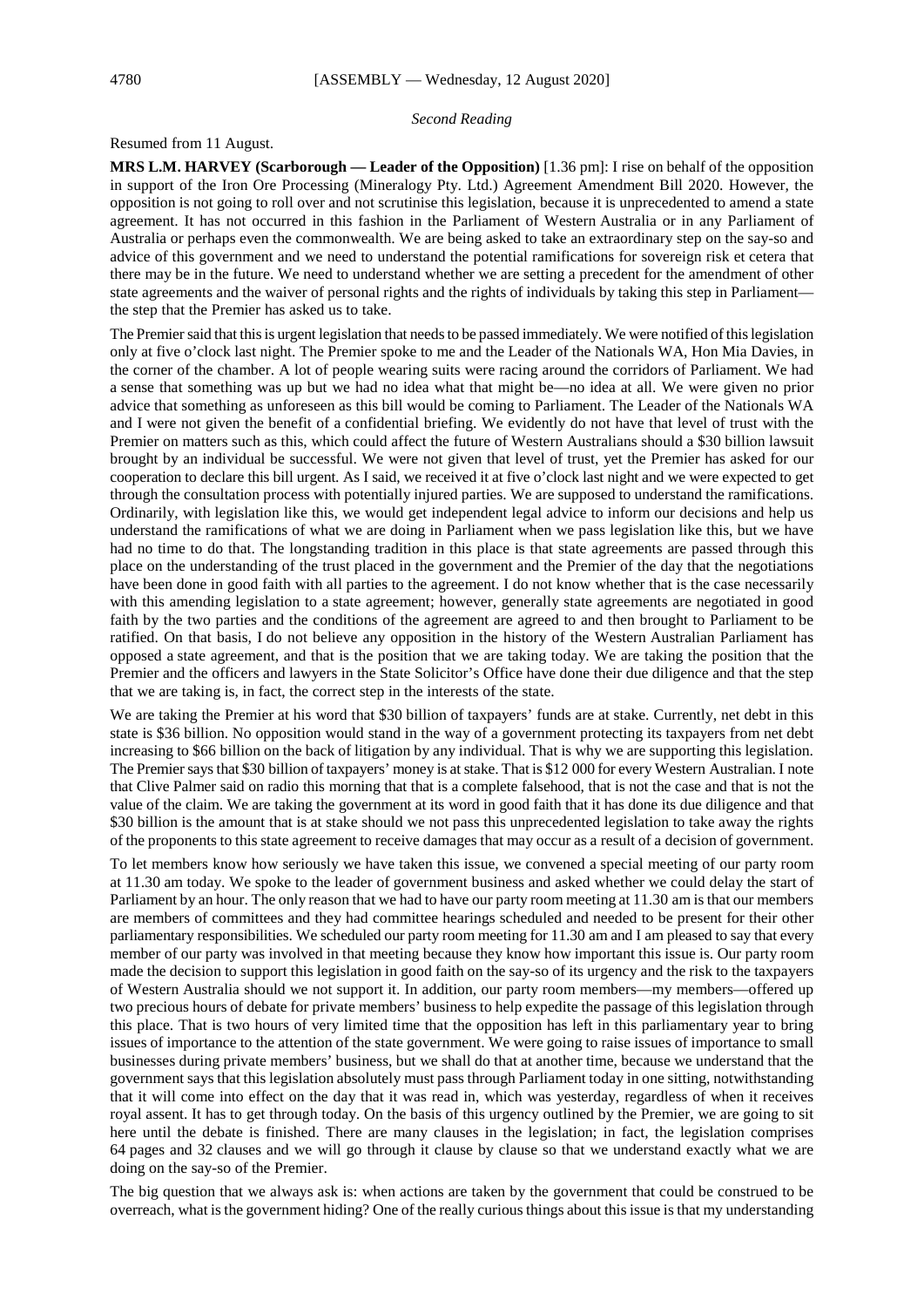is that this matter had been lying dormant and had not been pushed along by either the appellant or the state government since 25 May 2014, when Michael McHugh, the arbitrator, made some decisions on the proposal that was put up by Mr Palmer to the state government for the development of one of his resources.

Before I get into that, I want to go back to where this all started. I quote from a Paul Murray article on 1 August 2020 titled "Why did McGowan poke the bear in Clive Palmer's border fight?" Mr Murray says —

When the Gallop Government formalised Mineralogy's State Agreement Act in 2002, it legitimised Palmer in WA and effectively created much of his fortune.

Palmer had been pestering successive WA governments for more than a decade to get his Pilbara interests off the ground.

When Gallop's State development minister Clive Brown introduced the Bill in February 2002, he noted that Mineralogy acquired its Fortescue tenements in 1986—during the reign of the Burke Labor government but the agreement was only set in motion under the Court Liberal government.

"Negotiation of the Mineralogy agreement was first approved in 1994 and was essentially completed in 1998," Brown said, not explaining why it wasn't enacted before Labor won power in 2001.

"At that time, the minister of the day advised Mineralogy that approval would be sought from Cabinet for parliamentary drafting and for the agreement to be executed once he was satisfied that commercial negotiations in regard to at least one project were successfully completed and the project proponents had made substantial progress in obtaining the various government approvals.

The minister of the day was Colin Barnett and he had some very interesting things to say when the 2002 state agreement act was debated in Parliament, and I will go through some of the comments by the former Premier. In 2002 when this legislation was being debated, the Liberal opposition, consistent with the conventions in this place, did not oppose the state agreement. As occurred back then, and as we will do now, members raised some serious issues with the original agreement. I quote from *Hansard* of Tuesday, 11 June 2002 when Mr Barnett said —

At that time I drew attention to the full title of the Bill, which is about implementing an agreement between the State and Mineralogy Pty Ltd. However, I questioned all the other parties to this agreement.

This is important. I understand that this was one of the first occasions when this Parliament passed legislation to enact a state agreement between the state and a collection of shelf companies. I will go into detail. I continue the quote from *Hansard* —

Austeel is the name of the project, but the agreement also involves Balmoral Iron Pty Ltd, Bellswater Pty Ltd, Brunei Steel Pty Ltd, International Minerals Pty Ltd and Korean Steel Pty Ltd. That is a most impressive set of names. However, they all essentially seem to be associated with the one address. That is clear in the schedule, which states the address as Mineralogy House, Level 8, 135 Wickham Terrace. I have never been to Wickham Terrace in Queensland, —

Said Mr Barnett; neither have I —

but it seems that a remarkable number of major international mineral houses are located at Level 8, 135 Wickham Terrace. I asked about the status of those companies. I did not do so in a flippant way. I imagine they are there for various marketing, agreement or subsidiary arrangements that Mineralogy Pty Ltd may wish to enter into. The point I made then and restate now is that I do not believe that the State of Western Australia should enter into and ratify through the Parliament agreements that are essentially with shelf companies.

That is what Hon Colin Barnett said in 2002, when the original state agreement was struck. At that time, Mr Barnett was at pains to put his position on the record, and I quote from further along in that debate. He said —

However, I want to place on the record that, while Mr Palmer had a range of shelf companies that were continually variable, I did not recommend the signing of this agreement. During my time as minister I considered it to be premature. Time will tell whether this is so today. It is significant that the former Government did not sign this agreement, and I assure members, as a member of Parliament, that I would not have brought an agreement that included a whole host of shelf companies into this Parliament to be ratified. If Mr Palmer, or Mineralogy, wish to have subsidiary arrangements, or to hive off part of the project, there are mechanisms that he can legally use to do that. That is his corporate business, which he can do with co-proponents, investors or people supplying equipment and technology, or to whom he may be marketing iron ore or its derivative products. It is not for the State, nor this Parliament in particular, to give status, through legislation, to shelf companies.

That is what Hon Colin Barnett said when this state agreement was brought to this place by Hon Geoff Gallop and, indeed, was passed in this Parliament by a number of members who are still here—a state agreement act with a collection of shelf companies. It was a red flag at the time and, indeed, there have been problems as a result of that original contract.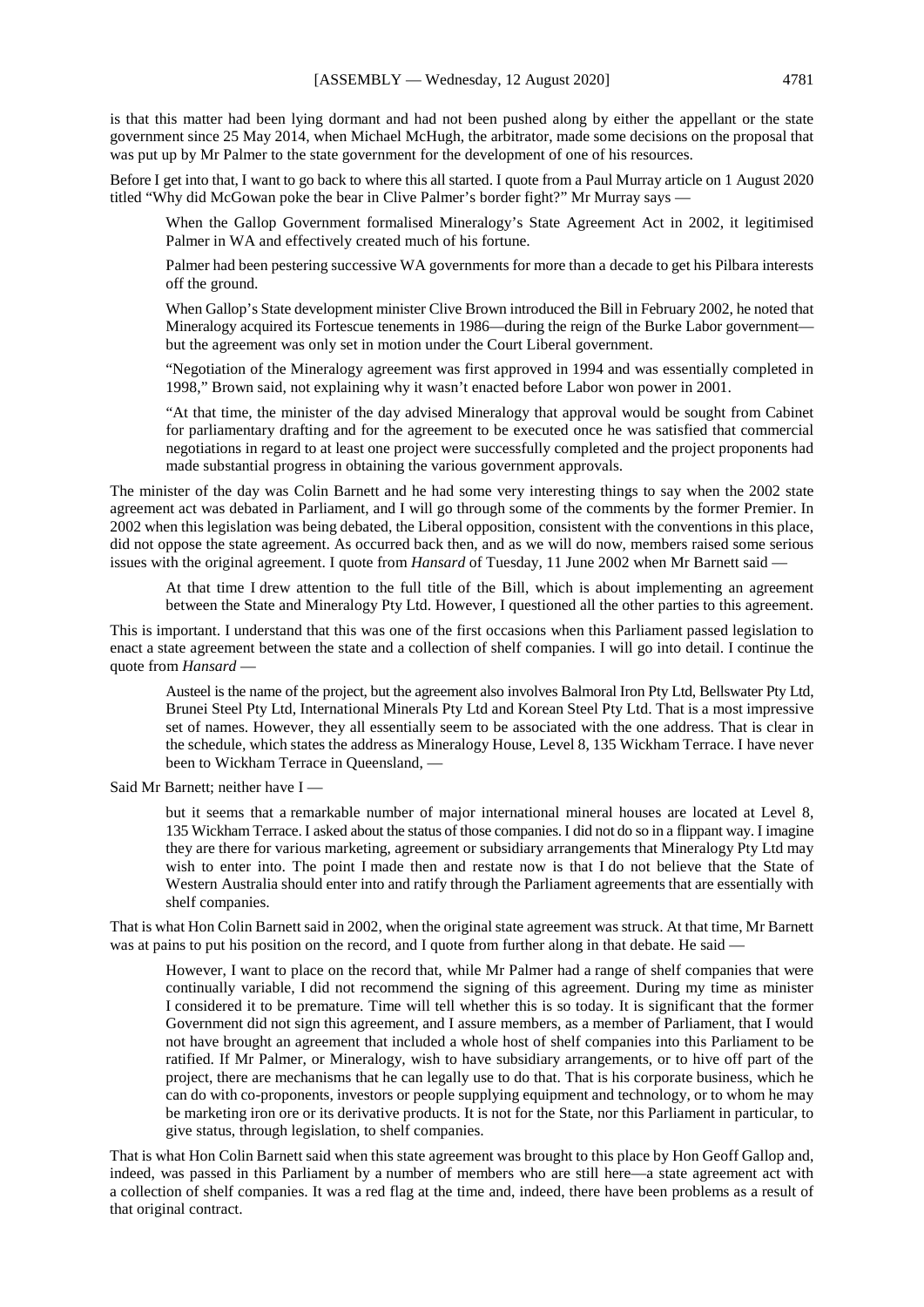### 4782 [ASSEMBLY — Wednesday, 12 August 2020]

I note that on 12 September 2002, Hon Ken Travers made reference in the other place to sovereign risk. He said —

There is no doubt that we have been successful in attracting developments to Western Australia with a number of those developments under state agreements. One of the reasons for that success is that this State is seen to have a low sovereign risk. Sovereign risk is a broader term than the term "insurrection" or "civil war". It is also about companies having confidence that if they negotiate and reach agreement with a Government, a new Government will not begin the negotiations all over again. If the agreement were absolutely horrendous, that would happen.

Further on, he said —

The company involved in this agreement is an Australian company. Mr Clive Palmer has been trying to put these projects together and he has managed to bring together the support of a range of international companies, which are outlined in my second reading speech. The professional officers in the department believe that all the prerequisites are in place for the state agreement Acts to be supported. We hope —

These are the words of Hon Ken Travers —

that Mr Palmer is successful in this proposal. We believe he will be but circumstances always change. However, a team has been brought together to get the first proposal up and running. We need to support people like Mr Palmer who are prepared to have a go.

Those were the words of Ken Travers in 2002.

We know that there have been issues associated with this project, and some of those issues were raised by the Premier when he was Leader of the Opposition. In fact, an accusation was made about one of these projects—that somehow there had been some corrupt action by the then government and the Leader of the National Party at the time to try to excuse Mineralogy from a \$45.5 million environmental bond. In fact, that ended up not being the case. The bond was to be demanded under the Mining Act, rather than the Environmental Protection Act, but that did not stop the opposition of the day throwing a fair bit of mud around in respect of that project.

We then come to the issue that is, indeed, the genesis of this amending legislation. I refer to a document that I found, I believe, through the Queensland Parliament. It is a ministerial advisory note to the then Minister for State Development, Hon Colin Barnett, titled "Project Proposal Submission for Balmoral South Iron Ore Project"— BSIOP, as people call it. The recommended action was -

That you sign the attached letters to Mineralogy and International Minerals advising that you cannot accept the proposal as valid under the State Agreement, as it proposes actions already approved under the Sino Iron Pellet Project.

Separately, the Department will write to Mineralogy and International Minerals to identify areas within the proposal that lack clarity, information and commitments.

Under "Issues", the document states —

- The proposals are invalid as they propose to dredge a shipping channel and berths, and construct a trestle jetty and berths at Cape Preston; infrastructure that has been approved under the Sino Iron Pellet Project.
- Review and comment by other government stakeholders has not been sought due to the proposals being invalid. However, the Department has identified that the proposals lack detail, clarity and commitments, including but not limited to:
	- the scope of the project —

The phasing of the project, and a range of other issues.

That was approved by Hon Colin Barnett. At that time, the advice that he received was that the project proposal was invalid.

That resulted in several appeals by Mineralogy, but I refer to a decision of 20 May 2014, in which Michael McHugh arbitrated an appeal over the government's view that the proposal was invalid. He declared that the August 2012 submission was a proposal submitted pursuant to clause 6 of the state agreement, with which the minister was required to deal under clause 7(1) of the agreement. He ordered the state of Western Australia to pay the arbitrator's costs and expenses.

There is a very detailed summary of how Mr McHugh arrived at his decision, and I note that it states under paragraph 68, "Costs" —

The Applicants, having succeeded in the arbitration, would normally be entitled to a general order for costs. However, despite the State seeking costs if it were successful, the Applicants eschewed any claim for costs other than that the State should be ordered to pay the Arbitrator's costs. I will therefore make an order that the State pay the costs of the Arbitrator including expenses.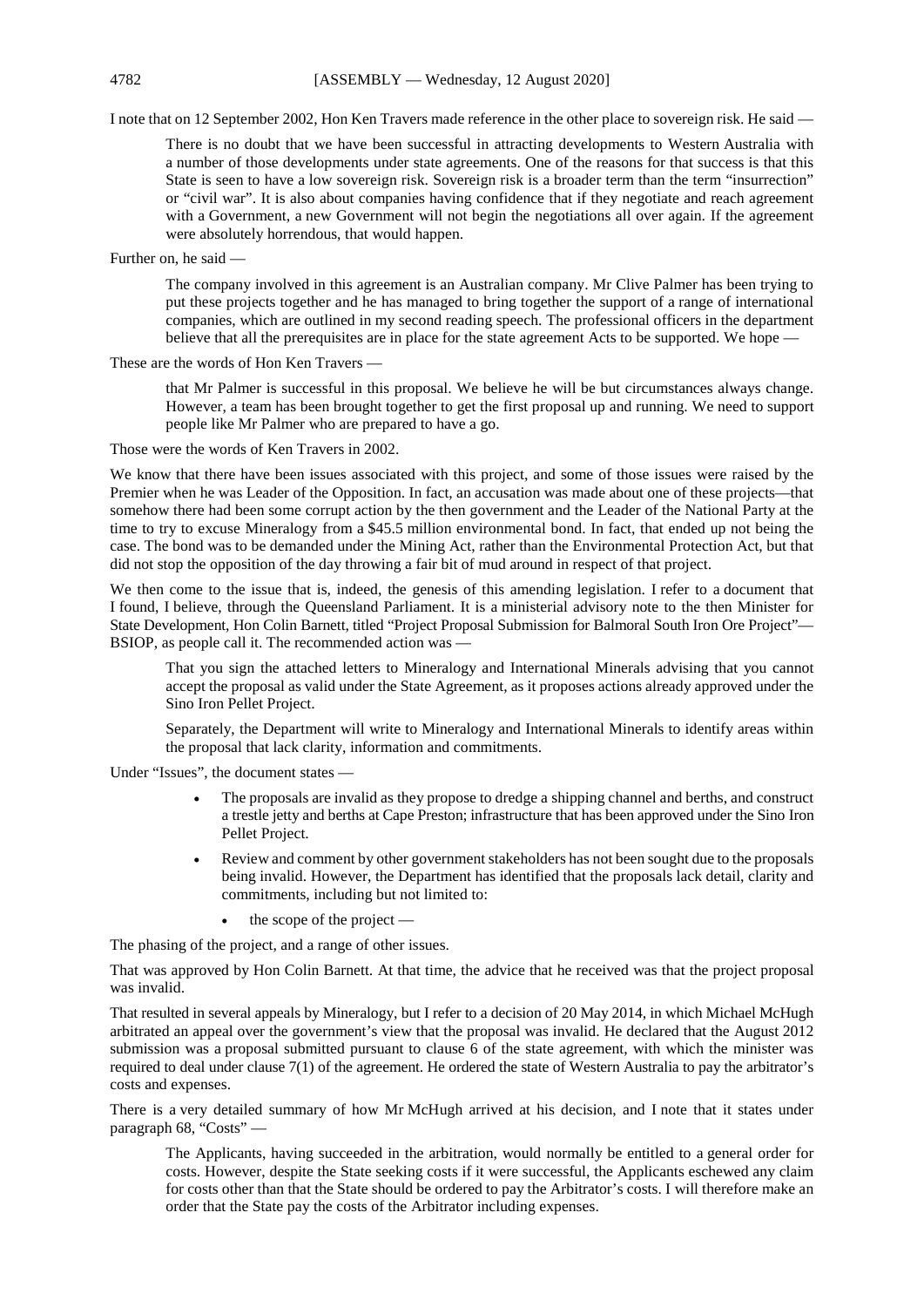Paragraph 70 states —

The Applicants foreshadowed a potential claim for damages by reason the Minister's breach in failing to deal with the August 2012 submission under clause 7(1). However, the Applicants tendered no evidence in support of such a claim for damages, and it is not appropriate for me to make any Order in respect of it.

So back in 2014, even though the applicant had flagged that there may be an application for damages, as far as I am aware, nothing happened with this situation until around 2018. In 2019 things started to heat up and now we find ourselves in the position of having to bring in legislation that will effectively set aside the ability for the proponent of the state agreement—Mineralogy Pty Ltd—to exercise its rights; basically, it will have no rights in respect of arbitration and awards. The state will have no liability connected with any disputed matters that may arise. There will be no appeal or review in respect of disputed matters. One of the concerning sections of this legislation is under the provisions of clause 13. We will interrogate it during the consideration in detail stage, and I will flag that our colleagues in the Legislative Council may seek to have it struck out. It includes exemptions to the Freedom of Information Act. Clause 13 is titled "Documents". It reads -

- (1) The *Freedom of Information Act 1992* Parts 2 and 4 do not apply to a document connected with a disputed matter.
- (2) An application under the *Freedom of Information Act 1992* section 11 for access to a document connected with a disputed matter is extinguished if either or both of the following apply —

Debate interrupted, pursuant to standing orders.

[Continued on page 4793.]

## **QUESTIONS WITHOUT NOTICE**

#### IRON ORE PROCESSING (MINERALOGY PTY. LTD.) AGREEMENT AMENDMENT BILL 2020

#### **522. Mrs L.M. HARVEY to Premier:**

I refer to the serious matter before the house; namely, the Iron Ore Processing (Mineralogy Pty. Ltd.) Agreement Amendment Bill 2020. Will the Premier accept an opposition proposal to establish a short, sharp and bipartisan Legislative Council select committee to review the state's course of action in the best interests of accountability and oversight, without compromising the state's position?

#### **Mr M. McGOWAN replied:**

The answer to that is: absolutely not. We will not agree to any such measure whatsoever. I heard the Leader of the Opposition at the start of her contribution to the second reading debate. The first words she said were that the opposition would support the legislation. So I thought, "That is pretty clear. I can leave now and get myself ready for question time. I cannot imagine that she would now change position like this and say such a thing." The legislation has been drafted on the advice of the Solicitor-General and the State Solicitor of Western Australia, combined with the well-respected national law firm Clayton Utz. They have come up with this as the way to deal with a diabolical and threatening situation to the state's finances and to the financial future of Western Australia. That is how it has been drafted and that is why it has been drafted. This matter has now been on foot going back at least six years. It is reaching —

**Mr D.C. Nalder** interjected.

**Mr M. McGOWAN**: You need to listen. It will reach a potential conclusion later this year in which one person, an arbitrator, could potentially rule against Western Australia to the tune of \$30 billion, or \$30 thousand million. It would be sent from Western Australian families to one selfish and greedy billionaire in Queensland because he did not get the right—because of Colin Barnett's decision, which I support—to sell a project to a Chinese company. He wants to sue the state.

**Mr D.C. Nalder** interjected.

**Mr M. McGOWAN**: Sorry, can you repeat that?

**The SPEAKER**: Member for Bateman, I call you to order for the second time; I warned you yesterday.

**Mr M. McGOWAN**: Can you repeat that?

**Mr D.C. Nalder**: I am not allowed to.

**Mr M. McGOWAN**: There you go, Mr Speaker. Honestly, it is incredible that the opposition would do this. The decisions were made by Colin Barnett in 2012 and 2014. They were the correct decisions. He made the correct decisions about Mr Palmer's project. He made the right decisions but, ever since, Mr Palmer has pursued arbitration and it started to come to a head in July this year when we knew a decision was coming towards the end of the year or early next year and we knew it was a massive risk to the people of Western Australia. The idea that the opposition would seek to delay this solution for some sort of political pointscoring or some sort of payback for Mr Palmer's support for the Liberal Party is frankly disgusting.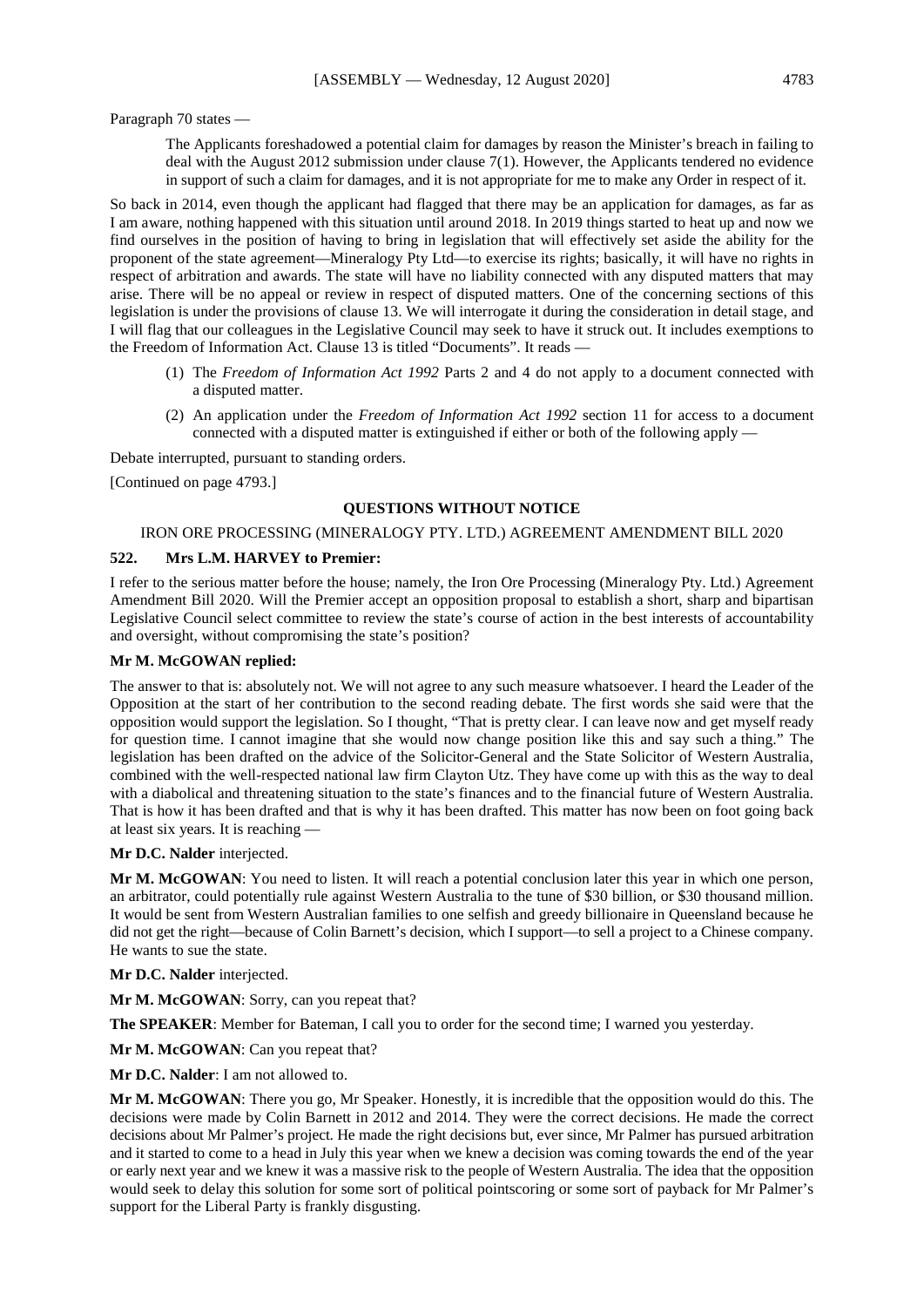#### IRON ORE PROCESSING (MINERALOGY PTY. LTD.) AGREEMENT AMENDMENT BILL 2020

### **523. Mrs L.M. HARVEY to the Premier:**

I have a supplementary question. I note that a short joint select committee inquiry and support for the legislation are not mutually exclusive topics. However, can the Premier explain why it is necessary to exclude disputed matters relating to the arbitration of Mr Palmer and Mineralogy from the Freedom of Information Act?

#### **Mr M. McGOWAN replied:**

As I am advised—as the Leader of the Opposition advised people—it is not unusual for matters to be excluded from the FOI act. It was passed in 1992 and it has a range of exclusions. The reason we are doing this is to prevent Mr Palmer from having another course of action against Western Australia. Mr Palmer is the most litigious man in Australia and he uses his money to sue everyone all the time. That is what he spends his time doing. He sits in his office and uses the \$1 million a day he gets from Western Australia from the state agreement with the Chinese company to pursue legal action against people all over the country. He is attempting in the High Court to bring down the hard borders and there will be more to come on that very shortly. He is now also threatening to take these laws to the High Court so he can secure \$30 billion from Western Australian taxpayers. The reality is and the reason that the Leader of the Opposition asked this question—I thought about it while she was sitting there—is that she cannot control her upper house colleagues. She has Nick Goiran and Michael Mischin —

#### *Point of Order*

**Mr Z.R.F. KIRKUP**: Mr Speaker, I draw your attention to the relevancy of the answer.

Several members interjected.

**The SPEAKER**: Members, I will hear this in silence, please.

**Mr Z.R.F. KIRKUP**: The supplementary question was in relation to the FOI act and I ask the Premier to get back to that.

**The SPEAKER**: No, it is all part of the original question.

#### *Questions without Notice Resumed*

**Mr M. McGOWAN**: It is because the Leader of the Opposition cannot control Nick Goiran and Michael Mischin.

**Mrs L.M. Harvey**: Is it?

**Mr M. McGOWAN**: Yes, it is, because it is clear you cannot control them. The Leader of the Opposition cannot exercise her authority in the Liberal Party room. Hence, she now has this issue.

**Mrs L.M. Harvey**: What are you afraid of?

**Mr M. McGOWAN**: What am I afraid of? I will tell you what I am afraid of. I am afraid that Western Australia will be bankrupted by Clive Palmer. That is what I am afraid of and the Leader of the Opposition appears to be on Clive Palmer's side!

Several members interjected.

**The SPEAKER**: Minister, take a deep breath.

#### CORONAVIRUS — INTERSTATE BORDER RESTRICTIONS — HIGH COURT CHALLENGE

#### **524. Ms S.E. WINTON to the Attorney General:**

Can the Attorney General update the house on the status of Clive Palmer's High Court challenge to Western Australia's hard border?

#### **Mr J.R. QUIGLEY replied:**

I thank the member for Wanneroo for her question and yes, I can. The state of Western Australia has received an offer of settlement from Clive Palmer—an offer to withdraw the High Court action. In the terms of the offer, he exposes himself to be the liar and fraudster that he is. I will read out the letter of offer —

- 1. As the State is aware, Mineralogy is currently pursuing a High Court challenge against the state's border closers. One of Mineralogy concerns is ensuring all its team and representatives are able to attend any hearing of the arbitration. Mineralogy's High Court case has caused considerable stress in the community when it became apparent last week that it may be successful.
- 2. In good faith, and despite the fact that the Applicants' decision maker will not be able to attend in Perth in person, the Applicants have agreed that the mediation takes place in Perth and that Wayne Martin AC QC act as mediator.
- 3. If the matter does not settle at mediation, Mr Palmer must be able to attend the arbitration hearing in person. Likewise, Peter Dunning QC must also be able to attend in person.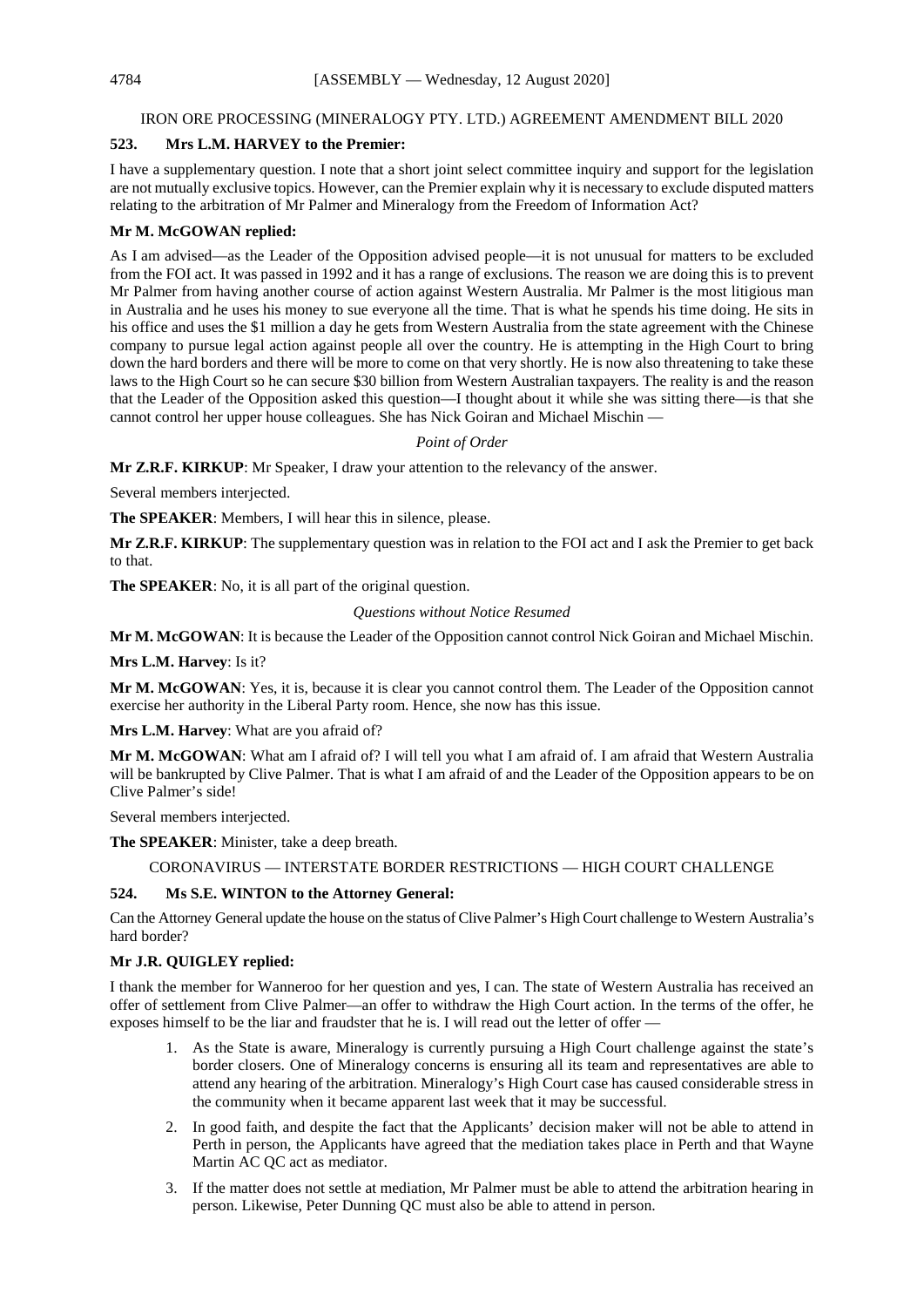- 4. As the state cannot guarantee those parties entry to Western Australia, the only option is for Mineralogy to be successful in its High Court challenge and for the arbitration hearings to be held in Perth or, alternatively, for the parties to agree the arbitration hearings can be held outside Western Australia.
- 5. If the State can agree for the arbitration hearing —

Listen to this bit!

being held in Canberra, Mineralogy could be agreeable to withdraw its High Court challenge on that basis with each party to pay their own costs.

6. I can explore this option if the State thinks it has merit. I will be discussing matters in detail with the relevant parties at 3 pm (AWST) on Monday, 3 August 2020 and it would be helpful if you could provide some feedback by then.

Yours faithfully,

**Thomas Browning**

**In-House Counsel**

**Mineralogy Pty Ltd**

#### **International Minerals Pty Ltd**

I table the offer put forward by Clive Palmer and Mineralogy and International Minerals.

[See paper [3556.\]](https://www.parliament.wa.gov.au/publications/tabledpapers.nsf/displaypaper/4013556a16d40844d9f5ebd1482585c2004d398b/$file/3556.pdf)

**Mrs L.M. Harvey**: Nine days ago!

**Mr J.R. QUIGLEY**: You can count! That is good. You can count, and Parliament is back. This is my first opportunity to table this document. What is this document saying? It is saying, "I don't care about the state border closure. What I care about is getting my arbitrator and the legal team and the experts into Perth to plunder Western Australia for \$30 billion in an arbitration. I will agree to withdraw my High Court challenge and to leave the border closed if you, Western Australia, agree to shift the venue over to a jurisdiction in the eastern states of Mr Palmer's choosing." What a liar he has exposed himself to be! He has been publishing these ads, which include statements such as —

Like all Australians my major concern is for the health of our community. I have a strong commitment to Western Australia and the men and women who have built this state.

He does not have any commitment. He has a visceral hatred for Western Australia. That is self-evident. He goes on —

Not only is the Western Australian government's action unconstitutional, it is against the best interests of Western Australian families.

He does not care about the interests of Western Australian families. We know that the hard border introduced by the McGowan Labor government has kept Western Australia virus free for nearly three months—over three months, in fact. His only interest is getting across that border with his legal team and experts and arbitrator to plunder \$30 billion from Western Australian taxpayers. How do you like this bit?

**The SPEAKER**: Attorney General, this is question time. It is not a speech.

**Mr J.R. QUIGLEY**: I know it is question time. Thank you for reminding me of that, Mr Speaker, but this is very, very important. He calls upon the Western Australian government to maintain the hot spots but take down the border. To top it all he has an ad in the newspaper that says —

… Premier Mark McGowan continue to deny … Western Australians jobs and prosperity by refusing to open their state's borders …

He wants the borders open so that he can come and plunder \$30 billion from this state and rob all our families of prosperity, rob all their jobs, shut the state down and send it bankrupt.

#### **The SPEAKER**: Attorney General!

**Mr J.R. QUIGLEY**: He says that Western Australia needs travel now so that he can travel over with his experts, with his counsel, with Mr Dunning, OC, to plunder this state for \$30 billion. It is not going to happen! I table the offer that has been sent to us. I think I have tabled it already.

**The SPEAKER**: The paper is tabled. Thank you, Attorney General.

#### CORONAVIRUS — QUARANTINE ARRANGEMENTS

#### **525. Mr Z.R.F. KIRKUP to the Premier:**

I refer to the four publicly known breaches of hotel quarantine and the fact that it obviously takes only one breach to cause an outbreak. I also refer to the Premier's comments yesterday in the house that no offer of Australian Defence Force personnel has been made by the Prime Minister. Why is the Premier waiting for the Prime Minister to offer ADF personnel instead of picking up the phone to protect Western Australians from COVID-19?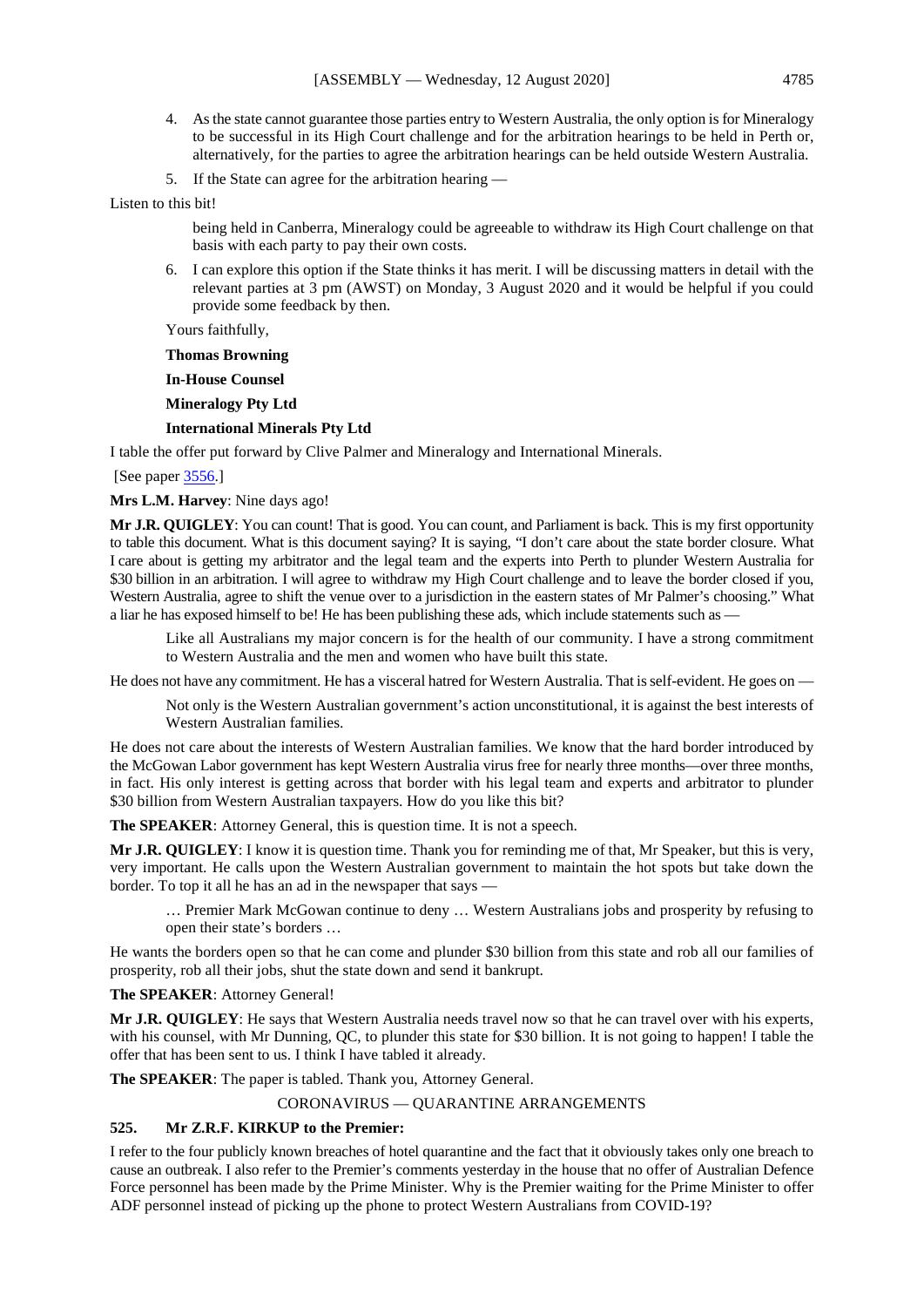## **Mr M. McGOWAN replied:**

That is a very bizarre question. As I explained yesterday, when I saw the Prime Minister speaking about ADF personnel being available on the *7.30* report with Leigh Sales some weeks ago, I ensured that the next morning we made contact to seek that assistance. Up until then, we had had not a great deal of assistance from the Australian Defence Force. A few personnel were involved in the state health emergency centre, but there was not a great deal of assistance. We sought assistance on various occasions; it was not forthcoming. As soon as I heard the Prime Minister say that, we took advantage of the opportunity. Around 50 ADF personnel—reservists—are now assisting in our hotel quarantine arrangements and, obviously, sharing the burden. Members should bear in mind that around at least 250 people are employed or contracted by the state undertaking that role as well, although we are sharing the cost with the commonwealth. The quarantine arrangements are now a joint state–commonwealth responsibility.

## CORONAVIRUS — QUARANTINE ARRANGEMENTS

## **526. Mr Z.R.F. KIRKUP to the Premier:**

I have a supplementary question. Yesterday, the Premier said that there had been no offer by the Prime Minister of ADF personnel. We found out from *The Australian* today that that exact offer was made on 27 March. What is the situation? Has there been an offer that the government has not taken up, or has the Premier failed to call the Prime Minister and ask for ADF personnel being more involved in our hotel quarantine practices to protect Western Australians from COVID-19?

## **Mr M. McGOWAN replied:**

I just explained what happened. I know nothing about any 27 March offer. I will have that looked at. We sought ADF assistance in relation to cruise ships and we did not get it.

Several members interjected.

## **The SPEAKER**: Members! Your leader is on his feet!

**Mr M. McGOWAN**: We sought ADF assistance on a number of occasions and we did not get it. The cruise ships were very difficult to manage. They caused me and the Minister for Health multiple sleepless nights worrying about that. We sought assistance; we sought help. We sought locations in which to put the passengers at defence bases and we were rejected. We sought assistance from the ADF about where to put the ships and we were rejected. We sought ADF help and it was not forthcoming. That caused me a lot of grief. We had to, obviously, manage a very difficult situation with the *Artania* in particular. Fortunately, it transpired that we eventually got assistance with getting an aircraft out here. As I recall, Senator Mathias Cormann was very helpful. A German aircraft came out and we were able to fly most of the passengers back to Germany. At various crucial points with those cruise ships, it was very, very tough and we were not given the assistance that we were asking for.

IRON ORE PROCESSING (MINERALOGY PTY. LTD.) AGREEMENT AMENDMENT BILL 2020

## **527. Ms A. SANDERSON to the Premier:**

I refer to the legislation introduced into this house and second read yesterday by the Attorney General that seeks to deal with the damages claim submitted by Clive Palmer, Mineralogy, and International Minerals. Can the Premier outline to the house why the Parliament needs to debate and pass this legislation urgently and what the consequences will be for Western Australians should this legislation not pass the Parliament?

## **Mr M. McGOWAN replied:**

I thank the member for the question. The Attorney General has outlined the reason we are taking this decisive action to protect Western Australians. We would like to see these laws pass through this house today and the upper house tomorrow. The Attorney General has explained that the issue goes back to 2012 and 2014, with decisions made by former Premier Colin Barnett. Mr Barnett made the right decisions. We support the course of action that he took. Mr Palmer's proposals were flawed and without appropriate detail. Mr Palmer had plans to sell the project to various Chinese entities, but that was not the principal decision. The principal decision made by Mr Barnett, as I understand it, was that the proposals themselves were flawed. Mr Palmer was not happy with Mr Barnett's decisions. He then, under the state agreement, sought arbitration. This has never been done before in the history of state agreements. Mr Palmer has broken new ground by doing this. Ordinarily, these matters are worked through between the minister and the proponent—not via an arbitration process. Never before have damages been sought under the arbitration process. We have around 70 state agreements in Western Australia and this has never happened before. The position taken by Mr Palmer is that he is seeking a payment of around \$30 billion from Western Australian taxpayers, plus further unspecified damages for breaches he claims. It could be well in excess of \$30 billion.

That would be \$12 000 dollars out of the pocket of every single man, woman and child in this state. We have no choice but to take the course of action we are taking to protect Western Australians. Imagine the arbitrator making a ruling against our state in the amount of \$30 billion? Everyone in this chamber would be saying, "Why didn't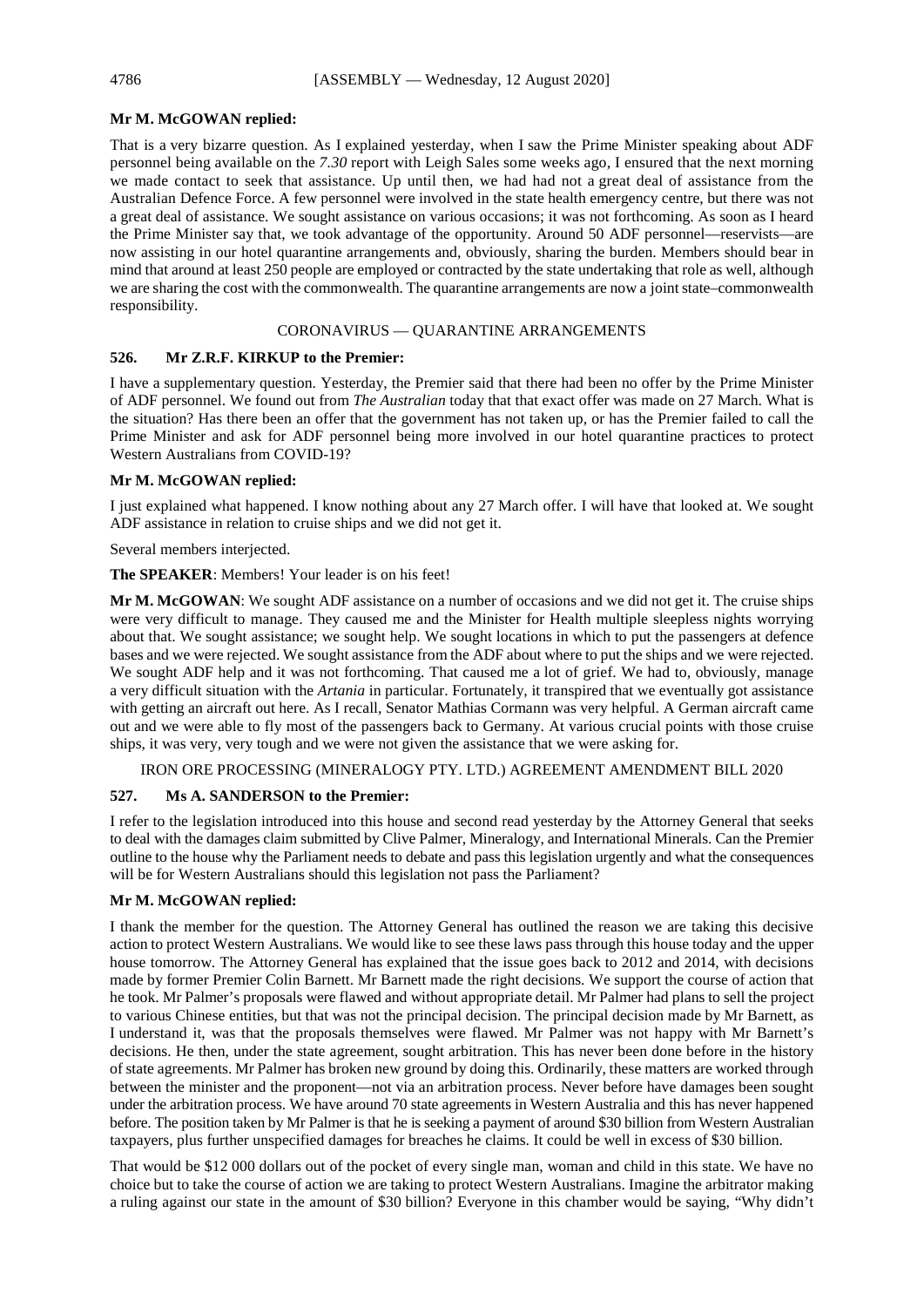you take action? Why didn't you legislate when you had the chance to?" That is what we are doing and we cannot afford to delay. Mr Palmer employs legions of lawyers. Who knows what he will do? We need to pass these laws now. We are not going to risk selling out Western Australia to someone like Clive Palmer. The Parliament and all political parties need to work together on this matter. The bill is unprecedented, but so are the circumstances and so is Mr Palmer's behaviour in this matter. I have spoken to the mining industry. I saw this morning that Mr Paul Everingham from the Chamber of Minerals and Energy of Western Australia has endorsed our action. I am thankful for that step by Mr Paul Everingham.

I did not become Premier to be soft. You have to do difficult things. You have to be prepared to take difficult steps. You have to do things that solve problems on behalf of the 2.6 million Western Australians who depend upon the state government. That is what we are doing. We are going to defend this state in the interests of the people and the children and future generations of Western Australians. We will not give in to one man who is seeking to take \$30 billion from the citizens of this state—to take it out of their pockets—and if he is successful, force us to take dramatic steps like closing hospitals and schools, sacking masses of people, increasing levies and taxes across the state, and seeking bailouts from the commonwealth. That is the sort of thing that would be required if Mr Palmer were successful. What makes this immeasurably worse is what the Attorney General just revealed a moment ago the letter from Mineralogy signed by Mr Palmer's in-house lawyer. I want to quote clause 5 of this letter, which was sent on 2 August, less than a couple of weeks ago, so all members fully understand what this is about –

If the State can agree for the arbitration hearing being held in Canberra, Mineralogy could be agreeable to withdraw its High Court challenge on that basis with each party to pay their own costs.

Mr Palmer is saying that he would stop his High Court action on the border if we were prepared to move his arbitration against the state to Canberra. In other words, Mr Palmer's High Court border challenge is a disgusting sham; it is a disgusting subterfuge. The only reason he wanted to bring the border down was so that he could take this state for \$30 billion. That is the only reason he pursued that action. We have seen all those mealy-mouthed advertisements in which he claims it was some matter of personal freedom or something for him. No, it was not. We have the proof. He just wanted to bring the border down and risk the lives of Western Australians so he could get money out of us. That is all it was about.

I say to the state opposition: Support us. Let us get legislation through both houses today and tomorrow. Let us defend Western Australians. Do not support Clive Palmer.

#### TOURISM — ACCOMMODATION — OVERSEAS BOOKING PLATFORMS

#### **528. Mr D.T. REDMAN to the Minister for Tourism:**

I refer to reports of tourism accommodation providers in the south west being gouged by overseas online booking platforms during busy times.

- (1) Is the minister aware of overseas booking platforms increasing prices without the knowledge of accommodation providers?
- (2) Will the minister undertake to meet with representatives of online booking platforms in an effort to curb this un-Australian behaviour?

#### **Mr P. PAPALIA replied:**

I thank the member for the question.

(1)–(2) No, I am not aware of gouging or claims of gouging; however, I am aware that right around Western Australia, in just about every region of Western Australia with the exception of East Kimberley, an extraordinary boom in tourism is going on. Despite the naysayers and claims by many people opposite and outside this place that Western Australians would not travel to the regions, that we could not engender an interest in Western Australians to spend on travel within their own state and explore those magnificent destinations and attractions that have brought more people to Western Australia in the last two years from outside the state than ever before in history, that has been proven to be a complete fallacy. There is a great boom going on. Western Australians are moving into the regions. They are pursuing the opportunity to discover and explore like never before and encounter some regions, in many cases, that they have never seen before. That is a good thing.

I understand that there is a need for additional people to work, particularly in the hospitality sector, in the regions. We are working to attract Western Australians to the regions from the city. We will not be driving them there or making their beds or cleaning their shoes or looking after whatever their mum might have done for them in the past, but we will encourage people to seek opportunities in the regions to assist, because there was an incredible demand in the hospitality sector in particular. However, I am not aware of online booking agencies gouging. In the event that something of that nature occurs, I urge everyone who experiences that to report it to Tourism Western Australia, the agency, and it might be able to see what can be done.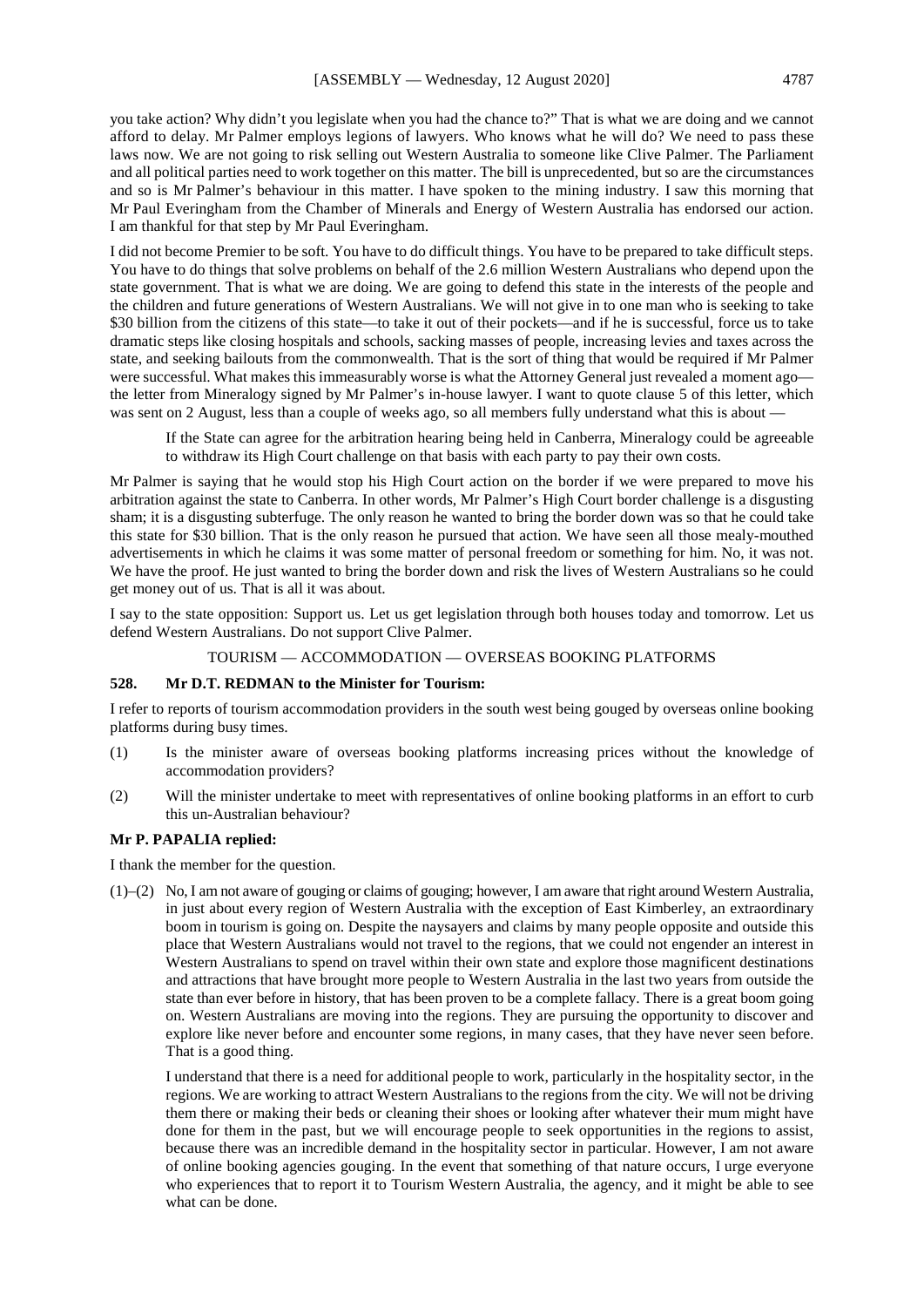## TOURISM — ACCOMMODATION — OVERSEAS BOOKING PLATFORMS

## **529. Mr D.T. REDMAN to the Minister for Tourism:**

I have a supplementary question. Now that the minister is aware of the issue and the pending significant reputational damage that is occurring for many accommodation providers, given that many people believe that they are overpriced and setting prices outside their authority, will the minister undertake to meet with online platforms in an endeavour to change that behaviour?

## **Mr P. PAPALIA replied:**

I probably will not. I urge anyone who feels that there is an issue and wants to draw it to our attention, to bring it to the attention of Tourism WA, and it will advise me. We will probably seek assistance from the Australian Competition and Consumer Commission, the appropriate authority at a federal level on these matters, and it may be able to pursue this matter.

However, I will say that I am not aware of extraordinary gouging in any way with respect to costs. There are costs associated with staying in accommodation in the regions. What is at play at the moment in many respects, I think, may be just the free market in which there is supply and demand. There is great demand. I have heard many anecdotal reports from operators of customers applauding the fact that they are providing a service, an opportunity to experience encounters, attractions and destinations, and saying that Western Australians are actively seeking to go there to help their fellow Western Australians. Western Australians, particularly from the metropolitan area, are actively choosing to travel to places that they may not have gone to before with the intent of not only having a wonderful holiday, a wonderful break and a great experience, but also supporting their fellow citizens during this troublesome time. I commend them for that. What did the member want to say?

**Mr D.T. Redman**: I was going to make the point that in Margaret River there is a facility normally booked for \$200 a night for a room that is on there for \$5 000 a night.

**Mr P. PAPALIA**: If that is the case, I do not imagine they will be getting too many takers. People are not stupid. I urge everyone who is listening that if they want to make a booking to ring the hotel. Go to the site and if there is a particular discrepancy, like a \$200-a-night offering being put on the market for \$5 000, unless they really want to pay \$5 000, I urge them to ring the hotel and find out the actual price.

CORONAVIRUS — INTERSTATE BORDER RESTRICTIONS — HIGH COURT CHALLENGE

## **530. Mr D.R. MICHAEL to the Attorney General:**

I refer to Prime Minister Scott Morrison's promise to have the commonwealth withdraw from the High Court challenge to Western Australia's border and to, instead, offer support for WA. Can the Attorney General update the house on the status of the commonwealth's intervention in these proceedings?

## **Mr J.R. QUIGLEY replied:**

I want to give a bit of background to the commonwealth's both confused and disgraceful intervention in these proceedings. Firstly, once Mr Palmer launched the proceedings, the motivation for which is now laid bare to the chamber—that is, just to come over the border and plunder Western Australia for \$30 billion—the commonwealth intervened through the Attorney-General. At that time, he said, publicly, that he was intervening to assist the court with the law. Shortly before the hearing was to convene on 13 July, our witness, Professor Loguke—the best epidemiologist in Australia—became unavailable because she had to go and help in Victoria. We had to make an application to adjourn the hearing for a fortnight so that the Solicitor-General could confer with that witness. We wrote to the federal Attorney-General, Mr Porter, and his response was that the commonwealth would take a neutral position on the adjournment application by WA. When we went to court the next morning, Mr Porter went the other way, supported Clive Palmer and opposed the adjournment so that we could not get to speak to the professor who was going to support Western Australia. Fortunately, the judge overruled both Mr Palmer and Mr Porter and gave us the two-week adjournment.

**The SPEAKER**: Attorney General, your phone is on the table and once the information gets tabled, you will lose your phone for the rest of the day.

## **Mr J.R. QUIGLEY**: I will bear that in mind.

It is important I get the truth out there. Mr Porter was then still maintaining that he was only intervening on behalf of the commonwealth to assist the court. In the hearing, he put in a 25-page attack on Western Australia's defence of Clive Palmer's action and I table that in the chamber today.

## [See paper [3557.](https://www.parliament.wa.gov.au/publications/tabledpapers.nsf/displaypaper/4013557a7094df51cf8d3439482585c2004d39af/$file/3557.pdf)]

**Mr J.R. QUIGLEY**: It is a 25-page attack by the Attorney-General of the commonwealth upon Western Australia. No wonder his own constituents on Facebook went off and started calling him the Benedict Arnold of Western Australia. On the Saturday, I published a notice of intervention that clearly stated that the Attorney-General intervened in support of the plaintiffs, which are Clive Palmer and Mineralogy, so he was in there, full force, supporting Clive Palmer and Mineralogy on what the Premier has described as what appears to be a payoff by the Liberal Party to Clive Palmer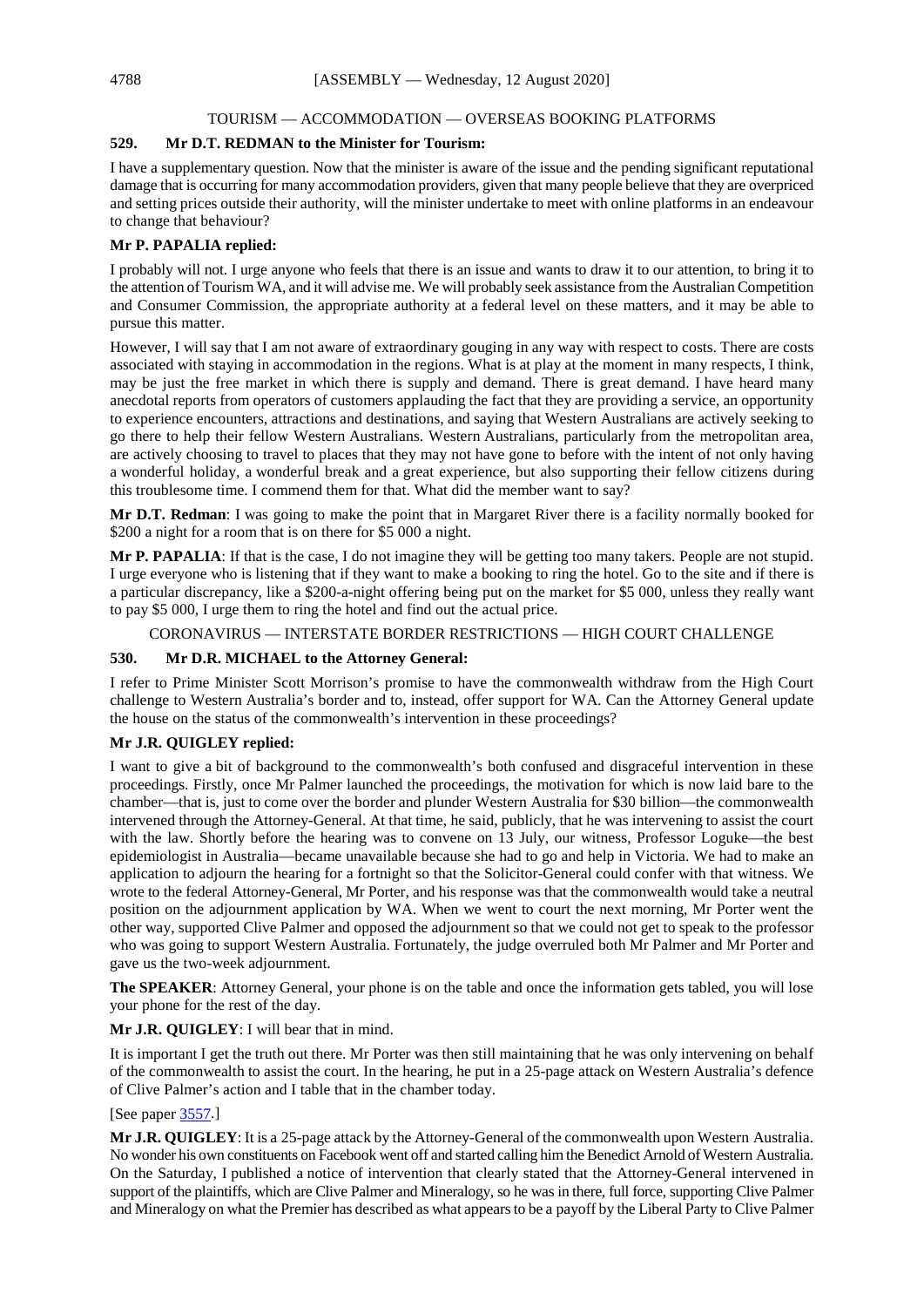for the \$60 million or \$80 million payoff—that is one alternative; I will give members the other one—during the last federal election campaign. Mr Porter must be asked questions. If he does not know what Clive Palmer's true motivations were, which were nothing to do with the border, Clive Palmer has played him for a dope and sucked him into some High Court proceedings to support Clive Palmer coming across the border to plunder Mr Porter's home state of Western Australia of \$30 billion.

But there is a way for Christian Porter to redeem himself, and it is the only way to redeem himself at this stage of the High Court proceedings, and that is to file a notice of intervention in support of Western Australia, to maintain the hard border, to stop Clive Palmer coming back across the border to plunder the state of Western Australia for funds. I implore and make an open request in this Parliament. Where Christian Porter sits as an Attorney General to forthwith file a notice of intervention that would state, "The Attorney General intervenes in support of the first and second defendants," that is the state of Western Australia and our State Emergency Coordinator, Mr Christopher John Dawson.

That is the state of proceedings and we are waiting for the federal court to make its ruling on the High Court's remittance. It is not too late. The Federal Court expects to deliver its decision on 24 August. There is now ample time for Christian Porter, the federal Attorney-General, to file a notice of intervention in support of Western Australia and its hard border. May it please you, Mr Speaker.

## STATE FINAL DEMAND

## **531. Mr D.C. NALDER to the Treasurer:**

Given the Treasurer's government has announced \$5.5 billion dollars in budget announcements and given it has been almost a month and a half since the end of the financial year, I ask whether the Treasurer could provide his expected financial impact this year and whether he could outline to the house the state final demand for the 2019–20 financial year, the key economic measure for the domestic economy?

## **Mr B.S. WYATT replied:**

The *Annual Report on State Finances* is required under the Financial Management Act to be tabled in the Parliament by the end of September and it will be. It will outline the end result of the 2019–20 year. The budget, of course, is on 8 October and will outline what we expect the 2020–21 year to be and, very shortly, the state final demand figures for the June quarter will become available. I want to make a couple of points about that. When I provided an update to the Parliament just before we rose for the winter recess, I outlined what the Treasury expected the economic impacts of the coronavirus to be on the state's economy. At this point, I am hoping it will not be as severe as I outlined to the Parliament six or seven weeks ago, but, of course, that is subject to no further outbreak of the coronavirus or Mr Palmer being successful in his border challenge. But there are two very important documents coming out at the end of September and early October that the opposition can no doubt peruse.

#### STATE FINAL DEMAND

## **532. Mr D.C. NALDER to the Treasurer:**

I have a supplementary question. Given the special legislation to defer the budget, why can the Treasurer not be more transparent in the process on the way through around the state's finances and can he confirm that he does not expect the state final demand to contract again this financial year?

#### **Mr B.S. WYATT replied:**

There was no special legislation to defer the budget. The budget deferral was a decision of the executive government, but we then sought appropriation legislation to ensure that we could continue to pay salaries et cetera for the 2020–21 year. The second part of the member's question was can I confirm —

**Mr D.C. Nalder**: Why can't we be a bit more transparent on the finances?

**Mr B.S. WYATT**: I have been pretty transparent at every point. Six or seven weeks ago, I provided an update to the Parliament on the finances and economic expectations for 2019–20 and 2020–21. Those figures for the 2019–20 year, as I said a minute ago, will be tabled next month, as they have always been done. The Financial Management Act requires us to have it completed by the end of September. Within a week and a half of that, there will be a state budget, which will provide all the usual information that a state budget provides. I think the member's final question was can I confirm that there will be no contraction of state final demand in the current year. I cannot confirm that, but, no doubt, the annual report for 2020–21 will be able to shed some light on the outcomes.

#### RAILCARS — BELLEVUE FACILITY

#### **533. MR S.J. PRICE to the Minister for Transport:**

I refer to the McGowan Labor government's \$5.5 billion recovery plan that includes a significant investment in bringing local manufacturing back to WA.

Can the minister advise the house how this government's investment in a new diesel maintenance facility at Bellevue will create more local job and training opportunities for Western Australians and can the minister outline to the house how this government's commitment to local manufacturing compares with that of the Liberal opposition?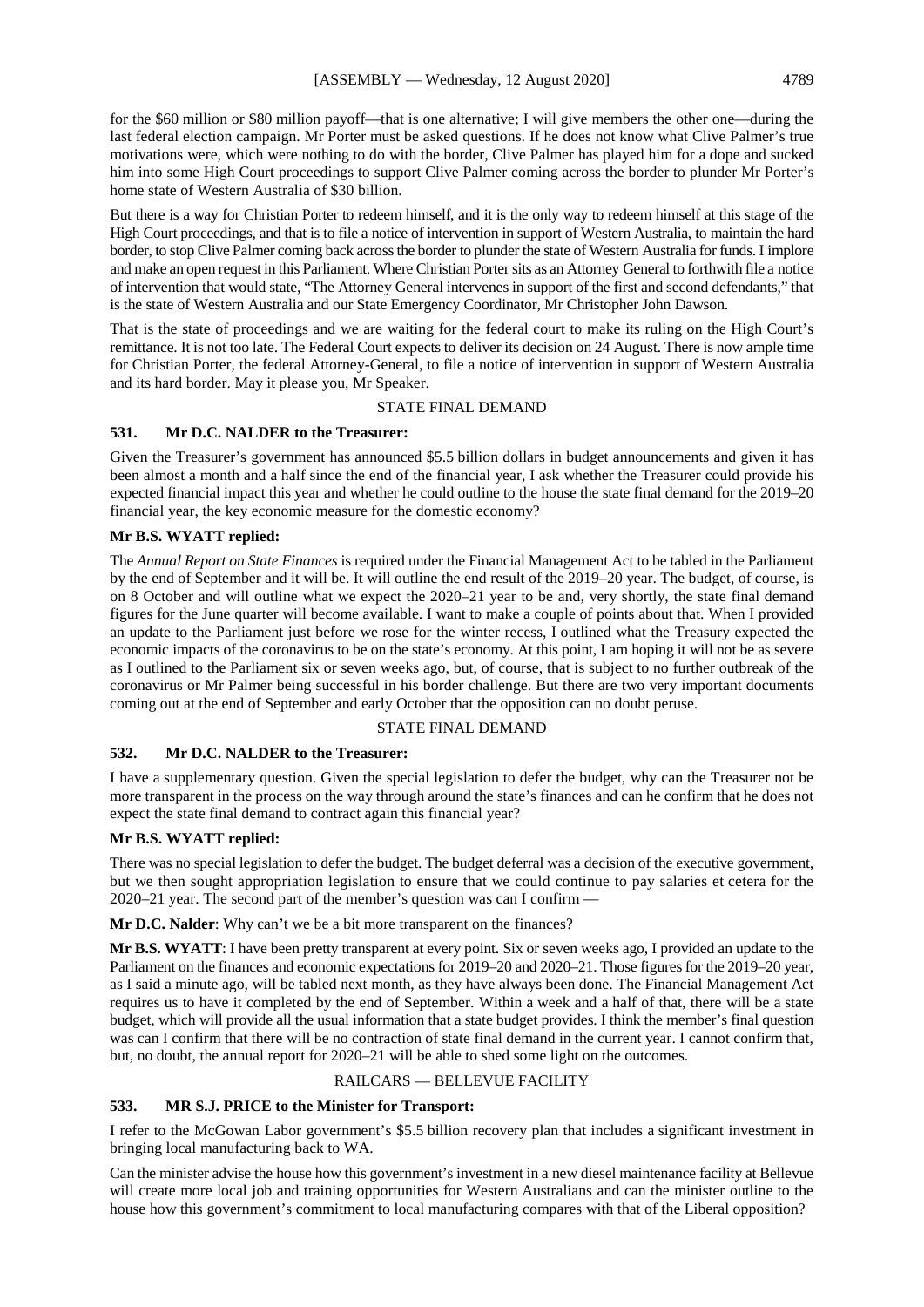## **Ms R. SAFFIOTI replied:**

I thank the member for Forrestfield for that question and for his commitment to local manufacturing.

The creation of jobs has been and continues to be the number one priority for the McGowan Labor government. It was a priority before the pandemic and it is, of course, now part of our economic recovery. Last week, the Premier and I announced a \$94 million suite of initiatives to boost manufacturing in WA. As part of our focus on local manufacturing, we are building our new railcars here in WA. As part of not only the manufacturing and assembly of the new C-series trains, we have also committed to a new diesel maintenance facility. This maintenance facility will basically create more training and opportunities for young Western Australians throughout WA.

We want to leverage the many private sector opportunities. As we know, the rail industry in WA is so significant in not only our commuter section, but also our mining and resources area. We want to bring to WA more of those maintenance jobs, more of those jobs being undertaken here in WA, the maintenance work and also the manufacturing work here in WA. So, of course, this is again another major focus, and, of course, as everyone knows, local manufacturing has been our priority.

I was surprised, as I sometimes am when I flick through my social media at night, to see the Leader of the Opposition's new focus on local jobs. The Leader of the Opposition is now focusing on local jobs. I was surprised by the new focus on local jobs, because I just compare and contrast the new focus with her commentary on some of the decisions that we made. I will go first to the Matagarup Bridge. Remember the Matagarup Bridge? We brought the fabrication work for that bridge back to WA. What did we hear from the opposition? Criticism and negativity. In fact, the opposition went walking on the bridge and criticised WA workers. The Leader of the Opposition basically said that Western Australians delivered a compromised piece of infrastructure.

When we announced the railcar manufacturing contract in Western Australia, what did the Leader of the Opposition say? She said that it was a failed manufacturing industry that was just a waste of Western Australians' money, and that we should not be reviving industries from a bygone era. Does the Leader of the Opposition still stand by those comments? The Leader of the Opposition is not going to stand by those comments because, as we have seen even as late as today, the Leader of the Opposition is all over the place on so many issues.

Today, we are demonstrating on local manufacturing. We saw her speaking on the borders for months saying, "Bring the borders down; bring the borders down"; now she says, "I never said that." Of course, even as late as today, the Leader of the Opposition stood up and said, "We support the legislation but we have to send it to a committee." The Leader of the Opposition either supports the legislation or she does not; she either supports Clive Palmer or she does not. We have seen from the Liberal Party WA a relationship with Clive Palmer, and we have seen a relationship trying to undermine Western Australia's economy and trying to undermine Western Australia's health.

## WORKER ACCOMMODATION — REGIONS

## **534. Mr V.A. CATANIA to the Premier:**

I refer to the critical shortage of skilled and unskilled workers in regional WA, which has been further exacerbated by the shortage of regional accommodation for workers. Will the state government commit to developing a short-term solution to provide worker accommodation in regional locations of high demand, including Exmouth, Coral Bay, Denham, being Shark Bay, and Kalbarri?

## **Mr M. McGOWAN replied:**

As Mr Speaker knows, we have gone to enormous efforts to keep businesses prosperous and going well through regional Western Australia over the COVID periods. We have gone through enormous efforts.

**Mr D.C. Nalder** interjected.

**The SPEAKER**: Member for Bateman!

**Mr M. McGOWAN**: The shadow Treasurer—I mean, honestly, he is so irrelevant.

**Mr D.C. Nalder** interjected.

**The SPEAKER**: Member for Bateman, I call you to order for the third time. I have given you a lot of latitude. That is it.

Mr M. McGOWAN: If I try to say anything, he interrupts. No wonder he has been demoted.

Mr Speaker, we have gone to enormous efforts to ensure that our tourism industry is strong. I must say, all the reports I have got back over the recent months from the locations the member is referring to are that tourism has been going extraordinarily well, in Exmouth, Kalbarri, Denham, Shark Bay—all those locations. Indeed, I was in Broome the other day; it is going extraordinarily well. I think that a lot of Western Australians are holidaying at home who perhaps have not holidayed at home, potentially, in decades. A strange and unusual reaction to COVID has been many Western Australians holidaying at home. At one level, it is great for regional tourism businesses that this has occurred. I understand that they have had difficulties securing labour, and that is why we have instituted huge training initiatives, and we have instituted or we are instituting a major campaign to get Western Australians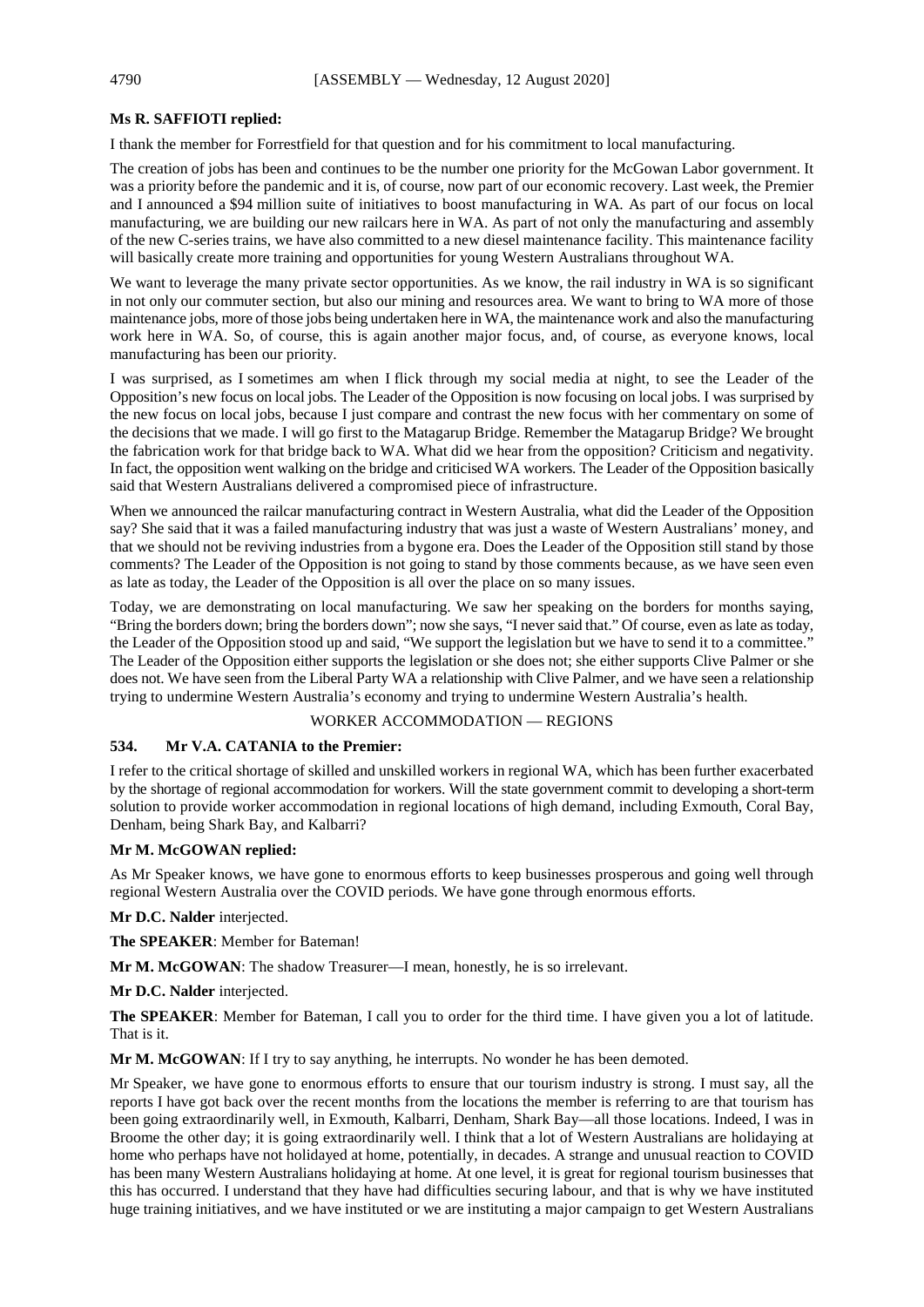to holiday in regional WA. I cannot magic out of thin air new houses—I do not think anyone in government can but, what we have done, of course, is the major program to get more housing built. That has been a huge success a massive take-up of new house building, and I expect, over time, that will help to resolve the issue. But, overnight, creating a new house is not easy.

I would encourage the private sector, if there are opportunities for moving transportable accommodation or using caravan park sites or using those sorts of locations, including local government, which actually controls those areas, to do so, and that may well assist in dealing with the issues of accommodation.

## WORKER ACCOMMODATION — REGIONS

#### **535. Mr V.A. CATANIA to the Premier:**

I have a supplementary question. Given regional accommodation is either unavailable or unaffordable for unskilled workers, resulting in some sleeping in their cars, would the Premier consider a short-term funding package for small businesses to allow them to contribute to accommodation costs for their employees?

#### **Mr M. McGOWAN replied:**

I expect many businesses are coming up with innovative arrangements as we speak. I think that is the advice I have had—that there have been new campgrounds opened in some towns to allow people to take caravans, or whatever form of accommodation they might wish, to secure work. I have heard in some communities, people are, if you like, making rooms available for boarders to go and stay. When I was young, boarding was quite a common practice for people who went to a country town to work. In fact, some of my friends at school used to have boarders staying in their homes; that was quite a common practice. Those sorts of things in these sorts of circumstances, I think, are things that people and communities and businesses should look at as opportunities.

In terms of the government funding a package, we can have a look at something in light of that. Obviously, the parameters around that would be difficult in how we would make it work and how we would make it not subject to being exploited, and, if we did it, then, obviously, everyone would want it—every business in Shark Bay would want it; every business in Exmouth would want it. What if some businesses get it and not others? There are a lot of difficulties, just on the fly, with the sort of thing that the member is suggesting, but, clearly, entrepreneurial and innovative activity can provide opportunities for people to provide accommodation for workers going to those communities that the member mentioned.

## CORONAVIRUS — WA RECOVERY PLAN — REGIONAL LAND BOOSTER PACKAGE

#### **536. Mr D.T. PUNCH to the Treasurer:**

I refer to the McGowan Labor government's \$5.5 billion recovery plan that includes a significant investment in supporting jobs and businesses in our housing construction industry. Can the Treasurer update the house on how this government's regional land booster package is helping create a pipeline of work for businesses, workers and suppliers in regional WA?

#### **Mr B.S. WYATT replied:**

I thank the member for Bunbury for that very good question. If I can, just by way of an aside, before I get into the detail of that question, just note that the question was put by the Leader of the Opposition to the Premier about why the Freedom of Information Act is excluded. It is not unusual when we are dealing with particularly litigious third parties. As the member for Riverton knows, the same clause is in the Bell Group companies legislation that sought to complete the longstanding litigation regarding Bell, so it is not an unusual clause when dealing with particularly litigious third parties.

If I can, there has been a huge amount of effort to ensure that our construction sector is supported during this period of impact of the coronavirus, and members have seen—it has been much talked about around the community the support that the state and the commonwealth government are providing to people who want to build a new home. One of the issues raised with me, as Minister for Lands, and has been for some time as I move around regional WA, is the price of industrial, commercial and residential land in regional Western Australia. We have to understand that in many of these locations, really, the only land available is held by the government through Development WA. Taking that on, we announced a few weeks ago a \$116 million regional land booster to create jobs in the region, and, importantly, to create a pipeline of work supported by the housing construction building bonus that the state government has provided.

I am very pleased indeed to say that this policy is already delivering results—in fact, much stronger results than I anticipated. In the first three weeks of the initiative, Development WA saw a fourfold increase in regional sale inquiries compared with the same period last year and already 40 lots across regional WA have been sold across residential and industrial space. What has been particularly pleasing is that we are seeing renewed interest in project areas where there have been no sales or inquiries for several years. That includes the first sale of industrial land in Kambalda in 13 years. Indeed, Development WA sold its first industrial land in Broome and Karratha in six years. The member for Kimberley will be delighted to know that in her electorate, land was sold to Broome's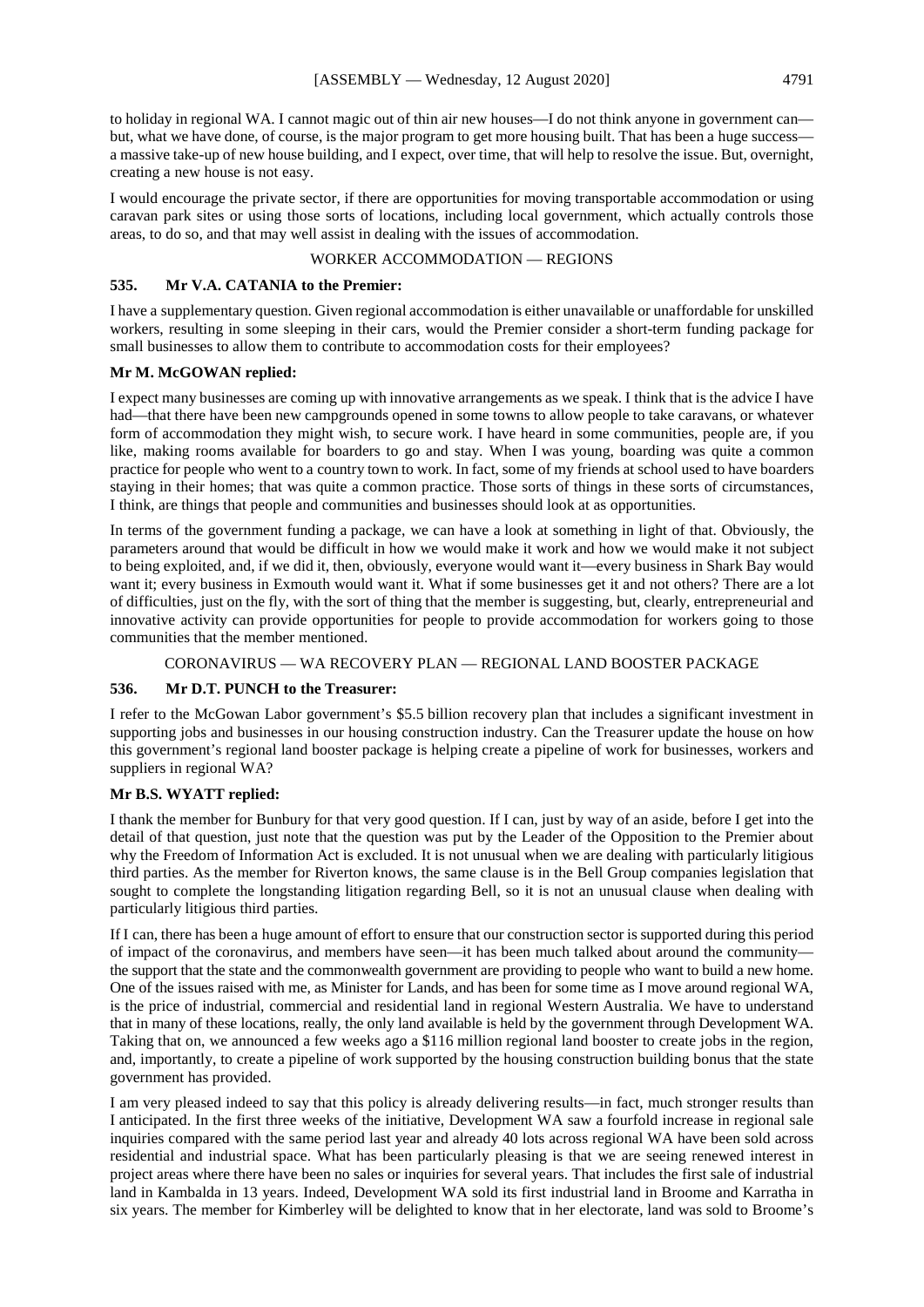Blue Haze, a metal fabrications and manufacturing firm, which employs four locals and is investing \$500 000 in improvements. In the member for Pilbara's local town of Port Hedland, a lot was sold to a developer who is now leasing a new facility to Monadelphous Group mining services with 15 full-time employees.

Indeed, the Pilbara has seen a large residential demand for the regional land booster. In the first week alone, land buyers placed offers on 18 lots in Karratha's Madigan estate at Baynton West. People buying a residential property there are saving \$24 000. We are now releasing another 15 lots in Karratha to meet those demands. I figured that these policies would be successful, but the demand has been much stronger than I ever could have hoped, supported by a construction grant by the state and commonwealth governments and the fact that we as a state want fly in, fly out workers to relocate permanently to regional Western Australia. We are seeing and creating, through these efforts, a pipeline of work that will hopefully keep those people working and building and moving into new homes for the next couple of years.

## CORONAVIRUS — HOTEL QUARANTINE BREACH

## **537. Mr P.A. KATSAMBANIS to the Premier:**

I refer to the comments made by Michael Dyer, the president of the Security Agents Institute of Western Australia, on Channel Seven news last night about the hotel quarantine breach, and I quote -

If you cannot speak English, you should not be working in the security industry at all. It's just too dangerous.

Can the Premier confirm that the private security guard responsible for that hotel quarantine breach did not have an appropriate level of English language proficiency; and, if so, why was he allowed to work in such a critically important role given the risks?

## **Mr M. McGOWAN replied:**

The advice I have from the director general of Health about this matter is that the security guard concerned had the appropriate qualifications—in fact, he was very well qualified was the advice given to me by the director general of Health—that his English proficiency was appropriate for the role he undertook and that he had passed the relevant test. We have no advice and no evidence that he had any difficulties with English.

## CORONAVIRUS — HOTEL QUARANTINE BREACH

## **538. Mr P.A. KATSAMBANIS to the Premier:**

I have a supplementary question. Given that any failure of security guards to meet the appropriate level of English language proficiency may contribute to breaches in hotel quarantine, is this not a perfect example of why we need a risk assessment and audit of our COVID-19 protocols and processes as has been proposed by the opposition?

## **Mr M. McGOWAN replied:**

As I said to the member—he never listens to the answers—we have examined this case. He had the appropriate qualifications. I am advised that he had the appropriate level of English. I do not know what his cultural background is, but I am advised that he had the appropriate qualifications. In fact, I was advised that he was almost over-qualified for the role he undertook. He had done the relevant courses and he had the appropriate level of English. That is what I said. The member for Hillarys continues to politicise these matters—that is what he does.

**Mr P.A. Katsambanis** interjected.

**Mr M. McGOWAN**: I am sorry—what did you say?

**Mr P.A. Katsambanis**: Answer my question.

**Mr M. McGOWAN**: The member for Hillarys interjected half beneath his breath and when I asked him what he said, he refused to repeat it.

**Mr P.A. Katsambanis**: Answer my questions.

**Mr M. McGOWAN**: I have answered the questions. We are not going to support the opposition's politicisation of these issues. It has already tried to do this when it said to bring down the hard border. The member for Hillarys has said it multiple times.

**Mr P.A. Katsambanis**: No, I haven't.

**Mr M. McGOWAN**: No, but your leader has.

**Mr A. Krsticevic** interjected.

**The SPEAKER**: Member for Carine!

**Mr M. McGOWAN**: The shadow minister for the cost of living is back! He has been promoted. He is obviously a high-flyer of the Liberal Party, which says a lot. We are not going to support —

**Mr A. Krsticevic** interjected.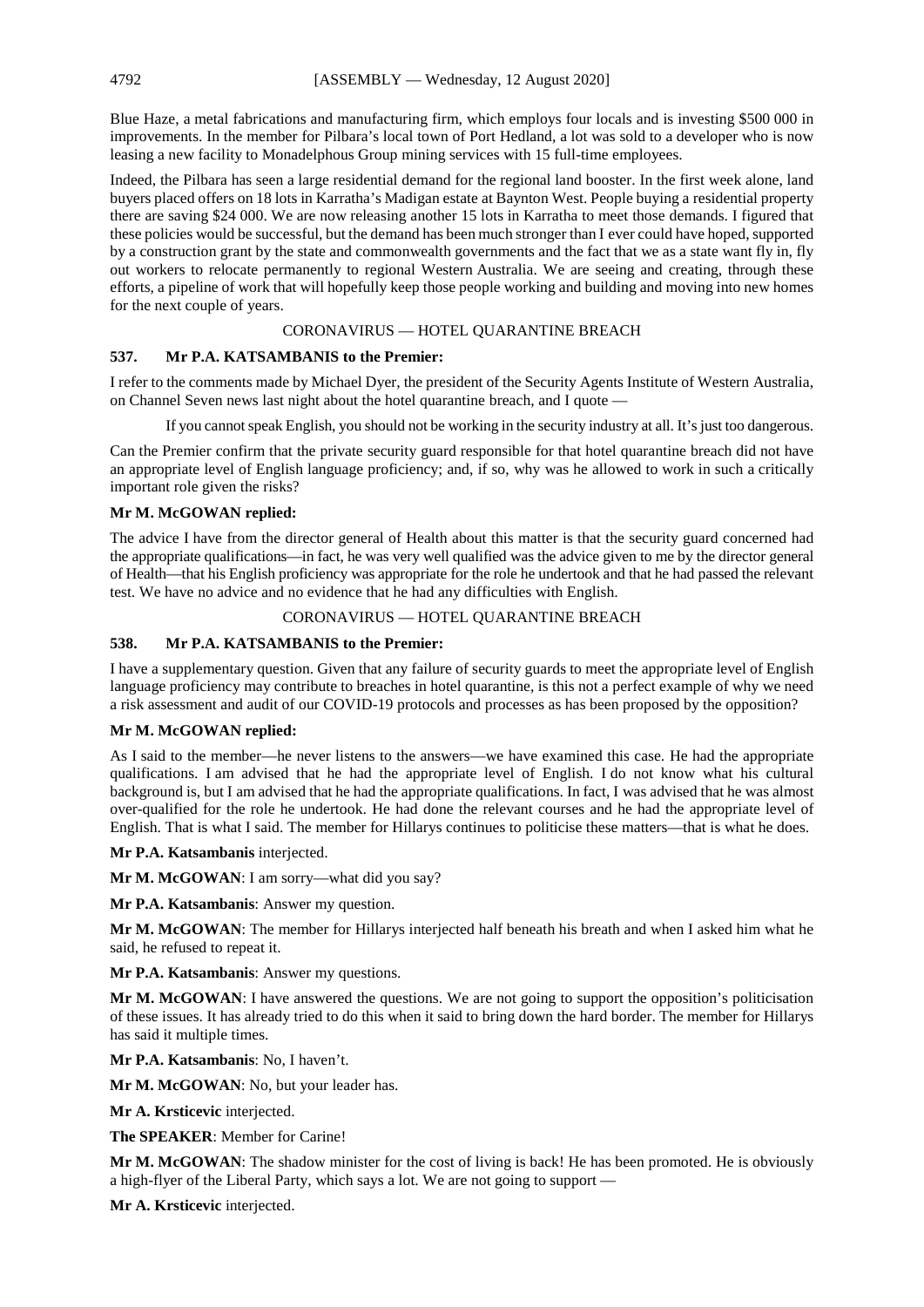**The SPEAKER**: Member for Carine, it was quiet before you got here.

**Mr M. McGOWAN**: — the opposition's politicisation of matters related to COVID-19. I urge the Liberal Party to stop.

**The SPEAKER**: That is the end of question time.

## **MINISTER FOR POLICE — PORTFOLIOS — STAFF MINISTER FOR WATER — PORTFOLIOS — STAFF**

*Questions on Notice 6136 and 6148 — Answer Advice*

**MS M.J. DAVIES (Central Wheatbelt — Leader of the Nationals WA)** [2.55 pm]: I rise under standing order 82 to ask the Minister for Police when I can expect an answer to question on notice 6136, asked on 19 May, and to ask the Minister for Water when I can expect an answer to question on notice 6148, which was also asked on 19 May 2020.

**MR D.A. TEMPLEMAN (Mandurah — Leader of the House)** [2.55 pm]: On behalf of the Minister for Police, who is not in the chamber at the moment, I am sure that she will follow up the outstanding question and get back to the member as soon as possible.

**MR D.J. KELLY (Bassendean — Minister for Water)** [2.56 pm]: With respect to the question in relation to water, I am not aware of the progress of that question but I will find out and get back to the member.

## **IRON ORE PROCESSING (MINERALOGY PTY. LTD.) AGREEMENT AMENDMENT BILL 2020**

*Second Reading*

Resumed from an earlier stage of the sitting.

**MRS L.M. HARVEY (Scarborough — Leader of the Opposition)** [2.56 pm]: I rise to continue my remarks about this amending legislation. I put on the record once again that the position of the Liberal Party room was a consensus position to not oppose this legislation. I would like to get on the record that we do not support the actions of Clive Palmer, which is why we are not opposing this legislation.

During question time, I asked the Premier whether he would support a short sharp committee inquiry. It is ridiculous to say that the suggestion of a committee inquiry or that contentious legislation go to a committee to potentially strengthen it is in any way, shape or form showing that the legislation is not supported. That is ridiculous. The amending legislation in front of us is backdated to have effect from 11 August. It was read in just after 5.00 pm yesterday so that Mr Palmer and his lawyers could not get wind of it and could not lodge a writ in court. It needed to be read in yesterday after that opportunity had lapsed. The legislation is backdated to be effective from yesterday, 11 August 2020, at around about 5.00 pm. Should the upper house choose to send it to a committee to potentially strengthen it and ward off a potential High Court challenge, it could be done and dusted by 15 September. It could be debated in the Legislative Council and be dealt with by 17 September. The appeal will be heard in November 2020. If the legislation is done and dusted and dealt with by 17 September, there is no reason for the government to not agree to a committee inquiry. That is up to the government and our colleagues in the Legislative Council. In considering incredibly contentious legislation, which is what we are now considering, as the Premier and the Attorney General have said, it may well be in the best interests of the state to avoid a \$30 billion damages claim.

**Mr P. Papalia**: It just might!

**Mrs L.M. HARVEY**: The government is saying that this is the right avenue —

**Mr J.R. Quigley**: You're supporting it.

**Mrs L.M. HARVEY**: Yes, we are not opposing this legislation. We are taking the government on trust and in good faith that this is the right course of action. However, a committee inquiry could well tighten up any potential issues in the legislation and strengthen it to ensure that the taxpayers of Western Australia are indeed best protected by this legislative instrument. It would not push out the consideration of the legislation in the Legislative Council. It could well be dealt with by September. The appeal date is set for November. The idea that having a committee of Parliament consider legislation is in any way, shape or form showing a lack of support for the legislation is complete nonsense. That is our job. It is our job in this place to consider legislation and make sure that it does not have unintended consequences. Indeed, if the Parliament that passed the original state agreement with Mr Palmer's shelf companies had spent a little more time considering what it was doing in 2002, we may not have found ourselves in the position that we are in today in 2020—having to amend the legislation and remove the arbitration rights within the contract, which are similar to the rights and arbitration process within all state agreements. We have to remove them because the job was not done properly in 2002.

Now, in 2020, we are in exactly the same position because we have not been given time to consider this legislation. It was read in at five o'clock yesterday afternoon and we are considering it now, less than 24 hours later. It will be passed by the end of the sitting this evening. The government wants it to spend a day in the Legislative Council tomorrow. It is precisely that rushed agenda that allows flawed legislation to go through, with unintended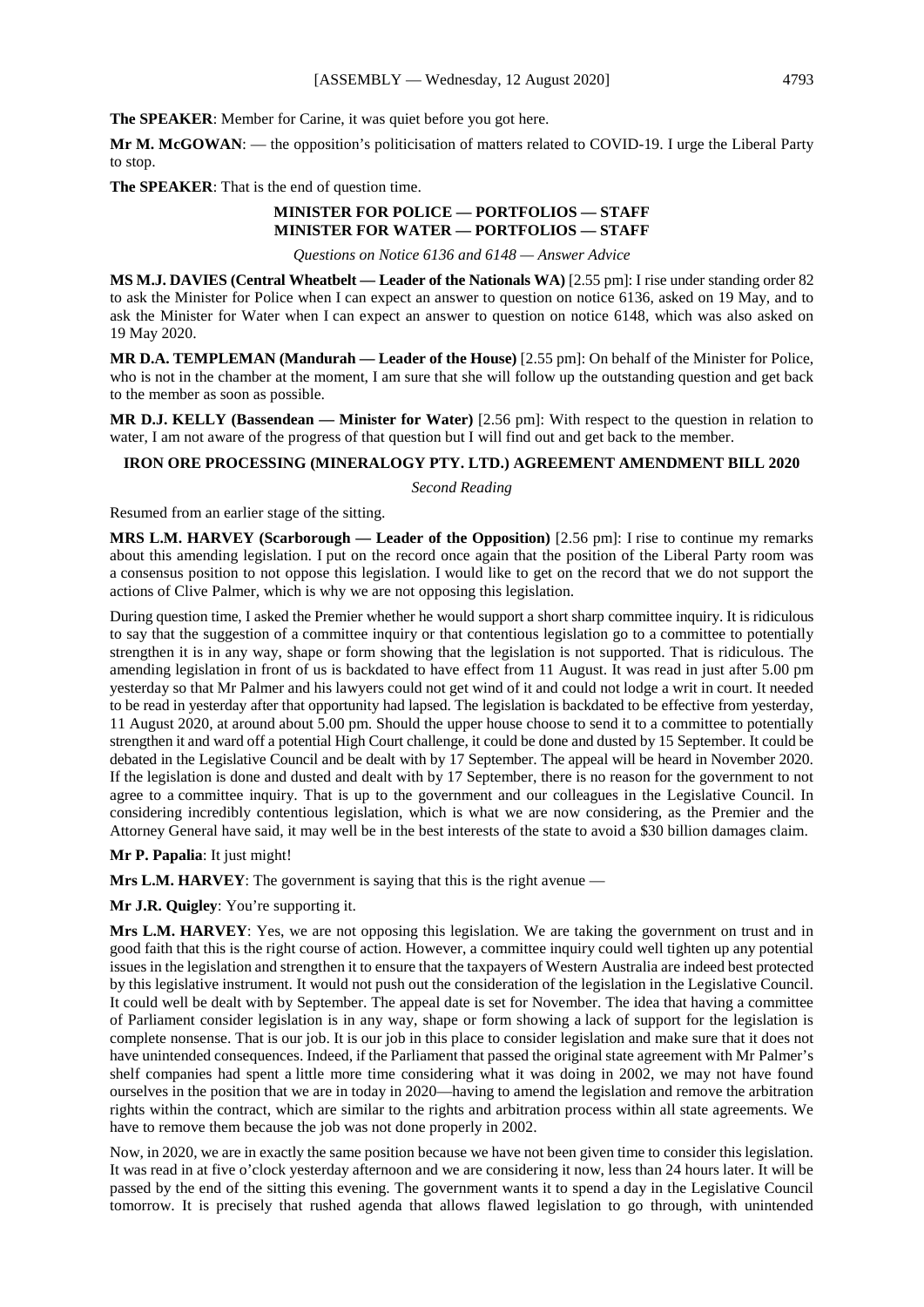consequences. That is what happened in 2002 when the legislation was not considered properly. Now the government is asking us to get through this legislation to amend a state agreement, which has never been contemplated before, in the shortest time possible. I hope there are no unintended consequences, because in agreeing to pass this legislation and taking the government on trust and in good faith, we do not want to be responsible for unintended consequences.

To get back to the freedom of information exemptions, we will ask the Attorney General during the consideration in detail stage whether the exemption to access documents under the Freedom of Information Act is confined only to the proponents of the state agreement or whether the Freedom of Information Act exemption will exempt every other entity from seeking documents through the freedom of information process. For example, will the Freedom of Information Act exemption exempt every media outlet? Will it exempt the opposition? Will it exempt some of the other parties in the Legislative Council from lodging a freedom of information request for information about this state agreement and the government's handling of the state agreement, the appeal and its relationship with Mr Palmer? Will it exempt every other entity from having access to the freedom of information process or just the proponents of the state agreement? It seems to me that this is shutting down the opportunity for people to understand exactly what happened between 2014 and 2018 that has led to members of Parliament finding ourselves with this extraordinary legislation in front of us.

I want to put on the record, before I sit down once again, that it is ridiculous to say that the Liberal Party is in any way, shape or form supportive of Clive Palmer and this action. It is quite simply not the case. I have ruled out doing a preference deal with Clive Palmer. Indeed, I have not been supportive of the High Court challenge either. It is an absolute nonsense to construe from my question about whether a committee of the Legislative Council could potentially do a short, sharp inquiry that I am somehow best friends with Clive Palmer. It is not the case. I just wanted to put on the record that that is simply not the case. I do not approve of these actions and I would be absolutely mortified if Clive Palmer, notwithstanding this legislation, was successful in suing my grandchildren for \$12 000 each as a result of his litigation. I would be mortified. The opposition will not stand in the way of this amending legislation because the government has told us that it is the solution to the problem. I hope it is the solution to the problem.

As we have said, we do not oppose this legislation. We will certainly interrogate it expeditiously. We do not want to rush legislation through this place and again find ourselves in these circumstances in another 18 years. The 2002 state agreement was flawed and that is why we are where we are. We do not want this amending legislation to also be flawed and to find further unintended consequences down the track. That is why the opposition will do its job in interrogating this legislation. We will ask questions so that we can understand the ramifications of taking away the arbitration rights that were enshrined in the state agreement in 2002. We do not support Clive Palmer. We do not support this court action. We are working collaboratively with the government to ensure that there is a good outcome for the people of Western Australia.

I thank you, Madam Deputy Speaker, for indulging my comments.

**MS M.J. DAVIES (Central Wheatbelt — Leader of the Nationals WA)** [3.07 pm]: I welcome the opportunity to offer the position of the Nationals WA on this extraordinary piece of legislation. I do not think I have used that word or "unprecedented" as many times as I have in the last six months! Today, less than 24 hours after we were advised by the Premier of this action, we find ourselves debating the Iron Ore Processing (Mineralogy Pty. Ltd.) Agreement Amendment Bill 2020, which will have significant ramifications for the state's finances and our relationship with state agreement holders into the future. It is a very significant situation to find ourselves in.

From the outset, I state that the Nationals have had no opportunity to test with our own legal counsel the facts presented by the Attorney General yesterday or the State Solicitor and his cohort of colleagues last night. There simply has not been time. For the benefit of posterity and the record in this house, we should be clear that the first that we were made aware of the government's intention to pursue this matter was an urgent call to the chamber at 4.50 pm yesterday, followed by a conversation with the Premier behind the Chair in the chamber, which was interrupted by the Attorney General commencing his second reading speech. There was very limited opportunity for us to scrutinise the legislation. We were then offered a briefing by the State Solicitor and his associates, including external counsel who have been involved in the creation of this bill. That took place at seven o'clock last night.

Our party room also met at 11.30 this morning to consider the matter. I do not want to belabour the point, but all members take pride in the role that they have been elected to do and the work that members do in the chamber is important. It is far from a perfect environment and we do not always get the opportunity to scrutinise or debate matters in a fulsome way. It has been particularly difficult for all members during the COVID-19 period, and we are now dealing with this bill, in addition to the other legislation that was provided to us at very short notice prior to coming back after the winter recess.

I note that in my colleagues' contributions to the COVID-19-related legislation yesterday they made the observation that the Premier and the government have received many accolades for their handling of the pandemic and the state of emergency that we now operate under. I, too, commend those who have worked tirelessly to ensure that our state remains safe from the ravages wrought by this disease across the nation and the world. But I would also like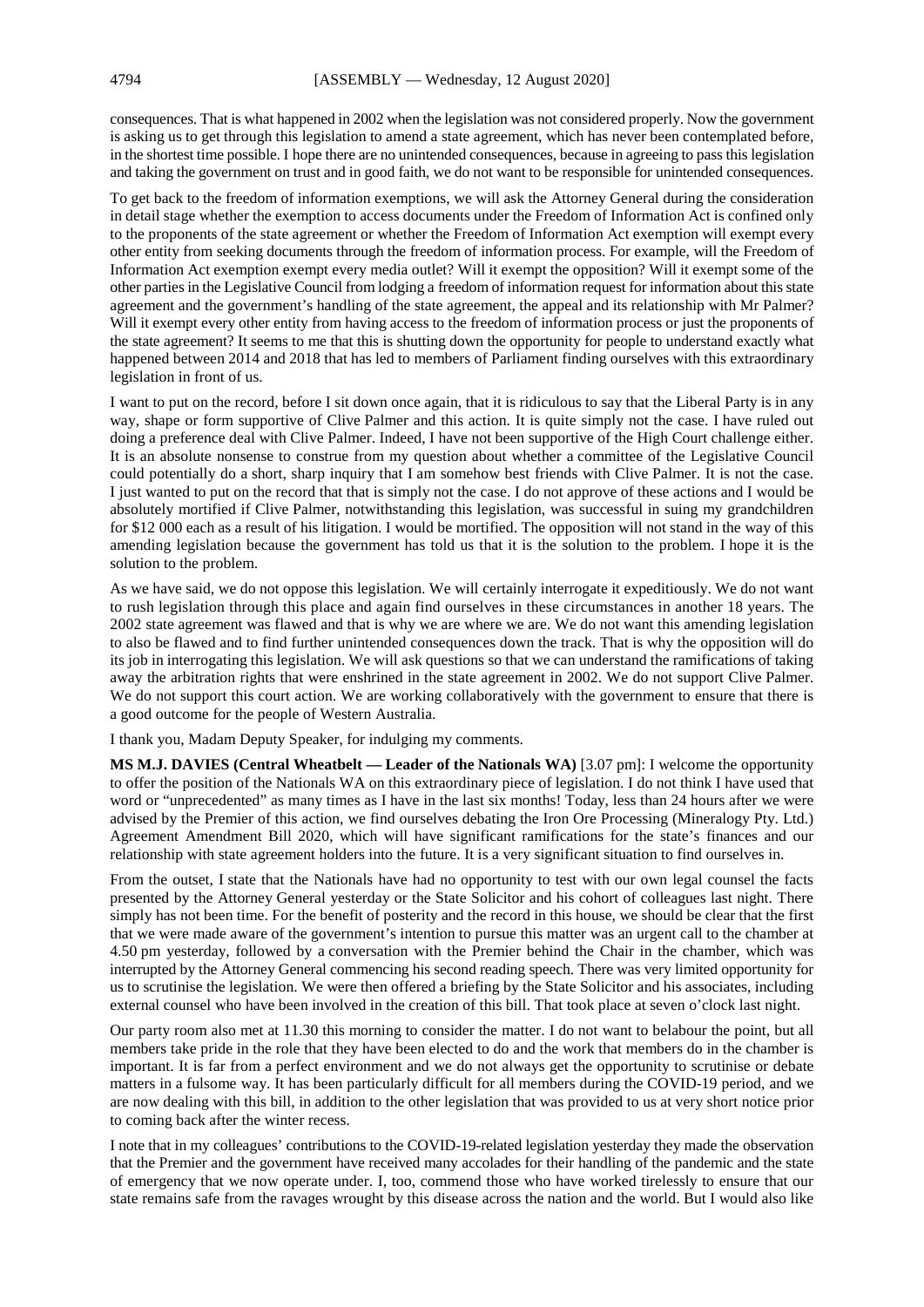to point out that we, in opposition, have played our role. We have worked collegiately with government and we have accepted bills and amendments to legislation as we walk onto the chamber floor to debate them. We have accepted that we need to allow the government to make decisions, and we have been supportive in this place to enable that to happen. I do not think that can be disputed.

I am not sure that the same courtesy has always been returned. Yesterday in question time we earned the Premier's ire when we sought to raise the important issue of the workforce shortages that are impacting upon regional Western Australia. Those concerns were dismissed out of hand, and it is disheartening to think that, despite our best efforts to enable the government to pursue its legislative agenda, some of these matters are not being taken seriously, or at least are being dealt with flippantly.

I understand that this legislation is not COVID-19 related; it is something quite different, and has been in the pipeline for a little longer, but we find ourselves once again being asked to take a leap of faith. With no time to interrogate the bill, to seek our own legal advice, or to test the strategy that the government has chosen to pursue, we cannot be confident that this is the best course of action. We are being asked to take a leap of faith. We will do our best to comfort ourselves that this is, in fact, the case today, as we work through the bill, but it is not an ideal situation. For the sake of posterity—because these things are looked back upon—we should note the circumstances under which we are debating this legislation and the way in which the opposition has been brought to contribute and participate in this debate.

From the outset I state that I find the claim that has been made by Mr Palmer to be extraordinary. I share the horror and concern that has been expressed by my constituents and by the community at large that anyone would seek this quantum of money from the state. I think it would be fair to characterise the behaviour of Mr Palmer in this matter, and others that we are aware of, as extraordinary. The government has therefore put forward the argument that because of the extraordinary nature of Mr Palmer's claim and behaviour, the remedy to this problem can also be justifiably extraordinary. I want to be very clear about what that means and what we are being asked to do as part of this legislation. I am sure the Attorney General will clarify what is normal, what has been done before, and what is, as we have said before, unprecedented.

I think it is important to put that on the record. If we sift through the legalese and the layers of complexity, it means and this is a very short summary—firstly, that we are removing the ability of Mr Palmer, Mineralogy and International Minerals to seek to pursue any claims through the court system, which is essentially a fundamental right of every Australian citizen. Secondly, we are amending a state agreement act, which is the enabling legislation for the state agreement contracts struck between the government and the proponent. We—the government and this Parliament are doing this unilaterally. The Attorney General may say, with conviction—and he did yesterday—that the bill does not give rise to sovereign risk and that the bill does not create risk for other current state agreement parties or future investors; but saying that that is so does not make it so. This will send a shockwave through and raise concerns within the industry and business, and quite rightly so.

This government in particular has made a point of avoiding conflict with the mining sector or contemplating any changes or reviews of state agreement, except in the case of Mr Palmer, so this is unusual. It raises the question: if the government of the day does not agree with an outcome or an action, might it also be subject to a change to an act of Parliament to which it is a party? I speak with some experience on this matter; the Nationals WA bore the full brunt of a campaign against our proposal before the last election to amend legacy state agreements. We saw and remember very clearly the concerns that were raised by industry about any notion or proposal to change a state agreement without any consultation with the proponent with whom it was struck.

The third matter in the legislation that could cause concern and raise eyebrows is that we are creating a general regulation-making power and giving the Governor the ability to make orders to deal with various circumstances, including any matters that may not be adequately or appropriately dealt with by the bill. We are essentially allowing the government to write and enact its own rules without the requirement of revisiting Parliament, in layman's terms. That, to me, raises some serious concerns, because that will hand a blank cheque to the government of the day. Although this is a serious matter on which it is likely that many lawyers will be working, and there may well be unforeseen circumstances that have not been tested—we have heard that Clayton Utz has consulted with the State Solicitor's Office—this legislation is, nonetheless, something that this Parliament would not ordinarily ever contemplate or consider.

I also understand that the government has contemplated our free trade agreements and whether we or the commonwealth government may be in breach of them. That, again, is of serious concern. This is not just a Western Australian issue; it could potentially become a national and international issue. I think these are all things that the government has at least turned its mind to, and it is important to raise the question of how important this is in the context of the broader business environment.

We are removing the right for any documentation relating to the matter to be sought under freedom of information, specifically in relation to this particular state agreement and case, and we are focusing on this state agreement with Clive Palmer, Mineralogy and International Minerals alone. The Attorney General might like to clarify this, because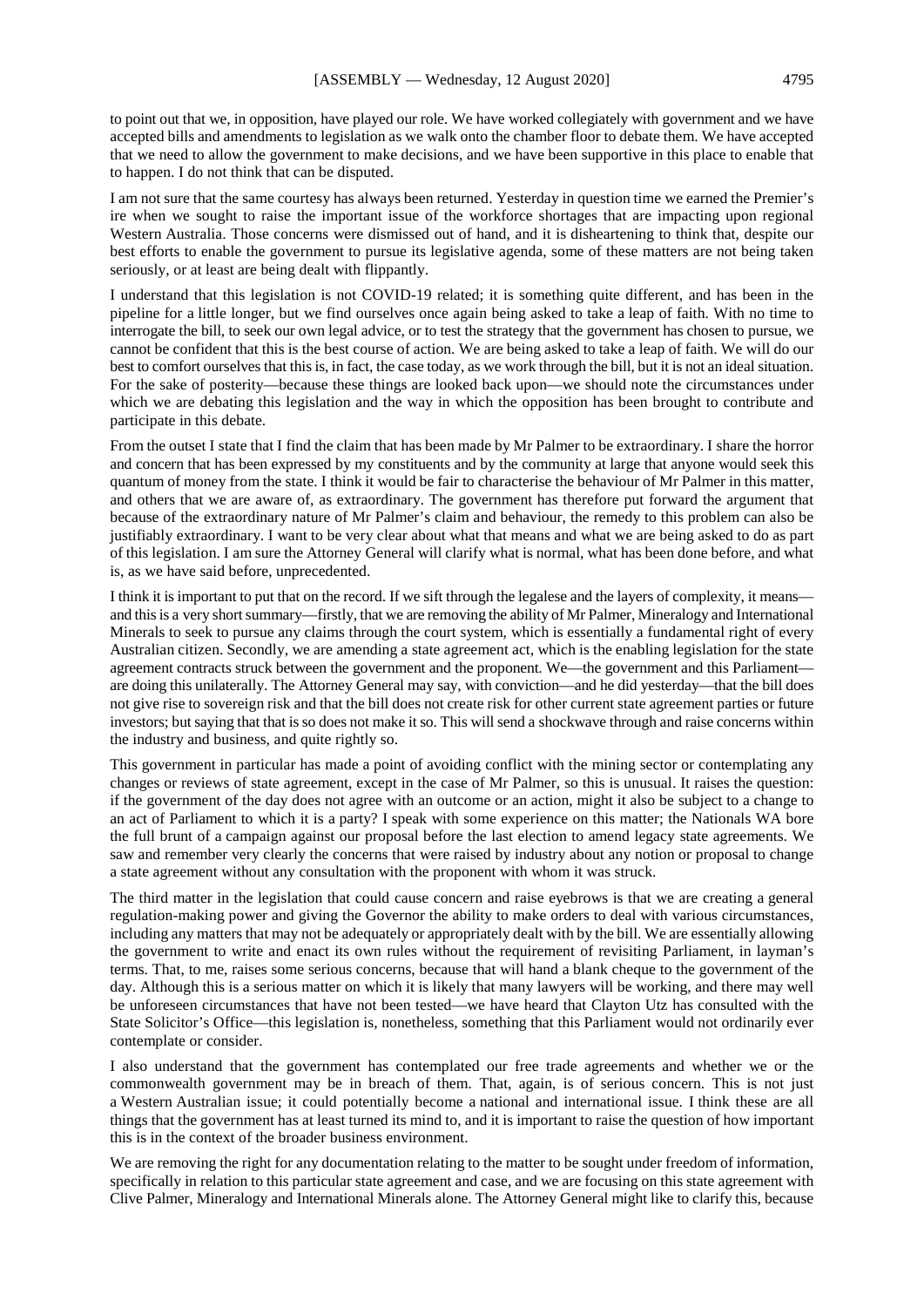I presume other solutions were contemplated that might have encompassed other state agreements that could fall foul of the same action that Mr Palmer and his businesses are bringing against the state. The Attorney General could also clarify why this particular course of action has been taken, and whether it will provide us with the best opportunity to ensure we are not up for a \$30 billion bill for generations to come.

I turn to the reason for the original action being initiated. It is my understanding, after last night's briefing, that it rest on the fact that in May 2014 the former High Court judge Mr Michael McHugh, AC, QC, found in favour of Mineralogy and International Minerals, who had submitted a proposal to the government of the day to amend the state agreement and had had their proposal rejected. The Attorney General noted in his second reading speech that the reason for Mr McHugh's finding was that, although the proposal was defective, it was nonetheless a proposal that should have been considered by the minister in accordance with the terms of the state agreement. The Premier today reiterated that he also believes that the Premier and minister responsible at the time, Hon Colin Barnett, was right in the action that he took and that he was acting on the State Solicitor's advice.

It is worth taking some time to discuss the convention for amending state agreements, because there is a convention. Yesterday the Attorney General went to great lengths to explain the process that is undertaken for any of our state agreements to be altered. In the simplest terms, it is expected that if a state agreement is to be varied, the government or the proponent is to submit a draft to the other party for consideration, and the two parties are to work together to reach a mutual agreement on the variation.

This is a convention and process that anticipates good manners. Mr Palmer is anything but conventional, and I will leave it to the public to decide whether he has good manners! He is highly litigious. He has publicly stated that he regularly pursues matters to court and enjoys it. The process in dispute—the proposal to amend the state agreement is not prescribed in legislation or regulation, as I understand it. It comes about as a result of a convention, and Mr Palmer is testing the state agreement and the contract to the letter of the law. He believes he has cause to seek damages from the state. The government obviously believes there is a real chance that his case will be successful; otherwise, we would not be considering such extraordinary legislation. Thus, we find ourselves here today.

We in this Parliament have a duty to protect the Western Australian public and their hard-earned tax dollars. We have a responsibility to ensure that our state is not bankrupt and subject to higher taxes and charges for generations to come. We also have a duty to ensure that the state government does not find itself in this situation again, no matter who is sitting on the treasury bench. It might be argued that Mr Palmer is unique and that no-one else would choose to do business as he does. My understanding from comments made by industry and by the Chamber of Minerals and Energy is that they understand why the government is taking this course of action, but we cannot assume that no-one else would pursue an action like Mr Palmer. That is relying on good faith. With a \$30 billion bill hanging over our heads and the heads of Western Australian taxpayers, there are clearly not enough belts and braces in our legislation and state agreement acts to prevent this from happening again.

The Nationals WA has long argued for a review of all state agreements. Although our focus has historically been on the legacy state agreements, which have been very well canvassed in this place and in the public forum both prior to and since the last election, with the advent of this development there is a strong case to broaden the scope to review them all. The government has chosen to focus its remedy for the issue we are debating today on just the Mineralogy agreement but there are 50-odd live state agreements and I think about 70 exist in the history of Western Australia. They all have different structures and clauses. The adviser with expertise in this area who provided us with a briefing last night made the point that there are inconsistencies and changes were made to the way the agreements were struck over time. We would expect that, considering that they have been struck since the 1960s and practices in management, contractual law and Parliament have changed in that time.

Our concern has always been that these agreements lack transparency. They are ultimately struck behind closed doors. As members of Parliament, we have no opportunity to scrutinise the detail. The Parliament has no right to be updated on these documents that govern the management and exploitation of the resources that belong to all Western Australians. We are essentially in the dark. We are in the dark until we are called upon to support extraordinary legislation that will remove the right of an Australian citizen to seek remedy through a court. Regardless of what we think of Mr Palmer, that is exactly what we are talking about today. I want it to be very clear that this sits very uncomfortably, because regardless of the theatre, passion and people's views around Mr Palmer, we are talking about an Australian citizen being denied access to the courts. There is a reason we are doing it: an unusually enormous amount of money that could potentially bankrupt the state, so I think the response is appropriate considering what we are being asked to do. But we are straying into an area that is quite unusual in preventing an Australian citizen from seeking remedy through the courts.

I do not want the state government to be served with a \$30 billion bill. I do not want every Western Australian to be burdened with a \$30 billion bill. That is what this state government tells us will happen if we do not support this legislation post-haste. It is an extraordinary and unprecedented approach and I am deeply uncomfortable with some of the things that we are being asked to do in such a short period. However, the government has access to resources and advice, and has had the time to consider this. As we have with the COVID-19 pandemic legislation, we will give the government the benefit of the doubt and provide the support it seeks to progress this bill. In doing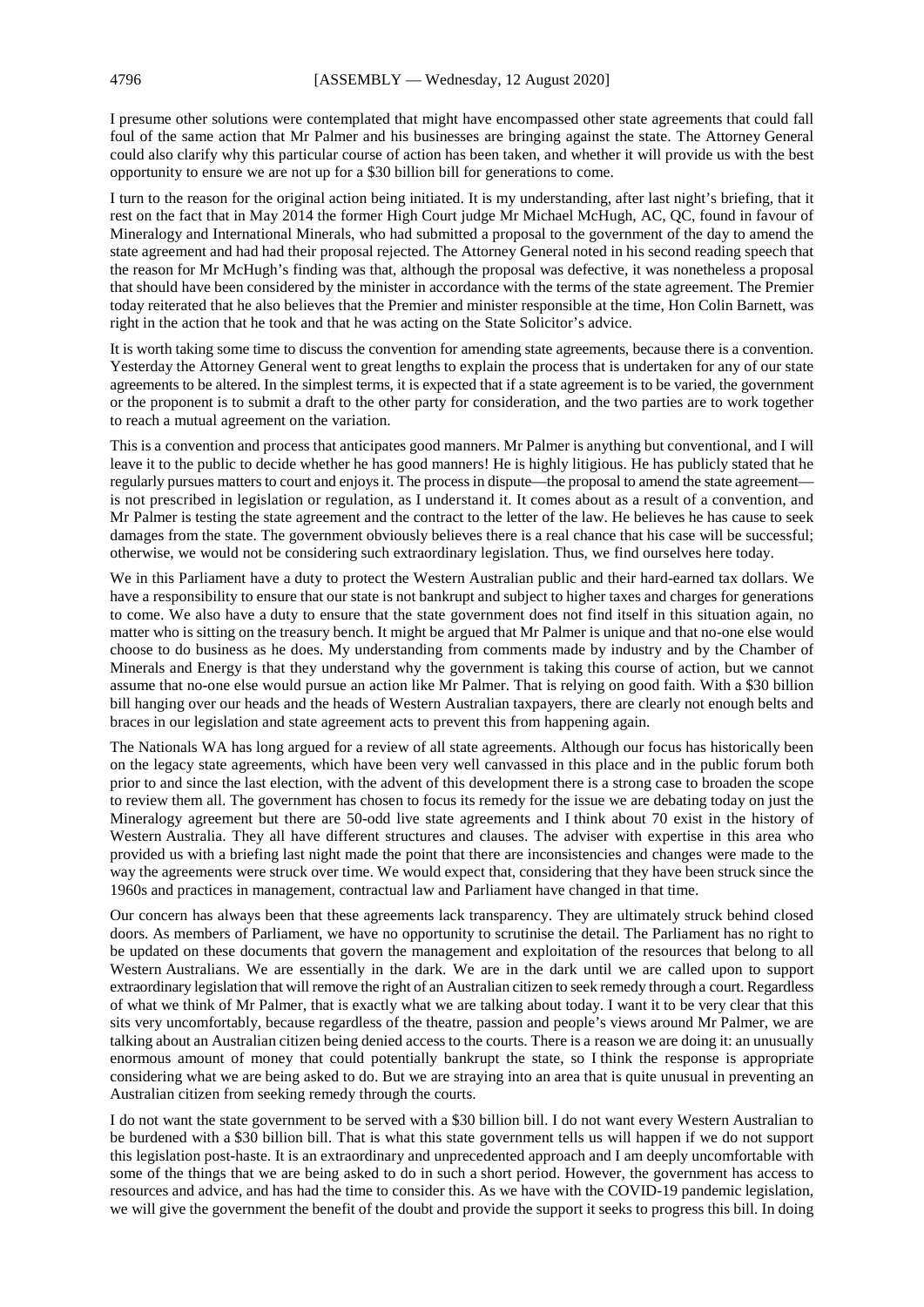so, we urge the government to consider the concerns we raise about the remaining state agreements and the potential for this to happen again. A review of state agreements by a bipartisan parliamentary committee to ensure we have the belts and braces required to protect the people of Western Australia is surely a prudent and sensible approach. Our resources sector is the engine room of the state's economy. The minerals these companies extract belong to the people of Western Australia and there should be more transparency in the legislation that governs these agreements.

In closing, I urge Mr Palmer to reconsider his approach. The world is facing the most uncertain times and we are all working to keep our communities safe. It is incumbent on leaders of government, industry, business and community to work together to pull us through. Who knows what the Australian economy will look like in six months, 12 months or five years? Will this action and government's response make it a better and more prosperous place?

#### [Member's time extended.]

**Ms M.J. DAVIES**: I say to Mr Palmer and everyone involved that we all make choices and have options. Without wanting to sound like rainbows and fairies, at this point our world needs less conflict, not more. The Nationals would very much like to see all our leaders, whether they be from business, industry or government, work together for a common cause. The Nationals WA therefore supports this legislation, bearing in mind the concerns we have raised and the unprecedented nature of some of the clauses. As the Leader of the Opposition pointed out, no opposition would prevent a government from protecting its constituents from doubling the debt in this state. We will not stand in the government's way. We trust that government members have chosen the correct and appropriate course of action. The Nationals WA supports the course of action that the government has taken, with the reservations that we have raised. We look forward to interrogating the bill in this place and again in the Legislative Council, noting that serious concerns about some of the clauses will be raised in the Legislative Council.

We have unreservedly supported the Western Australian government's hard border policy. I know that was reiterated by my parliamentary colleagues yesterday. We wrote to and communicated with our federal colleagues at the earliest possibility that we did not support the action being taken by Mr Palmer or the federal government's intervention on the case. We understand the concerns of the Western Australian community. I have travelled almost the length and breadth of the state in the last six weeks as the leader of the party. I got consistent feedback from every person I spoke to in Western Australia that they want the hard border to stay. It comes with some pain and we understand that. Very important industries have raised their concerns with us about the hard border, particularly in the north of the state, but it has broad support across the state. Members of the Nationals have been very up-front about our support for that position and have made that known to our federal colleagues.

We look forward to the Attorney General's response to some of the concerns and issues we have raised, including being very clear and transparent about which issues have been endorsed before in this place and which of them are new, and how they might play out in a broader sense as we try to make sure we respond appropriately and do not open the door for further court actions with an industry that is so very important for all Western Australians and Australia.

**MR W.R. MARMION (Nedlands — Deputy Leader of the Opposition)** [3.27 pm]: I thank the advisers for giving us a briefing yesterday. The Iron Ore Processing (Mineralogy Pty. Ltd.) Agreement Amendment Bill 2020 is an unprecedented piece of legislation. I think I said something similar to that about previous COVID-19 legislation. This is not COVID-19 legislation, but as non-COVID-19 legislation, it is certainly unprecedented. We have had to rush it through and we have had to take in good faith the information we have been provided by the advisers, which I do. We have also had to take in good faith the information provided by the government as we rush the bill through, which I will discuss in a minute. We are in a quandary. On one hand, the Premier said we are the weakest opposition ever. He absolutely slammed us, saying we are weak. Yet, here we are supporting this legislation all the way through. We are in a dilemma. If we come out and make abrasive comments about some of the technicalities of this legislation, then are we weak because we are critical of the legislation, or do we support it, which is also considered weak? We are in a lose−lose situation. Whatever we do, the Premier calls us a really weak opposition; yet, when it comes to the crunch and he wants us to support legislation, we get a fantastic briefing and all the advice.

Some of the words used in the second reading speech could have been put a little bit differently with the commentary around the former Premier. The Premier said today that he supported what Premier Barnett did, but the word "support" does not appear in the second reading speech. The wording has been cherrypicked. Unfortunately, I have to say that the second reading speech has a little bit of politics in it, and that is terrible. Some might say it has a lot of politics; I am being very generous in saying that it has a little bit of politics and I will let everyone decide what that means. I can say that I am in Parliament to look after Western Australians, and I do not expect second reading speeches to be political. That is to start off.

The dilemma that we have now is that arbitration is underway. Because the arbitration is underway the government has information about defending its position. We in opposition want to know what all the information is, but we cannot have that information. I understand that. I absolutely understand that we cannot have all the information; otherwise, if this bill does not go through and we have received all the information, the government's position in the arbitration will have been disclosed to the other side. That is the dilemma we have. How do we support a bill if we do not have all the information and do not have time to consult? In my position as the shadow Minister for Mines and Petroleum I managed to get hold of the chief executive of the Chamber of Minerals and Energy. It was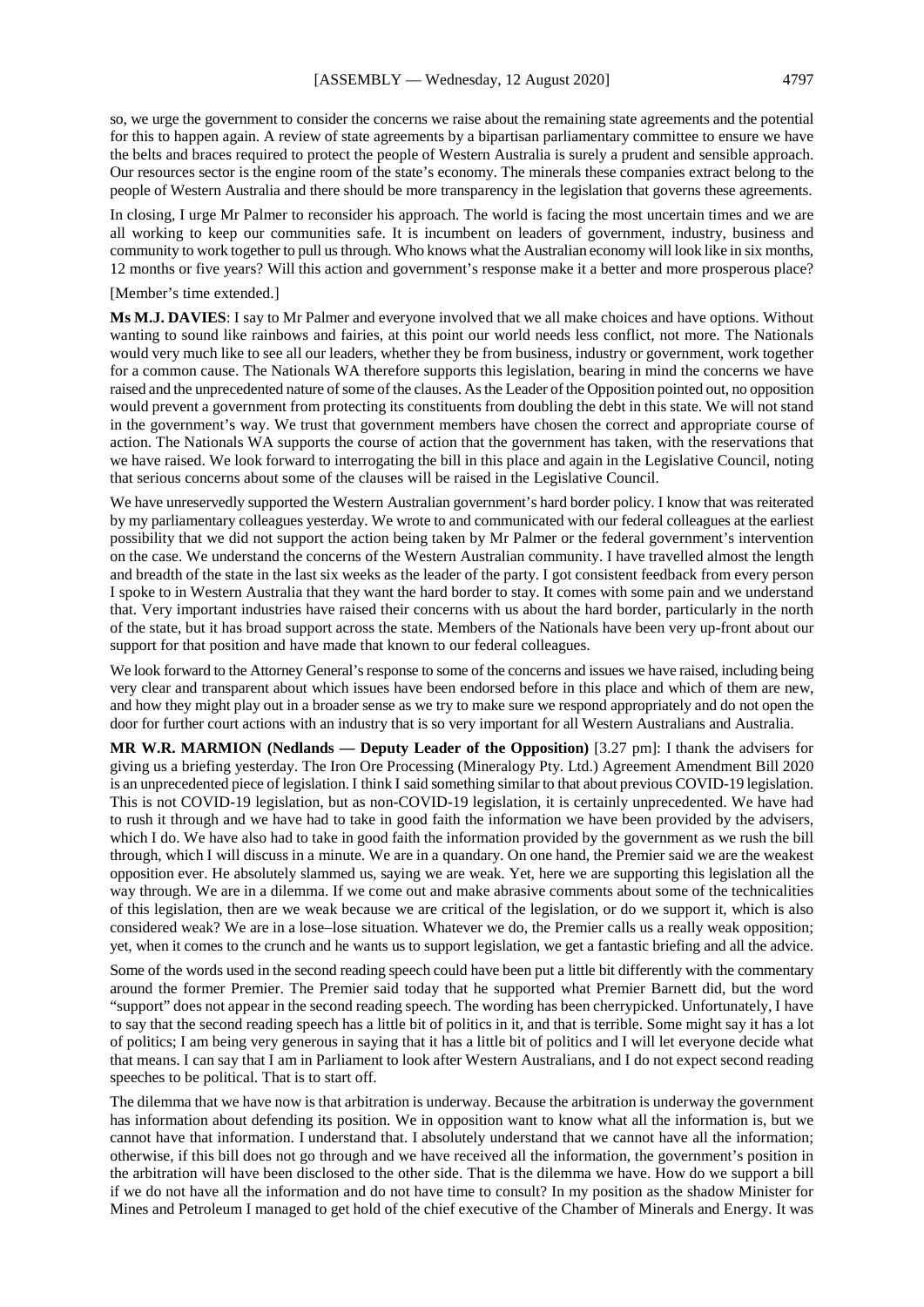very nice of him to ring me up at about 7.30 at night. He had been in a meeting so I do not think he was aware of it until 6.30 last night. I appreciate that he rang me at about 7.30. His advice to me was that the Chamber of Minerals and Energy, which is the preeminent body looking after mining, oil and gas, supports the government with this legislation. It gave me some encouragement that the industry itself supported it. I will not divulge who he had spoken to, but he had spoken to some major mining companies and they had advised him that they did not have a problem with this unique piece of legislation. As far as I am aware, never before has a state agreement been amended without one party agreeing to it. I think it is fair to say that. I was the Minister for State Development for a very brief period.

One of the reasons I am in Western Australia is that my father worked for a company called Laporte. One of the very early state agreement acts in Western Australia was the Laporte Industrial Factory Agreement Act 1961. Believe it or not, but during my engineering course at University of Western Australia I did a project that went right through that act and I presented a paper on the Laporte Industrial Factory Agreement Act in 1976 at UWA so I understand how they work. They were a lot thinner in those days than they are today. The reason for state agreement acts is to give some certainty to companies that some uncertainties will be fixed. Indeed, as I recall, the Laporte Industrial Factory Agreement Act guaranteed accommodation, so houses were built, and the electricity and water prices were set. The interesting thing about that act, which is not related to this, of course, is that the effluent from the development was looked after by the Public Works Department and was a bit of a problem. The problem with the Laporte process was that the effluent was processed in the sandhills of Binningup. The idea was that it would leach into the ocean and be neutralised, but that did not work.

That aside, I do not have any background on how the state agreement act for Mineralogy was put together so I have to take the second reading speech on good faith. I have got hold of the act, but I have not had time to read it. I have to take it on good faith that on page 56, under the heading "Arbitration", it states that if there is a dispute, it will be solved through arbitration. I have read it a number of times to see whether there is a loophole. I am only an engineer, and I cannot find one. The one thing that is interesting about this clause in the contract, which then became the state agreement, is that it states that the arbitration will be settled under the provisions of the Commercial Arbitration Act 1985. I think that is significant, but I do not know because I am not a lawyer in that area. My understanding from the second reading speech is that the Commercial Arbitration Act 1985 was amended and is now called the Commercial Arbitration Act 2012. From what I have read, there are no appeal or review mechanisms in the 2012 act. When the contract was put together, it was possibly envisaged that arbitration would be available and that there were provisions for appealing and reviewing decisions. One could argue that if there is a deficiency in the current contract, it may not have been there at that time. I am not sure whether that is relevant or not, but the Attorney General might like to comment on that.

Another reason this is urgent is the quantum—\$30 billion is enormous! We talked about the Bell Group dispute for decades and it was over one billion dollars. Here we have \$30 billion; it is almost unheard of. Indeed, it is about a project that does not exist. I went to the CITIC Pacific site on two or three occasions during construction. It is interesting that the state agreement act is with Mineralogy. However, the way I understand it is that it has licensed off part of the site that has iron ore to CITIC Pacific to mine. Obviously, we are not privy to the agreement between CITIC Pacific and Mineralogy. One could argue that perhaps we should be—but I do not know that we are—if a state agreement act has been put together when there are other contractual arrangements.

I have met with members of the board of CITIC Pacific in China on two occasions and, unfortunately, it is fair to say that they were not happy campers. When I first heard about the CITIC Pacific project when I became a member of Parliament, someone said that it was a secondary project—a \$2 billion project by CITIC Pacific. When I went onsite I could tell straightaway that it was not a \$2 billion project. It was way more than a \$2 billion project. I think it ended up being closer to \$12 billion. CITIC Pacific, a Chinese company, has put \$12 billion of infrastructure on a piece of land it has licensed to mine the iron ore from and Clive Palmer and Mineralogy own the lease under the state agreement act. A problem that CITIC Pacific has had is that it wanted to expand its area for its tailings because it did not have enough land. Indeed, if it was able to negotiate more land, either from the state or Mineralogy, if it were to give up some of its land, it would have to get environmental approvals. However, the environmental approvals have to be put through by Mineralogy. CITIC Pacific is one party removed from being able to do anything. Mineralogy has not been a friend to CITIC Pacific despite the fact that CITIC Pacific's operation provides Mineralogy with a stream of millions and millions of dollars. It is very disappointing. As a Western Australian, I find it unethical. Mineralogy is making a lot of money out of a fantastic dream agreement and, in my view, has not supported CITIC Pacific, which is delivering it all that money. That is a bit of the background, but it is relevant. I have never met Clive Palmer, but by his actions he does not set himself up to be a person of what I would call high morals. That is not a very good start. I will get on to the bill in a little bit. Another thing about the CITIC Pacific project is that when CITIC Pacific invested what I think was about \$2 billion into the project, it found that the material was a lot harder than the magnetite was in China, so the processing plant that it put together needed to be re-engineered. In fact, we can assume that it would have cost a fair bit of money—we will not find out how much to produce the magnetite at the CITIC Pacific site. It is a vertically integrated process. There are already smelters in China. Magnetite is a very good quality iron ore for use in smelters. It has probably worked out quite well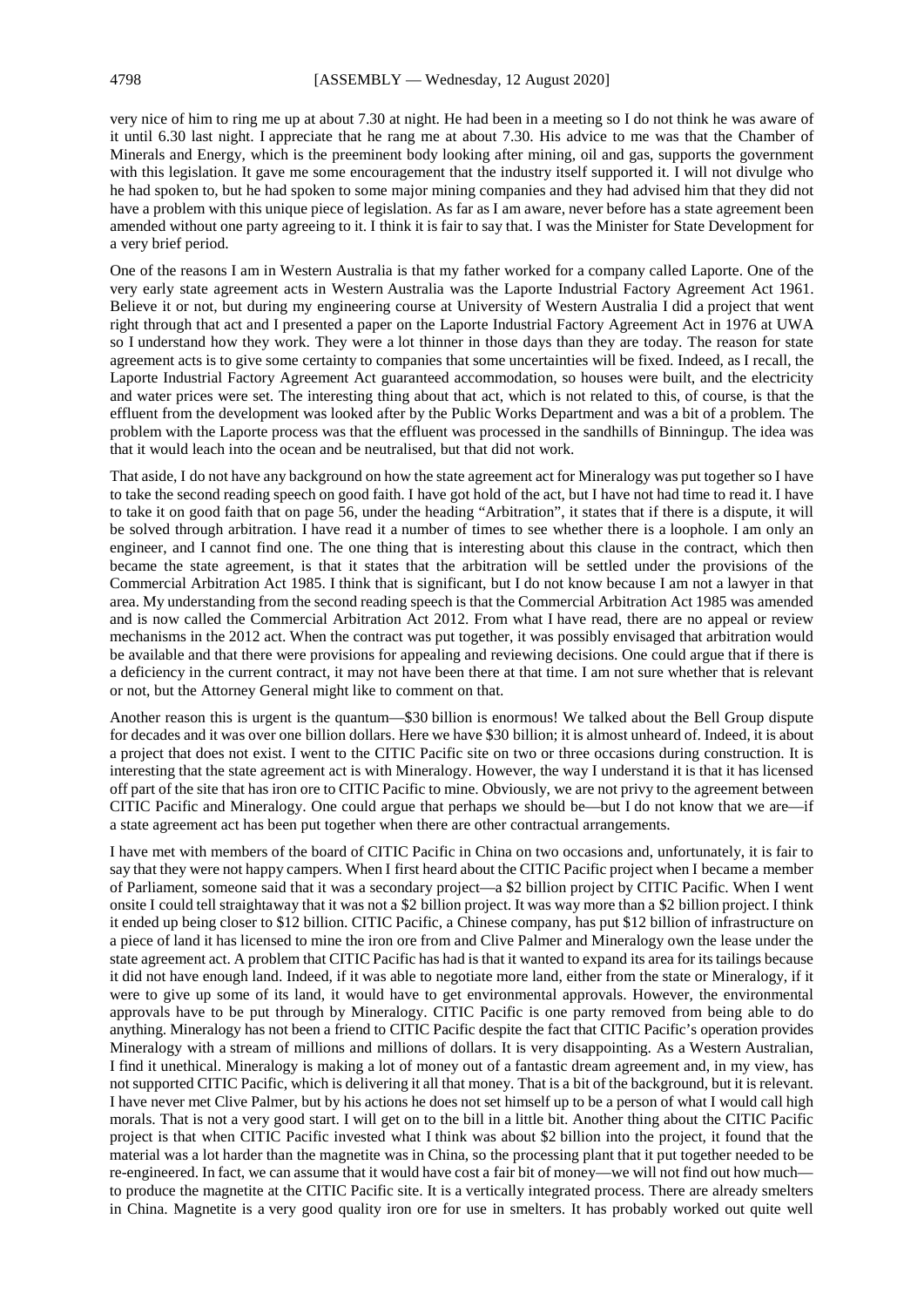because the price of iron ore is very high at the moment. However, it is highly unlikely after what has happened with the CITIC Pacific project, which is in dispute today, that the Chinese would consider it to be viable to invest in another magnetite project. That is the background.

Against that background, the state government faces a dilemma on what I call a technicality. If this dilemma came under the Mining Act, we probably would not be in this situation. Nevertheless, we are in this situation. Former High Court judge Mr Michael McHugh, QC, declared that the Balmoral South iron ore project was a defective proposal. That says it all. It was a defective proposal and Premier Barnett had every ground on which to not approve it. However, despite that, former High Court Judge McHugh said that it was, nonetheless, a proposal that had to be considered by the minister in accordance with the agreement. I understand that the minister had to go through the process of saying, "I don't approve" or "I approve it under these conditions", which eventually I believe happened. But that is all water under the bridge now. The problem now is that we cannot see the arbitration documentation to find out what quantum is being presented. But if it is \$30 billion, as a Western Australian, I do not like that. Does anyone want to pay \$30 billion to Clive Palmer? I certainly do not. I did not become a member of Parliament to throw away \$30 billion. I also did not come to Parliament to mess up a state agreement act. However, the circumstances are that someone is trying to screw \$30 billion from the taxpayers of Western Australia. I think we have every right to say that we do not like that conduct. For that reason and in good faith, despite the fact we do not have all the information, we will not oppose this bill. It is my understanding that that is what will happen in the other house.

However, some aspects of the bill that have been mentioned by the Leader of the Opposition and the Leader of the Nationals WA might come under a bit more scrutiny. It will be interesting to get some feedback on two clauses in particular. The bill covers two aspects. One is the dispute at the moment and any actions around covering up the dispute, or however they describe that. There is an issue about freedom of information. I understand from the briefing that the reason the FOI provisions are in the bill is so that Clive Palmer, Mineralogy and all the parties cannot use FOI to continue further disputes and to frustrate the government and Western Australians by further action. That is the reason for the FOI provisions in the bill. As the opposition, we are concerned about that. The Premier's view is that we are the weakest opposition in the history of Western Australia, but the Premier is making the opposition weaker by not allowing it to use FOI to check the agreement and all the things that led up to it between 2014 and 2020. Are there issues under FOI?

#### [Member's time extended.]

**Mr W.R. MARMION**: The government may have reason now, because of the arbitration, to not give the opposition some information, but that should not be muted forever. We are a strong opposition. We are not a weak opposition; far from it. We want to use FOI when we can to find out what is going on. It is the role of the opposition to hold the government to account. It will be interesting to see whether the FOI provisions could be adjusted within a time frame, so that maybe in six months' time, if the opposition wants FOI documents in relation to this issue, it can get them. That is some food for thought.

The bill is divided into two sections. I believe this is the fourteenth draft, so we cannot say it has been a rushed project. I am not a lawyer, but it looks as though it does a pretty good job to cover off every possibility it can to make sure that we will not have to pay damages for any dispute. I understand it covers this dispute, any further disputes and any further proposals that might come forward. It definitely cuts out two proposals that have been put forward, but it will cover any future proposals. The primary aim of the bill does not change the actual contract. It adds extra clauses to the state agreement to make sure that if there is a dispute, damages cannot be awarded. I am not a lawyer, but there are lawyers in the house who may comment on that when they contribute to the second reading debate. The bill will not amend the contract, but it will change the intent of the contract, which has been implied, regarding damages. We are told that this has never happened before. Never in the history of Western Australia has a company with a state agreement—Mineralogy—used its state agreement, created a dispute, not negotiated with the state and gone straight to arbitration with a claim for damages. The primary aim of the bill, which has 30 clauses and is reasonably thick, is to make sure that the state cannot be held to account. I think that is a wise thing to do.

The other part of the process that has been done well is that the State Solicitor's Office—the Attorney General was possibly involved—had Clayton Utz spend a couple of weeks picking holes in the legislation to see how strong it was. In the briefing we were not told whether any clauses were changed, but we were told that the legislation is as watertight as Clayton Utz could get it, considering the international obligations for the Commonwealth of Australia and the Constitution of Australia, and the fact that commonwealth acts override state acts. We were told that Clayton Utz did the best it could.

In summary, as our leader said, the Liberal Party will not oppose the bill. We have listened in good faith to the Attorney General and the Premier. They have told us that this legislation is absolutely necessary and is the best option for Western Australia to mitigate an enormous damages claim. I cannot believe that someone could come up with a damages claim of \$30 billion for a project that never existed. It was only ever a plan for a project, and that is it. In good faith, the opposition will not oppose the legislation. We look forward to hearing the Attorney General's comments on why the FOI provisions in particular are necessary and why this is the best option going forward. With those few words, I will sit down.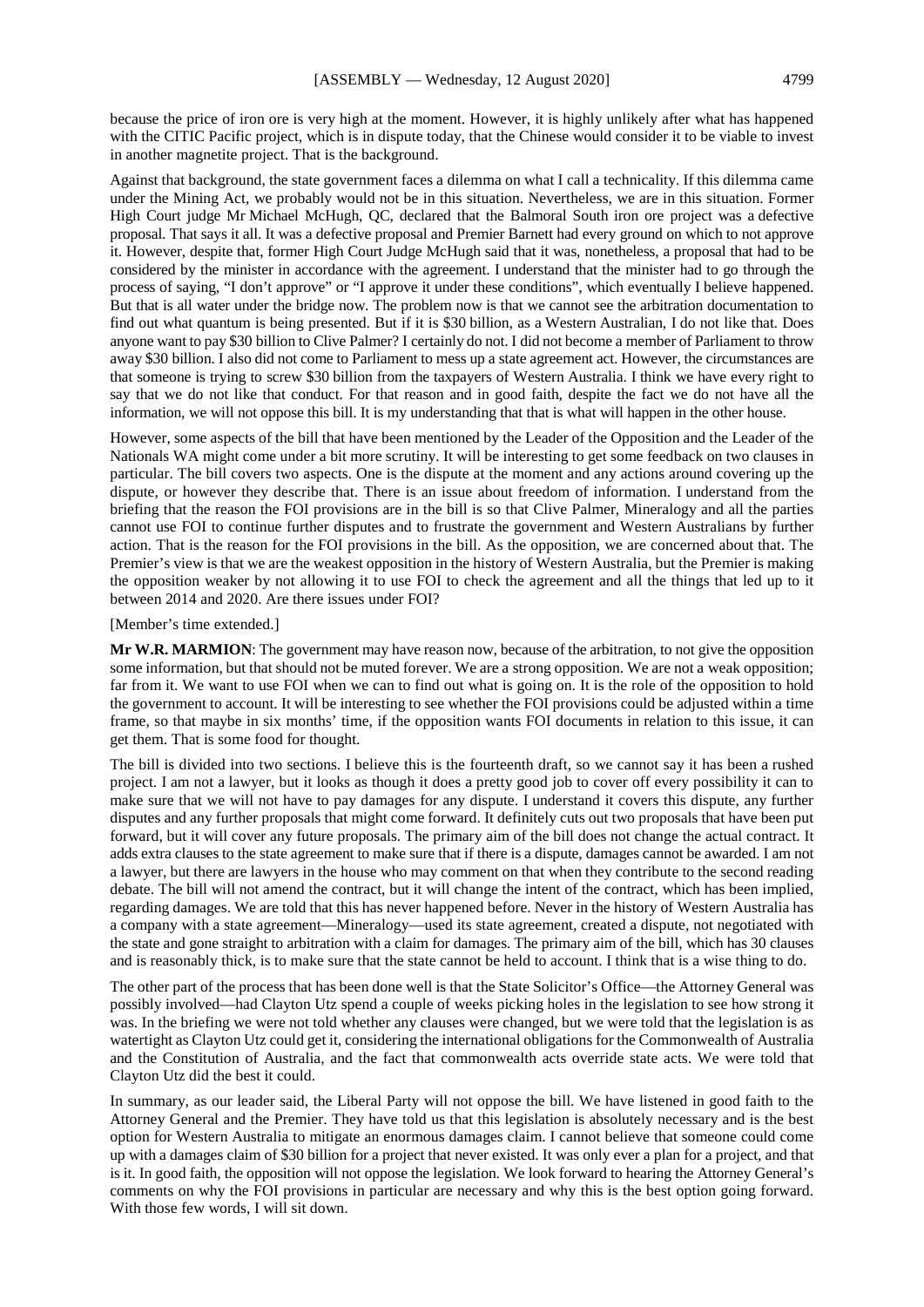**MR P.A. KATSAMBANIS (Hillarys)** [3.49 pm]: I take my responsibilities and duties as a member of Parliament extraordinarily seriously. One of my primary duties is to look after the best interests of my constituents, the residents of the district of Hillarys and all residents of Western Australia. Yesterday, the government came into this place and introduced for the first time a bill that it claims will protect the public of Western Australia from a potential arbitration claim of up to \$30 billion. Our government claims that the passage of this legislation is the best way of protecting the public of Western Australia from that potential \$30 billion liability. Essentially, the government has further asked the Parliament, and by extension the people of Western Australia, to take it on trust and on faith that this claim is on foot, that it is a potentially serious claim that may actually be realised and this is the best way of proceeding to mitigate the state's risk.

I am prepared to take the government at its word on the basis that I have had fewer than 24 hours to scrutinise a piece of legislation that the government tells us that it wants through this house, through the other chamber and at the Governor's house for signing by the end of the day tomorrow, 48 hours after it was introduced. That does not allow me or members of the opposition or members of the Western Australian public a lot of time to scrutinise the government's claims. We are further hamstrung by the fact that the government may be party to the arbitration proceedings, but those proceedings are private. Therefore, we do not know exactly what the claims or counterclaims are. We do not know what the defences are. We know what the government has chosen to tell us, which is that there is an arbitration on foot in relation to Balmoral South iron ore project between the parties to a state agreement. It is essentially a contract with the state government and Mineralogy Proprietary Limited and various other companies that has been given further weight by an act of this Parliament that was passed in 2002 when the Gallop Labor government was in power.

The government has said that an arbitration is on foot; there is a claim of potentially up to \$30 billion; and we are concerned that if that claim is successful, the taxpayers of Western Australia will be up for this enormous sum, so alarm bells have to ring for everybody. This is what we are being asked to protect against.

#### **Mr J.R. Quigley**: Are you going to?

**Mr P.A. KATSAMBANIS**: The Attorney General has already been told that, but I will repeat that the opposition has indicated that we will not stand in the way of this legislation.

**Mr J.R. Quigley**: Are you going to support it?

**Mr P.A. KATSAMBANIS**: We will not stand in the way of this legislation and if the Attorney General lets me finish, I will articulate that.

The mechanism the government is using is unprecedented. The provisions in this bill have rarely if ever been used in any Westminster Parliament. A series of provisions removes legal entitlements that have come to be accepted as part of the customary law of our state, of our nation and of western democracies. We are asked to approve a bill that will remove the operation of a rule of law insofar as it relates to the Balmoral South iron ore project proposed by Mineralogy Pty Ltd, which is a company that is primarily controlled by an individual called Clive Palmer, whom I have never met. I do not know the man, but, as I said publicly today and it has been reported in the media, from my observations of his actions, especially in the last little while, I do not think Mr Palmer wakes up in the morning thinking about the best interests of the Western Australian public as his primary concern or objective.

We are being asked to approve such provisions that in many ways can be described as draconian and have been described as draconian by commentators since this bill was introduced yesterday. It is draconian to pass a provision such as clause 9 that abolishes "any contractual or other legal effect under the agreement or otherwise" with respect to the Balmoral South proposals, of which there are two on foot.

Clause  $10(1)$  states  $-$ 

Any relevant arbitration that is in progress, or otherwise not completed, immediately before commencement is terminated.

There are a lot of proceedings. Further, clause 11(4) terminates all sorts of proceedings. It states —

Any proceedings brought, made or begun against the State, to the extent that they are of the type described in subsection  $(3)$ , are terminated if either or both of the following apply —

The language being used here is unbelievable. Clause 12(2) states —

The rules known as the rules of natural justice (including any duty of procedural fairness) do not apply to, or in relation to, any conduct of the State that is, or is connected with, a disputed matter.

I do not think that anyone elected to this place would have ever thought that they would be contemplating this sort of provision in a piece of legislation in the Parliament of Western Australia. It is extraordinary and unprecedented. Is it within the purview of the Parliament of Western Australia to pass this law? Yes, it is. I see the Attorney General nodding. The Parliament is sovereign—it can do it—but it overturns the rules of natural justice and procedural fairness, which have come to be accepted as part of the law of our land, so we do not do this lightly at all.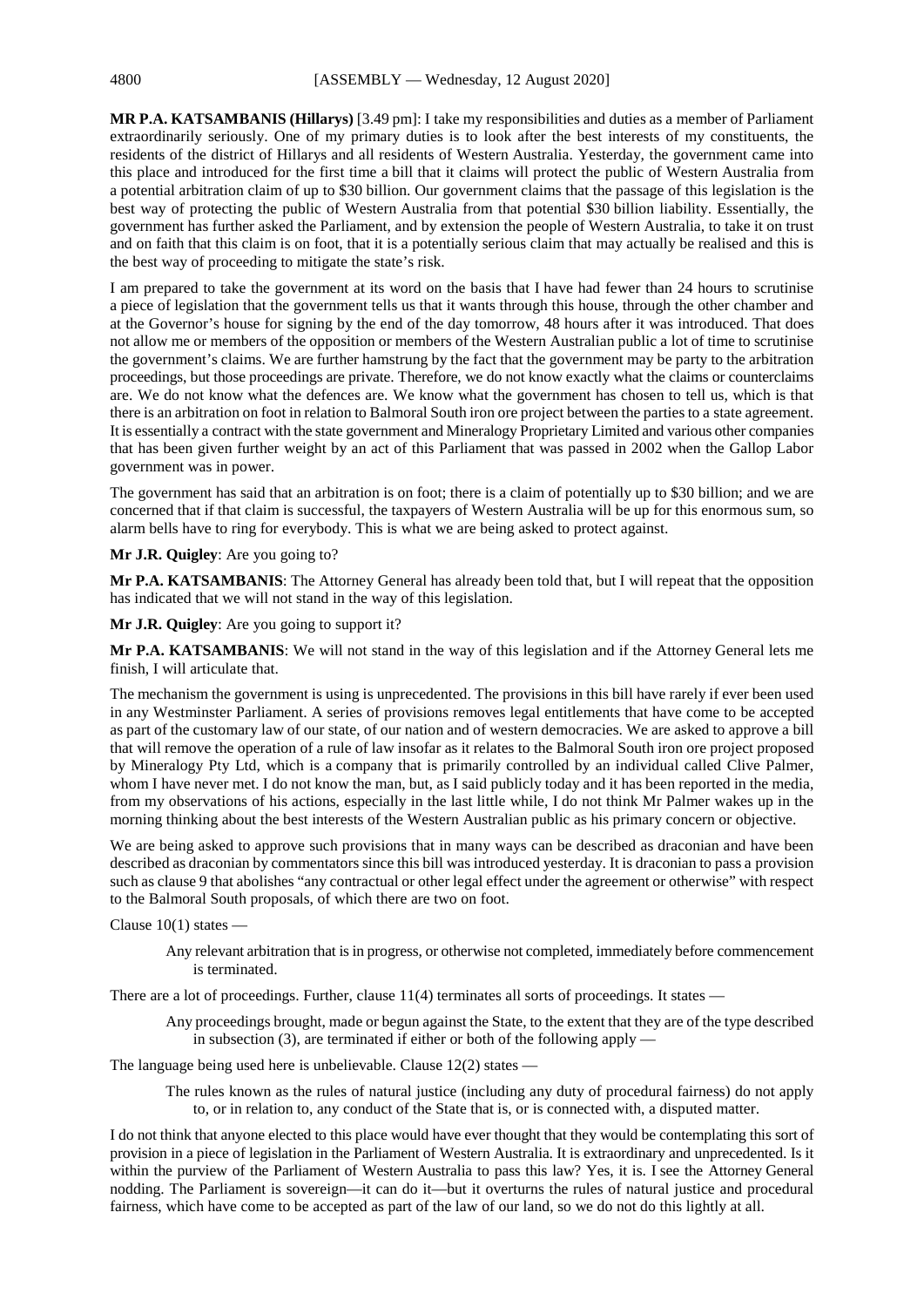In an ideal world, I personally would like the opportunity to scrutinise this bill. Recent examples of the state government of Western Australia introducing legislation to deal with the Bell resources provisions —

**Mr J.R. Quigley**: Which you voted for! You voted for those provisions.

**Mr P.A. KATSAMBANIS**: I do not think it was put to the vote and the Attorney General can go back and read my speech in the debate. The Attorney General made some very strong commentary. If he would like, I will quote it back to him, but I do not think he would like it. He put his colours on the mast back then and has changed his tack now. We should all do that because of the seriousness and gravity of the problem that we are addressing.

**Mr J.R. Quigley**: It was different.

**Mr P.A. KATSAMBANIS**: It is always different. Do you know what the big difference is? I will tell you what the big difference is: you were sitting on this side then and you are sitting on that side now, and that is the big difference. Don't you come in here and go all high and mighty on us —

## **Mr J.R. Quigley**: It's unconstitutional!

**Mr P.A. KATSAMBANIS**: We will see whether these are your reasons. I wish you success. When we were debating the Bell legislation, I was a member in the other place. I said, "I wish that legislation success", but I expressed strong concern that it would not succeed in the High Court, and it is the same here. In the media today, the Premier said that he cannot guarantee that this legislation is bulletproof, but it is a great attempt. That is what we are told, and we are told to take that at face value. I say to the Premier that I am prepared to take this legislation at face value, because we do not have the opportunity to properly scrutinise it, but there are risks involved in what we are doing, and they are serious risks. I will articulate them, do not worry. If the Leader of the House wants to speak on this bill, he can come and take the stand and speak on it. There are risks with this bill, and I will continue with those after the appropriate consideration of other business.

Debate interrupted, pursuant to standing orders.

[Continued on page 4811.]

#### **CORONAVIRUS — PUBLIC AND INDEPENDENT EXPERT INQUIRY**

#### *Motion*

#### **MR Z.R.F. KIRKUP (Dawesville)** [4.01 pm]: I move —

That this house urges the government to commit to immediately establish a public and independent expert review to investigate, assess and report back to this house on Western Australia's preparedness to prevent and respond to a COVID-19 outbreak in Western Australia and in particular inquire into —

- (a) the effectiveness of hotel quarantine processes and security protocols;
- (b) the exemption arrangements and associated restrictions, and track and tracing for travellers and essential workers coming into WA;
- (c) the effectiveness of protocols and safeguards to protect aged care facilities, remote communities and other vulnerable Western Australians;
- (d) the capacity for an effective rapid response to a COVID-19 outbreak, similar to that which has occurred in Victoria;
- (e) a comprehensive review of the hospital system and its capacity to manage an increased flow of COVID-19 patients; and
- (f) any other matters that the inquiry sees fit to look into.

I note the fact that the Minister for Health has informed me that he will be slightly late. I appreciate him letting me know in advance, and I understand the reason he is otherwise delayed into this place.

On 7 August, I wrote to the Minister for Health as part of a bipartisan support on behalf of the Liberal Party of the state government's health response to COVID-19. In previous public statements and correspondence, we have recognised the important work that the Department of Health has continued to do to help protect Western Australians from what we expect will be an inevitable coronavirus outbreak in Western Australia. In support of that bipartisanism and in that bipartisan spirit, the Liberal Party has moved this motion here today to ask the government to immediately establish an independent expert rapid review to inquire into, assess and report on our state's preparedness to respond in the event of a COVID-19 outbreak. Importantly, we would also like to assess the threat level that Western Australia is faced with, noting our borders and the current arrangements with travellers and associated exemptions.

Because of the nature of the varied responses across the Federation, there have been very different outcomes to the responses of state governments and subsequent COVID-19 outbreaks. We need look only as far as the contrast between the Liberal Berejiklian government in New South Wales and the Labor Andrews government in Victoria to see what has happened with their coronavirus outbreaks, the impact those outbreaks have had and the devastation that has been left in the wake of the outbreak that has now taken hold in Victoria. If we compare the two states,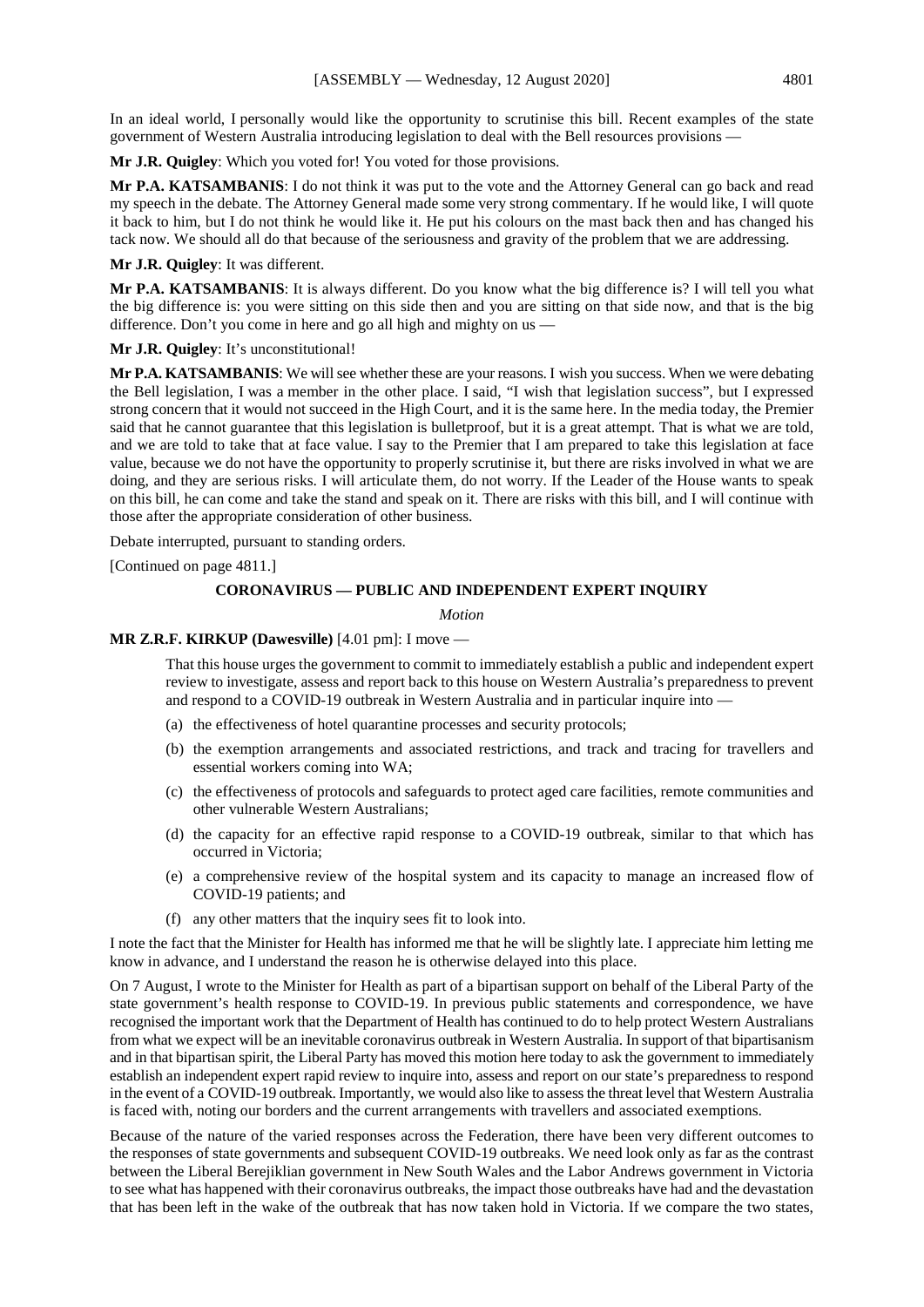particularly New South Wales, it certainly appears that, in contrast with Victoria, for the first 10 days, for example, the threshold of unknown community transmission was met. Victoria was out of control and, at the same time, it seems that New South Wales was, hopefully, holding the line. But from those two states—obviously, New South Wales is the more populous—significant lessons could be learnt to help better inform our readiness here in Western Australia. Such a contrast should not be ignored. Those two states border one another. They have significant travel into their airports. They have significantly diverse communities. They had similar responses implemented in different ways with hotel quarantine, and there have been different public health responses. As we learnt from the Minister for Health in his contribution last night to the debate on the Public Health Amendment (COVID-19 Response) Bill, different bureaucratic responses have been implemented in New South Wales compared with those in Victoria, for example, with the Department of Health and Human Services Chief Health Officer and where he sits versus the Chief Health Officer here, or, indeed, the New South Wales Chief Health Officer. I believe that there are lessons to be learnt, and it is important that that is done in a sober manner, with eyes wide open to any lessons that we can glean from those two jurisdictions and others that have successfully suppressed COVID-19, and, indeed, when an outbreak has occurred, how we have responded accordingly.

I think that we have had time on our side here in Western Australia with COVID-19. Our isolation has been an important part of our success when it comes to any potential outbreak. More importantly, Western Australians have done an amazing job in following the health advice almost unquestionably to ensure that they take measures to protect themselves and those around them. The difference, of course, is very stark in Victoria, where in some circumstances I have seen people who simply refuse to wear a mask in melees with the Victorian police. Evidently, in Victoria, an outbreak would not have occurred if there had not been people who were ignoring the lockdown in Melbourne and the associated restrictions put in place on people who otherwise should have been isolating except for certain exemptions. Had those restrictions been adhered to, in all likelihood we would not be facing the situation that we now have in Victoria, which is out of control in all respects. If we compare that with New South Wales and Western Australia, we have done a very good job, particularly in Western Australia. I think it is worth noting that at every point, the decisions made by the government have been supported by the Liberal Party. When it comes to things like our hard border, it was, indeed, the Liberal Party who called for it first.

#### **Mr D.A. Templeman** interjected.

## **The DEPUTY SPEAKER**: Minister!

**Mr Z.R.F. KIRKUP**: At the time, the Minister for Health said that there was a little thing called the Constitution, and suggested that because of articles within the Constitution, we could not implement a hard border. Of course, the Premier said a number of times in answer to questions from the Leader of the Opposition, the Leader of the National Party and members of the opposition more broadly that he would not want to see a hard border put in place because of the restrictions that it might place on individuals in their freedom of movement through the Federation. Then, we saw that the Labor government took up the suggestion from the Liberal Party and, indeed, implemented a hard border. It was, of course, the Liberal and National Parties that were the first to call for a hard border in Western Australia. That is an irrefutable fact, and the Minister for Emergency Services is welcome to go back in history through *Hansard*, and review it, because, indeed, I can tell him now that it was absolutely the suggestion of members of this side of the house and the total ignorance of the government to implement what we thought was a very important measure.

Moreover, because of the time that we have bought ourselves here in Western Australia, it is important that we do not become complacent. I remain concerned, and I am sure that all members in this place share a similar concern, that there is a high level of complacency now in Western Australia when it comes to our preparedness for any coronavirus outbreak that may occur. We know that at the moment, because of the restrictions, many people in Western Australia feel a false sense of security about COVID-19. We need only to go to the streets, bars and restaurants or any places with large gatherings over the weekend when there is good weather and we see people everywhere, I think in total ignorance of the two-metre rule and the necessary social distancing measures. Thankfully, in Western Australia we are not living in such density as they have in New South Wales and Victoria and the capital cities there. Undoubtedly, Perth is not as dense. We are much more spread out. The concern I have is that because we have bought ourselves this time in WA, if there was a COVID-19 outbreak because of one of the 52 people who cross our borders each and every day without quarantine restrictions, there could be a significant risk posed to Western Australians.

If any of those individuals tested positive to COVID-19, Western Australia would take off like a hay shed on a hot day! It would potentially put us at a greater risk than what has occurred in Victoria. On 10 June, Victoria recorded four new active cases. On one day in Victoria, on 10 August, there were 322 active cases. The Victorian government has had to try to respond to that significant increase as best it can.

Lessons could be learnt from Victoria's response. Lessons could also be learnt from how well New South Wales has managed to respond to its COVID-19 crisis. More recently, the city of Auckland has been placed on phase 3 restrictions because of an outbreak, from an unknown community source, involving four individuals. New Zealand had gone 102 days without any community transmission of COVID-19, and all of a sudden, out of nowhere,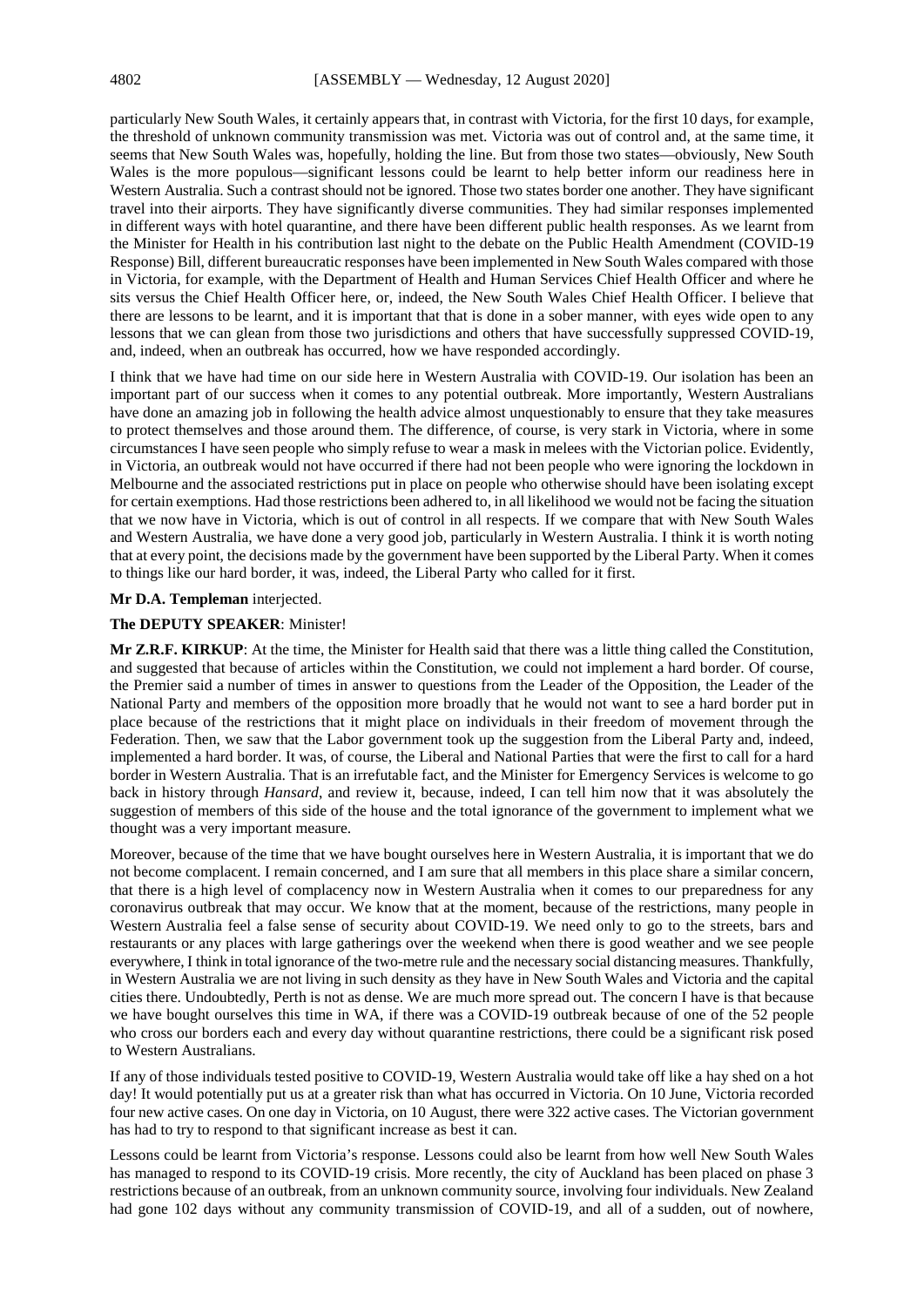seemingly, four individuals have it. The city of Auckland is now in total lockdown. If it can happen in New Zealand, it can happen in Western Australia. I suspect the risk is greater in Western Australia because of the number of people who are travelling in and out of our state each and every day.

Through questions on notice asked in the other place by the opposition, we have established that some 6 661 individuals, since we last asked a question on notice, have travelled into Western Australia without a quarantine exemption. As part of his response, the minister cited that most of those people were essential workers such as members of flight crews. I am aware, through friendships of mine, of flight crew members who come into Western Australia. They are flight crew members who go up and down the east coast for one of the major carriers. They fly between Queensland, Victoria and New South Wales, and then they fly over to Perth. They stay in a Western Australian hotel without any quarantine restrictions whatsoever. They walk around the streets. They might be here for two or three days at a time as part of their break. They represent a significant risk.

I appreciate that necessary arrangements need to be put in place. Yesterday, the Minister for Health spoke about a gentleman who was self-isolating in a serviced apartment in the eastern suburbs of Perth. We found that that gentleman could have visitors to his serviced apartment; he just could not leave his serviced apartment. That situation in itself is a risk. I realise he was a seafarer. As part of commonwealth arrangements, it was required that he find his way to Western Australia to ensure that merchant shipping could continue. We are not suggesting for a moment that the arrangements in place to ensure our country can run to the best of its ability should stop, but very real risks are being placed on the Western Australian population, which I think has been led down this path by this state's isolation and by how well we have done in initially responding to COVID-19. There is now a sense of complacency, which I am very concerned about.

It is imperative that an independent committee be established to determine the level of risk posed by our international and interstate borders. We need to try to best understand how we can mitigate against those risks. We need to assess preparations in Western Australia for our capacity to perform surge testing and rapidly ramp up contact tracing and implement, perhaps, isolated suburb-by-suburb lockdowns, regional lockdowns and facility-based lockdowns, if there is an outbreak. Obviously, it is important that what is happening in Victoria does not happen here. We need to be assured that there are very little risks to the Western Australian public. If this independent committee found that there were no issues here, that there is nothing to see and that the Western Australian government has prepared as best as it possibly can to respond to a foreseen outbreak of COVID-19, that is a good outcome, because it provides assurances to the people of Western Australia. If in fact an independent committee found otherwise, a public report to this place would ensure that we were all informed about where further investment and attention should be applied. I do not see why that is such an indigestible issue for this government. This is not a committee inquiry full of politicians that the government may suggest is a partisan or political attack.

#### **Mr F.M. Logan**: Yes, it is.

**Mr Z.R.F. KIRKUP:** It is not at all, member for Cockburn. In the correspondence that I provided —

#### **Mr F.M. Logan** interjected.

**Mr Z.R.F. KIRKUP**: If the member for Cockburn wants to politicise the health and welfare of all Western Australians, he can do that. We are not trying to do that. We are trying to protect the health and welfare of Western Australians. That is absolutely what our motion here this afternoon seeks to achieve.

To the extent that we are not trying to politicise this, we suggested in our correspondence to the Minister for Health that the independent expert committee could be overseen by a former Labor Minister for Health in Hon Jim McGinty, AM, or Hon Dr Kim Hames. In both circumstances, we would have supported that. I cannot understand how the Labor state government would be averse to a former Labor minister being in charge of an independent expert review committee to ensure that we are best placed to respond to the COVID-19 pandemic.

In addition to the composition of the committee, we suggested that perhaps Dr Miller, or representatives from the Western Australian branch of the Australian Medical Association, could be a part of that. This is a measure that the AMA absolutely supports to ensure that we are thoroughly conducting a root and branch review of our state's preparedness to respond to an outbreak. Other expert organisations that could be on it are research institutes such as the Telethon Kids Institute or Harry Perkins. The Royal Australian College of General Practitioners could also be on it. Any manner of independent experts, or co-opted experts from within the Department of Health, could be on it to ensure that this committee would be thoroughly guided in looking into certain areas of concern.

When we look at what has occurred in Victoria, there are areas of concern that warrant attention. As of today, Victoria has recorded 15 646 cases of COVID-19. Its second wave has substantially eclipsed its first outbreak earlier this year. In the two months between June and August, there was a significant increase in the number of cases. There are now 7 877 active cases in Victoria. There are 43 Victorians in intensive care units and 25 on ventilated beds. There are 662 Victorians in hospital who have tested positive to COVID-19. Unfortunately, 267 people have died. Before this occurred, Victoria was considered to be on top of COVID-19. It had been suppressed to such an extent that Daniel Andrews, the Premier of Victoria, was lauded. In fact I think *The West Australian* called Daniel Andrews the eastern states' version of the Western Australian Premier! There was such support for Daniel Andrews because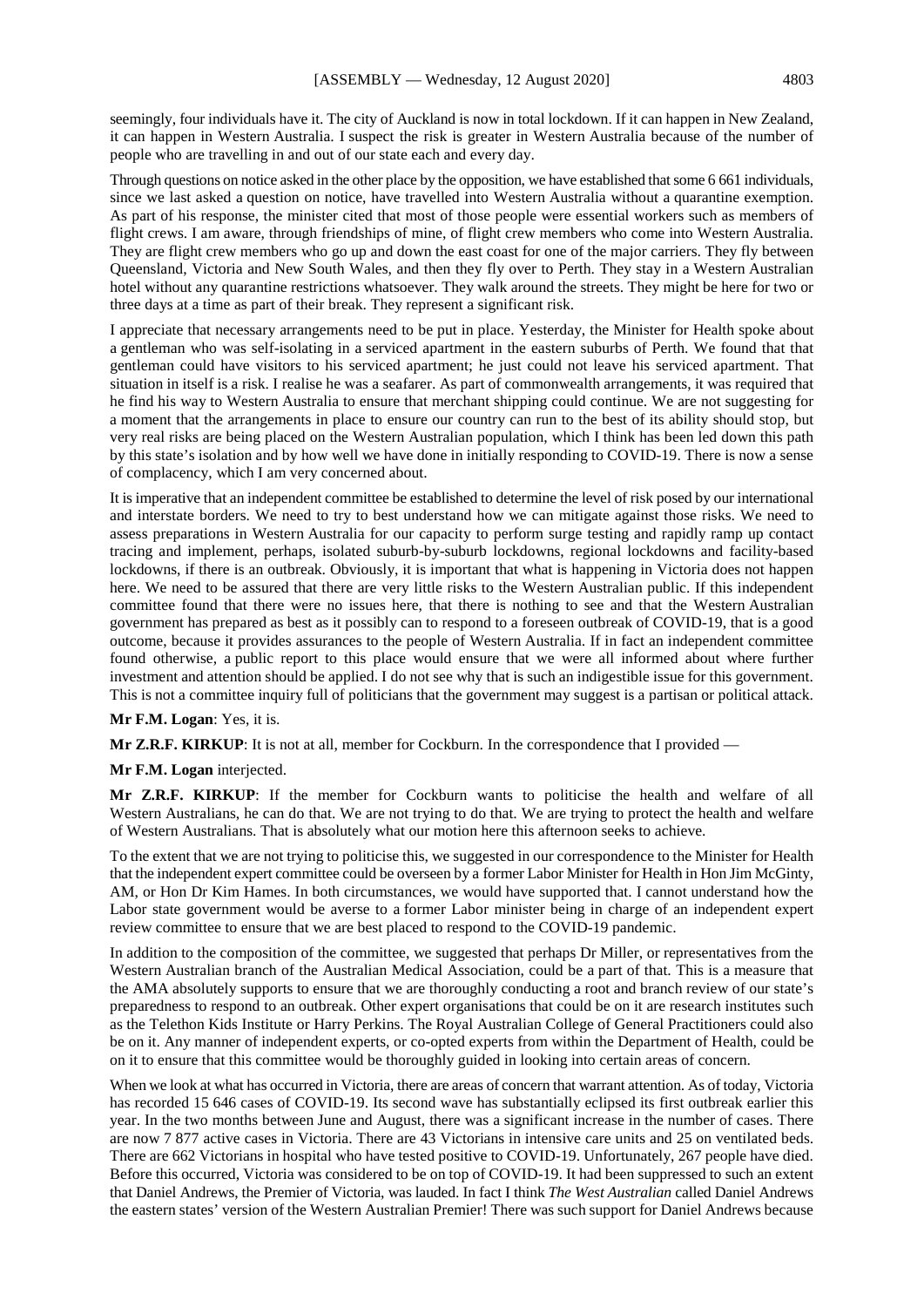the community considered that he had done such a good job in suppressing COVID-19. That could not be said now. What we are seeing in Victoria is a horrendous set of circumstances that we need to ensure we learn from, prepare for and respond to. That is not suggesting that the Parliament is best placed to do that. Independent experts should make those inquiries, conduct such an investigation and make such assessments so that they can frankly and fearlessly recommend to the Parliament areas for improvement.

We know from the COVID-19 situation in other countries that there is unlikely to be very little transmission or very little chance of an outbreak for an extended period. An outbreak of COVID-19 in Western Australia is inevitable at some point. That is a significant concern, and one that we should all be prepared for. We have a very low number of cases in Western Australia at the moment, thankfully, but we have a low number of people being tested. Testing in Western Australia continues to be at a very low rate. Per 100 000 people, at the moment in Western Australia the number of people who have been tested sits at 10.7 per cent. In comparison, 28 per cent of Victorians have been tested. In New South Wales that number is 21 per cent, in South Australia it is 17 per cent, in Tasmania it is 14 per cent, and in Queensland it is 13 per cent. Western Australia is below the Northern Territory, at 11.6 per cent of cases per 100 000 people. Western Australia is significantly down the ranks when it comes to testing regimes. That is a concern. Is our testing regime ready to respond in the event of a COVID-19 outbreak? Will there be shortages that we saw when COVID-19 first impacted Western Australia and there were international supply constraints? Are we best placed to respond to that? That is a significant issue.

Looking at what has happened in Victoria causes some of us to think about how Western Australia might best respond. Between 1 June and 11 August, which is considered to be the time frame more recently, up until today's date, when there has been a second wave in Victoria, there were a number of outbreak sites that would cause us some concern if we had a similar set of circumstances in Western Australia.

In Victoria, they were behind in testing, tracing and isolating when the initial outbreak occurred. They were too far behind and there was a range of issues; it got away from them, which is why we have seen such a significant second wave. Facilities were hotspots for those outbreaks. We do not know whether the vulnerable communities in Western Australia are prepared. At the moment in Victoria, there is an argument between governments about whether aged-care facilities are the federal government's responsibility. The federal government has suggested that the licensing arrangements be issued by the federal government. I do not doubt that for a second.

#### **Mr R.H. Cook** interjected.

**Mr Z.R.F. KIRKUP**: Sure. Remind me, minister: do they operate in the state of Victoria? Does the state of Victoria have any control over individuals? When someone walks onto aged-care facility land, are they walking onto land that is akin to federal government land? Absolutely not.

Several members interjected.

**Mr Z.R.F. KIRKUP**: In that case, there are no public health regulations in Western Australia that apply to aged-care facilities.

Several members interjected.

**Mr Z.R.F. KIRKUP**: That is not true. There are absolutely.

**Mr F.M. Logan** interjected.

**Mr Z.R.F. KIRKUP**: I am surprised that the minister would know how it works moreover.

**Mr F.M. Logan** interjected.

**Mr Z.R.F. KIRKUP**: Considering that the minister was the person who signed off on the state of emergency in Western Australia, I am very concerned that he might not know how it works.

**Mr F.M. Logan** interjected.

**The ACTING SPEAKER**: Minister for Emergency Services!

**Mr Z.R.F. KIRKUP**: I will be shocked because the minister will be able to make a contribution! They tend to ignore him from time to time.

Mr F.M. Logan: You're such a small-minded man.

**Mr Z.R.F. KIRKUP**: Acting Speaker!

**Mrs A.K. Hayden**: You're pathetic.

**Mr F.M. Logan**: You're stupid.

**The ACTING SPEAKER**: You are doing it to each other.

#### *Point of Order*

**Mrs A.K. HAYDEN:** I believe the minister should withdraw that comment. He called the member "stupid". His behaviour is totally out of line.

Several members interjected.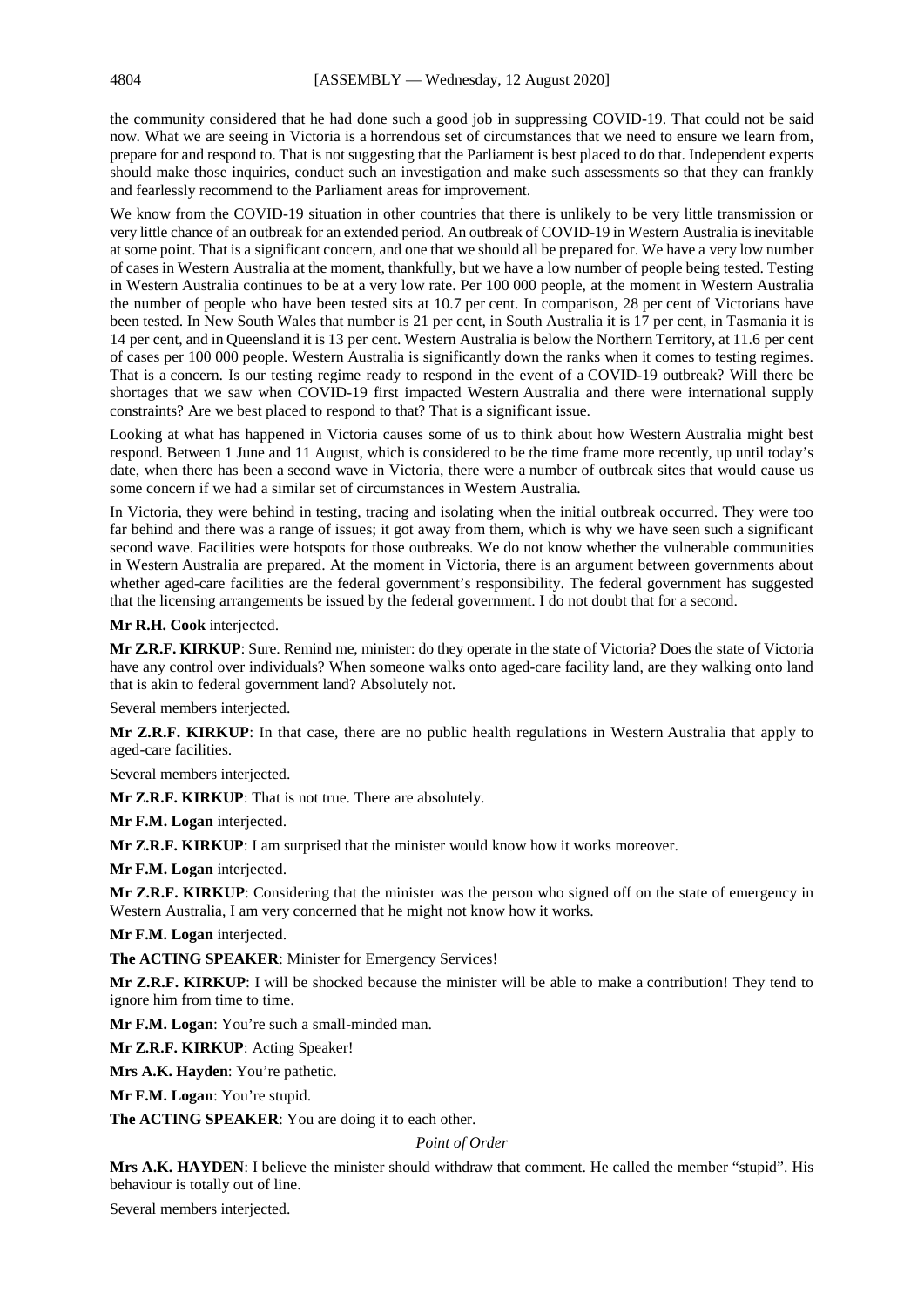**The ACTING SPEAKER (Ms J.M. Freeman)**: Points of order will be heard in silence. Member for Darling Range and Minister for Emergency Services —

## **Mr F.M. Logan** interjected.

**The ACTING SPEAKER**: I call you twice, minister, and I call you once, member. You are called. For the note, I will say it again: you are called twice, minister. That is for Hansard to note. You do not keep arguing across the chamber.

#### *Debate Resumed*

**Mr Z.R.F. KIRKUP**: When I look at the outbreak categories in Victoria, I note that there is a huge concern, and I think that lessons could be learnt for Western Australia from what has happened in that jurisdiction. I note that our Deputy Chief Health Officer was dispatched there, and I think that was a very good move. When the minister spoke about it, the opposition supported it, because lessons could be learnt from that at a departmental level. What we are asking for in this case is an independent expert review committee. I do not understand for the life of me how that is such an unpalatable concept for the government.

**Mr W.J. Johnston**: Sit down and we'll tell you.

**Mr Z.R.F. KIRKUP**: I look forward to the minister's contribution at some point.

The outbreak categories in Victoria should be a concern to all of us. In the second wave outbreak in Victoria, 137 aged-care or residential-care facilities have been subject to 2 453 cases of COVID-19. Of course, unfortunately, we have seen a higher than average fatality rate from the outbreaks in those facilities. Sixty-nine schools, 53 hospitals and healthcare facilities, 21 childcare facilities, nine facilities for those who are disabled, eight food premises, five correctional facilities, one laboratory and 369 associated others, which include student accommodation, social settings, family homes and the like, were subject to outbreaks. For the category of workplaces, warehouses and food distribution areas are a significant concern. Forty-three warehouses, nine food distribution workplaces, 14 retail workplaces, five food premises, 14 abattoir locations, 11 supermarkets and 23 others, which include TAFEs, gyms and the like, were subject to outbreaks. They are very different locations from one another. There is no uniformity in that, except that obviously when a large number of people socialise and live closely together, such as in aged-care facilities, a spike occurs. A significantly broad number of categories of workplaces have been subject to this second wave, including schools, aged-care facilities, food premises and abattoirs. There is no uniformity in this. As we know, the virus is indiscriminate. It has affected nearly every type of location we can think of in Victoria.

Our concern is: how well prepared are our aged-care and residential-care facilities in Western Australia? I do not know. How well prepared are our schools? We do not know.

## **Mr T.J. Healy** interjected.

**Mr Z.R.F. KIRKUP**: We do not, member; we do not know at all.

**Mr T.J. Healy**: The minister will tell you.

**Mr Z.R.F. KIRKUP**: I look forward to that, member for Southern River.

We do not know how well prepared our correctional facilities, food distribution warehouses, abattoirs and other warehouses might be in order to implement their COVID-safe response plans. We must remember that some time has passed since the government required every food business that operated in Western Australia to have a COVID-safe plan. How many of those plans are still relevant? How many of those are still actively inquired into by the Department of Health? When was the last time that Department of Health inspectors, including rangers at the time, checked on those businesses to make sure that they had their COVID-safe plans together? My concern is that if there has been no oversight work to ensure that there is fitness in the community to respond to this, as is our collective responsibility, this virus could get ahead of us, akin to what has occurred in Victoria.

My other concern is with our hospital system. I am well aware that a number of ventilators have been purchased by the government to respond to any respiratory issues that may occur in someone who is COVID-19 positive. I think that surging has been very important. It was an important decision by the government and I assume that they are largely warehoused in the event that they need to be rolled out. I also appreciate the ICU rooms that have been recently procured. I think that 10 were rolled out in the regions. That was also a very good move.

**Mr R.H. Cook**: Negative pressure.

**Mr Z.R.F. KIRKUP**: Sorry—negative pressure rooms. Peel Health Campus has one negative pressure room and people have to walk through the entire emergency department to get to it, which poses a significant risk to all the clinicians. These are very good moves, but we do not know whether there is a need for more investment across our health system. I am hopeful that our infrastructure will be able to respond if there is an outbreak similar to what has happened in Victoria. In Victoria, 600 people with COVID-19 are now in hospital, let alone those who are in ICU and on ventilators.

Our concern obviously stems from the fact that there is a high level of complacency in Western Australia. I do not think any of us could doubt that. Indeed, we saw it in this chamber yesterday. At times, social distancing is not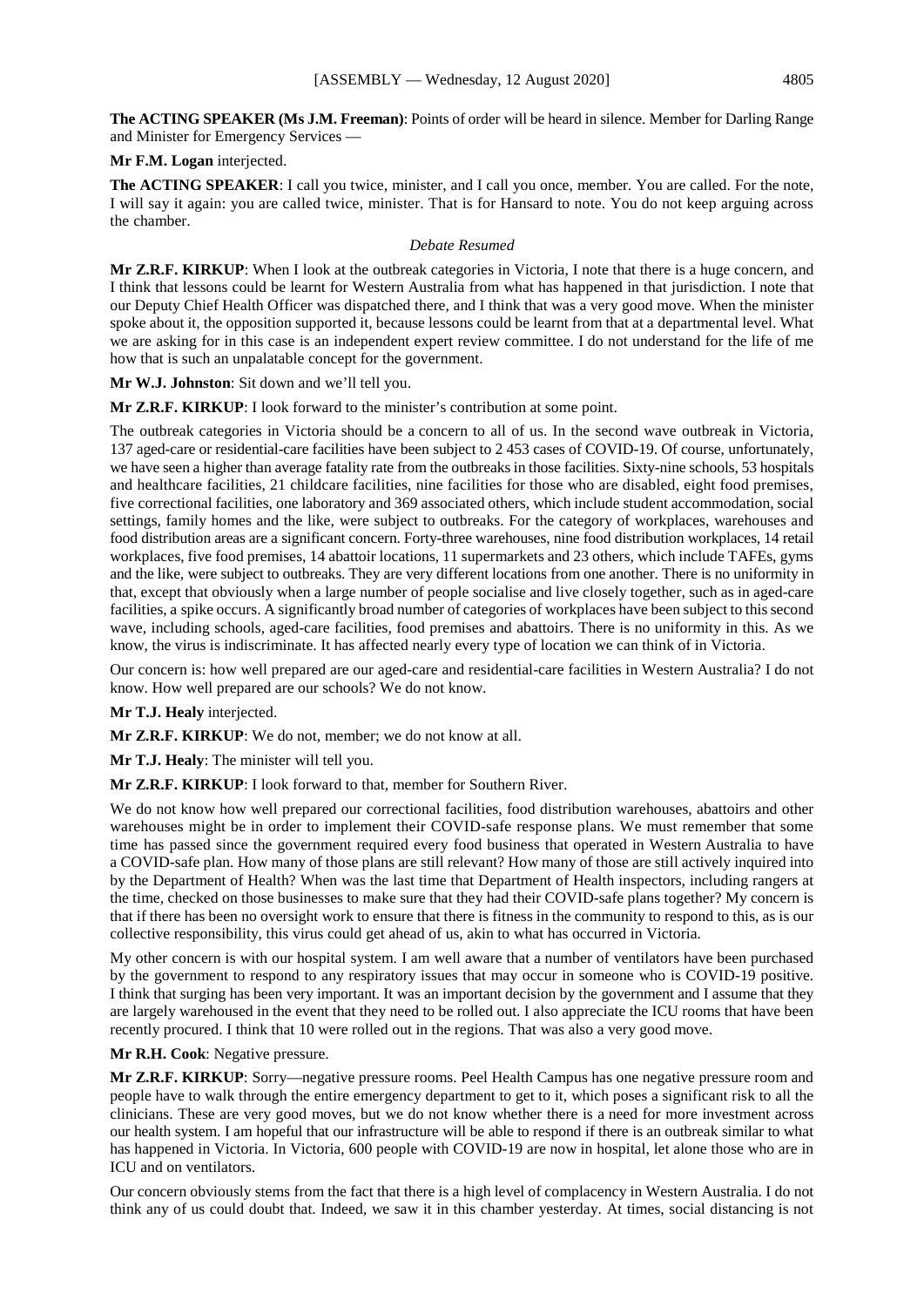a high priority for members; it is not quickly thought of. When COVID-19 first hit, it was top of mind for all of us. Although the flu rate is below the seasonal threshold, it is still trickling along. Obviously, flu is spreading in the community because people are socialising again. I appreciate that we do not want Western Australia to go into what the Prime Minister called sawtooth lockdowns, whereby restrictions are eased and then we have to clamp down and return very quickly to what I imagine would be phase 1 or phase 2. That is exactly what has happened in Auckland and, unfortunately, that is exactly what has happened in Victoria. That causes significant consternation amongst the people in those jurisdictions who not only are fearful about what has occurred, but also have a sense of frustration, which has been borne out in Victoria where an anti-authoritarian streak has now taken hold. People are ignoring the advice of the government about simple things such as mask wearing. Today the New South Wales Premier had to implore people to wear a mask. She has said, "Don't ask; wear a mask". That is the line. Governments have said to people that they have to take protective measures to protect themselves from a COVID-19 outbreak. People in New South Wales are wearing masks and, thankfully, they are holding the line on the rate of infection. I think they are probably on a knife's edge at the moment, from what I have seen, but they are holding the line as best they can. We do not want to be like Victoria. We do not want to be seen to be behind the curve of infection. We want to stay ahead of this outbreak as much as we can. Key to that is ensuring that we have a thorough level of preparedness and a thorough review of our state's response in the event of a COVID-19 outbreak.

I appreciate that the government has suggested this afternoon and in response to questions asked during question time yesterday and to media queries by my local newspapers that there is no point in wasting resources on an exercise like this. Indeed, yesterday the Premier went so far as to suggest that somehow this would politicise the COVID-19 outbreak. Nothing could be further from the truth. We want to make sure that the people of Western Australia are protected as best as possible, and that the state of Western Australia is as prepared as possible to respond to a second wave or any isolated outbreaks. I think that is an important task, and it would be without risk to the government. For the government to say that it is investigating something and has found a couple of issues, or no issues at all, would be a good thing for the government. A constant review process needs to take place, but it is not something that can be done by the people who have been charged with responsibility for responding if an outbreak were to occur. It is imperative that there is an independent expert medical review of our state's level of preparation for a COVID-19 response. That is supported by the opposition, broadly supported by the community and broadly supported by the medical fraternity. It should also be supported by the government, and it is unfortunate to hear the language that is already coming out to suggest that somehow the opposition, because we care about the people of Western Australia, is trying to politicise this issue. Nothing could be further from the truth.

The Western Australian Liberal Party was the first to call for strong borders, and the government said that that was unnecessary. The Western Australian Liberal Party was the first to call for regional borders in the Perth and Peel regions, and the government said that that was unnecessary. The Western Australian Liberal Party is the first to call for an independent expert review, but unfortunately it seems once again that the government thinks that that is unnecessary. I hope the government's decision does not come back to bite it, because I fear that if there is an outbreak, the people of Western Australia will expect that there should have been a review of our state's preparation. I implore the government to change its mind and come with us to ensure that the people of Western Australia are best prepared to respond to a future COVID-19 outbreak, when one occurs.

**MR R.H. COOK (Kwinana — Minister for Health)** [4.30 pm]: As the member foreshadowed, we have signalled our intention in relation to this motion because we had to do so by response in local media. It is extraordinary; the period of time between a letter landing in one's inbox and a tweet or press release from the member for Dawesville to the local media is remarkably narrow! So, yes, we have indicated that we will not support this motion.

It has been particularly good to see the range of positions the member has had on this issue; he has had more positions on it than Clay Golledge! I suppose the member's strategy is that, at some point in time, he will have to be right. If he takes every single position on this debate, at some point in time he will be able to say, "There, I told you so! We were right all along." The problem is that we do not know who the member for Dawesville is. He has had so many positions on this issue. He claimed today that the hard borders were actually his idea! In fact, he is known in the community for his soft stance on borders and his willingness to risk the public health of Western Australians as part of his political rhetoric to back up the Prime Minister, who also called for softer borders. He is in lock-step with Clive Palmer and the federal government. He has been scampering along behind their coattails all the way, to back their position.

Let us have a look at some history. On ABC news on 19 May, a journalist asked the Leader of the Opposition —

So if you were Premier, —

Perish the thought —

would you reopen the interstate border now?

The Leader of the Opposition said —

I would.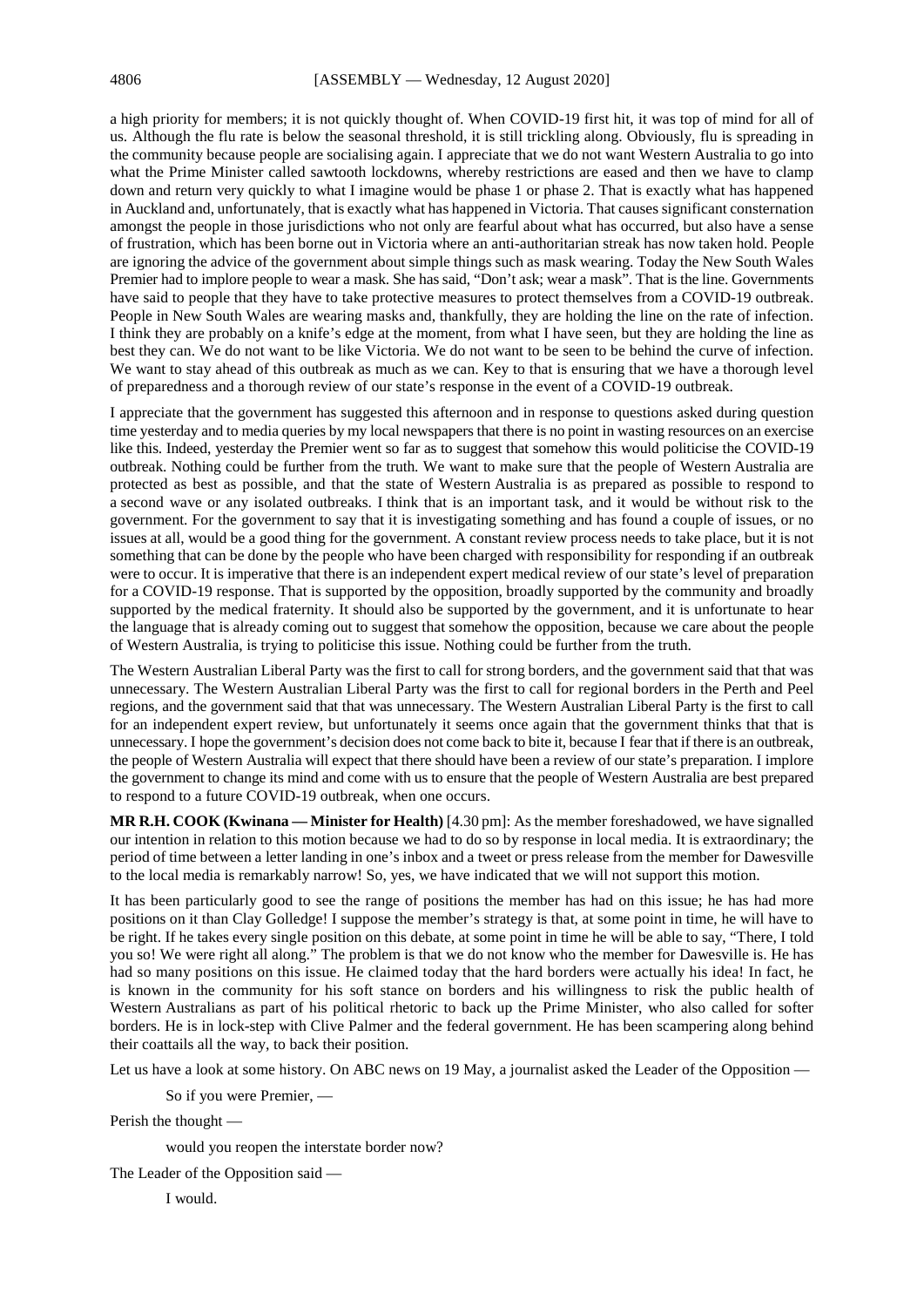On the same day the Leader of the Opposition said —

There doesn't appear to be a valid reason to keep the interstate borders closed.

On 16 June she doubled down to say, as part of her critique —

It's politically expedient to maintain the hard borders.

On the same day she said —

There's clearly no evidence that it is actually medically required at this point.

I am not quite sure why the member for Dawesville is advancing some sort of theory about lax border controls, because if the Liberal Party were in government, we would have no border control at all. If the Liberal Party were in government, regardless of whether we had exemptions, non-exemptions, hotel quarantining, home quarantining or people being turned away—which we often do—this question would be academic, because it would have already let them in. It would already have simply thrown open the floodgates and allowed everyone from other states to come into Western Australia. That is the opposition's official position, and it is a position that the Leader of the Opposition has assertively put forward in media opportunity after media opportunity.

On 3 June, the Leader of the Opposition said about hard borders —

We have been calling for three weeks now for the Premier to soften his stance with respect of hard borders … the hard border rhetoric is a myth.

I am not quite sure where the member for Dawesville stands on this issue. In fact, I do not think there is a person in Western Australia who knows where his entire party stands on this issue. What we do know is that if the opposition were in government, its critique of strong borders would be completely academic because it does not believe in strong borders and it does not believe in border control. It believes simply in marching in lock-step with Clive Palmer and Christian Porter to tear down our borders and imperil the public health of Western Australians. From that perspective, I am not quite sure why the member would come in here dripping with such sincerity about the alleged 52 people per day who are coming in.

Of course, there are no absolutes in this debate. As the member observed, we have to manage public health risk while continuing to protect our economy and making sure we are part of a national regime led by the national cabinet, and the Premier has done an outstanding job. It has been widely recognised in polls and in public commentary that he has the balance right. We are part of the national cabinet, we are part of team Australia, but we are protecting the interests of Western Australia through our hard border measures—measures that, if the opposition were in government, would be torn down.

Perhaps we should get an independent committee to come in and have a look at how things would be if the opposition were in government. That way, the WA public would have some accountability and see exactly what is going on with regard to the public health risk to Western Australians. The biggest risk to the public health of Western Australians is the Liberal Party and Clive Palmer, and we will not stand for that. We will hold fast and continue doing the hard work necessary to ensure that we keep our borders safe.

Our number one focus is to protect Western Australians and to implement the WA recovery plan—bringing people back into the workforce in a COVID-safe way. Building another layer of bureaucracy is completely unnecessary, unhelpful and irresponsible. We are in the middle of this pandemic, not the end, and that is why we need all guns blazing on the public health risk in order to make sure we have the appropriate level of preparedness, vigilance and capacity to respond, as the member for Dawesville says he wants us to have. Now is not the time to pull troops off the front line to sit in committees of review and distract resources away from that task. We have seen the situation in New Zealand; it is an important opportunity to remind ourselves that we are not through this and that we have a long way to go. We have to remain vigilant, and now is not the time to ask senior public servants to take their attention away from preparing for and responding to any local threat. We need to support our authorities to get on with the job at hand.

A type of language and rhetoric is starting to sneak into the public debate via the Liberal Party of Western Australia, and it is to continually second-guess the people who are keeping us safe, have kept us safe, and continue to advise the state McGowan government in a way that has allowed us the outstanding success that we have had. I remind members that, as a result of everything we have done, today we have one active case of COVID-19 in Western Australia, and we know that this person is currently in hotel quarantine and had travelled from interstate. There are no international cases in our quarantine hotels. Why? Because of our rigorous processes of quarantining and protection and making sure that we have testing regimes in place.

International arrivals are tested on days 2 and 12. Those tests have picked up every case of coronavirus arriving in our state and prevented it from spreading. In Western Australia, we have had no community spread of the disease for 122 days. New Zealand is heralding the fact that it had 102 days before a case of community-based spread of the disease was found. We are already at 122 days.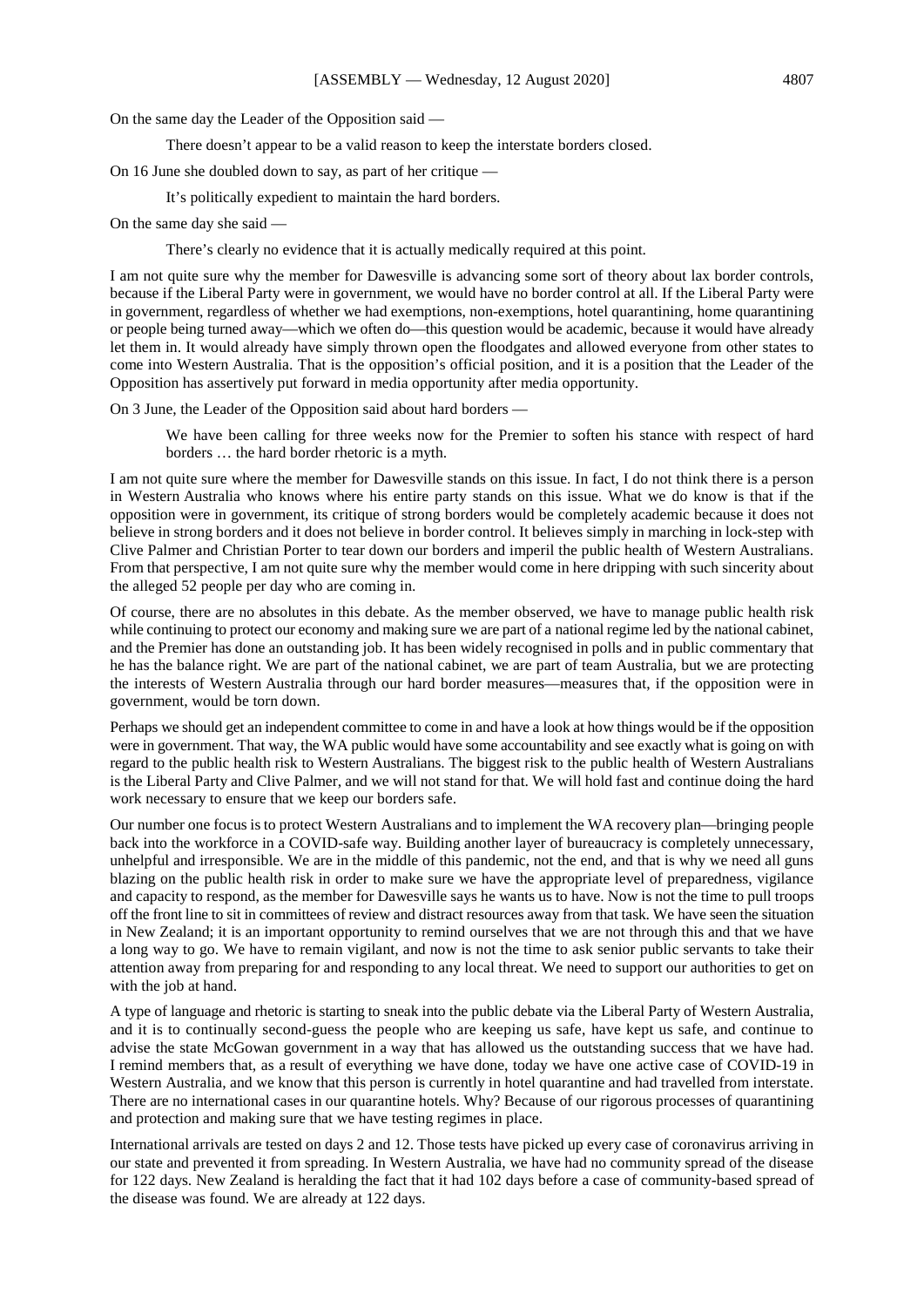**Mr D.T. Redman**: The issue is right here now; I understand that. We are standing ready for there to be a COVID issue and we have ourselves prepped for it. When we project six months, 12 months, two years or five years, either we will stay standing ready—the status we have now—or we will have some sort of outbreak that we have to respond to. There is no good time for an inquiry into the process, yet an inquiry is arguably very relevant to have a level of accountability for the government's response to a very unique circumstance. So, fast-forward for me. When is a good time to have an inquiry? It is pretty hard to predict that it will be likely under these circumstances.

**Mr R.H. COOK**: I will ask the Minister for Emergency Services to respond to that specific issue.

We are working assiduously on our outbreak plans, preparation and preparedness. As the member for Warren–Blackwood observed, there will be some outbreak at some point and it is important we are ready for that. As I foreshadowed to the member for Dawesville in my contribution last night on the Public Health Amendment (COVID-19 Response) Bill, we will provide all members of Parliament with briefings on our outbreak preparedness in the coming few weeks, as we have provided briefings all the way through to members of Parliament at large, to the member for Dawesville as the opposition's health representative, and to the member for Central Wheatbelt and Hon Martin Aldridge as representatives of the Nationals WA. We have taken every opportunity to make sure people are aware of the work that is ongoing. Let me look at some of the work that has been undertaken.

The Department of Health, as the hazard management agency, has undertaken a range of activities to make sure we are ready, including the rapid recruitment and mobilisation of staff; global sourcing and procurement of personal protection equipment, including securing additional warehouses to hold stock and ensure that we are ready to rapidly deploy equipment should the need arise; the development of a ventilated bed capacity framework, which outlines steps for a surge in ventilated beds from a baseline of 111 public ventilated beds to a potential total of 647 ventilated beds should they be required; the development of a general bed capacity framework, which outlines steps for a surge in general beds from a baseline of 3 627 open beds to over 8 600 general beds if required; and the development of outbreak and surge plans to manage any potential outbreak in metropolitan and regional Western Australia, as well as in remote Aboriginal communities and in particular settings. The member for Dawesville talked about aged-care settings. We are working continuously with the aged-care sector. I have had meetings with people from the aged-care sector and we will meet with them again shortly.

If I may segue, the criticism the Andrews government has received from the commonwealth government is extraordinary. The commonwealth funds, regulates and essentially runs the aged-care sector, but it points at the Andrews government and says, "You have to explain what's gone wrong here" when it is fundamentally the responsibility of the commonwealth government to look after aged care. It was caught asleep at the wheel and should have done much more.

Throughout July 2020, the state health incident control centre has progressed the following initiatives to continue to improve hotel quarantine processes: continued weekly meetings with hotel and security management at each hotel to discuss emerging issues and compliance with processes and protocols; ongoing refresher personal protective equipment training for hotel staff and security guards; ongoing audits of hotels conducted by public health infection, prevention and control nurses; development of plans to manage passengers in hotel quarantine in support of the recent issuance of the "Quarantine (Closing the Border) Amendment Directions (No 3)" that restrict entry into Western Australia by persons from Victoria and New South Wales. The SHICC is also currently participating in the national review of hotel quarantine, led by Adjunct Professor Sarah-Jane Halton, AO, PSM. The review will assist in identifying management gaps and opportunities to improve the management of quarantine in hotels in Western Australia.

Considering the COVID-19 outbreak in Victorian residential aged-care facilities, the Department of Health continues to work extensively and collaboratively with the aged-care sector and the commonwealth to ensure that all providers are as prepared as possible. The Department of Health has developed guidelines around the interface between hospital, community and residential care facilities; facilitated engagement and shared information across the primary health and aged-care sectors in a Western Australian health context, including stakeholder forums and key information provision; communicated to the aged-care sector regarding available resources and care supports, including promoting access to the public health information line, Healthdirect and the Metropolitan Palliative Care Consultancy Service; and enhanced the residential care line to support care of older persons in a WA residential care facility with secondary triage by a geriatrician. Specific outbreak plans and information packs for residential aged-care facilities have been developed and the Department of Health is in regular contact with WA aged-care providers to provide support as needed.

That is just a snapshot of the work that is being undertaken at the moment, work which we want to continue to undertake and which we will happily inform all members of Parliament about when we have the opportunity. Now is not the time to pull our teams from the front line. Now is the time to remain vigilant and to make sure we continue to put our foot on the pedal. The member for Dawesville observed that there is creeping complacency in the Western Australian community, potentially around physical distancing and another measures. As leaders in the community, we have to continue to remind them of the importance of continuing to observe those measures. One thing we must do is continue to work together to make sure the Western Australian community understands that we are moving forward together. Let us not criticise this. Let us not politicise this. Let us not have what has gone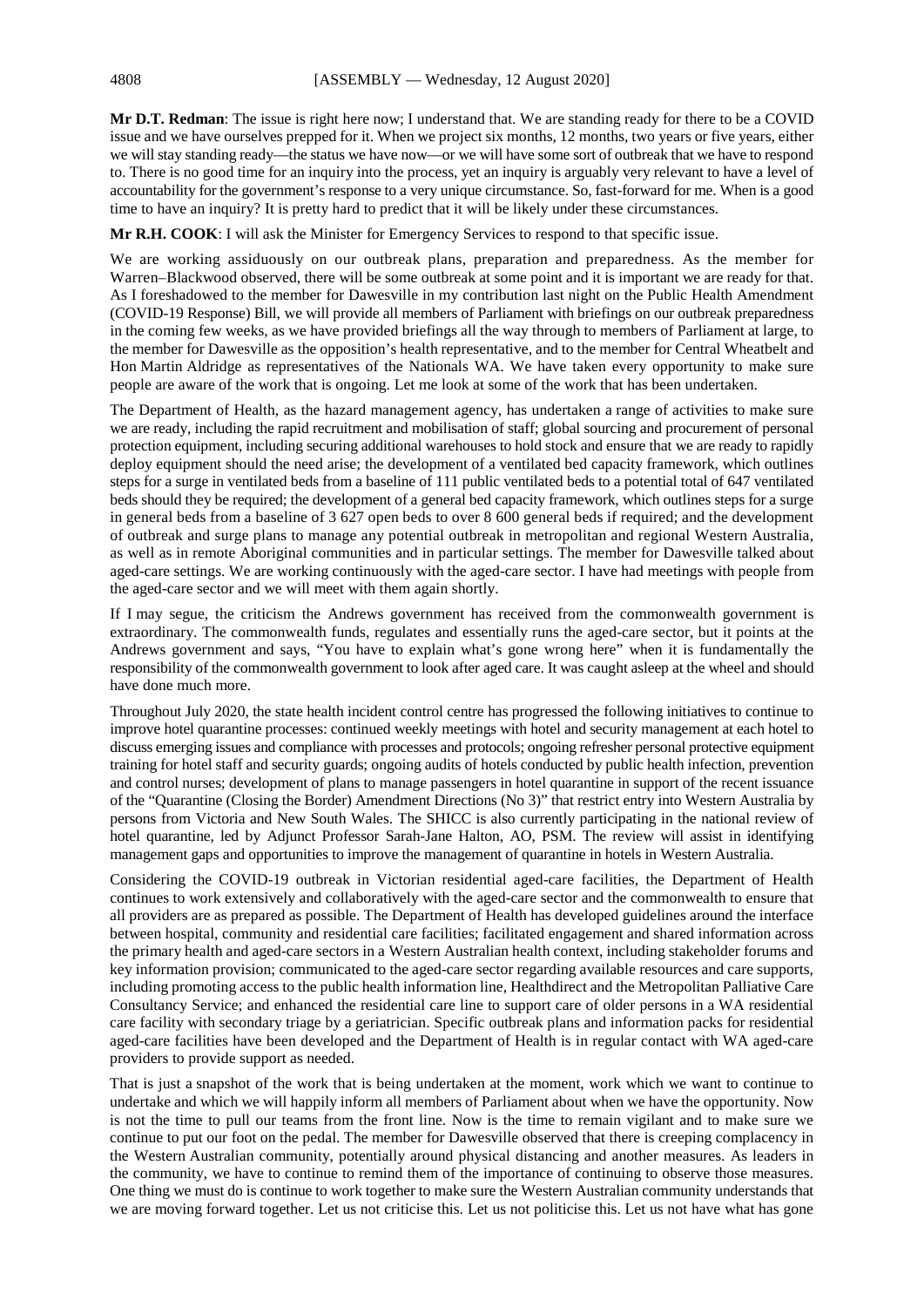on in Victoria happen in Western Australia. The work of the Victorian opposition has been deplorable. It has attacked the Premier and the Minister for Health. It has attacked people relentlessly rather than getting behind them and their efforts. The Victorian opposition is trying to gain rank political advantage by the critique of the work that is going on, which is a sign of where this can go if we, as political leaders in Western Australia, do not continue to stick together. Let us not go down that path. Let us not have happen what we have seen from Josh Frydenberg and Linda Reynolds. Let us not have the situation in which Josh Frydenberg, one of the senior figures of national cabinet, takes the opportunity to attack the Andrews government for a fundamental failure of the commonwealth government—its failure to properly plan and regulate the aged-care sector. The financial regulation of the aged-care sector by the commonwealth has directly led to the situation in which we now have outbreaks. It has led to a situation in which —

#### **Mr Z.R.F. Kirkup** interjected.

**Mr R.H. COOK**: I am just about to justify it, member for Dawesville, so sit there and learn! If the sector continues to be run down —

**Mr I.C. Blayney** interjected.

**Mr R.H. COOK**: What is your problem back there, member for Geraldton?

**Mr I.C. Blayney**: What about the security people the Andrews government put on the doors of the hotels?

**Mr R.H. COOK**: That is not aged care, member for Geraldton.

**Mr I.C. Blayney** interjected.

**Mr R.H. COOK**: The member for Geraldton may not have been here for the debate last night. I invite him to read *Hansard* where he will see a long and informed discussion about this between me, the member for Dawesville and the member for Moore. We are not talking about hotel quarantine at the moment. We are talking about the fact that the commonwealth government fundamentally attacked the Daniel Andrews government for its own failures. If the commonwealth government continues to financially strangulate the aged-care sector for long enough and continues to devalue the aged-care sector, undermining the qualifications and capacity of the sector's staffing, it is not surprising that when staff are put in peril by being exposed to COVID-19-positive patients, they say "I'm being paid three-fifths of f-all to be employed here. I'm going to abandon my post." I do not blame those staff members for the fact that a lot of those aged-care facilities did not have the capacity to respond when they needed to because they are working on a knife's edge. They are working on a financial funding knife's edge. It is not surprising for such a fragile sector to be the first sector to crack when it came under pressure as a result of the pandemic.

We will not invite another set of people to come in and look at this. We have great people in the Public Health Emergency Operations Centre working with the Chief Health Officer. They are some of the best minds and practitioners in the state and the country. They are about keeping us safe. How about we just back them? How about we just say what a fantastic job we have done in WA because of Dr Andy Robertson, Dr Paul Armstrong, Professor Tarun Weeramanthri and all the others, and the great work they have done in leading this public health response? Let us not politicise this in the way we have seen the commonwealth Minister for Defence do, who attacked the Andrews government on some sort of spurious notion that the commonwealth offered help.

The commonwealth was missing in action at the beginning of this pandemic. When we were faced with the *Artania*  and the *Magnifica*, where was Peter Dutton? Nowhere! Where was the commonwealth responsibility for defending our shores? Nowhere! When we went to Peter Dutton and said that we wanted assistance with the *Artania* and the *Magnifica*, he said that border control is the responsibility of the state government. If one person on that ship had applied for refugee status, he would have had the entire naval armada on the ship! Because it was just a cruise ship full of sick people who were about to infect the people of Western Australia, he was missing in action. Let us stop this politicisation, this banter and this ongoing critique. Let us get behind the people who have kept us safe and go forward.

We know where this debate is going. We saw it today from the member for Hillarys, who came in and made a dog-whistling comment about people for whom English is a second language. We know where this debate is going and we are not going to let members opposite take it there. We are going to continue to do a good job, to protect Western Australians and to bring them back to the workplace through our hard borders and through standing up for the people of Western Australia. We will not be supporting the motion.

**MR F.M. LOGAN (Cockburn — Minister for Emergency Services)** [4.52 pm]: Does the member for Dawesville support what the government has done so far?

**Mr Z.R.F. Kirkup**: We've been very clear about that.

**Mr F.M. LOGAN**: Does he support what we have done so far? Yes or no? Does the member support what the government and the State Disaster Council have done so far?

**Mr Z.R.F. Kirkup**: You can refer to exactly what I said a second ago.

**The ACTING SPEAKER**: Make your submissions, Minister for Emergency Services.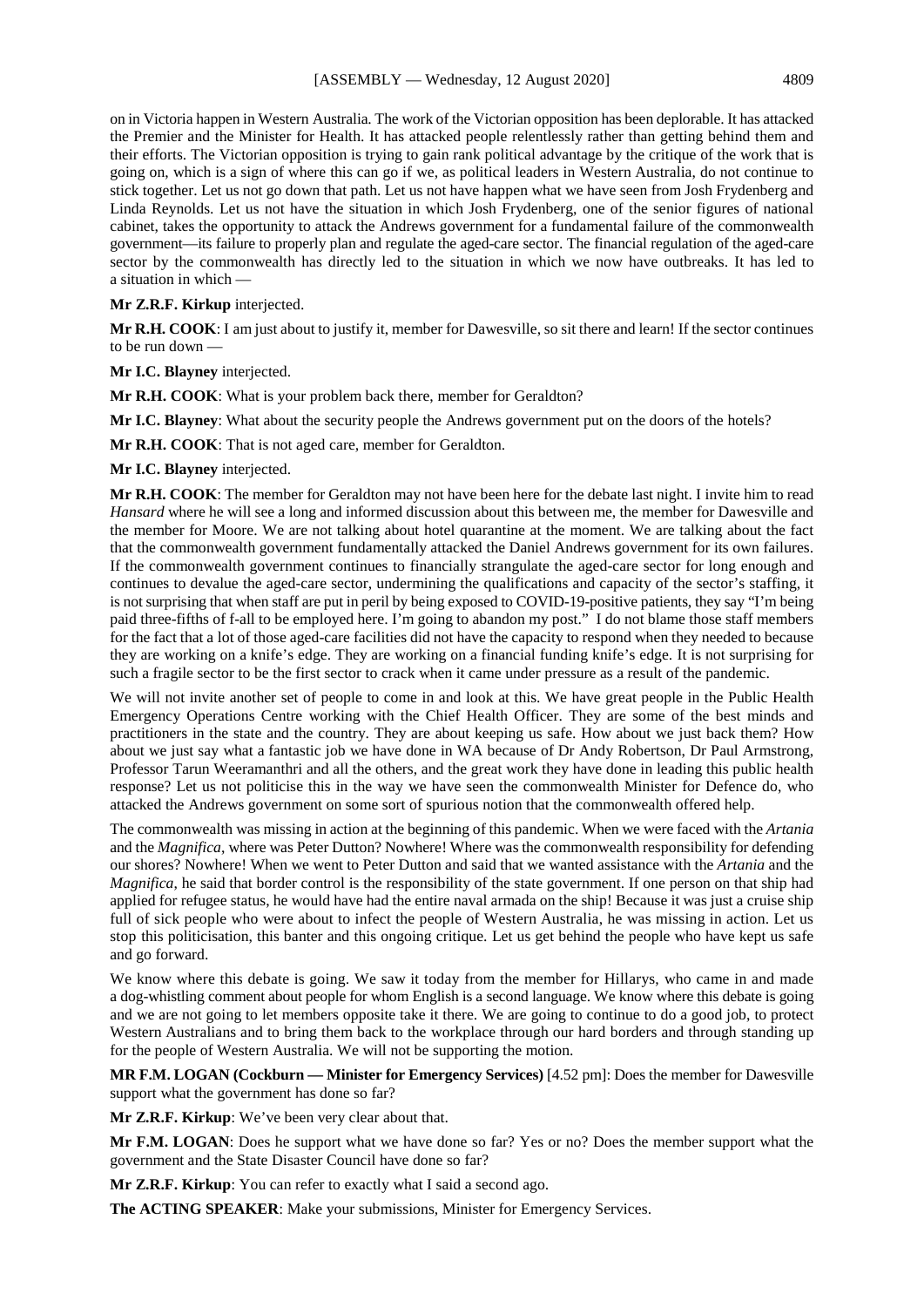**Mr F.M. LOGAN**: I hope the member does, and I hope all members of the Liberal Party and the Nationals WA support what has happened so far. It is not just the Minister for Health and the Premier. A massive team of people is behind what is happening here in Western Australia and keeping us safe. The member for Dawesville's argument is that if we have an inquiry now, we may well be able to pick up some lessons learnt, keep our eyes wide open about what has happened in the eastern states, and use that should there be an outbreak in Western Australia. Does the member not believe that we have done just that already in the first wave that hit Western Australia? Does the member not believe that we have dealt with it properly? We should look at, for example, remote Aboriginal communities, the immediate setting up of Rottnest Island, the hotel quarantines, the intrastate borders, the interstate borders and the way in which we handled the *Artania* and *Vasco da Gama* ships. Those ships were terrible. They were full of COVID-19 patients, and we handled them carefully and properly. We got people better and sent them back home. We should look at what happened in Halls Creek. There was an outbreak in Halls Creek and we dealt with it. The member should look at what happened with the *Al Kuwait* livestock carrier. We dealt with it. It is not as if we have not had outbreaks in Western Australia on a continuous basis. We have had outbreaks, and from each one we have learnt.

The way that the whole COVID crisis has been handled in Western Australia has come about because we have the State Disaster Council. I have spoken about this before in Parliament. The State Disaster Council is chaired by the Premier and includes the Ministers for Emergency Services, Health, Police, Local Government, Transport and others, but it also includes a lot of specialists, such as the director general of the Department of Health and, of course, the Chief Medical Officer. That council takes the information that is provided to us by specialists in their own areas in the public and private sectors—particularly in health, because this is a health pandemic—and makes decisions as a result of that information. That is where the final decisions are made—at the State Disaster Council. Beneath that is the State Emergency Management Committee, which is chaired by the State Emergency Coordinator, who is the Commissioner of Police. On that committee we have virtually all the heads of government departments, private sector representatives, commonwealth representatives, state utility representatives and representatives of national utilities such as Telstra and others. It is a very large group that works very well. All of them are specialists in their areas and they provide advice to the State Disaster Council. It is not as though we do not have a series of coordinating groups that provide advice and evaluate everything as it happens. If, for example, we have outbreaks such as those when the cruise ships were arriving here, those organisations deal with them and provide advice to the State Disaster Council. It is not simply coming out of the Minister for Health's head, the Minister for Emergency Services' head or the Premier's head; we are being advised by specialists. That is how emergencies work. A health pandemic is one of the 28 hazards that are dealt with by the State Emergency Management Committee. The health pandemic plan was in place. As the lead minister on this, the Minister for Health put that plan in place. The pandemic plan that we use in WA is very similar to every other pandemic plan in Australia because there is coordination. It is very similar to pandemic plans across the world because countries talk to each other about emergency hazards and how to go about dealing with them. If other countries around the world had followed what we have done, which is to stick to the plan and deal with the pandemic, and had not allowed political interference, they may not be in the situation that they are in. The problem we have around the world is that many countries have not stuck to the emergency pandemic plan that they had agreed to. That is internationally recognised. The problem they have is that there has been political interference. People have said, "I don't believe it. This is nonsense and we're going to do something else." That is half the problem with the pandemic that is affecting the entire globe.

The member for Dawesville raised the issue of whether things are being reviewed and evaluated. In particular, he raised the issue of education being evaluated should another pandemic break out. Last week, the State Emergency Management Committee met to discuss the current outbreak plans for WA, including the remote Aboriginal community outbreak response plan; the residential aged-care facility outbreak response plan; the prison outbreak response plan; the hospital outbreak response plan; the school and childcare service outbreak response plan, which includes childcare centres and boarding schools; the mining offshore facilities outbreak response plan; the commercial vessels outbreak response plan; and the congregate living outbreak response plan. In answer to the member's question about whether these plans are being reviewed and updated, the answer is, as of last week, yes. It is being done by the state emergency coordinating group.

The member's other argument about what occurred on the borders indicates that the Libs were the first political party —

**Mr Z.R.F. Kirkup**: The opposition.

**Mr F.M. LOGAN**: I would say that it was the Liberal Party—because I am not sure that the Nationals WA did that was the first party to call for the closure of borders. I have the 18 March *Hansard* here and the Leader of the Opposition said —

If members go back and check the *Hansard*, they will see that I did not call for travel to stop or borders to be closed.

I do not know where the member got that from.

Debate adjourned, pursuant to standing orders.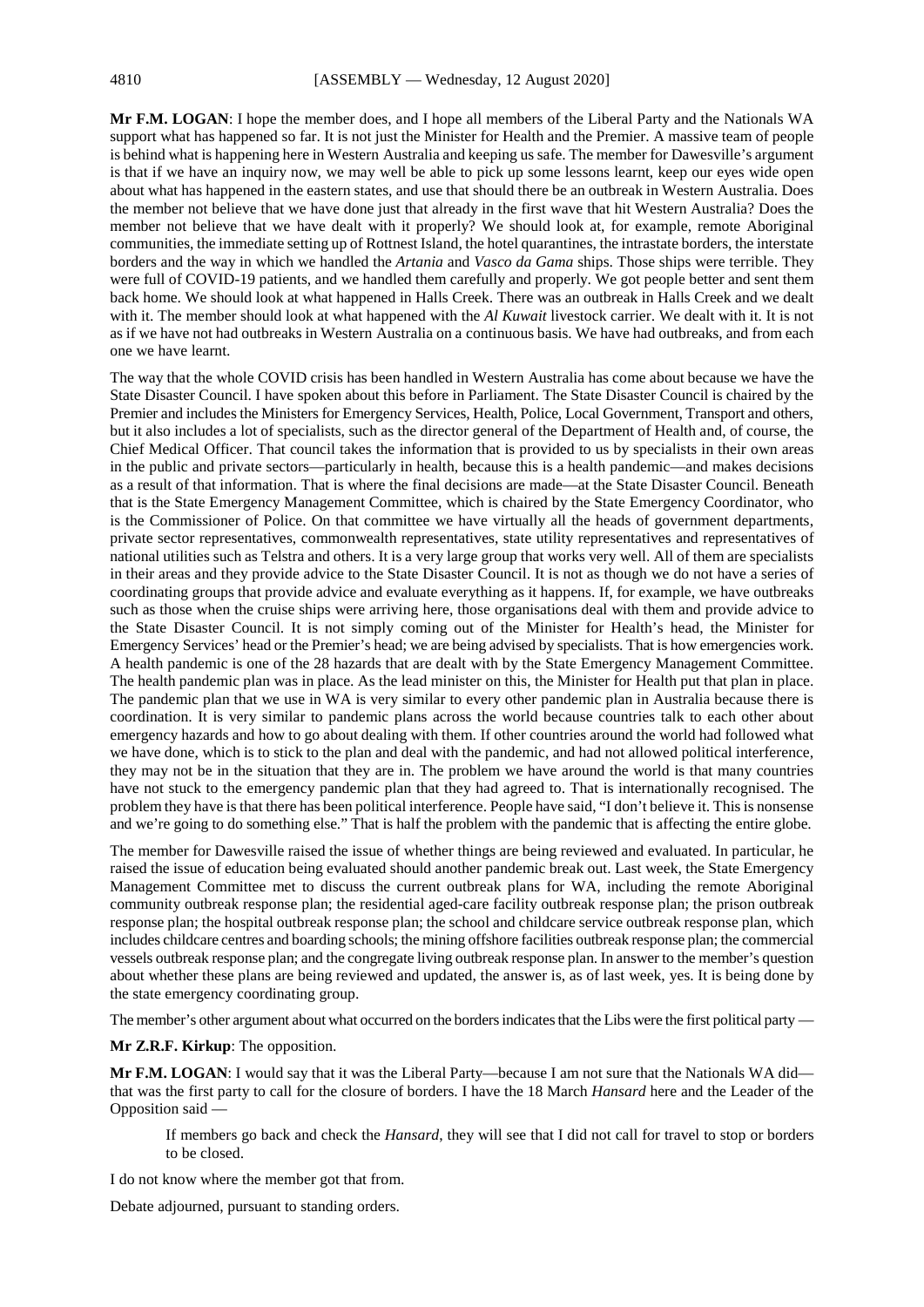#### **ATTORNEY GENERAL — PERFORMANCE**

*Council's Resolution — Notification*

Message from the Council received and read notifying —

That this house —

- (a) notes the false and misleading claims of the Attorney General on 28 May 2020;
- (b) notes his repeated failure to provide full, frank and reliable information to the Parliament;
- (c) expresses its concern about the suitability of the member for Butler to continue as Western Australia's first law officer; and
- (d) acquaints the Legislative Assembly accordingly.

#### **IRON ORE PROCESSING (MINERALOGY PTY. LTD.) AGREEMENT AMENDMENT BILL 2020**

*Second Reading*

#### Resumed from an earlier stage of the sitting.

**MR P.A. KATSAMBANIS (Hillarys)** [5.01 pm]: I continue my speech on this extraordinary bill in very unprecedented circumstances. Before I was interrupted by private members' business, I had been outlining that the methodology the government has used in this bill raises a number of risks and that we need to consider those risks. They are not insurmountable but they are important and need to be considered. The first is the legal risk and, in particular, the constitutional risk. What position would the state of Western Australia be in if this legislation or some parts of it were to be ruled unconstitutional? Given the nature of the person with whom the government is dealing as a counterparty to the state agreement, we know that litigation is highly likely. The Premier has also said that there are no guarantees with this legislation. I agree with him. There are no guarantees. We are all trying to do the best by Western Australians, but in order to do the best by Western Australians, we must properly scrutinise and examine the legislation to see whether it would have the best chance possible of overcoming a High Court challenge. Right now, I cannot look my constituents in the eye and say that I am confident about that. I have had less than 24 hours in which to consider this bill. Members of the opposition—the Liberal Party and Nationals WA and, in fact, government backbenchers, some of whom are well-versed in legal and constitutional issues, have had less than 24 hours to consider this bill. We are not privy to the legal advice that the government received. There could be a mechanism through which the government could provide that advice in confidence. We would welcome any advice that the government provides. We are comforted by the fact that the government sought legal advice externally from Clayton Utz because that will add to the knowledge the government has available to it. But the Premier said that that it is not guaranteed, so more scrutiny rather than less would have been helpful. There still remains the constitutional risk. If the constitutional risk comes to bear and this legislation, or key parts of it, does not survive a constitutional challenge, what happens next? What position will the people of Western Australia be in under this claim at arbitration for potentially up to \$30 billion? That also needs to be scrutinised. That risk cannot just be swept away, unfortunately. We wish it could, but it cannot, especially when we are dealing with the removal of the operation of rules of natural justice and procedural fairness. Although we are overturning the operation of the rule of law for only one corporation and targeting an individual, we still need to consider the risk that the legislation could be read down. Rushing the bill through this place in 24 hours and through the other place in 24 hours is not a great way to go. The government is asking us to take it at face value—to trust it—but that is all we can do at this stage. We have to hope it has got it right.

There are other risks. There is the financial risk, or what some people describe as sovereign risk. At one level, sovereign risk is extraordinarily important. Western Australia and Australia have prospered because this state is an extremely stable and attractive environment in which international investors can invest to extract its bountiful natural resources. Australia is an attractive destination, particularly because it is a nation that does not pay lip-service to the rule of law. WA does not pay lip-service to the rule of law; it implements it. When people invest in WA, they must make an agreement with the government. They know that they can trust the government irrespective of its political colour and as it changes, and they can trust the political and judicial system. The government looks us in the eye and says, "We have spoken to the international business community. We have spoken to the Chamber of Minerals and Energy. We have spoken to major mining and exploration companies. They and sophisticated investors understand that there are 50 or so state agreements in operation at the moment and we are not taking any action against them. We are taking action against only one. We are essentially taking action against one rogue actor. Sophisticated international investors understand that." We hope that that is the case because this state and this nation depends on continued investment in the natural resources of Western Australia for the prosperity of each and every Western Australian.

We have been through this before. We have been through the mining tax fiasco. We went through the government's gold tax fiasco. The public of Western Australia know about certainty and clarity and that the rule of law is extraordinarily important, especially when it comes to our natural resources.

**Mr P. Papalia** interjected.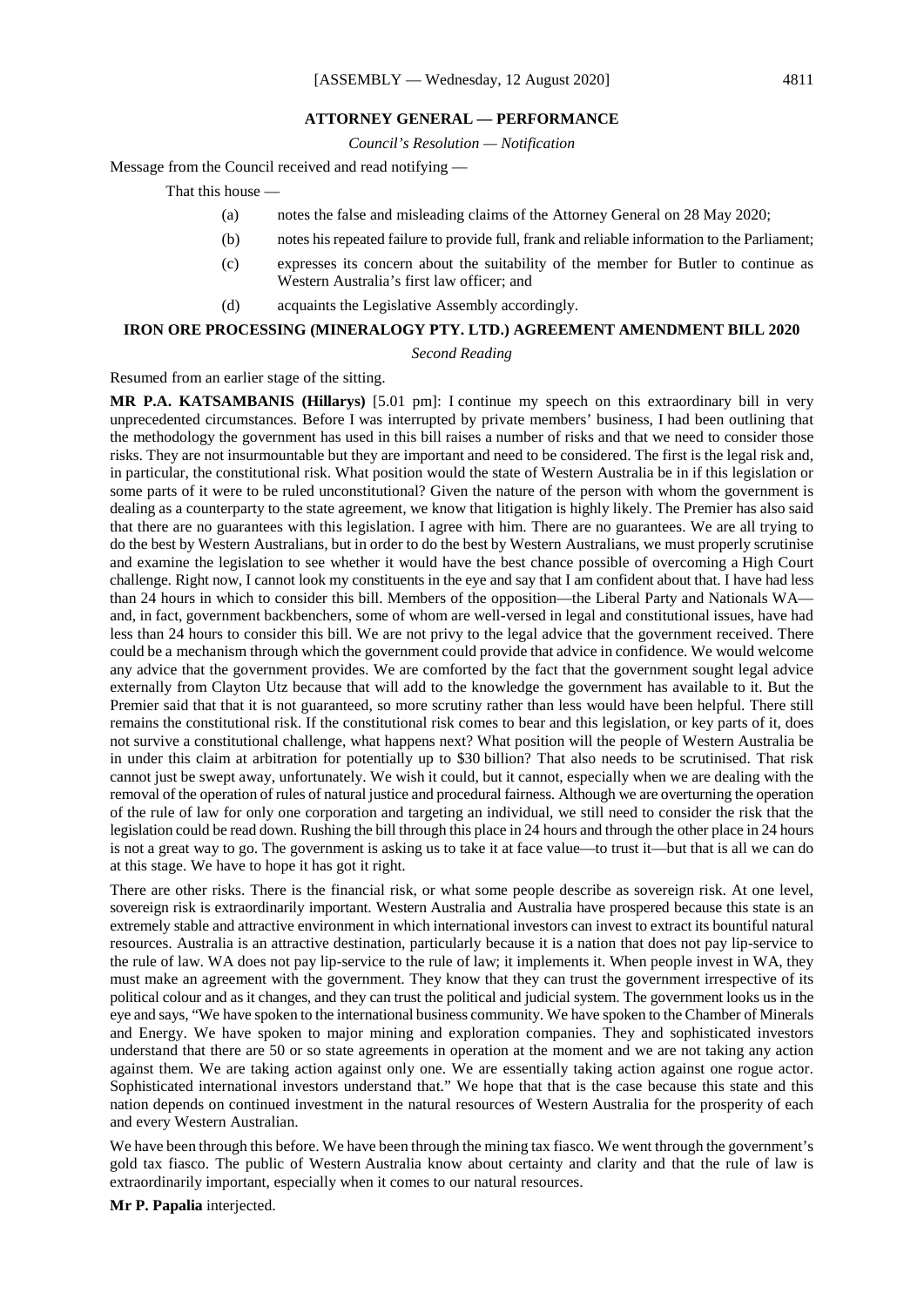**Mr P.A. KATSAMBANIS**: That is why the government needs to not only reassure us, but also back up what it is telling us. It needs to provide documentation and comfort. As I said at the outset, in the time frame available to us, all we can do is take the government at face value, and we will. We need to balance the risk. The Western Australian people do not want to end up on the wrong side of a judgement for potentially up to \$30 billion. That is too big a risk to ignore. When the people on that side, particularly the ministers, start interjecting, they should be very careful, because they are not interjecting on a group of people who are opposing what they are doing at all. We are here saying that we hear them loud and clear and we want to help them, but at the moment, all we can do is take the government's members' word for it.

#### **Mr T. Healy** interjected.

**Mr P.A. KATSAMBANIS**: Remember former Labor member Brian Burke and the others; if you want to throw mud, we can throw it back at you. This issue is too important to joke around and be a clown. This is far too important for your clownery and your buffoonery, member for Southern River!

Several members interjected.

**The ACTING SPEAKER**: Thank you, members.

**Mr P.A. KATSAMBANIS**: This is an issue that every single Western Australian has an interest in and I am on the side of the Western Australian public. The government tells us that this is the best way to protect the Western Australian public and the government has given us 24 hours to scrutinise the legislation. We cannot scrutinise it properly in that time. We just have to take the government at face value and we will because we care about the future of this state—as the government does too—and we are bipartisan in this. If the government tries to use this as a wedge or a political issue, it will be very, very wrong to do so. We are on the same side as the people of Western Australia; we are on the side of Western Australia.

**DR M.D. NAHAN (Riverton)** [5.11 pm]: I would like to make a contribution to the Iron Ore Processing (Mineralogy Pty. Ltd.) Agreement Amendment Bill 2020. As other members have said, this is an unprecedented bill. It comprehensively and retrospectively attempts to remove the right to access the rule of law for an individual stuck in a contract under dispute with the state or in arbitration that is underway and it removes access to a wider recourse of other remedies.

The basis of our democracy is the rule of law and access to the rule of law for all citizens in all activities, even if they are people of low standing. If this action is taken unilaterally, it will create significant sovereign risk. As the Leader of the Nationals WA said, just because the Attorney General said the bill will not cause sovereign risk, does not mean it is true. It is not true. As other members have said, the foundation for our wealth in the mining sector is the strength of our agreement acts, the rule of law and the generally bipartisan approach to the implementation and formation of contracts and the property rights that spring from them. This is the fundamental issue to our economy.

Arbitration is underway of a dispute with Mineralogy and some associated businesses and the state and it has been rising for many years. The Attorney General said that the risk to the state could be as high as, or higher than, \$30 billion. The truth is we face a substantial risk of a \$30 billion bill, and drastic action is required. Implied in the government's argument is that Mr Palmer is a person of low character and disrepute—it is true; I will make that argument later. However, irrespective of their character, we allow everybody—paedophiles, thieves, murderers access to the rule of law. I am not saying that Clive Palmer is any of those, but the rule of law is available to all. If we pull that away from him, we have to have strong justification.

Clive Palmer has been a serial menace to the state, particularly in the mining sector. He acquired an agreement act back in 2002 under the Gallop government for 1 000-square hectares of land, which contained substantial iron ore deposits, particularly magnetite. Debate about access to that land started under the Court government, but it did not progress because the Minister for Resources Development at the time, Hon Colin Barnett, followed precedents and did not ratify the agreement because it was clear that Clive Palmer was not able to develop the resource. He did not have the wherewithal or indeed the intent or capacity to develop the resource. Prior to that, and subsequent to that, we only signed agreement acts with firms—with proponents—that actually developed the resource themselves. It was clear to Hon Colin Barnett that Clive Palmer was going to get access to a right and flog it, which is why he did not ratify the agreement under the Court government. When the debate came up early in the Gallop government, he warned the Gallop government to not sign or ratify the agreement until Mr Palmer had a development underway, but the government signed it and brought Clive Palmer into Western Australia.

Mr Palmer then sold part of the lease to CITIC Pacific Mining, which put the largest investment of a Chinese operation outside of China and the US into Perth. It invested many billions of dollars and lost money. That project was undermined every step of the way by Clive Palmer, who made hundreds of millions of dollars and refreshed his wealth from that. Part of that project was the Balmoral South mining project that we are dealing with now. He did great damage to our reputation and our major trading partner. He has been a menace and he was brought here by Labor, which was warned. But he is here; how do we deal with him?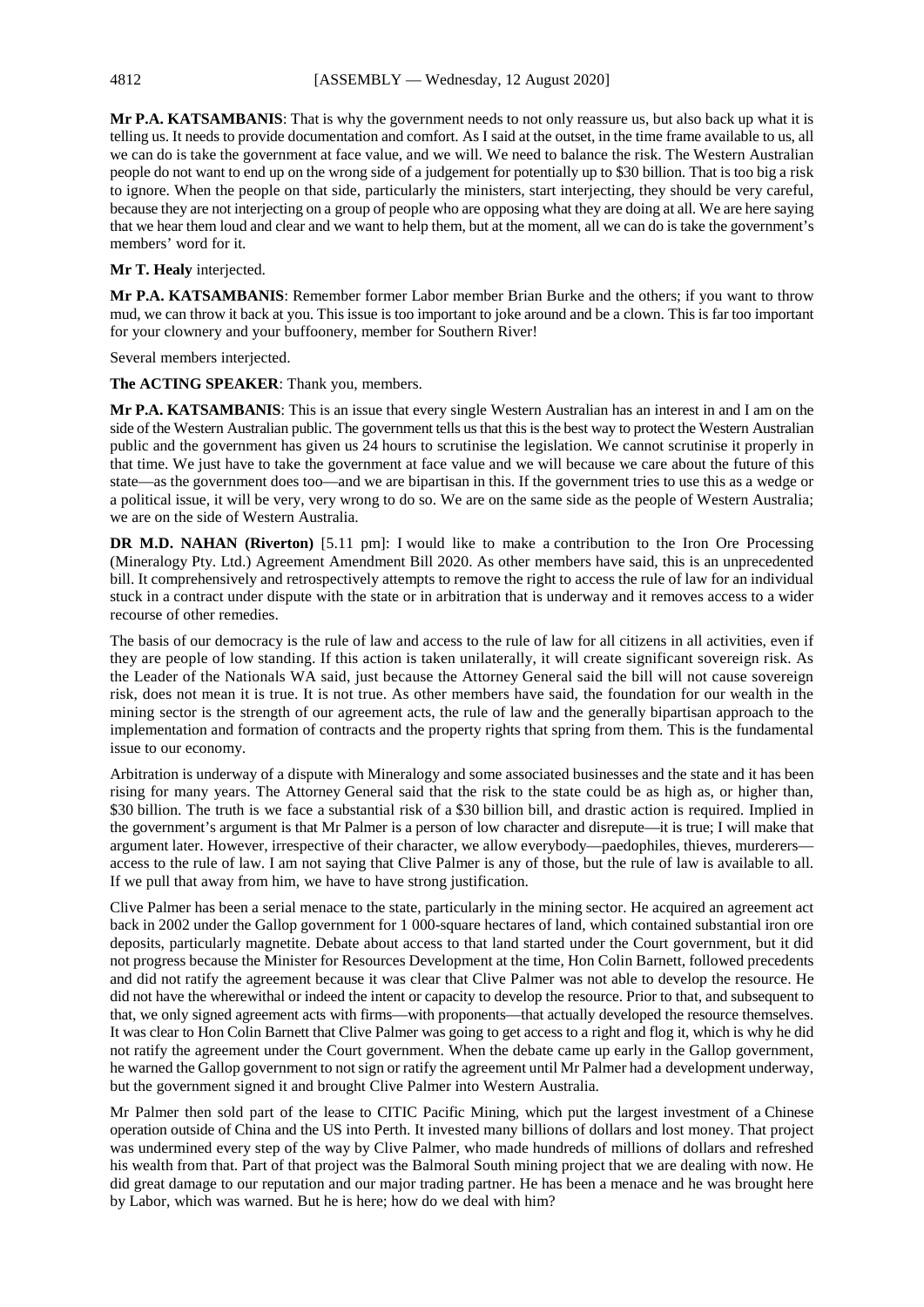During the 2000s when the Gallop and Carpenter Labor governments were in power—signing the agreement with Mineralogy and promoting the Balmoral South mining project—mineral resources and Clive Palmer were two of the largest donors to the Labor Party. During that period, when Mr Palmer was selling his assets to CITIC Pacific Mining, mineral resources and Clive Palmer gave donations totalling \$160 000 to the Labor Party—not to the Liberals, but to Labor. They were one and the same. Therefore, the argument that Mr Palmer was always a Liberals' associate is untrue. Indeed, when he first came to Western Australia, he was a major promoter of, and donor to, the Labor Party.

We as an opposition are confronted with a real situation here. If the risk that the state faces—clearly, as arbitration is underway—is anywhere near what the Attorney General indicated, we have to do something drastic. We do not know the details of the arbitration and there are some issues that simply do not add up. We also know that Clive Palmer is not just a businessman and a serial pest; he is a political player. He has been a member of Parliament. He has created his own party. He has spent money in many state and federal campaigns, and he has threatened to campaign against the McGowan government—not for us—in the next state election. He is a political player and we have to make sure that we are taking this drastic action to address a serious, significant commercial risk rather than to address the McGowan government's political angst. We cannot undermine the rule of law for political gain. Therefore, we know he is a political opponent; we have to ascertain what the real risks are.

As indicated by the Attorney General, in 2013, the minister at the time, Colin Barnett, made a decision to knock back a plan to promote the mine at Balmoral South. That went to arbitration, and the arbitrator decided that the minister's decision at the time was wrong and that the government of the day had to approve it, which the government subsequently did in 2014 with a new plan. The arbitrator at that time awarded damages, but the damages were limited. The state was also ordered to pay the arbitrator's costs, including expenses. That is not \$30 billion; that is much less. Palmer at the time said that he was also going to pursue a claim for commercial damages, and he said it would be hefty; it would be in the vicinity of \$1 billion. How did we go from a claim of \$1 billion in 2013 to \$30 billion today? How does that happen? Also in 2013, the same year, Palmer indicated in an article in *The Australian* that the Balmoral project was in limbo because he could not raise any money for the Balmoral project until his legal actions with the CITIC Pacific project were resolved. Until his legal actions were resolved with that project, he could not get any funding for the Balmoral project. His litigation with CITIC Pacific went from 2013 or before and was not resolved until 2017–18. In fact, Zhenya Wang, who later became a senator and who was running Australasian Resources Ltd, the Palmer entity that ran the Balmoral project, stated quite clearly: we cannot get the money for the Balmoral project until we rectify our legal issues with CITIC Pacific. That went on for four years. Therefore, how can Palmer claim to have lost billions of dollars when he stated that he could not fund the Balmoral project due not to any issues with the state, but issues with another partner he had? It does not add up. How did it come to that?

More importantly, anybody who has been around Western Australia will know that investment for a magnetite mine will come only from China. China needs it; it is the only country that will invest in it, except for the recent investment by Fortescue Metals Group. That ore will go to China; that is fine. However, given the relationship between CITIC Pacific and Mineralogy and Clive Palmer, no Chinese firm will invest in a Clive Palmer firm. Absolutely not. He had no market for Balmoral—none whatsoever. He had no investment, no source, no money himself, no partner, and no chance of a partner. That is why this project lay dormant from 2013 until 2018, with a new project definition in 2014. Do members know why it went? It was because he had no project. He could not fund it. He had no partner. It had no value. By the way, during that time, up until last year, all the magnetite projects in Western Australia were losing huge amounts of money; no-one would invest in it because they would lose not only their capital, but also their operating costs. This \$30 billion is fiction. It is ridiculous. It is absurd. He had no project; that is why he did not progress it. He stated that publicly. By the way, Australasian Resources was dumped from the ASX in 2014 because it had no money, no operation, and had failed to meet the reporting requirements, so the entity to develop the project was dissolved.

The assertion that Clive Palmer has a claim against the state for \$30 billion does not add up. If it is true, then we should do something, but we cannot be confident of that from the information we have been provided. I understand that we have no access to the arbitration details. The publicly available information says that \$30 billion is ridiculous. I have to say, the Attorney General's speech yesterday was verging on incoherent. It just does not add up.

We have been given 24 hours to vote on a bill that rips away the fundamental rights of a proponent. He is a disreputable person; I think we all agree on that. I say to members that the harm he did to our state in China is inexcusable. But this legislation has to be justified, and on the information provided today, we cannot justify it. As other people have said, it is up to the government. We have to rely on the government. As to what the High Court would do, all I can say is that we did something different but similar with Bell Resources. We had another problem, some disreputable people ripped off the state way back in the 1980s—the Bell Resources Group—and that has been the longest litigation in history. There has been a legal feeding frenzy for 20 years. There is a sum of—I do not know—\$1.5 billion or \$1.6 billion sitting in the kitty. The previous government tried to resolve that with drastic action. The shadow Attorney General at the time spoke against and voted against that legislation because he was worried about the removal of a rule of law. The opposition supported the legislation, but on the basis that there be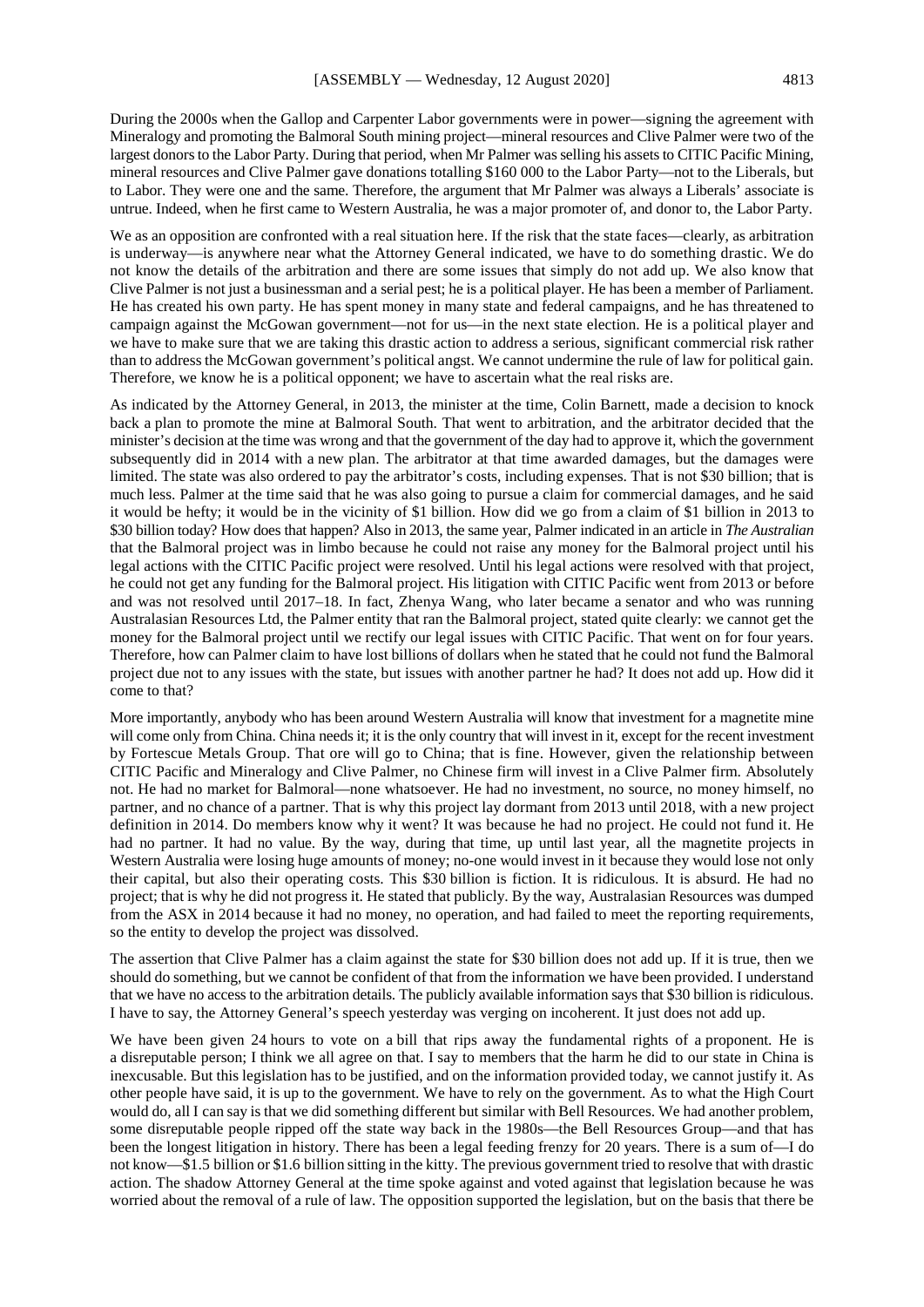an inquiry into it so that the various crossbenchers and the Labor Party could scrutinise and get advice on it from a wide range of experts. We went through the process to ensure that the Parliament of Western Australia, although taking a risk, was doing the best that it could, and the facts were there. In that case, the quantum of money under dispute was clearly nominal. This time, it is not. That is what we are asking. We need time to scrutinise the facts here. This is particularly important because Palmer is not only a serial litigator in a dispute with the state, but also the government of the day's political opponent.

**Mr T.J. Healy**: Therefore, your allies.

**Dr M.D. NAHAN**: No, we are concerned that the state is using drastic action for political gain rather than economic. That would be a travesty. I do not know whether it is. Maybe it is a mixture of both; maybe it is a coincidence, but until the government gives us the time and the detail to verify the facts that have been put forward and answer the questions that we have, we struggle to do nothing more than say, "It's your bill; you cooked this up; you rushed it through." The Attorney General's explanation has been terrible. It just does not add up.

There is another immediate issue: what gave rise to this? Palmer sat on this arbitration from 2014 to 2018. What happened? The government of the day went to him and said, "By the way, your 2014 mine approval with 46 conditions is null and void, because you haven't done anything." At the same time, they told him, "By the way, some of the land that was designated for the Balmoral project can now be used for the CITIC project, with whom you are in dispute." Is that in the arbitration? We do not know.

**A government member**: Because that never happened.

**Dr M.D. NAHAN**: Well, we do not know. Is he arbitrating over that? I do not know. Is it going to be part of the arbitration or dispute that the government unilaterally told Mineralogy that the 2014 mine approval with conditions is null and void? We do not know. The government says that; the Attorney General, who is running the bill, did not indicate that. We found that evidence out subsequently. These are the types of facts that we should be told and be able to inquire into. I go back to the principle: what is the principle? We are targeting removing the rule of law from an agreement act from a proponent. He might be a disreputable person, but he is a legal entity. As the member for Cannington knows very well, the rule of law and a low sovereign risk is the basis of our economy.

### [Member's time extended.]

**Dr M.D. NAHAN**: We need to see the justification that the risk warrants the action. The action is severe. The Attorney General has indicated that the risk is severe and, if it is, I am sure he will get our support. However, if it is not anywhere near that, then the evidence will support it. Any judge worth their salt would look at this say, "Mr Palmer, your project has no value. It didn't have any value. That has been evidenced, so what are we compensating you for?" If the arbitration process is to just award the cost of arbitration and the cost of the arbitrator, that is not much money at all and it is not worth undermining the rule of law. But is it anywhere near \$30 billion? I do not think it is anywhere near that. I think that sum has been used to scare the hell out of the people of Western Australia, and it has effectively done that. That fright has been used to try to force us, running into an election, to forget about the rule of law. I do not know that any of us should do that; that is why we are here. The rule of law puts checks on government and businesspeople and makes sure that our state, economy and democracy ticks over. That is what the government is asking of us, but it has not done its homework. The government did not give us time to inquire into this matter. It did not give us time to talk to the proponents and the peak organisation to get advice and it did not brief us in detail. Most of us heard about this serious action yesterday on the radio on the five o'clock news prior to the bill being brought in under a motion to suspend standing orders. In other words, the government informed the media first rather than Parliament. That is when we first heard about this. That is not good enough. I am sure that the government is very confident that it has, through the media, made Clive Palmer look like an orc. In the public's mind, anything that is done to an orc is justifiable, even removing its legal rights. The government has said that this orc is going to double the debt of the state and therefore it is justified in removing his rights. That may be true. I am not going to say that Mr Palmer is an orc, but he is not very far from being one.

We wish to support the bill, but the government has not gone through the proper process of informing us. Given the unprecedented nature of this action, we have to pursue the matter in the upper house because the government will not give us the chance in this house to adequately ensure that the risk is worth the action, even though this is the house of government. The government has not done that. Politics is important—that is why we are here, to some extent—but it should not override the rule of law. Politics without law is, in fact, demonology. We have to make sure that the rule of law controls politics.

**MR I.C. BLAYNEY (Geraldton)** [5.33 pm]: The Iron Ore Processing (Mineralogy Pty. Ltd.) Agreement Amendment Bill 2020 will mark a milestone if it is passed. I have often wondered whether I would see something like this happen while being a member of Parliament and it looks as though that day has come around. For as long as I have been here, I have been told that state agreements are sacrosanct; they are not to be touched unless agreed to beforehand by both parties. As much as I understand the issue that will be fixed by this legislation, I see it as necessary. I support it, but I wonder, with the genie being allowed out of the bottle, can it be just as easily put back in.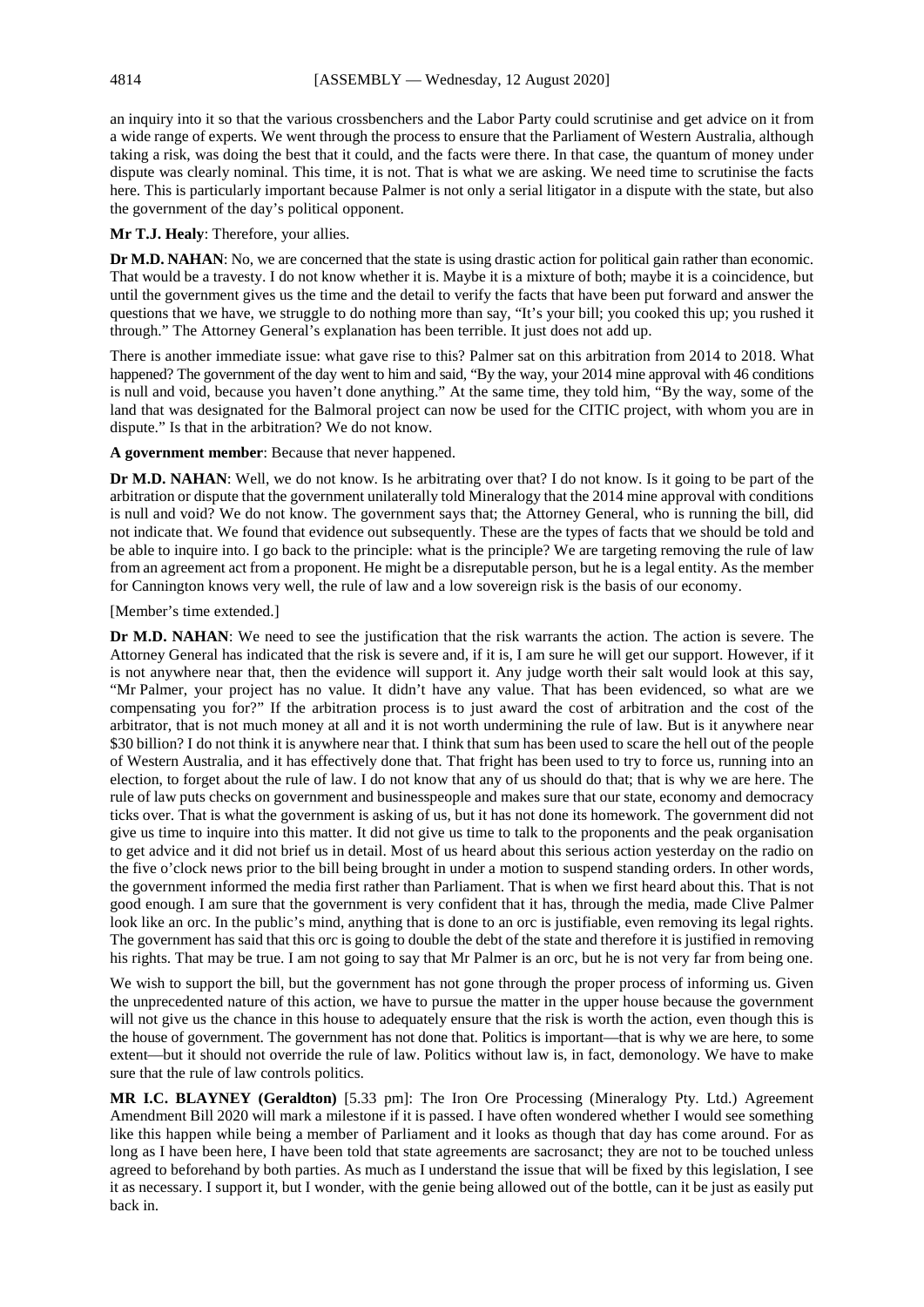It is frequently said that our country is too generous when dealing with major resource companies. From my studies, I have come to the conclusion that the gold standard in this area is Norway. The government of Norway puts the deal on the table, not vice versa. I have noted with concern the use of Singapore trading hubs by major companies to avoid paying tax. I refer to an article in *The Australian Financial Review* last month, which states —

Australian and Singapore tax authorities are in negotiations over Rio Tinto's tax arrangements, after the miner asked the two nations to resolve which of them could claim tax on profits made by its Singapore marketing hub.

Rio and the Australian Taxation Office have been in a dispute over \$447 million of taxes linked to iron ore sales by the Singapore hub since 2017, and this year the ATO said it also believed Rio owed \$86.1 million for aluminium sales linked to the Singapore operation.

In the first sign of meaningful progress on the dispute, the ATO has agreed to hold talks with Singapore's Inland Revenue Authority to see if the two government agencies can reach a deal over Rio's affairs.

"The Australian and Singaporean tax authorities have accepted our request for them to resolve these matters through negotiation under the Australia-Singapore double tax treaty," said Rio.

"If the tax authorities are unable to reach agreement within two years, any disagreement between them will be resolved via binding arbitration.

"We will accept the outcome of this bilateral dispute resolution process."

As a side issue, I find it quite amazing that although the profit was generated in Australia and belongs entirely in Australia, we are accepting arbitration. I think we should be insisting that the profit belongs in Australia. The article continues —

The development comes almost two years after BHP agreed to a \$529 million settlement with the ATO over iron ore sales linked to its Singapore marketing hub.

As we all know, iron ore prices over the past year have far exceeded Treasury estimates, raising fears among some investors that the sector may be targeted for new taxes amid forecasts of a federal budget deficit of more than \$184 billion in the fiscal year 2021. Resources and energy companies remain firmly in the Australian Taxation Office's crosshairs with Alcoa and Alumina Limited also facing a \$921 million tax claim over the price at which alumina was sold by its longstanding joint venture to a Bahrain company. In recent years, the ATO has also pursued oil and gas companies, such as Chevron and ExxonMobil, over the interest rates that their foreign subsidiaries charged their Australian subsidiaries.

When we look at some of the developments in the iron ore sector—I will talk more about that in a moment we can see the level of automation that it is indulging in. Obviously, every time they replace three well-paid blue-collar jobs with one computer-driven truck, the Western Australian government loses a lot of payroll tax. I have often wondered whether that is actually cheaper given the cost of automation. They think that they are very clever because they have an office building at Perth Airport from which they operate their machinery that is located in the Pilbara. Members should remember that there is nothing to stop them from shifting those people who are working in Perth and operating machinery in the Pilbara to Chennai in India where they could be just as effective. Rio's use of an Indian base to pay accounts had a huge impact on businesses in the Pilbara. Both of them decided a few years ago to pay invoices at about three months rather than one month. These companies, which were making billions of dollars, were using struggling small businesses in the Pilbara as their bank. I credit the former Premier, Hon Colin Barnett, for putting a very quick stop to that. It is disappointing, but it appears to me that the companies' Singapore hubs are basically used to avoid paying taxes. They claim otherwise, but members can see from the amounts of money that they are saving—I will say it here—that the sole purpose of the Singapore hubs is to save money on taxes. That is disappointing, because it seems to me that it is supported by the government of Singapore, with which we have a close and growing defence and security relationship. I would be crude enough to suggest that I do not think its behaviour is that of a close friend. I wonder whether our state or federal government should legislate these hubs out of existence, if possible. The COVID-19 damage to our economy is already serious, yet all we see from Canberra is continuing red ink, and I think it is going to get considerably worse. It is time that this particular rort was shot down.

Understandably, we could say that state agreements are commercially confidential, but I think there is a valid point in saying that there is a lack of transparency and I do not see why they should not be subject to a serious review. Maybe this legislation is the wedge in the door that will enable that to take place.

I have not touched on the issue of sovereign risk, which is always wheeled out as a reason why we cannot touch state agreements. Companies do their figures and if they can make money working where they work, they will work there. That is why Rio Tinto and its Chinese partners are doing a lot of work on a new mine in West Africa called Simandou, which will produce about 100 million tonnes a year and probably be a bigger threat to Australian iron ore prices than anything else.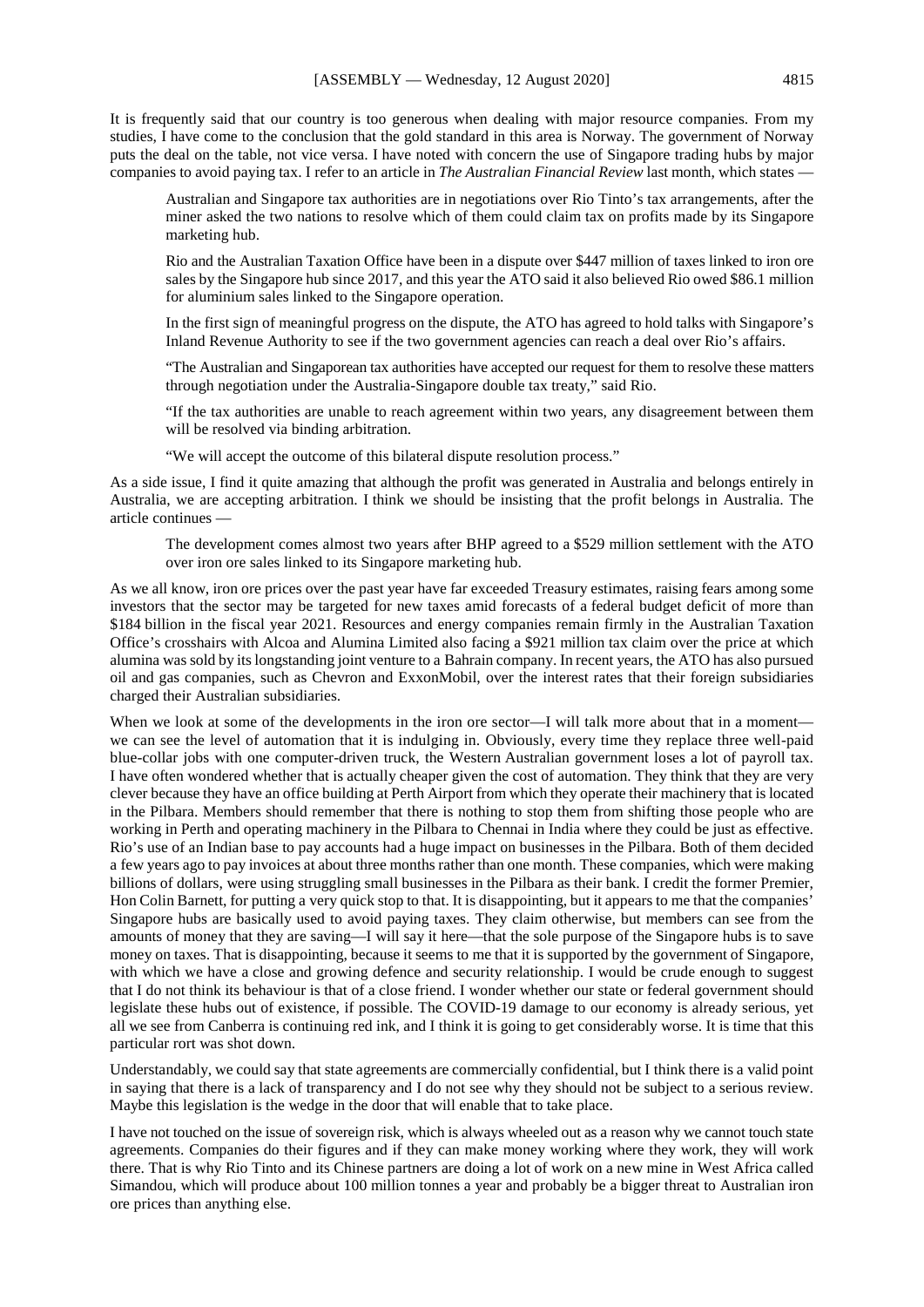**Mr W.J. Johnston**: Can I just put to you about the Singapore hubs? Our challenge is different from that of the commonwealth government, because we charge the royalty at the port. Almost all minerals have an index price, so we can compare the price that's declared with the index price. We have a lot more protection for our revenue base than the commonwealth does. The commonwealth is at much greater risk than we are. Let's just take the BHP situation that was resolved previously. That wasn't about the Singapore hub; that was about deductions they were claiming.

**Mr I.C. BLAYNEY**: Yes, I know that.

**Mr W.J. Johnston**: We are in a stronger position than the commonwealth is, because we are charging a percentage of the gross value.

**Mr I.C. BLAYNEY**: Yes, ad valorem.

**Mr W.J. Johnston**: There's more transparency. There are still risks. There was the nickel matter that we had to deal with that overlapped your government and our government. The companies are always looking for ways to reduce their obligations, but it's much more transparent in royalties than it is in taxation.

**Mr I.C. BLAYNEY**: As an aside on a totally unrelated matter, the car companies left Australia because they said that they could not make money building cars in Australia. As the components of those cars were brought in from overseas, was anybody checking invoices to see whether they were loading the invoices to make sure that they never made any money in Australia?

**Mr W.J. Johnston**: There was another issue with them, and that was the payment for the brand names.

**Mr I.C. BLAYNEY**: Aldi and Ikea.

**Mr W.J. Johnston**: Let's say that you had a Kingswood or a Commodore. They were paying money to their headquarters for the use of the word "Commodore" on a car that was built in Australia. There are all these ways for companies to get away from company tax. You have two other former Ministers for Mines and Petroleum other there. There are challenges in the royalty space, but it is easier for the state because usually you can compare the returns with the index prices. There are some commodities like lithium for which it's hard because there's no internationally recognised index price. We have the challenge. Take Greenbushes, for example. One hundred per cent of the offtake of Talison goes to the two owners, Tianqi and Albemarle, in a sector in which there is no index price. There are challenges. I'm not saying that there aren't, but we have fewer challenges in the royalty space than the commonwealth does in the company tax space.

**Mr I.C. BLAYNEY**: Yes, but as far as I am concerned, it is unacceptable.

**Mr W.J. Johnston**: I'm not saying that it's acceptable; I'm just explaining that for us it's a different challenge.

**Mr I.C. BLAYNEY**: If we are one nation, we should be working together to solve this problem.

**Mr W.J. Johnston**: Absolutely, and of course the reason that Singapore does it is that it's getting revenue. It's like Luxembourg in Europe or Delaware in the US.

#### **Mr I.C. BLAYNEY**: And Ireland.

**Mr W.J. Johnston**: They get a small percentage of the big pool. They're trying to encourage you to claim your profit in their jurisdiction because then they get a small percentage of this massive pool.

**Mr I.C. BLAYNEY**: I think it is about four per cent or something that they pay in tax. As far as I am concerned, it is outrageous and unjustifiable.

**MR D.T. REDMAN (Warren–Blackwood)** [5.44 pm]: I would like to make a contribution to the debate on the Iron Ore Processing (Mineralogy Pty. Ltd.) Agreement Amendment Bill 2020. I find it terribly interesting. I have been in Parliament now for 15 years—16 years come February—and members often think that things start doing circles. We start seeing things that have happened before and then suddenly, right out of the blue, something will happen that we did not know would happen, and of course it has happened. Quite unprecedented circumstances have been presented with this bill. In record time and with very little time to get our heads around it, we nevertheless have to contribute to a debate that will hopefully be in the best interests of all Western Australians.

The interesting circumstance is that obviously there is a bit of history with Clive Palmer, and his litigation has been mentioned by just about all members so far. His relationship with CITIC Pacific Mining and the Sino project has been well documented over a long period. There has been court action. Indeed, Mr Palmer has probably stitched up CITIC Pacific in the deal he has with it. I remember when I was the minister having some conversations around some fairly senior tables where it was suggested that it would have been good advice for the Chinese to go through government and get some good advice about how they might strike arrangements and deals in Western Australia. I do not believe that was done, and of course the price of that can be seen in how history has played out with this project. Needless to say, Mr Palmer and CITIC are not the best of mates. In fact, that relationship is so destructive that at the end of last year, the Premier, Hon Mark McGowan, made some public comments about his suggestion that the state might intervene and unilaterally look at state agreements in the interests of Western Australians. The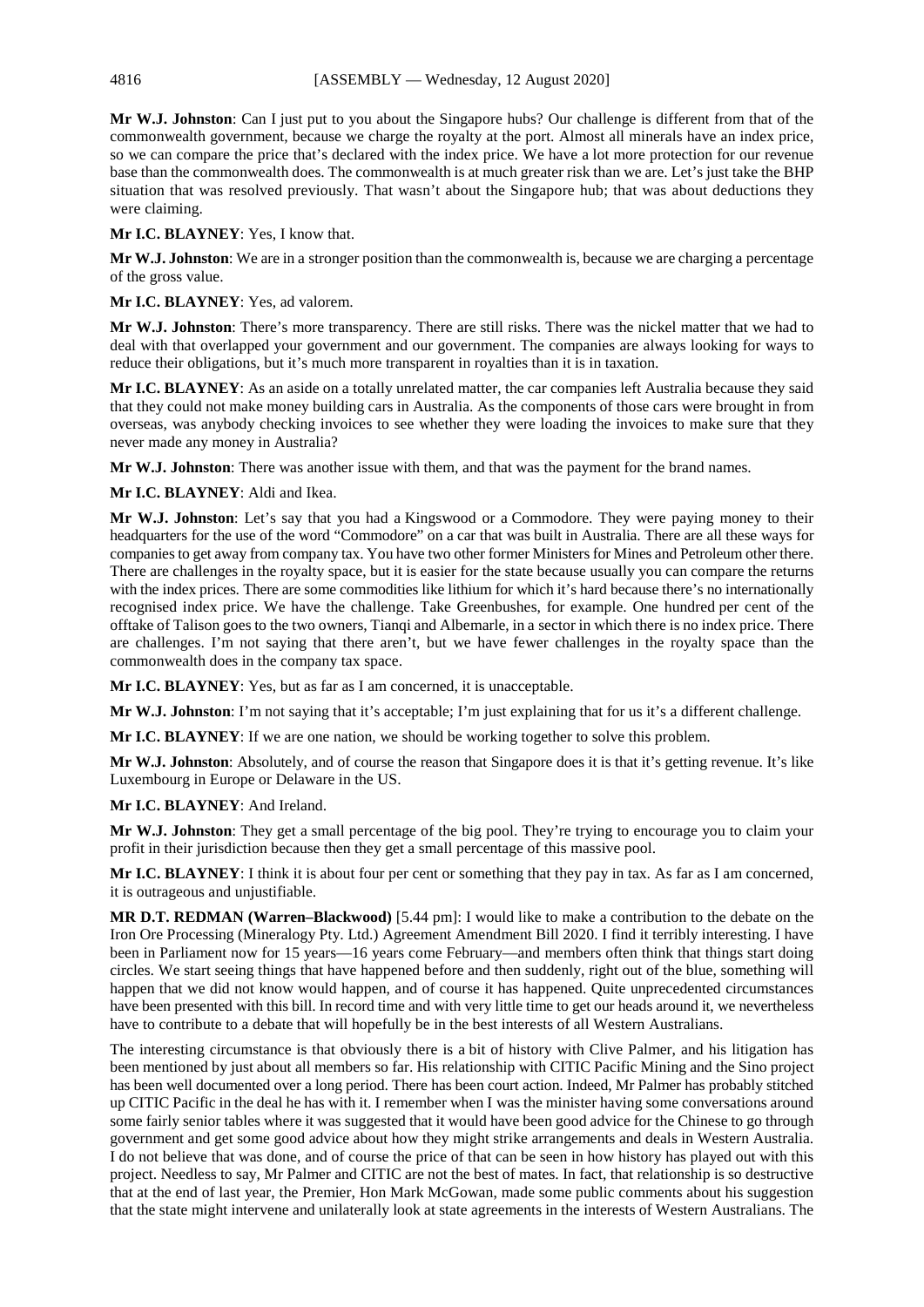Leader of the Nationals WA reminded us today of the arguments that the Nationals took to the last state election about considering changes to the special lease rental and to state agreements, but we were howled down. Indeed, the Premier, who would normally be sitting in front of me now, considered those arguments in the case of the Sino project as late as last year. The fact that the Premier made that commentary obviously put on the public agenda his preparedness to take some fairly serious steps. It is my understanding that that is the reason that this was kept very quiet. I think since about June this year, the Attorney General and the Premier alone have been aware of the details of what was happening. They even surprised the backbenchers.

#### **Mr J.R. Quigley**: And cabinet.

**Mr D.T. REDMAN**: And cabinet. I think cabinet was brought up to speed only late yesterday. I assume that was in the interests of protecting us against a very litigious person taking actions that might be challenging for the state to manage.

We have these very unique circumstances with very unique characters. Now Mr Palmer has turned his sights on the state and taken action against it. Once again, there has been some debate about just how serious that is and how much the state could be liable for. The suggestion is that it could be \$30 billion. I find just the sheer quantum of it outrageous. As was well pointed out by the Attorney General yesterday, that is pretty much Western Australia's state budget for one year, which is a massive amount of resource.

It is interesting that in the briefing we had yesterday, the State Solicitor made the point that there is advice on the table—we did not get to see it—to give an opinion on just how much the state could be liable for. The point made by the member for Riverton was that we do not have visibility of that. Just how big is the issue? If the issue is small, this is a really big hammer to deal with a small issue, but if the issue is significant, we can understand why the government might take some of these unprecedented steps.

We now have a piece of legislation that fundamentally changes the rights of parties in a number of ways. The Leader of the Nationals WA went through a number of them, including freedom of information, subpoenas and the fundamental right to appeal against certain decisions. Those rights are being taken away, so it is a very unique piece of legislation. The government argues that these unique circumstances demand a unique response like this, and that decision is being presented as being in the best interests of Western Australians, which every single person in this place wants to respond to. We, as the opposition and as the Nationals WA, certainly want to respond in the best interests of Western Australians. As has been pointed out, we can only take the government and the advice we received yesterday at face value. There has been some visibility of the legal parameters that sit around this legislation, but it is very hard to absorb their complexity in the time available.

The bill seeks to make some significant changes to a state agreement. It is my understanding that this legislation will provide some fundamental blockers to actions Mr Palmer might take against the state. As a secondary barrier, the government has said that if he happens to be successful in getting through those barriers, the consolidated account will not be allowed to be used as a resource for paying the bill. That is a second barrier to the attack. Of course, the last piece is a bunch of powers to unilaterally put in place government orders and regulations. That basically says that if we get to that point, we can actually change the rules so that the state finishes up on top. Once again, it is quite unique. As has rightly been pointed out, this bill will fundamentally take away, in a unilateral sense, the rights of certain parties, whether or not we like those parties. That is an interesting question that will no doubt be debated by experts in parliamentary processes—how appropriate it is. As the Leader of the Nationals WA has indicated, the Nationals at face value support what is happening here. With what we have been given, that is all we can do.

There are some interesting questions that should be asked. I know the Leader of the Opposition mentioned that maybe some sort of select committee should be set up to have a closer look at this bill so that we can have some scrutiny of it. I recognise and understand the reasons for doing that, because we are flying blind here. Oppositions need to hold governments to account and in this case we do not have the tools to be able to do that. It is my understanding that alternative actions were put to the government. The Premier and the Attorney General went to the State Solicitor and said, "Right, we want some choices on the table." I think the word "several" was used in the briefing yesterday—that several options be put on the table.

#### **Mr J.R. Quigley** interjected.

**Mr D.T. REDMAN**: How many? There were two options, were there?

**Mr J.R. Quigley**: I recall two.

**Mr D.T. REDMAN**: Okay, that is not the number we got yesterday. Were two options put on the table?

**Mr J.R. Quigley**: I will just go and check my notes.

**Mr D.T. REDMAN**: I can probably ascertain what they might have been. We have here a bespoke piece of legislation that targets Mr Palmer and Mineralogy, so it is specifically for that state agreement.

**Mr J.R. Quigley**: The alternative was to amend the state agreement act more broadly, which we wouldn't do.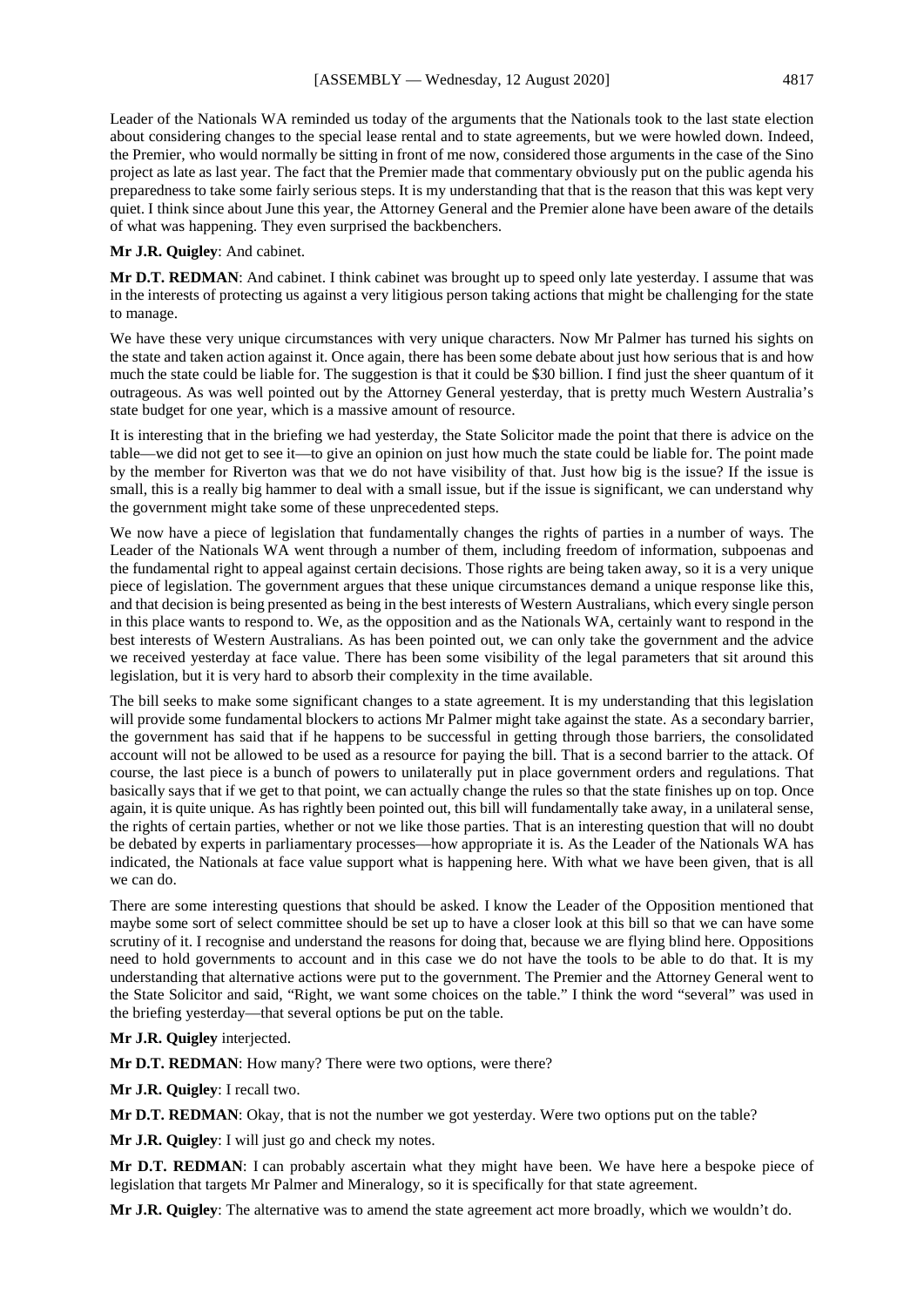**Mr D.T. REDMAN**: I am going to come to that. I believe there were alternatives on the table, but we have no visibility of what those alternatives were to see whether this was, in fact, the best choice. But that is an interesting point, and I guess it is a question that should be asked and that the government should make some commentary around.

I turn to the point the Attorney General made about looking at all state agreements. Another point that was made in the briefing yesterday was that the Iron Ore Processing (Mineralogy Pty. Ltd.) Agreement Amendment Act 2002 was drafted at a certain point in time. I think there were a couple of alterations in 2008, but from memory it originally went through Parliament in 2002. State agreements are updated based on the time they are put in place; provisions are made that reflect upon some of the issues that have occurred in past agreements. When we go through the history of state agreements, from the 1950s to the 1980s, we see that they were often refined to deal with issues. The point that has been made is that state agreements drafted in recent times have covered off the risks and provisions that we are dealing with in this legislation, but state agreements made in the past did not. Although we are dealing with a particular state agreement and a person who has chosen to take action against the state, we did not get any confidence from the briefing yesterday. In fact, there was the suggestion that all the parties to other state agreements are in exactly the same legal position as was the case in this original agreement, and this is clearly open to challenge from the parties involved.

The Attorney General just confirmed that the government had a choice of either pursuing a bespoke strategy by looking specifically at the Mineralogy state agreement, or putting some sort of global arrangement over all the state agreements out there and dealing with provisions across the board. That option was there, but it obviously was not considered. The Attorney General will hopefully make some comments on this, but given we have identified a liability with a particular party in this case, what liability sits out there with all the other agreements? Is that a risk? That is a perfect question for a parliamentary select committee to perhaps have a look at. The Leader of the Nationals WA highlighted that some transparency around state agreements is probably a good thing, given the risks that sit out there. The government knows the National Party's history in that space.

I turn to the issue of sovereign risk. The Attorney General went to great lengths to highlight that this does not constitute sovereign risk, but certainly some fundamental changes to the agreement will be made in a unilateral sense, and if we are voting in this place, we will all be a party to that, even though the other parties have not agreed to those changes. What is sovereign risk? In his second reading speech the Attorney General stated, according to the uncorrected *Hansard* —

This bill does not give rise to sovereign risk. Since the 1950s, the state has entered into over 70 state agreements and it currently has over 50 state agreements on foot. In the history of state agreements, no other state agreement proponent has sought to challenge a minister's decision about a proposal or taken the state to arbitration on any matter, let alone a minister's decision to reject or comment on a proposal that has been submitted.

The point being made here is that the fact no-one has tackled or taken up those matters apparently reinforces that there is no sovereign risk in this case—until now, when there is a challenge. Does that change the settings in respect of sovereign risk? I find the next paragraph interesting also, which states —

Therefore, this bill does not create a risk to other current state agreement parties or to future investors. Other state agreement parties and proponents deal properly and appropriately with the state in the terms of their proposals.

That is assuming that they are nice people and not characters like Mr Palmer. The Attorney General continued, in relation to the Mineralogy state agreement —

I also wish to make clear that this bill does not override the primary provisions and rights of Mineralogy and International Minerals under the provisions of the state agreement. This bill affirms the terms of the state agreement and leaves open to Mineralogy and International Minerals the right to submit proposals for the Balmoral South Iron Ore project should they wish to do so. This bill will remove the capacity for Mr Palmer, Mineralogy and International Minerals to pursue litigation and damages claims regarding prior decisions of the then minister and the state more broadly, or damages for any future decisions of the minister on any new proposals submitted, or purportedly submitted, pursuant to the state agreement.

In drafting this legislation, the government has chosen to cut a path through the state agreement and the contract that sits in the schedule of the state agreement. It has said that no changes override the primary provisions and primary rights of the act, but, by the way, it is taking away these other things and saying, "This is the line that says if you touch that, it's sovereign risk, if you take that, it's not." The government has chosen to take the path of saying, "This is sovereign risk and that is not", yet we are fundamentally changing the rights of the parties without their consent. Indeed, we now have on the table a party that has chosen to take action against the state. Does that fundamentally change the settings in respect of sovereign risk issues for all the other 60 or 70 state agreements sitting out there that the Attorney General, by his own admission, said was a consideration of government in dealing with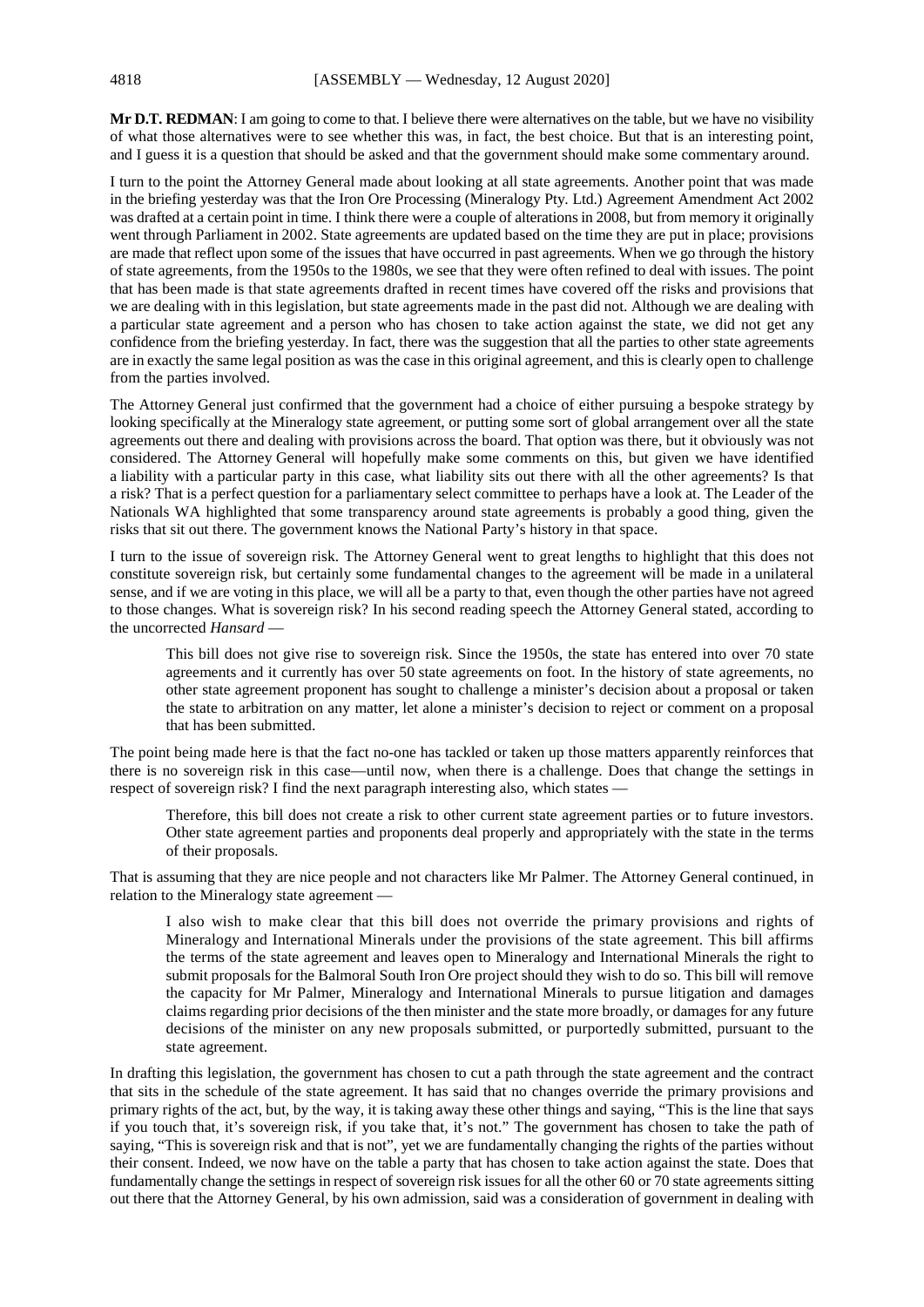this matter? The issues do not sit with just one state agreement; there are another 70 out there that were drafted prior to this one. A whole range of issues emerge out of this, not least of which is the one raised by the member for Riverton—that people invest in Western Australia.

### *Sitting suspended from 6.00 to 7.00 pm*

**Mr D.T. REDMAN**: It is a little hard when you are building up your case just before the dinner recess and the bells go. You go off and have some dinner and then come back and expect to tie up all the loose ends. Deputy Speaker, I am going to have a go.

**Mr W.J. Johnston**: You mellow, too.

**Mr D.T. REDMAN**: That is right; you kind of soften a bit after that.

I will try to summarise the approach that I took in this debate. First, no doubt the circumstances are unprecedented. We are dealing with a bill, which I happen to have left sitting on my table, that is unique. I will go and get it. Excuse me for a second.

**The DEPUTY SPEAKER**: Just talk amongst yourselves, members.

**Mr D.T. REDMAN**: In time, others will no doubt comment on the appropriateness of this legislation and whether it oversteps the mark, but the government has had the benefit of its advisers and the State Solicitor's Office putting up options to deal with the challenges that are there, and this is what the government has come up with. Rightly, we can only take that on face value. But there are some questions to be asked about this legislation, which is only too reasonable. The government has put on the table some alternative options. The Attorney General said today that there is at least one; that is, putting legislation over all the state agreements because all the state agreements written before the state agreement that this legislation will change have the same—"flaws" is the wrong word—components that allow parties to take the actions that Clive Palmer has taken.

I think the question of sovereign risk is one to be debated in this chamber. I do not accept the government's argument that there is no sovereign risk in this. We have had some debates about that in the past—that some of the actions suggested by the National Party might trigger sovereign risk—yet the government says that what it is doing here will not do that. Interestingly, if a miner—in terms of the people who dig stuff out of the ground—does something that the state does not like, the state can take action. In this case, that is what has happened. This is a miner who has done something that the state does not like—he has threatened the people of Western Australia. The state has chosen to take some unilateral action. One could argue that that, in and of itself, is sovereign risk, because the whole idea of having an agreement is that there is some certainty around the positions that the miners have on the activities that they undertake.

I think there are a range of issues. The National Party clearly supports the legislation. The Leader of the Nationals WA made a very good speech that put on the table a range of issues. But, nevertheless, we are relying on the government at face value and the expertise that it has behind it that this is the most appropriate action for the circumstances that we are presented with. Indeed, we all rightly need to react in the best interests of the people of Western Australia.

**MR W.J. JOHNSTON (Cannington — Minister for Energy)** [7.03 pm]: The relevant minister is still on urgent parliamentary business outside the chamber, so I will fill in for a moment until he gets here.

**The DEPUTY SPEAKER:** Would the member like to take centre stage while he is filling in?

**Mr W.J. JOHNSTON**: I want to make a couple of comments about some of the opposition's contributions. I am not having a dig at anybody or trying to get involved in a screaming match, but there are a couple of things. It is not actually true that every other state agreement is with a party that had the resources to do the project. I give the example of the Kingstream agreement, which was done with a shelf company. Indeed, it was following the signing of the state agreement and its ratification by Parliament at the end of 1996 that the company then went to the stock market and sought additional resources to carry out the project. It never had the resources to carry the project forward. It is not actually correct to say that every other state agreement has been with an entity that had the resources to execute the project. Indeed, even Todd Corporation is seeking partners for its project. It is an interesting example because the state agreement was negotiated by the former government and ratified by this government. I am just using that as an example. It is not actually correct to say that every other state agreement was with a party that could execute the state agreement.

This legislation does not take the project off the proponent. The proponent can still bring forward his project, and we would invite him to do so. We are not stopping the project; we are dealing with the matters that are dealt with in the bill. He could submit the project plan if he wants to. Given that he is getting basically a million dollars a day from his tenant, it would seem that he probably has the resources to move his project forward. He can make his own decisions about his project—the bill that we are dealing with does not stop the proponent from taking his project forward.

With those two comments, I will take my seat.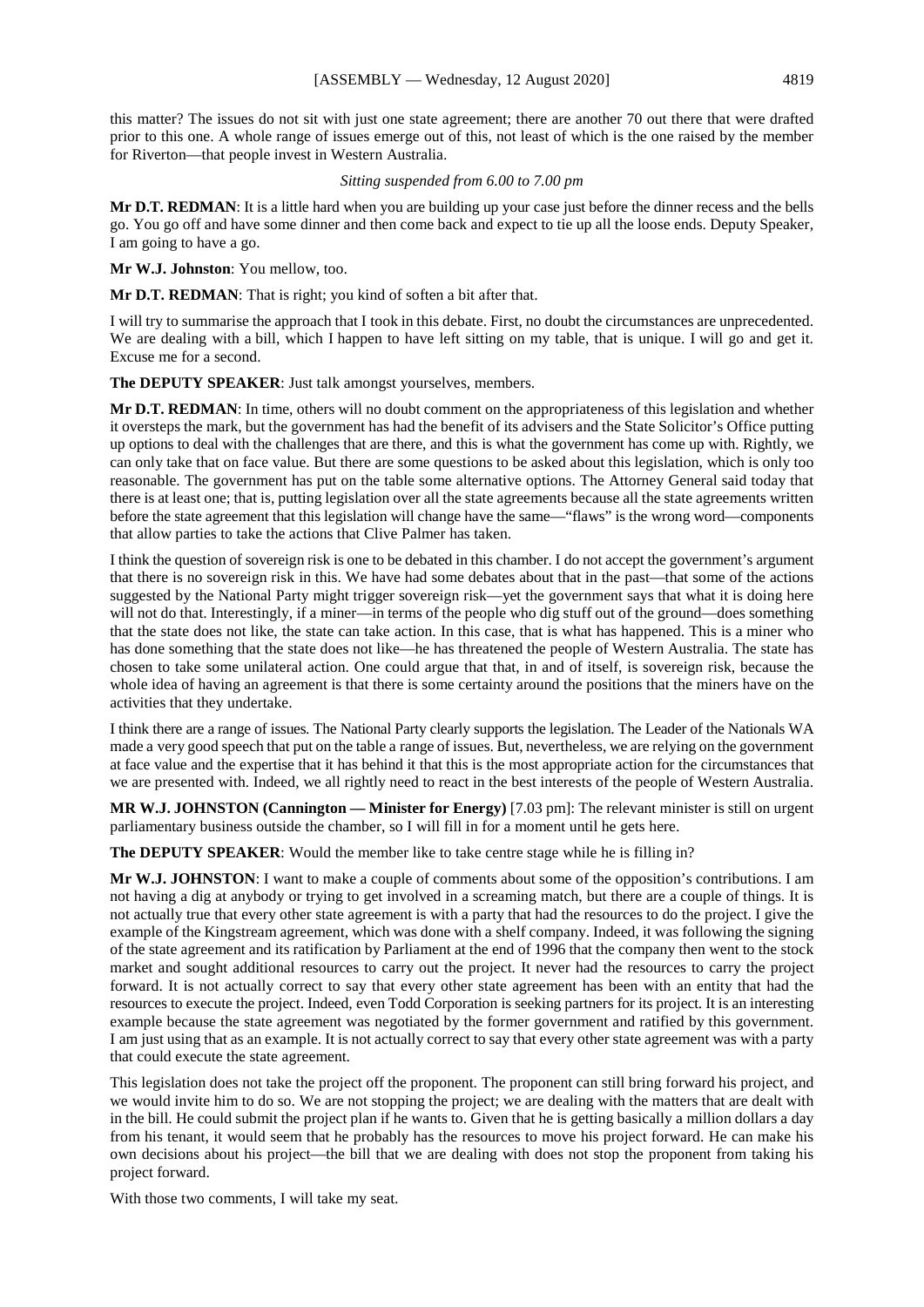**MR J.R. QUIGLEY (Butler — Attorney General)** [7.06 pm] — in reply: I thank and acknowledge members of the opposition and the Nationals WA for their contributions this afternoon on the Iron Ore Processing (Mineralogy Pty. Ltd.) Agreement Amendment Bill 2020. I particularly acknowledge the contribution of the Leader of the Opposition, who stated unequivocally that the opposition supports this bill.

At the outset, I would like to disclose that in my second reading speech there were a couple of typographical errors in the amount claimed. Those figures were prepared and supplied by the State Solicitor's Office. I apologise for that. I have a paper with the corrected figures to table. I have given them all in Australian dollars. What the total showsis the actual amount. For example, I stated in my second reading speech that the value of the Balmoral South iron ore project was \$10.72 billion. On adding it up again, it is \$10.78 billion, which is \$600 000 more than I stated in my second reading speech. I said the wasted expenditure of International Minerals was \$37.24 million, but it is \$37.25 million. I said in my second reading speech that Mineralogy's loss associated with being unable to sell any of its project required under the state agreement was \$11.37 billion. That is confirmed as accurate. I said that Mineralogy's loss associated with an inability to obtain royalties in relation to the BSIOP was \$326.18 million. That is confirmed as accurate. I said in my second reading speech that interest at six per cent from 9 October 2012 was, in Australian dollars, \$5.21 billion. In fact, it is \$5.24 billion. It was \$300 000 under. I totalled those in my second reading speech, when I said it was \$27.66 billion. In fact, it is \$27.75 billion—that is, \$900 000 more than I said. These billions are confusing me, but that is what it is. I have a chart here with those corrected figures, in both US and Australian dollars. I apologise to the chamber for the minor errors in those additions and I would like to table that paper as an addendum and correction to the second reading speech.

# [See paper [3558.](https://www.parliament.wa.gov.au/publications/tabledpapers.nsf/displaypaper/4013558a2cb77093b33c6e3a482585c2004d3a22/$file/3558.pdf)]

**Mr J.R. QUIGLEY**: Although the Leader of the Opposition said that the opposition will support this Iron Ore Processing (Mineralogy Pty. Ltd.) Agreement Amendment Bill, as did the Leader of the National Party, all members expressed both surprise and concern at the late notice the opposition was given about the introduction of this bill and the short amount of time they had to consider the bill before it was debated in the chamber today. There were and are reasons for this, and I will briefly outline them again. I stress that it was the same for cabinet because, on behalf of the public of Western Australia, we could not risk Mr Palmer getting any advance wind of what was coming by way of a legislative response to his outrageous claim of \$30 billion against the taxpayers of Western Australia.

Such was the level of secrecy—if I can say that—or security that even the State Solicitor vacated his office and worked on this at home, so that the office would not generally know what was happening. Senior Parliamentary Counsel, Mr Lawn, was brought into the loop, and the Premier and I. Even the Treasurer, who is one of my closest friends, did not know any of this at all. It was kept absolutely tight until Friday night, when a small group of ministers knew so that we could plan the coming week, but not cabinet generally. Cabinet then held an emergency cabinet meeting at 4.00 pm yesterday, and at about 4.10 pm it was informed of the situation. The State Solicitor was in the cabinet meeting to brief the cabinet.

I am laying this out to let the opposition know that this was not a general push by the government, and that the opposition was no more disadvantaged or given any less notice than was the whole of government itself. We were being advised at all times by the State Solicitor of Western Australia and the Solicitor-General. We realised the importance of the outcome of this to the state of Western Australia in protecting all Western Australians from this outrageous claim. I say "outrageous claim" because it is a claim for damages by Mr Palmer, saying that he had lost the opportunity of selling the project to the Chinese government. The irony of that must cut deep given the last election campaign, when he was campaigning that the government was facilitating the invasion of Western Australia by the Chinese. Members might remember the ads at Derby Airport, Port Hedland Airport and Merredin Airport, which was a training base and may be still a training base for Singapore Airlines or something like that. This was the pathway the Chinese were seeking to use to invade and take over Australia. Here is this hypocrite trying to hit up the taxpayers of Western Australia for \$30 billion for his claimed loss of opportunity to sell the Balmoral South iron ore project to the Chinese government. It is unbelievable—just breathtaking.

Although we are saying it does not involve sovereign risk, we are not interfering with his rights under the state agreement. He still has all the iron ore in his tenement. Under the state agreement, he still has the ability to mine all that iron ore and export about 48 million tonnes of it; two million tonnes over 28 years. He still has that. This bill does not seek to take away his rights under the state agreement. All it seeks to do is protect the taxpayers of this state from an outrageous damages claim because the former minister and Premier, Hon Colin Barnett, first of all, refused his first proposal as being invalid. His first proposal was as botched as his application to enter this state under an exemption when he was named as the husband of his airline pilot. The airline pilot suggesting he was a gay bigamist or something—that he was the husband of the pilot. It was unbelievable.

**Mrs L.M. Harvey**: I thought the state's case said that he had applied for a permit?

**Mr J.R. QUIGLEY**: No; he had not.

**Mrs L.M. Harvey**: So, the state's case did not say that he had applied for a permit?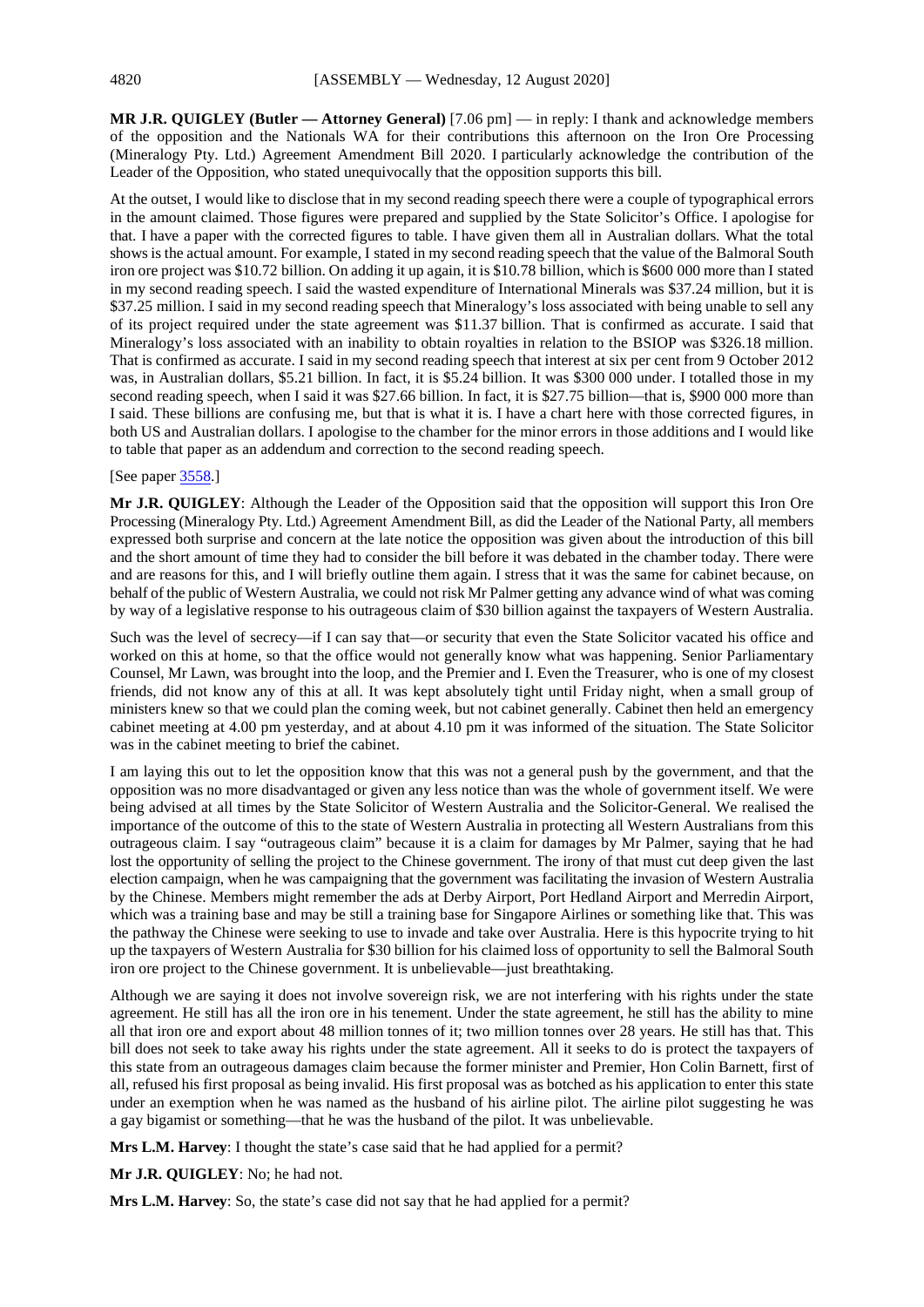**Mr J.R. QUIGLEY**: The state does not accept that he made a valid application for a permit; no.

**Mrs L.M. Harvey**: That is not what your case stated.

**Mr J.R. QUIGLEY**: There is a purported application; there is no valid application. We will deal with that later. We are saying in relation to the application that Mr Barnett refused in 2012, that the application included some of the ground that was already under a tenement for the Sino project. So Mr Barnett rightly said that it was an invalid one. We are being sued now for that project alone.

I do not know where that tabled paper has gone. It is being passed around but it has not been passed back to the table, unfortunately.

The amount is \$11.37 billion, plus interest. We are not taking anything from him; we are protecting the state from a damages claim against the decision Mr Barnett made.

This matter is very urgent. I do not wish to reply in detail this evening to every second reading contribution. I understand the concerns that have been raised in this chamber by members. Many of them were repetitious. I do not criticise members for raising the same points, but it is the government's determination to see this bill through tonight. There are 31 clauses over 64 pages. The opposition has indicated—no criticism—that it wants to deal with this bill in consideration in detail. However, it is the government's determination on behalf of the Western Australian public to see this bill passed before we go home. If that is at breakfast, that is at breakfast. This matter is urgent. During question time, the Leader of the Opposition asked a rhetorical question: why the urgency? I will not deal with each of the clauses that we will be dealing with during the consideration in detail stage, but for a moment I will refer to the operative provisions for an arbitration or award. Proposed section 10, to be found on page 19 of the bill, states —

- (1) Any relevant arbitration that is in progress, or otherwise not completed, immediately before commencement is terminated.
- (2) Any relevant arbitration arrangement, and any relevant mediation arrangement, connected with a relevant arbitration terminated under subsection (1) are terminated.

…

(4) The arbitral award made in a relevant arbitration and dated 20 May 2014 is of no effect and is taken never to have had any effect.

When is the commencement? It is upon assent, in clause 2. I can disclose to members why we brought this bill in at 5.00 pm last night. We brought this bill in when we knew that every courthouse and every registry in the country was closed and the doors locked, and there was no chance to make an application to the court on that day. The significance of that is to be found in proposed section 7 of the bill, the definition section. I take members to the bottom of page 7 of the bill, which states —

*introduction time* means the beginning of the day on which the Bill for the amending Act is introduced into the Legislative Assembly;

The introduction time is the beginning of yesterday, because we anticipated that as soon as Mr Palmer got wind of this bill, he would do what his lawyers had failed to do for six years for the 2014 award, and failed to do for the award of 11 October 2019, referred to on page 20 of the bill under proposed section 10(6). They had failed to register it with a Supreme Court. Under the Commercial Arbitration Act, once it is registered with a Supreme Court, the award can be enforced. We could not take the risk of giving him a heads-up that this bill was coming so that he could rush into court to register it. We would be failing the people of Western Australia if we did that. It was not to take the opposition by surprise, and it was not to take my party by surprise; it was to protect the interests of every Western Australian.

How right we were, because what did Mr Palmer do today? He filed in the New South Wales Supreme Court, just as we anticipated he would. But he is one step behind the play. Now that he has filed in the New South Wales Supreme Court, it becomes all the more urgent to get this bill through and assented to, with no inquiries and no committees. To go down that path would be to put at risk the interests of all Western Australians. Think about it. This is not the government standing here to have its way over the opposition; this is the government in this Parliament doing all it can to protect all Western Australian families against the rapacious conduct of Mr Palmer. Just think about that letter that I tabled during question time. Challenging the hard border in the High Court for the benefit of Western Australians was a ruse—a charade—exposed by his own correspondence that says, "We can't get into Western Australia to do this arbitration hearing. We can't get in here with our lawyers and experts. We can't even get in here with Mr McHugh, the arbitrator. He has to get in here, because under the arbitration, Western Australia is the nominated venue. Will you agree, by consent, to varying the arbitration by varying the venue and transferring the venue to Canberra; and, if you agree to that, we'll drop the High Court proceedings challenging the hard border?" What does that expose him to be? He has no care at all about the health and welfare of Western Australians.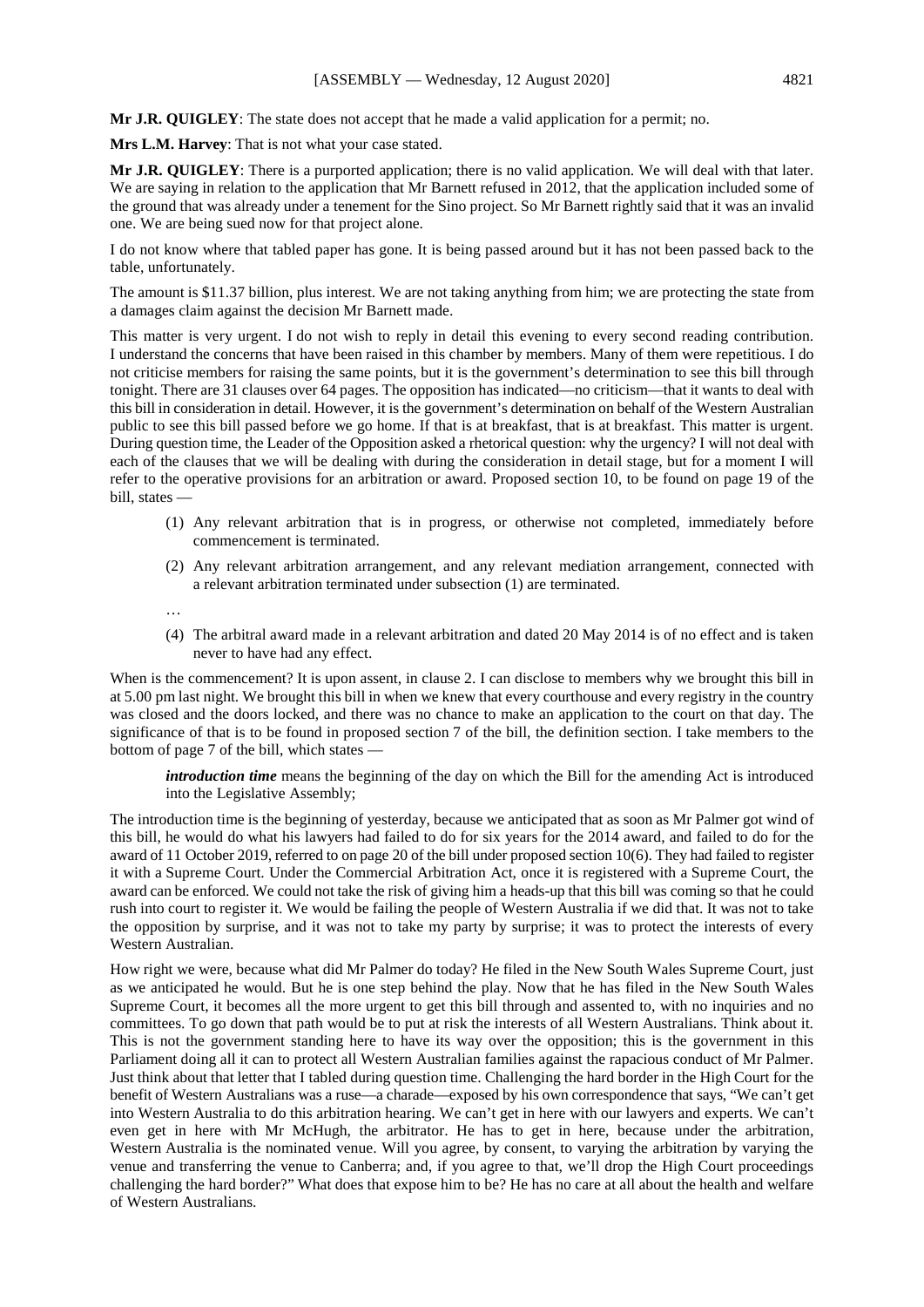The Leader of the Opposition today made the point about who was the first to advocate a hard border. Who was the first and why was the Leader of the Opposition advocating that at that time? It is because she and the opposition believed that a hard border was the safest for all Western Australians. We eventually received that advice from the Chief Medical Officer. The call had to be made not by the government, but by the State Emergency Coordinator under the emergency legislation. The State Emergency Coordinator happens to be the Commissioner of Police, who had to act on the advice of the Chief Medical Officer, but it was the honourable Leader of the Opposition and the opposition first calling, saying "We've got to have a hard border to protect Western Australians." What is Mr Palmer saying? "I'll tear this border down; I'll spend whatever money you like to have this border torn down unless you agree to transfer the arbitration out of the state to Canberra." Mr Palmer is saying, "I don't care about the safety of Western Australians, I don't care about the health of Western Australians and I don't care about what lives may be lost by tearing this border down. I'm going to tear the border down so I can get into the jurisdiction to conduct the arbitration in the jurisdiction. I'll put all of Western Australia at health risk."

This is blackmail; he is a blackmailer. He will put all Western Australians at health risk. He does not care if he costs elderly lives, he does not care if he costs the lives of health workers, and he does not care if he shuts the economy down. He does not care if he sends the economy to the wall. He will do all these things unless Western Australia agrees to take his arbitration to Canberra where he can have his \$30 billion damages claim assessed. What outrageous conduct! How un-Australian! What a phony, putting all these ads in the paper during the election campaign, saying that we are going to invite China to invade us through our airports.

**Mrs L.M. Harvey**: We might not get through this bill tonight.

**Mr J.R. QUIGLEY**: We will get through it, member! We will get through it tonight or tomorrow morning.

This has to be said and put on the public record: he is using the ruse that China is invading Australia whilst he is trying to sell the mine to the Chinese. He is calling himself Australian when he is doing the most un-Australian thing that could be done—putting a whole population of 2.5 million people at risk of COVID-19 by tearing down the hard border, as advocated by the opposition early on in the piece. The opposition now understands the importance of the hard border. It is disgraceful conduct by Palmer—absolutely disgraceful—which has been exposed by his own letter from his own lawyers.

We are ready to go into consideration in detail. We do not seek to discourage members from consideration in detail. This is an important bill for Western Australian families. This is an important bill for all Western Australians. Even the little babies in the neonatal wards will be hit up for the \$12 000 debt before they get out of hospital if we do not get this bill through. It is appalling—absolutely appalling.

Palmer talks about natural justice. He can bleat, he can squeal, he can abuse and he can buy full-page ad after full-page ad, but neither the Premier nor I will be intimidated by this bullying billionaire. I am very conscious of the fact that I stand here not as some puffed-up Attorney General. I am carrying a heavy responsibility this evening on behalf of all Western Australians to see this bill through and to think strategically down the board to anticipate what Mr Palmer might do next, and, like in a chess game, foreclose on his options. This government did foresee that Mr Palmer would try to register the awards of 2014 and 2019 in the Supreme Court as soon as he heard about the legislation, and that is what he did. Too late, mate! Not checkmate; too late mate—by a day.

I do not know what his lawyers are thinking tonight, but his lawyers now have a duty to inform their insurers in New South Wales—I think it is the Law Society of New South Wales—that they might be exposed to a \$30 billion claim by their client Clive Palmer for having failed to register the awards in the six years they had to register the 2014 award and the year that they have had to register the 2019 award. If I was his lawyers, I would be shaking in my shoes tonight. This bill is going to get through and he is going to go around looking to pick up \$30 billion from somewhere, and it will be from the Law Society of New South Wales and all of the rich lawyers in New South Wales. His lawyers now have a duty to inform their insurers tomorrow that, having failed to register the award before the introduction of this bill, they are looking down the barrel of Mr Palmer's rapacious conduct. If he does not get it from Western Australia, he will get it from all the lawyers in New South Wales. How incredible! This man knows no bounds. We know the lawyers have that duty, and we know that this litigant, Mr Palmer, knows no bounds. As I say, he has gone to court in New South Wales today. That is why it is so important that we have no committees and no delays.

We are here not as Labor against Liberal, but to see this job done for the community of Western Australia. The families of Western Australia will not rest easy until they know that His Excellency the Governor Hon Kim Beazley has signed the vellum copy of the bill. I thank all members for their concern. I share their concerns. I hope I have explained both why I have had to bring in this bill in a hurry and the pressing urgency for this bill to pass through the Assembly tonight and through the other place tomorrow.

Question put and passed.

Bill read a second time.

Leave denied to proceed forthwith to third reading.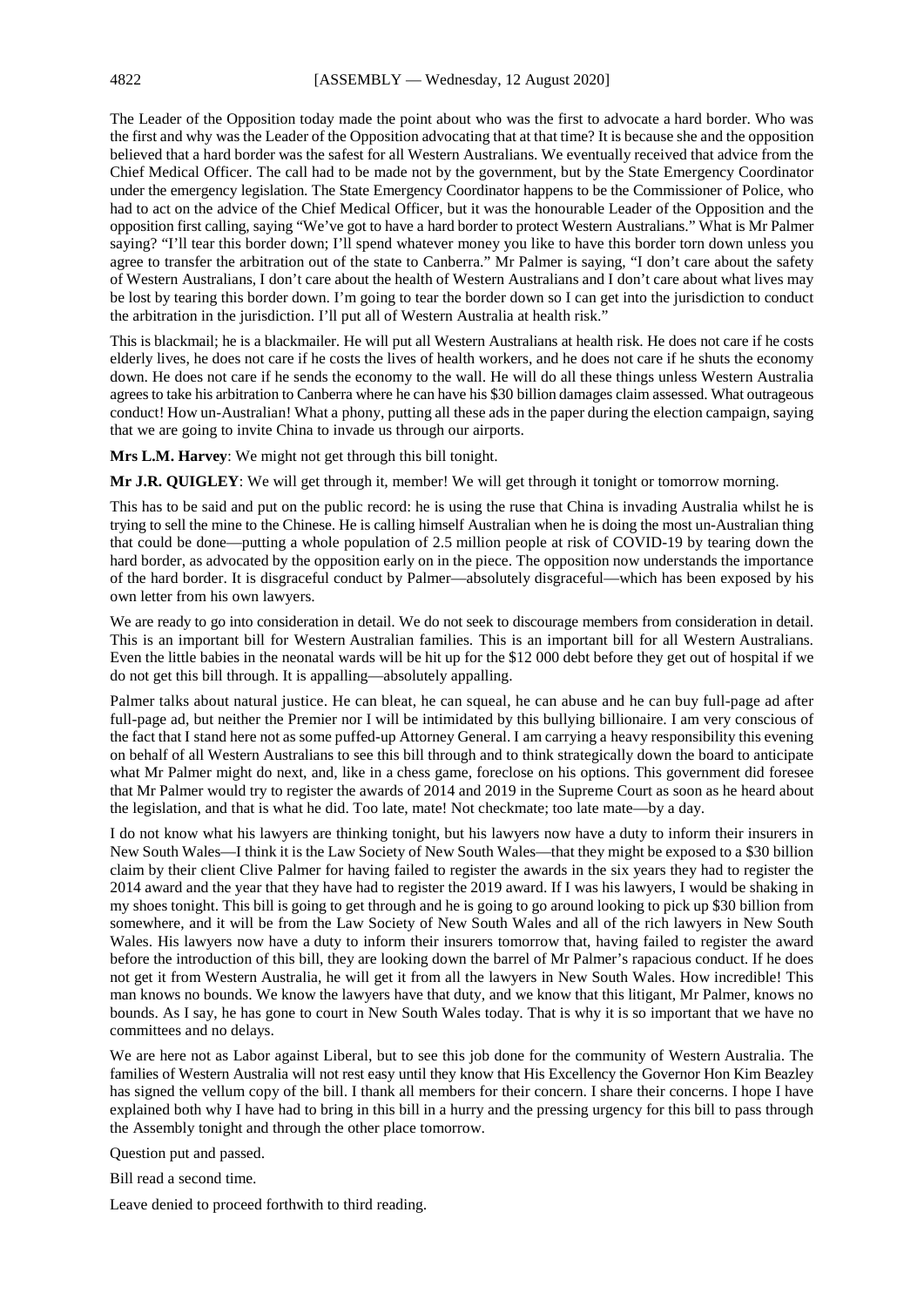#### *Consideration in Detail*

# **Clause 1 put and passed.**

#### **Clause 2: Commencement —**

**Mrs L.M. HARVEY**: On the commencement date, could the Attorney General please confirm for the chamber when the legislation will come into operation and the exact date it will be effective from?

**Mr J.R. QUIGLEY**: The act will come into operation hopefully tomorrow evening after the Legislative Council has passed the bill and the Governor has signed it, so the exact date we are anticipating it will come into effect is Thursday, 13 August 2020.

**Mrs L.M. HARVEY**: Notwithstanding the date on which it comes into effect, I believe that some proposed sections will be backdated and effective from a date other than the day upon which the act receives royal assent. I seek the Attorney General's clarification of the real-time effective date of the operation of the proposed sections of this amending legislation.

**Mr J.R. QUIGLEY**: I am happy to explain that now, but it will mean a hold-up. I will have to take the member through proposed sections 10 and 11, which I will get to in due course. If I can deal with those in sequence, I think it will be faster than me going through proposed sections 10 and 11 now.

**Mrs L.M. HARVEY**: That is what I am seeking. Different proposed sections have different effective dates, and I just wanted to get that on the record as part of the commencement clause.

**Mr J.R. QUIGLEY**: Sure. We will deal with that when we get to proposed sections 10 and 11. From recollection, it is in relation to protected proceedings under proposed section 19. We will deal with it when we get to proposed sections 10, 11, 18 and 19. I can explain it for members, which I also did in my second reading speech. There are two groups or separate areas of this bill. It seeks to, firstly, terminate any dispute that is currently happening and, secondly, prohibit any prospective dispute, which we call a "protected matter". It will terminate a dispute that is already going on and protect the public from any further matter. That is in proposed sections 18 and 19. I am happy to deal with them in detail when we get to clause 7.

**The DEPUTY SPEAKER**: They are all under clause 7, if anyone is completely confused now. We will deal with them when we get to clause 7.

**Clause put and passed.**

**Clauses 3 to 6 put and passed.**

**Clause 7: Part 3 inserted —**

**Mrs L.M. HARVEY**: This is quite complicated.

**Mr J.R. Quigley** interjected.

**Mrs L.M. HARVEY**: Yes. Clause 7 amends part 3 of the existing agreement. I have not been able to get a markedup copy of the act.

**Mr J.R. Quigley**: It inserts part 3.

**Mrs L.M. HARVEY**: It inserts part 3. Regarding the definitions —

*introduction time* means the beginning of the day on which the Bill for the amending Act is introduced into the Legislative Assembly;

**Mr J.R. QUIGLEY**: This was the subject of some debate and advice by the State Solicitor's Office, the Solicitor-General and the law firm Clayton Utz, which is represented in the chamber this evening. I can explain the importance of the introduction time. I take members to proposed section 10. Was the member looking for an explanation of how introduction time relates to the bill?

#### **Mrs L.M. Harvey**: Yes.

**Mr J.R. QUIGLEY**: It is plain that it says the beginning of yesterday, but how does it relate to the bill? I take members to proposed section  $10(1)$ , which states —

Any relevant arbitration that is in progress, or otherwise not completed, immediately before commencement is terminated.

We have already said that commencement is upon royal assent. However, it was anticipated that some action might be commenced after the introduction of the bill but before its royal assent. I take members to proposed section 11(5), which states —

Subsection (6) applies to any proceedings, to the extent that they are of the type described in subsection (3), if the proceedings are —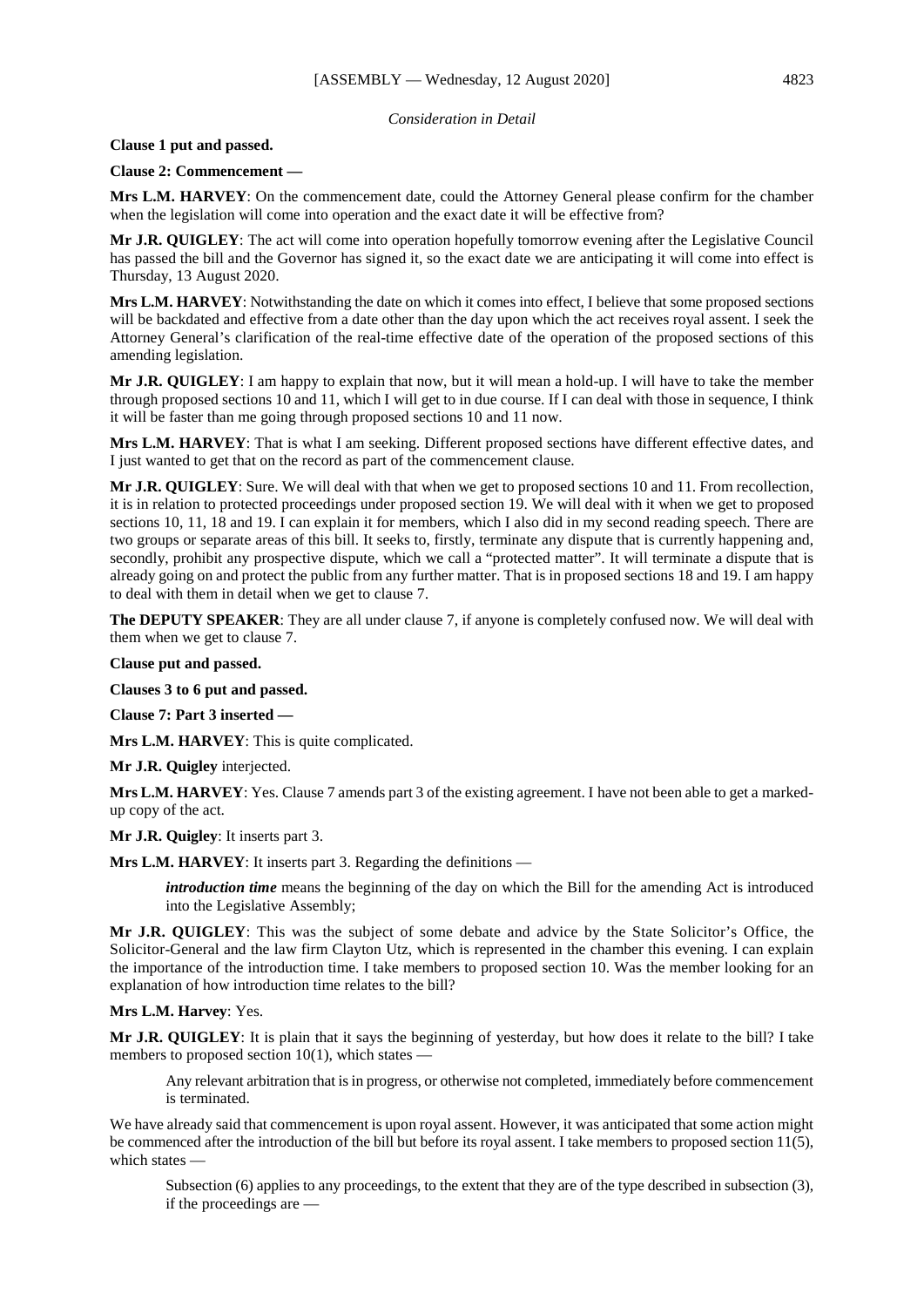We then go back to proposed section 11(3), which is about arbitration and claims for loss. Going back to proposed section  $11(5)$ , it continues  $\overline{\phantom{a}}$ 

- (a) brought, made or begun against the State at or after introduction time; and
- (b) completed before the end of the day on which the amending Act receives the Royal Assent.

If anything happens after the introduction of the bill but before royal assent, that is covered by the bill. That is the reason "introduction time" is defined as the beginning of yesterday. As proceedings have commenced in New South Wales, it is imperative that when we are in that New South Wales court we are not talking about a pending bill before the Parliament of Western Australia, but an act of the state of Western Australia. We have covered this little period between introduction and assent, but because the action in New South Wales means the court has been approached and proceedings have started in New South Wales, it is absolutely imperative that we secure royal assent urgently so that when we are in court in New South Wales we can say, "Read the provisions of the Iron Ore Processing (Mineralogy Pty. Ltd.) Agreement Amendment Act 2020", and we are not trying to address a judge about what may or may not happen in this Parliament.

**Mr D.R. MICHAEL**: Can I hear more from the Attorney General, please?

**The DEPUTY SPEAKER**: Yes, member for Balcatta, of course.

**Mr J.R. QUIGLEY**: This is no criticism, Leader of the Opposition: when we drill right down to the detail, it is complex, because we are dealing with a complex situation. We are dealing with teams of lawyers that Mr Palmer has engaged in the eastern states. He has his own huge jet to fly them around the country. He pulls \$1 million a day in royalties out of this state. There is no bottom to his pockets. They go right down his trouser leg and they are all stuffed full of gold. He can do what he likes.

**Mr A. Krsticevic**: I thought it was iron ore.

**Mr J.R. QUIGLEY**: He is paid in US dollars and that is as good as gold. There is no criticism. We want to take members through this and we want to explain to the chamber and to the public of Western Australia that it is the very best legal advice of Mr Joshua Thomson, SC, our Solicitor-General. If anyone followed the proceedings conducted in the Federal Court last Monday week, they would know that Mr Thomson, SC, is the best Solicitor-General in Australia, beyond question. He creamed it. He got Palmer's witness to agree that his expert opinion was flawed because it was just based on assumptions and was worthless. It is on Mr Thomson's advice that this was the best way to protect ourselves during the intervening period between yesterday when I stood up and introduced the bill remember, it was just after five o'clock when we knew that every courthouse in Australia had its doors locked; yesterday was the introduction day—and tomorrow, which should be the assent day, now that the members of the other place know that proceedings have commenced in New South Wales and that any delay they cause puts at risk every Western Australian. The urgency now has become patently obvious and pressing. That is a bit of a long explanation for the definition of the introduction time. Although it is only two and a half lines and reads easily, we have to know how that interlaces with the bill and what extra protections this Parliament will give the people of Western Australia upon the passage of this legislation.

**Mr D.T. REDMAN**: Proposed section 7 is "Terms used". I refer members to page 9 of the bill. One of the terms used is "Mr Palmer". It is unusual that a person is named in a piece of legislation. I recognise thatsome of the schedules in state agreements have names of people because they are signatories to the contract. I wonder whether the Attorney General could tell me the reason for having "Mr Palmer" in the terms used and why that is significant to this proposed section.

**Mr J.R. QUIGLEY**: We will get to that later in the bill, but Mr Palmer is very inventive and a very suss character. I took the opportunity last night to ring Hon Colin Barnett to reassure him that this government, in bringing this bill forward, was in no way critical of the decisions he made. He recounted a little story of meeting the person named in the proposed section. He said "'Quigs', I will never forget it —

**Mr Z.R.F. Kirkup**: He would never have called you "Quigs"!

**Mr J.R. QUIGLEY**: He did. We are old Neddies state school alumni. We bowled on the malthoid wick down in the oval—malthoid being a sort of a tar paper—and we played footy at the same oval, Melvista park, and we learnt to swim down at Neddies' baths.

Leaving that aside, he said, "Quigs, I'll never forget it. I was down at the Parmelia Hilton and I bumped into Clive Palmer." This is when Colin Barnett was the Leader of the Opposition and the state agreement had gone through. He said, "Clive, who I had previously met, walked up to me, threw a big bear hug around me and said, 'I love this state. I love Australia. I'm a billionaire miner and I've never put a spade in the ground.'" He has made billions and billions of dollars just by his inventiveness and his manipulation of the system.

If there is a case for an award and he invents some future legal action that we do not know about yet, even though we have tried to cover the field, there is an indemnity clause in this bill. If we get an award made against us anywhere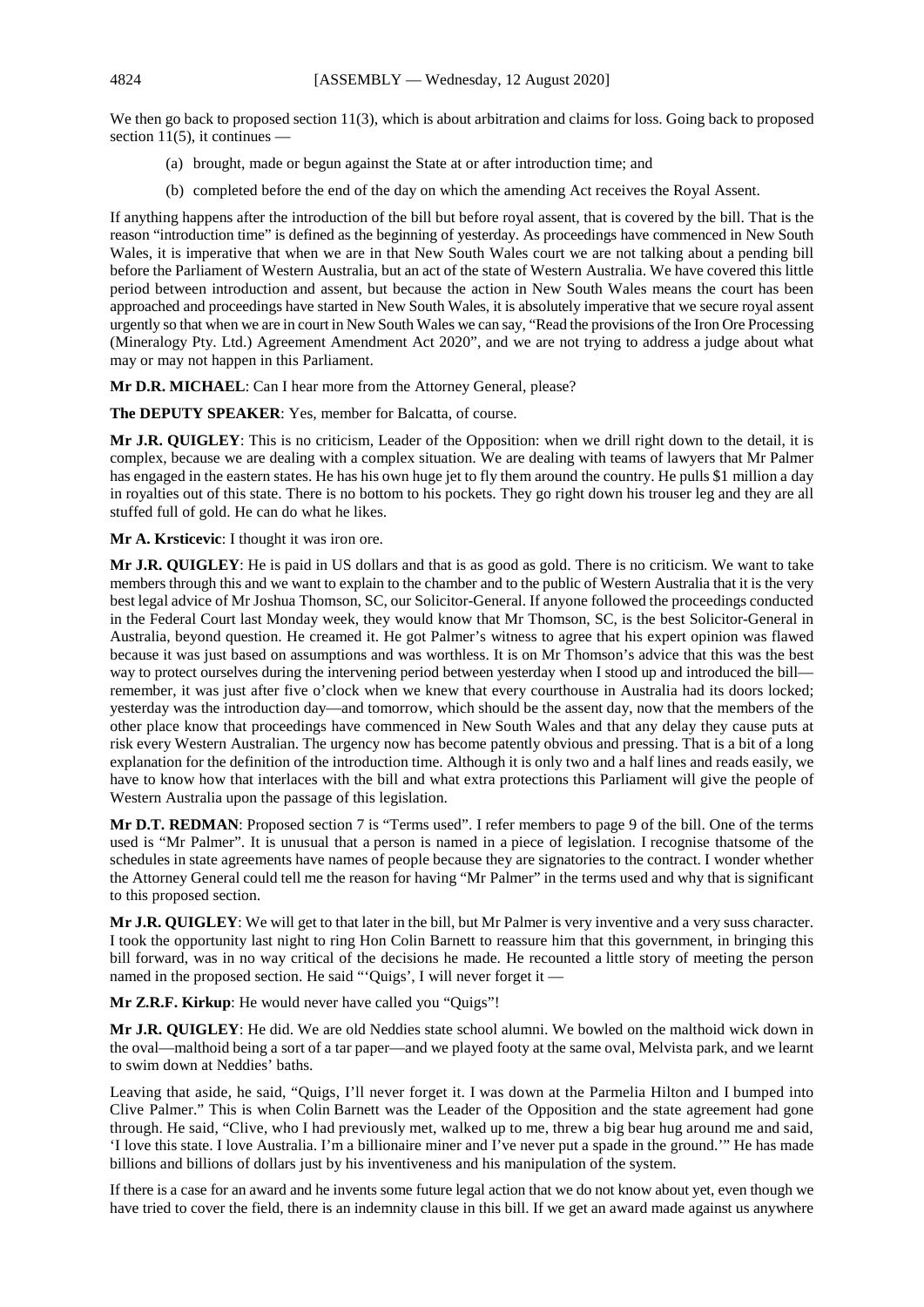down the track on any action that we have not foreseen, Mr Palmer, by this legislation, indemnifies the state for every dollar that he gets. We have had to put him in the definition clause because it comes up in the indemnity clause. If members turn to page 29 of the bill, they will see at proposed section 14(2) that the indemnity clause states –

For the purposes of this section, each of the following persons is a *relevant person* —

- (a) Mineralogy;
- (b) International Minerals;
- (c) Mr Palmer;
- (d) every relevant transferee;
- (e) every former relevant transferee.

That is in case he has transferred assets or assigned rights under leases or contracts. Under this indemnity clause, if he invents an action and somehow works out how to get through the wall that we have built, there are layers of protection for the public so that Mr Palmer will have to fully indemnify the state and we can execute and grab the money back. That is why Mr Palmer is defined on page 9 to mean —

- (a) … the individual who, on 10 August 2020, is named Clive Frederick Palmer and is a director of Mineralogy; and
- (b) includes —

In case he croaks, but we do not want that —

any executor, administrator or trustee of the estate of the individual referred to in paragraph (a);

That is the reason that he is in there, member. It is because of the indemnity clause, so that we can claw it all back.

**Mrs L.M. HARVEY:** My understanding is that some of these entities that are party to the existing state agreement may have other office-bearers listed for the companies, as in other directors, secretaries and potentially treasurers of the various corporations that are party to the original act. Is there anything in this amending legislation that prohibits, for example, Mr Palmer's wife or daughter or some other person who happens to be a secretary or office-bearer in any of those companies from bringing an action against the state at some future point?

**Mr J.R. QUIGLEY**: There are layers of protections for those situations. They are to be found in proposed section 11 of the legislation. We will get to that when we get to proposed section 11.

**The DEPUTY SPEAKER:** It is all part of the same clause, so you can go there now.

**Mr J.R. QUIGLEY**: Proposed section 11 states —

- (1) On and after commencement, the State has, and can have, no liability to any person that is or would be
	- (a) in respect of any loss, or other matter or thing, that is the subject of a claim, order, finding or declaration made against the State in a relevant arbitration; or
	- (b) in respect of any other loss, or other matter or thing, that is, or is connected with, a disputed matter (whether the loss, or other matter or thing, occurs or arises before, on or after commencement); or
	- (c) in any other way connected with a disputed matter.

That covers all those people the Leader of the Opposition is concerned about. It is a good question, and it has to be ventilated for the public. When Mr Palmer's lawyers, who failed to register the arbitration before we introduced it, read this section, they will be sweating in their socks.

**Mrs L.M. HARVEY**: Could the Attorney General advise the chamber whether appropriate company searches and office-bearer searches were done for all the entities that are listed in the state agreement? It seems to me that if the government has singled out Mr Palmer as an individual to bring an action in the future, if any of those office-bearers are currently office-bearers for those companies, it would be somewhat of a discrepancy to not have them individually named as well. I seek the Attorney General's advice about whether that is potentially a loophole or weakness that could be exploited, given the nature of the people we are dealing with.

**Mr J.R. QUIGLEY**: The bill works in this way. I have already taken the Leader of the Opposition to clause 11. It refers to "any person" who brings an action for damages in relation to a relevant arbitration or disputed matter. It does not matter whether they are an office-bearer or not. We do not have to worry about company searches. Any living person who brings an action for damages in relation to the disputed matter cannot win it. It does not matter whether they are the typist at the front door, the telephonist, or whatever. No person can bring an action in relation to a disputed matter. The reason Mr Palmer is specifically named at page 30 is that Mr Palmer has assets, and we can seize his assets. He is named because of the indemnity provision, just as Mineralogy and International Minerals are named, and every relevant transferee or former relevant transferee is named. It is not a matter of having to list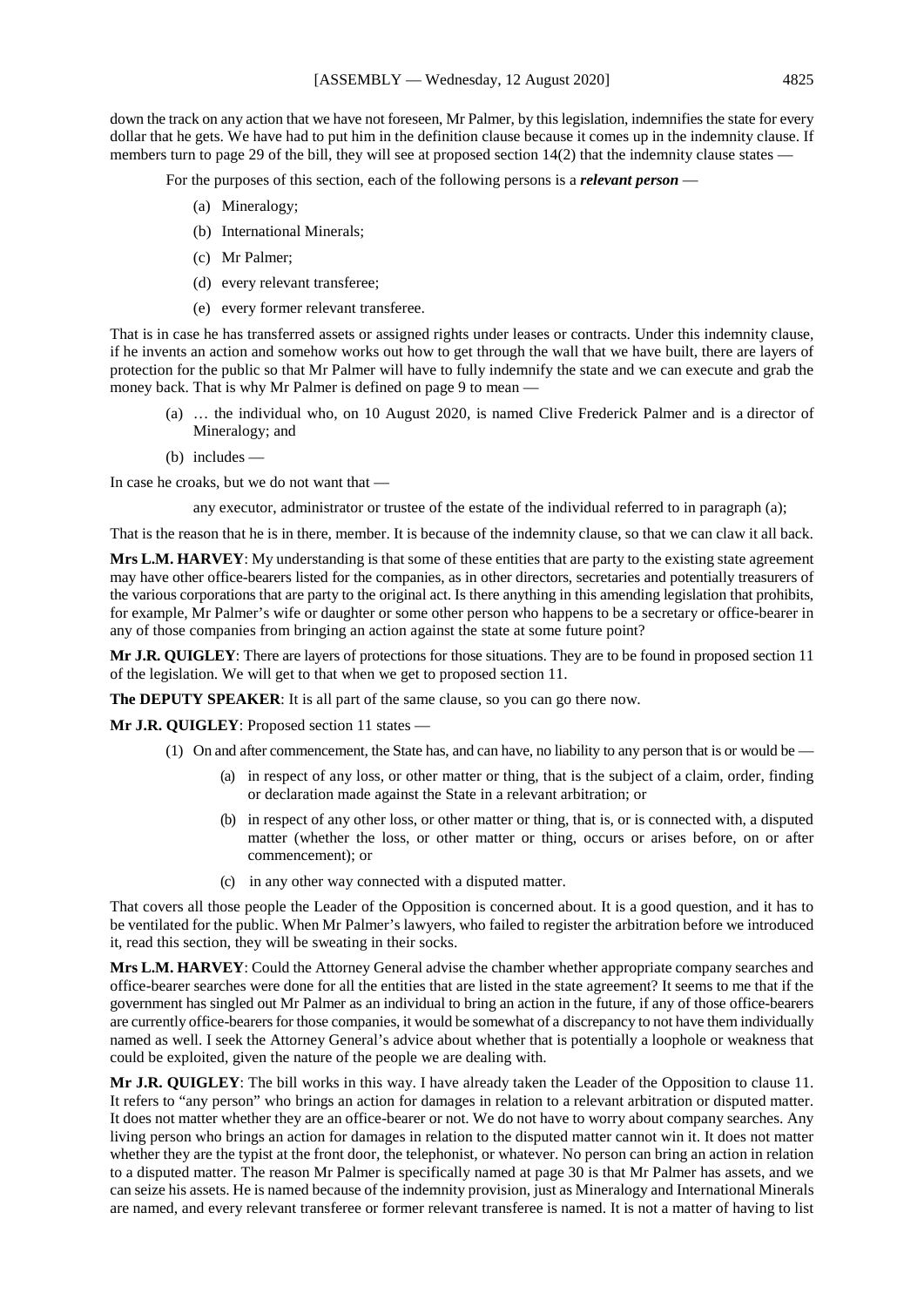all the office-bearers or all the employees. It could be his maid. It could be Mr Carlos Filingeri—I think I have got his name right—his airline pilot, if he were to bring an action against the person whom he had nominated as his husband. No. I will take that back. If Mr Carlos Filingeri, the airline pilot, were to bring an action, he would be "any person". We do not need to name them all. The reason Mr Palmer is named in the bill is because he has assets, and Mineralogy and International Minerals have assets. As I have already explained, if they invent some action that we cannot foresee and they get a damages award, we can go back to them and say that it all lies under the state indemnity.

**Mrs L.M. HARVEY**: Is the Attorney General saying that potentially Mr Palmer could foresee an outcome whereby the state could go after his assets? Is the Attorney General saying that the reason Mr Palmer has been put in the bill as a named individual is because he is the owner of the assets and there are no other owners of the assets? Has the Attorney General accounted for the potentiality that Mr Palmer will transfer those assets to another individual in the event of the scenario that he just described? Just to clarify what I am saying, the way that some of these corporate entities operate is they have a series of trusts and companies and those sorts of things, and when they are trying to avoid responsibility or liability for something, it is not uncommon for asset transfers to occur from one company or trust to another individual. It sounds from the Attorney General's answer as though the reason Mr Palmer has been named is because he is the owner of the assets. However, at some point in the future, that could potentially be another entity. Can the Attorney General point to where in the bill that potentiality has been covered off?

**Mr J.R. QUIGLEY**: The people in this arbitration—Mineralogy and International Minerals—could try to invent some cause of action that we have not been able to think of, and that would be wiped out under clauses 10 and 11. They may sue the state on some cause of action that we have not yet seen in our thinking. I just want to say that the State Solicitor's Office approached the redoubtable national law firm Clayton Utz, who assigned their senior partner, Mr Nick Cooper, to the task of black-hatting this bill. They were asked, "If you were acting for Mr Palmer, how would you attack this bill? Where are the loopholes?" Without going through it line by line, everything that they came up with was then taken back to the State Solicitor's Office and parliamentary counsel. We thank Clayton Utz and Mr Cooper and his partners for their diligent work in this black-hat exercise.

I take the Leader of the Opposition to clause 14 at page 31 of the bill. If, for example, despite the best efforts of Clayton Utz, the best efforts of the State Solicitor and the best efforts of the Solicitor-General to try to anticipate every eventuality, Mr Palmer and his team were to come up with some novel and unexpected cause of action that is not covered, or were to find a loophole in this bill, clause 14(7) states —

- (7) The State may (without limitation) enforce the indemnity under subsection (4)
	- (a) even if the State has not made any payment, or done anything else, to meet, perform or address the proceedings, liability or loss in question;
		- and
	- (b) by setting off the liability of the relevant persons under the indemnity against any liability that the State has to 1 or more of them.

It is not a matter of Mr Palmer hiding his assets somewhere. If they did come to enforce a judgement against the state, the state would say, "We're indemnified. We don't have to pay you a cracker." It states "without limitation". Mr Palmer's personal assets are tied up with Mineralogy and the royalty stream from the mine. Mineralogy and International Minerals cannot transfer assets without the consent of the state, because that is part of the state agreement. These assets cannot just disappear or be shipped to an offshore identity. That can be done only with the consent of the state, and the state would never agree to that. Clause 14(7), the indemnity, would then come into play, so the state would not have to pay anything anyway. The prospect of Mr Palmer transferring assets without the state's consent and knowledge is not possible. He cannot transfer the state agreement. He cannot transfer the royalties stream. He cannot do any of that. If he or Mineralogy or International Minerals or any other person sues us, the indemnity applies and we do not have to pay anything anyway. In any event, these are not like assets that normal corporations have that they can transfer beyond the reach of their creditors.

**Mrs L.M. HARVEY**: I seek final clarification from the Attorney General on this point. The companies named in the state agreement act are Mineralogy Pty Ltd, AusSteel Pty Ltd, Balmoral Iron Pty Ltd, Bellswater Pty Ltd, Brunei Steel Pty Ltd, International Minerals Pty Ltd and Korean Steel Pty Ld. If any other office-bearers of those companies that currently exist are not listed specifically in this legislation, the state is not at risk of an action from any of them by virtue of clauses 10 and 11. Is that what the Attorney General is saying?

**Mr J.R. QUIGLEY**: There are two layers of protection. Any of those companies and their directors are covered by the definition of "any person" in clauses 10 and 11, as the member has correctly identified. That is the end of the matter because none of those companies, or any person, can bring an action for damages for loss under arbitration for the disputed matter. Say, for example, a court delivers some unforeseen judgement or something around the definition of "person". We cannot imagine it. We have our second line of defence, which is the indemnity. If any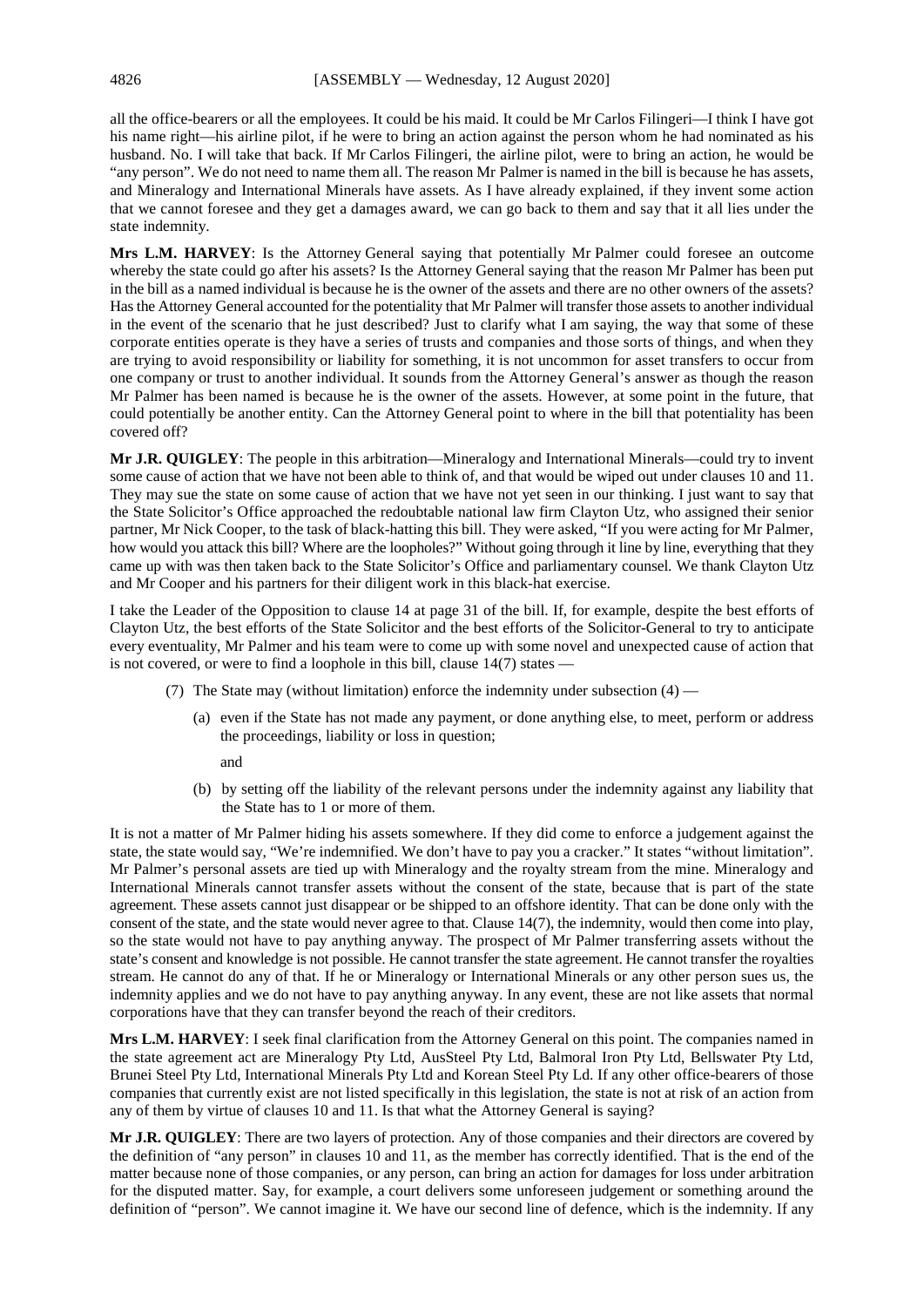of these entities, characters or creatures tried to get through the razor wire, we would still have a second line of defence to belt them with, and that is the indemnity—by setting off the liability of the relevant persons under the indemnity against liability that the state has to one or more of them. The indemnity is another line of defence.

**Mr D.T. REDMAN**: I refer to page 3 and part 3, "Provisions relating to Balmoral South Iron Ore Project and certain other matters" in bold type. What does "certain other matters" cover?

**Mr J.R. QUIGLEY**: The other matters are other lines of defence that are built into the amending bill; for example, the indemnity, and a prohibition of the payment of any moneys out of appropriation, and the prohibition against executing against any state assets. Bearing in mind that we are dealing with an inventive, hugely rich, contestant, we have tried to build in lines of defences. First of all, he has to get past clauses 10 and 11 and then he has to get past the indemnities. If he gets past the indemnities, the act forbids payment out of appropriations. If he gets past that, there is a prohibition against the execution of any state assets. This is the product of the best legal minds that this city has to offer working intensively over the last couple of months.

The other matters include all those other matters. It is a fair question but I wanted to lay out for the public of Western Australia that this bill is not rushed in with a simple solution. This bill is like the Terracotta Army in China we have built rows and rows of defences into the bill to protect everyone in Western Australia from this rapacious, fraudulent person.

**Mrs L.M. HARVEY**: I refer the Attorney General to page 4 of the bill, and the definition of "civil wrong" on line 15. The explanatory memorandum states —

The term **civil wrong** is intended to be broad, to expand the ordinary meaning of the term and, when used throughout the Act, to provide wide protection to the State.

I understand that the normal definition of a civil wrong is basically any wrongdoing that could result in a damages claim. Is that correct?

**Mr J.R. QUIGLEY**: When we talk about civil wrongs at law, we are usually talking about "shows as an action", like a tort. If a person is injured in a car accident, they have a tort of a civil wrong, or trespass is a civil wrong. There are heads of civil wrongs that lead to causes of action. In the definition, we have tried to list all those known civil wrongs—a tort, a breach of trust, a breach of confidence, a breach of duty in equity, a breach of a written law, and then the sweeper. We do not go to court and say, "I have an action here because of maladministration." We have to identify what that maladministration covers as a head. Paragraph (f) states —

maladministration, misconduct or any other conduct that, under an Act or law, could be the subject of an adverse report, adverse finding, penalty or other sanction of a disciplinary, regulatory or other civil type.

We have defined the definition of "civil wrong" to be as broad as it is and to expand the ordinary meaning of the term "civil wrong" that we know at law. We have expanded it to make it as wide as possible to provide the state and the public of Western Australia with the broadest possible protection.

**Mrs L.M. HARVEY**: I am glad that the Attorney General expanded on that. I understand that the government says that this legislation is required but it is somewhat breathtaking. "Civil wrong" needs to be read in conjunction with the definition of "protected matter" on page 13. A protected matter can mean a range of actions that the state government could be taking. With respect to those two definitions, on page 38, clause 18 of the bill states —

- (1) No protected matter has the effect of
	- (a) causing or giving rise to the commission of a civil wrong by the State;

Under that list of protected matters, the state government can take a broad range of actions. In taking those actions, it could be construed in any other sense or any other circumstance as a breach of trust, a breach of confidence, a breach of duty and equity, a breach of written law or a tort, but this ensures that no protected matter has the effect of being defined as a civil wrong. A somewhat breathtaking suite of actions can be taken that would ordinarily result in the state government being taken to court, but this legislation will ensure that no matter what the breach, maladministration, misconduct or any other thing may be, the state's actions will be a protected matter and cannot give rise to the commission of a civil wrong by the state.

**Mr J.R. QUIGLEY**: I think Mr Palmer's lawyers would concur with the Leader of the Opposition; it is breathtaking in its scope. I will give an example of how it could work. For instance, the Commercial Arbitration Act 2012 imposes statutory obligations of confidence. If someone in the state were to breach those confidences in the Commercial Arbitration Act in this arbitration, that would give rise to a cause of action against that state employee or the state. For example, in the preparation of this bill, a number of people had to be informed about what was in the state agreement. To get it into this chamber, a number of people had to be told, including the caucus and the party room. The confidential nature of the arbitration was breached. I was very careful when I was asked questions at the press conference this morning, which was live, to say that I would refer only to the second reading speech. If I referred only to the second reading speech, I would not breach the confidentiality conditions imposed by the Commercial Arbitration Act 2012. There is an example.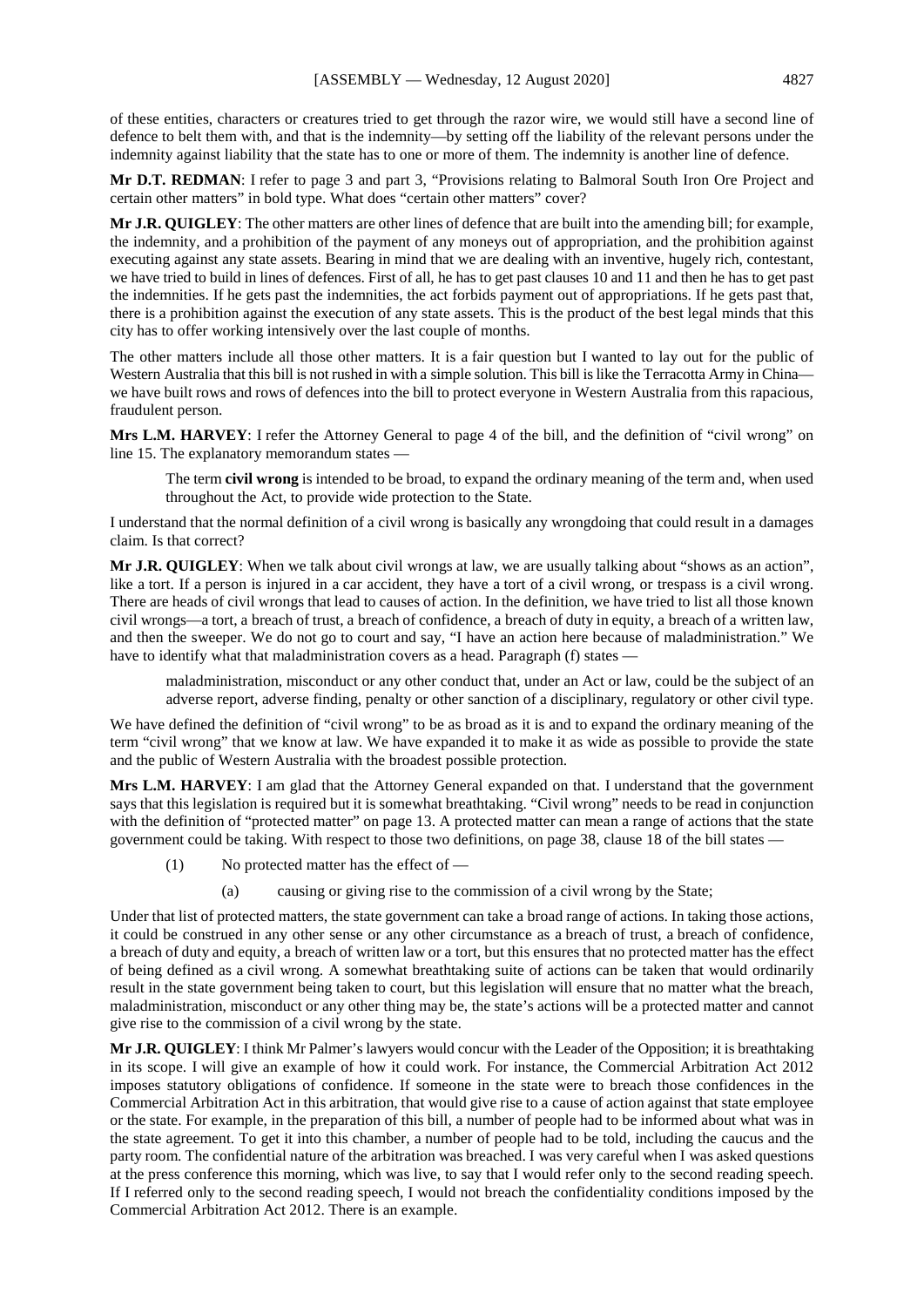We have tried to cover the field to protect everybody—the public, our state employees and agents, and firms like Clayton Utz—from any possible cause of action that could be brought by Mr Palmer. The only people we have not protected in this legislation are Mr Palmer's lawyers, who failed to register the arbitration award. They are on their own. They will look to their insurers in New South Wales and notify them lickety-split that there is a potential claim against them for \$30 billion. But we have sought to protect everybody else, so, yes, the Leader of the Opposition is right—it is breathtaking in its scope. It is unprecedented in its scope, but we are dealing with a person who was described by Mr Justice Martin in the CITIC litigation as a person who conducts litigation as warfare and as a person who does not conduct commercial affairs normally but seeks to make every single point a matter of high controversy. That litigation has been running in the Federal and Supreme Courts for years. I have spoken to the court, and it is concerned and wants more judges appointed just to cover off on the CITIC litigation. We are dealing with a very inventive legal team that is acting for Mr Palmer and doubtless being paid a prince's ransom on a daily basis to come up with ways to get at this state. That is why we anticipated what they would do as soon as we introduced this bill—they rushed to a court and tried to register arbitration awards for 2014 and 2019.

I do not claim credit for all of this. I am a traffic court lawyer who got lucky and ended up the Attorney General. I am advised by the best legal minds in Western Australia. Two of them are sitting at the ministerial table and one, the senior partner of Clayton Utz, is observing the proceedings from the Speaker's gallery. The Solicitor-General, who fought so brilliantly and valiantly against Mr Palmer and his ally Christian Porter —

# **Mr Z.R.F. Kirkup** interjected.

**Mr J.R. QUIGLEY**: He was. He intervened in support of Mr Palmer.

**The ACTING SPEAKER (Ms J.M. Freeman)**: Minister, time.

**Mr J.R. QUIGLEY**: I am not taking —

**The ACTING SPEAKER**: Minister, your time is out.

**Mr B.S. WYATT**: I am intrigued and would like to hear what the Attorney General has to say.

**Mr J.R. QUIGLEY**: As I was saying, Mr Thomson, SC, fought brilliantly against Mr Palmer's lawyer, Mr Peter Dunning, QC, and Mr Porter and his lawyer, Dr Stephen Donaghue, QC, the Solicitor-General of the commonwealth. He creamed them. Legal minds of that level were advising this humble lawyer on how to present this legislation to Parliament to provide total protection for all Western Australians.

I might say that not only did Mr Thomson, SC, our Solicitor-General, and his legal team do brilliantly in Brisbane; they also made a big sacrifice on behalf of Western Australia. That hearing finished last Friday week and, on coming back to Western Australia, Mr Thomson and his team remain in self-isolation. We have hired Mr Thomson an Airbnb. I will not say in which suburb. I speak to him daily. He is surviving on Uber Eats and he has his dumbbells to do weights, because he is not even allowed out for exercise.

I will tell members something funny. I dialled in to a Federal Court directions hearing that was brought on after the commonwealth tried to skulk out of the court via the side door. Having entered the contest, it was trying to escape. It was very funny that during the telephone audio, the police would ring up Mr Thomson to see whether he was still in self-isolation in his Airbnb digs. They check up on him. It makes you think; we have this brilliant lawyer who is now isolated from his wife and children, and other members of the team are doing exactly the same.

#### *Point of Order*

**Mr R.S. LOVE**: We expect to be here late tonight talking about the substantive nature of this bill. I do not really know that hearing about the isolation techniques of this particular person is really contributing to that debate.

**Mr J.R. QUIGLEY**: Point taken. I will not go on, member.

#### *Debate Resumed*

**Mr J.R. QUIGLEY**: I was just saying that we have taken the best legal advice that the government has to protect Western Australians from all imaginable and almost unimaginable efforts of Mr Palmer and his legal team. I agree that the breadth of the protections is, indeed, breathtaking.

**Mr W.R. MARMION**: I refer to proposed section 13 "documents" on page 25 in relation to freedom of information. Proposed section 13(1) states —

(1) The *Freedom of Information Act 1992* Parts 2 and 4 do not apply to a document connected with a disputed matter.

The definition of disputed matter goes over two and a half pages and looks all encompassing. The Attorney General has done such a good job everything is covered in spades. If we do not have anything, it is in paragraph (f) and then paragraph (g) and even the pre-agreement. "Disputed matter" seems to cover everything.

Proposed section 13(1) says that parts 2 and 4 of the Freedom of Information Act do not apply to any document connected with this state agreement act. Can the Attorney General explain what parts 2 and 4 of the Freedom of Information Act relate to?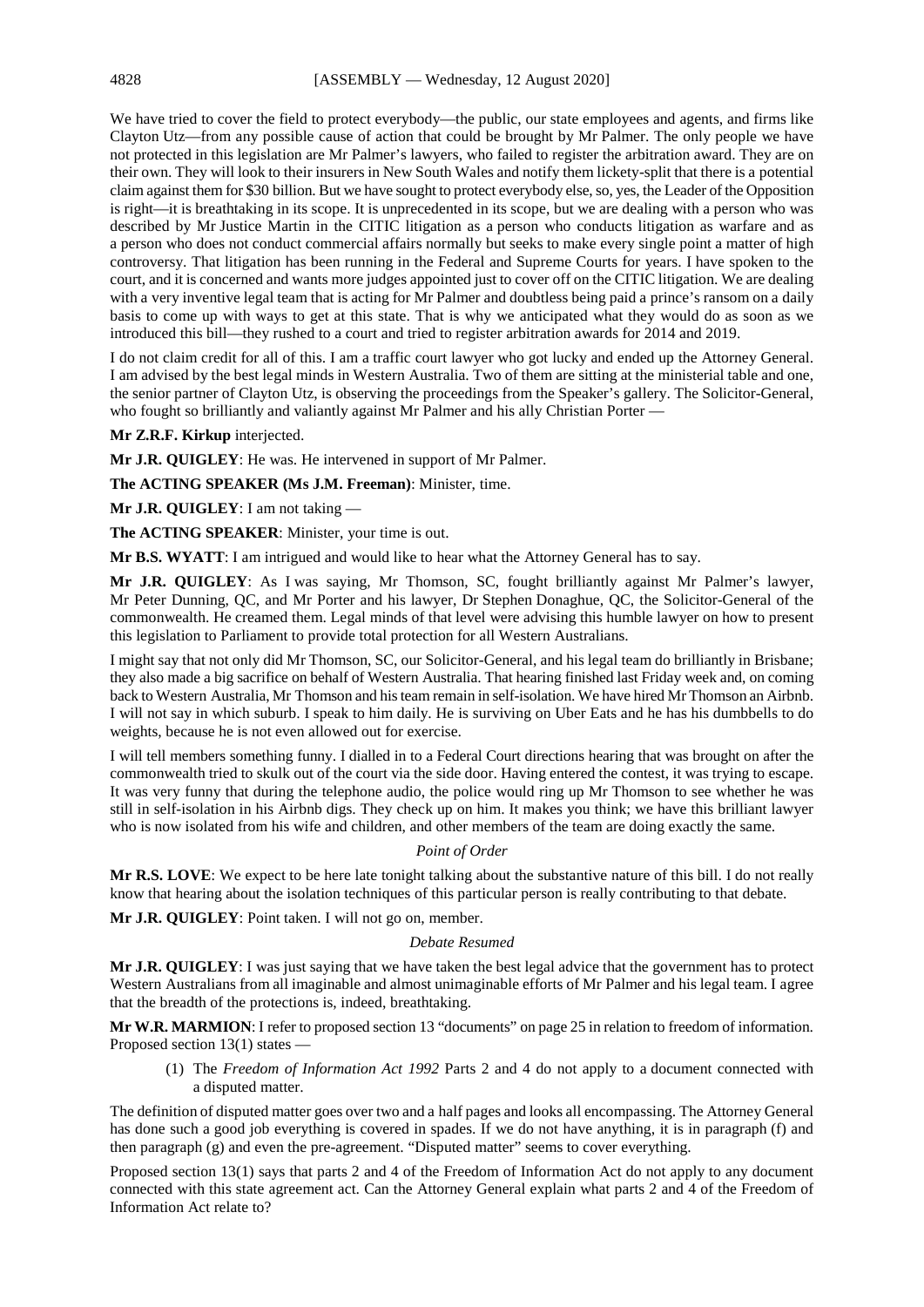**Mr J.R. QUIGLEY**: There is precedent, as was pointed out during question time by the learned Treasurer, who has left the chamber to get the bill. This was a device used in the Bell Group Companies (Finalisation of Matters and Distribution of Proceeds) Bill. The member for Nedlands was a member of cabinet and voted for it in this chamber, as did the Leader of the Opposition. In that legislation, the Freedom of Information Act, it was identified that the authority has the effect that the authority was mentioned in schedule 2 of the act; that is, an exempt authority. The member will remember that the Bell litigation bill was dealing with an authority that took the assets for which the assets of the liquidator were sequestrated by the bill. They were, therefore, able to insert the authority into schedule 2 of the Freedom of Information Act. Part 2 of the Freedom of Information Act deals with applications for information and part 4 of the Freedom of Information Act deals with the review mechanisms of those applications. The member will be aware that if someone applies and gets knocked back, there is a process of review to the Freedom of Information Commissioner and, ultimately, to the Supreme Court on a point of law. We are not able to just throw in there, as the former Liberal government was able to do in the Bell litigation issue, talk about the authority; we wanted to cover the field. This is not an effort to hide anything from the public. This is to make sure that Mr Palmer and his lawyers do not get hold of any of the government documents, any of the state documents, to try and invent a cause of action against the state.

The arbitration itself is confidential and it would be exempt material. The exemption under freedom of information exists. Documents relating to the bill might be subject to an FOI application. Litigants use the freedom of information process as a tool to gather information and documents to pursue the state. This is a standard tactic of litigants and we want to stop this in relation to this particular litigant: this is over, Mr Palmer; we are passing this legislation. He may take it to whatever court he wants; we will be there to meet him on the doorstep. We will resist him at every turn and he will not get hold of the documents of the state to assist him in his cause. If he got hold of the state documents, it might revert, as the Leader of the Opposition pointed out, to a cause of action or something concerning what the state or an employee or agent of the state did in relation to a protected matter. That goes back to proposed section 18. We want to close it down. Mr Palmer is not getting any of our documents. Mr Palmer will see nothing in relation to this bill; he will see nothing in relation to our preparation for the arbitration. Mr Palmer will see nothing in relation to any of the matters that are described as a disputed or protected matter.

**Mr W.R. MARMION**: The briefing covered that very well, so I understand all that. The Attorney General can comment on the impact of this. I understand that Clive Palmer should not get anything and this adequately covers that under freedom of information. However, this does more than that; from what I understand, it will stop anyone under freedom of information. It will stop the opposition, the Leader of the Opposition or anyone who might be doing any of their own interrogation on any process around the Balmoral South proposal. I could apply for an FOI, for instance, and do that, and Mr Palmer could go through the backdoor through me to get the documents. I understand that could be a concern, but I would not. Under proposed section 13(1), this mechanism is needed to close off any FOI application and review. Is there any other way this could be done so that other people could get hold of information they might want?

**Mr J.R. QUIGLEY**: Our assessment is that if it were not for this clause, we would be flooded with FOI applications by people—maybe by the member because he has a parliamentary interest in the matter. I know he would not then rush off to Mr Palmer and say, "Look what I've found, Clive." But how would we know? Anyone in Australia could make an application, even Clive Mensink from whichever hellhole he is hiding in at the moment. That is, I think, Mr Palmer's nephew, whom the Australian Securities and Investments Commission wants as a witness in the \$12 million fraud charge it has against Mr Palmer. I remember the inquiry. Mr Mensink was on a world cruise and ATSIC could not serve him because he was always at sea. I do not know that he is at sea now because of COVID-19. He is hiding in some hellhole somewhere where ATSIC cannot get to him. Even he could make an application for freedom of information and pass it on to his uncle. We are not taking any risk that Mr Palmer or his agents, friends or allies, including Mr Porter, will get a look at any of these documents.

**Mr W.R. MARMION**: Proposed section 13(2) refers to section 11 of the Freedom of Information Act. Can the Attorney General explain the different between parts 2 and 4 and why an application under section 11 of the FOI act for access to a document is also extinguished?

**Mr J.R. QUIGLEY**: The reason for that is as follows —

Connected with a disputed matter is extinguished if either or both of the following apply —

An application under the *Freedom of Information Act 1992* section 11 for access to a document connected with a disputed matter is extinguished if either or both of the following apply —

- (a) the application is made before commencement but no notice under section  $13(1)(b)$  of that Act is given before commencement;
- (b) the application is made at or after introduction time.

That is to cover the period between the introduction of this bill and the royal assent. If an application is lobbed in now before we get royal assent and before this proposed act comes into force, that application will have no effect.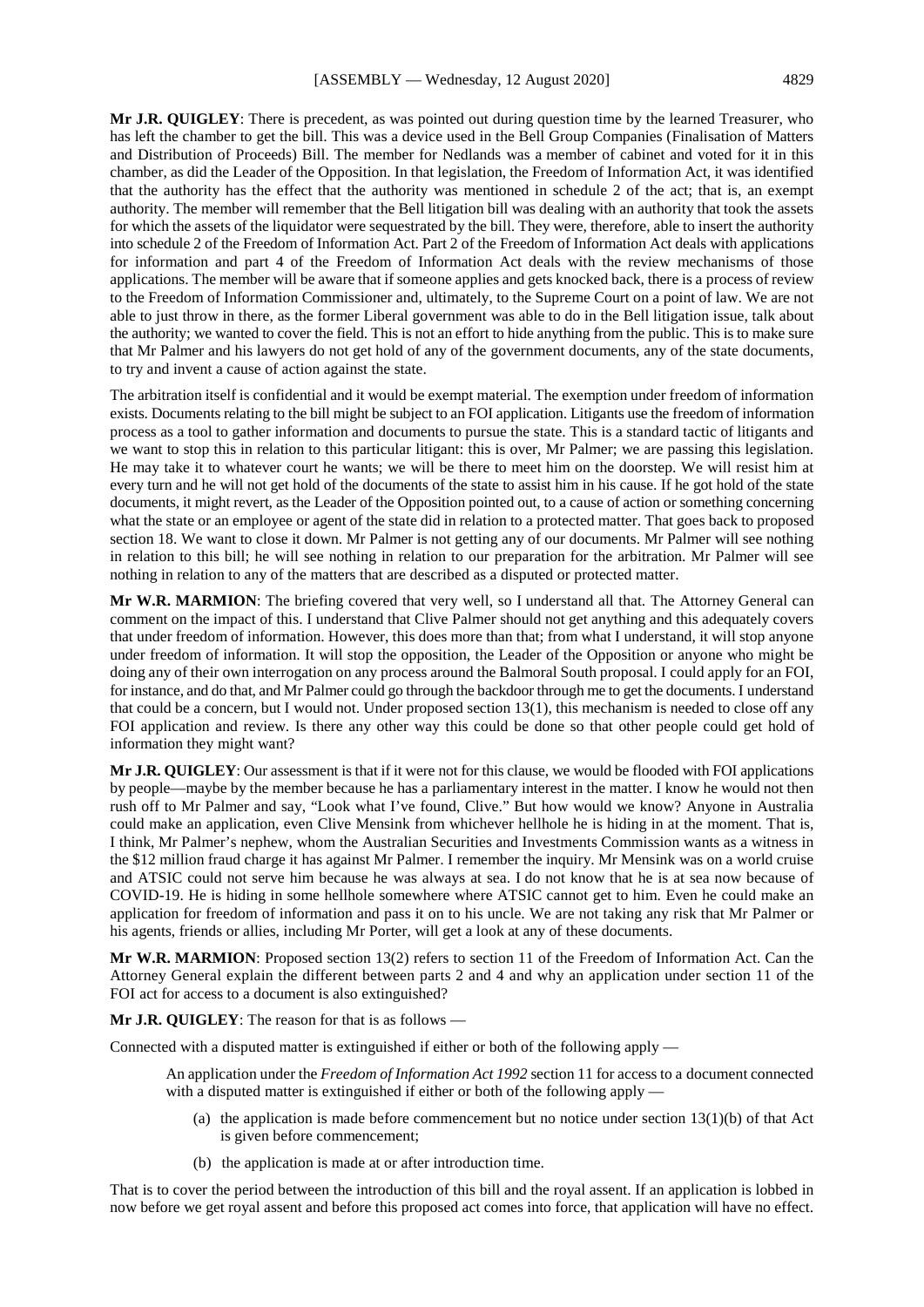The advisers are good, are they not? They are fantastic. We have to say that Western Australia is fantastically served by our public service, especially by the State Solicitor, sitting to my right, and his senior assistant who is sitting opposite me. The Solicitor-General is texting from where he is watching, saying, "Stop this", because he feels a little embarrassed by the praise that I give him, but he is brilliant. All this is being done to protect us from an application that was made yesterday morning. Hopefully, this bill will be assented to by His Excellency tomorrow night sometime.

**Dr M.D. NAHAN**: Just to be clear, proposed section 13 prevents freedom of information regarding documentation about the nature, veracity and magnitude of the claims that Mr Palmer and co are making. Does that also apply to parliamentarians?

**Mr J.R. QUIGLEY**: That is right, member. But the member could not access them anyway, even without this proposed section, because the documents to which he refers would be covered by the secrecy provisions of the Commercial Arbitration Act 2012 as they are documents that relate to the arbitration. The member could not get to see them anyway because they would be covered in any event.

**Dr M.D. NAHAN**: I would like to explore some issues that I brought up in my contribution to the second reading debate. The basis for this legislation is that Clive Palmer and co have a potentially massive claim against the state, let us say \$30 billion—let us not quibble at the rounding of billions. From my assessment, that would be a huge over-the-top ambit claim in the sense that he, under Balmoral South, has had no chance to get a joint venture partner or develop that mine. It has been well canvassed in the professional press, and he has stated himself, that he was going to sell it to a Chinese firm or go into a joint venture—they will not touch him. He stated that since 2012 and 2013 he could not develop the mine until he resolved the disputes with CITIC Pacific Mining. Indeed, in 2013, when he went to arbitration, he stated in the media that he was going to pursue damages against the state, potentially. He said it would be a magnitude of up to \$1 billion. How did that go from \$1 billion in 2013 to \$30 billion today when he stated in the intervening period that there was no chance of him developing the mine? He makes outrageous and over-the-top claims, but that does not mean they are in touch with reality. My issue is that the government is very professionally, very thoroughly and comprehensively prohibiting him, his allies and others from pursuing, directly or indirectly, any claim against the state in charge of those issues. We have to get some confidence that the claims that the Attorney General is making of anywhere near \$30 billion are the reality. That is what this whole thing hinges on, in my view. Can the Attorney General describe how he came up with \$30 billion, because it does not tie in with reality?

**Mr J.R. QUIGLEY**: The member has before him the corrected schedule. The corrected schedule of his claims, such as that for the value of the Balmoral South iron ore project—BSIOP—is \$10.78 billion. International Minerals' wasted expenditure is \$37.25 million. Mineralogy's loss associated with being unable to sell any project required under the state agreement is \$11.37 billion. Mineralogy's loss associated with an inability to obtain royalties in relation to BSIOP is \$5.24 billion. That makes a total of \$27.75 billion. I hold up a document, that I do not intend to table because I am not reading fromit. These figures all come froma document titled "Applicant's amended statement of issues, facts and contentions". The arbitrator is Mr Michael McHugh, AC, and this is filed in the arbitration, so whatever he said elsewhere at any other time—who knows?—the formal document is dated 28 May 2020. That is after Justice Martin dismissed the state's appeal against the 2019 award. Just to remind the member—this is so complex—the 2019 award of Michael McHugh AC, QC, was when he determined that there had not been an inexcusable delay from the 2014 award to the 2019 award and ruled that he would hear an application for damages, which the state appealed against. Justice Martin dismissed our appeals and said he can go to assess damages, and then what Mr Palmer put on his formal claim, all properly done in accordance with the act, is where we got the figures from. The state has engaged Mr Higgs, SC, one of Australia's leading commercial and arbitration silks in Sydney, who has given us the assessment of risk. I do not wish to disclose to the member his assessment in this chamber or at any other time, but these figures that I have put in the second reading speech and disclosed here are not a fairytale or something I have pulled from the ceiling. They have come directly from the arbitration documents. Obviously, we are bringing this forward, because we have had an assessment of risk and we are not prepared to take that risk for the people of Western Australia and put at risk their jobs, their livelihoods, the functioning of the state of Western Australia, the running of our hospitals, the running of our police stations, the running of our schools and the saving of our economy in this pandemic time.

Mr Palmer says anything, does he not? He says anything that comes into his head that will suit his purpose. If we talk about the pandemic, he calls it a media beat-up. If we talk about the hard state border, as advocated by the opposition, he says, "This is nonsense. It is constitutionally invalid nonsense. Hang on, but I will trade the safety and health of Western Australians if you agree to move the arbitration to Canberra where I can have a go at you. I cannot get into the jurisdiction." He will say anything, and that is why we have tried to cover the field. But I appreciate what the member is saying.

We have to remember that he still has a chance to develop this project if he wants to. He is sort of double dipping in a way. He is going for the damages.

**Mr D.R. MICHAEL**: I would like to hear some more.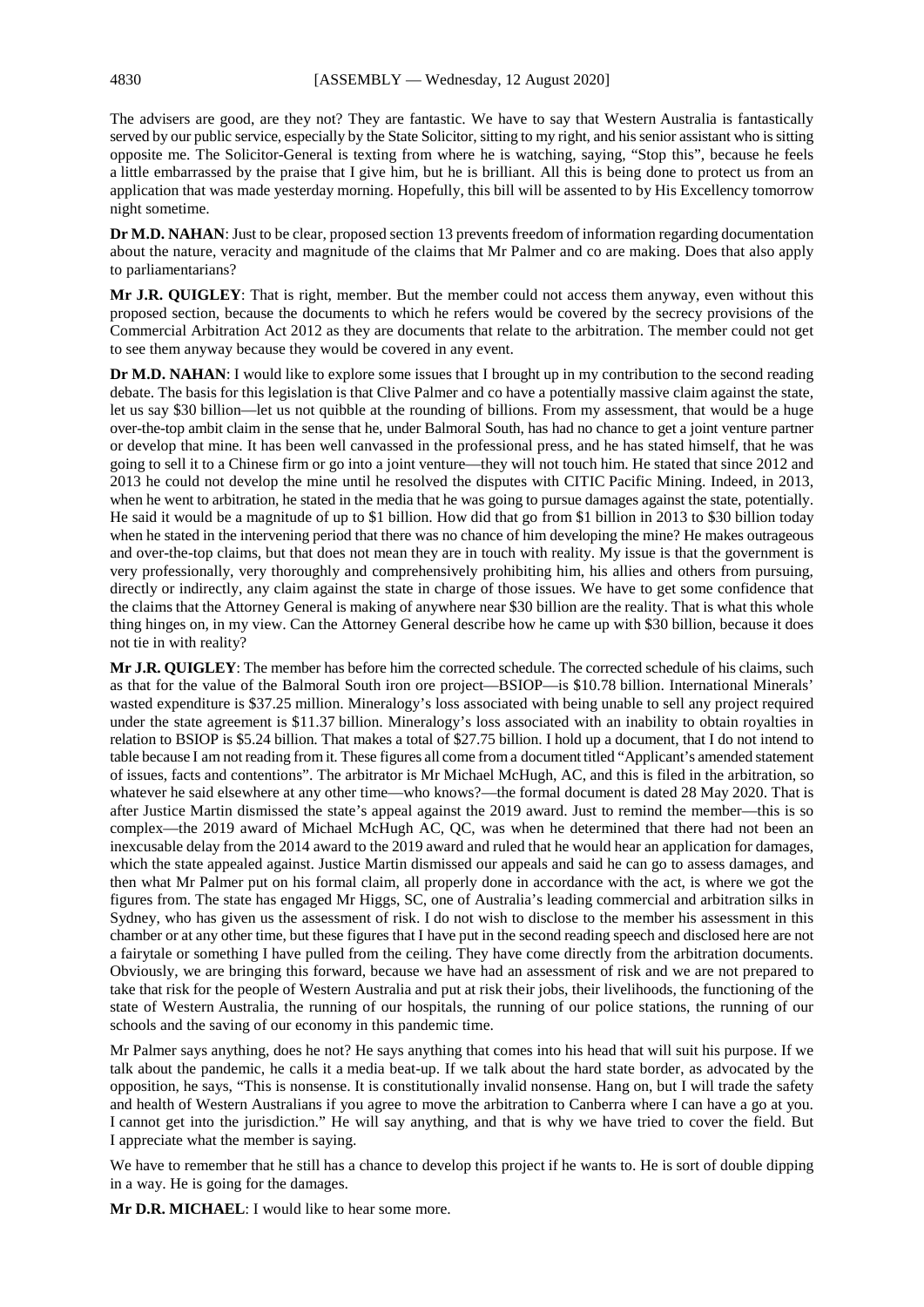**Mr J.R. QUIGLEY**: He has still got the chance to develop the project. He still has the asset, if you like, of the state agreement. Mr Barnett impressed on me in the phone call last night that I should remind him that he does not own the iron ore. He has a licence to mine the iron ore. Under the state agreement, he does not own it until it is on the ship. He still has a chance to develop the deposit. He is bringing an action because Hon Colin Barnett, firstly, refused his original project proposal and, secondly, attached 46 conditions to it. We see that as almost akin to double dipping. What should we do? We have to protect the people of Western Australia; that is all we are seeking to do here. We are not advancing some Labor ideological cause or anything like that. We are protecting mums, dads, children, workers and everybody from this rapacious, fraudulent, dishonest litigant.

**Dr M.D. NAHAN**: I will not go into his character; the Attorney General has done enough of that. I do not necessarily disagree with him. Clive Palmer will say and do anything—make outrageous claims. We are responding to those outrageous claims, which are completely over the top, with drastic action. If the claims are even remotely true, the government is doing what it has to do. I do not disagree with that. I would like some confidence that the Attorney General has, as he said, pursued and obtained expert advice on the risk profile that would be exposed. The Attorney General just described that Clive Palmer will say and do anything and go over the top, so we need some kind of assessment of what the real risk would be. The Attorney General said he has it—I do not expect him to give us that advice, nor would I ask for it—and I would like him to give a commitment to Parliament that the advice he has is that it is a substantial risk to the state, even if the risk is not \$30 billion.

**Mr J.R. QUIGLEY**: I realise that I am standing at the ministerial table as the Attorney General and giving an undertaking to the Parliament of Western Australia is a serious thing to do, so I do not do it lightly. On advice from Mr Higgs, SC, of the Sydney bar, the taxpayers of Western Australia face a real and substantial risk. We do not take this action as a stunt or some such thing. Once we saw the risk profile and were seized of the problem that confronts all Western Australians, after careful consideration it was determined that what we are doing with this bill is in the best interests of all Western Australians and fully justified.

**Dr M.D. NAHAN**: I would just like to follow up on that. I am no expert on this stuff, although I had some bitter experiences with Bell Resources. We went to the High Court and lost, thanks largely to the Australian Taxation Office.

**The ACTING SPEAKER**: What clause are you on?

**Dr M.D. NAHAN:** The same one. I am trying to explore the exposure to risk, and is the quantum of it dealt with directly in this bill? I accept what the Attorney General said today. What happens if Clive Palmer takes this to the High Court—I assume he will—and wins? Where do we go then?

**Mr J.R. QUIGLEY**: There are a number of things I would like to say in response. First, as I have mentioned, we have a risk profile from Mr Higgs, SC, of the Sydney bar, and in view of that risk, we go forward with this bill. Mr Higgs also advises that we have some respectable defences to the claim, but the claim is for \$30 billion and we do not exactly know how far those respectable defences would take us down the ladder or the escalation of the damages. That is the first thing I would like to say.

The second thing is in relation to a constitutional challenge. This has been looked at by our Solicitor-General, who is, as I said, par excellence in terms of constitutional law. His advice to the government is that this will survive a constitutional challenge. Clayton Utz has looked at the bill separate from government and its advice to us is that it will survive a constitutional challenge. If the bill or parts of the bill were to be attacked—if we can imagine that, say, proposed sections 10 and 11 were struck out—it would not be the case that the whole bill would be struck out, just that proposed sections 10 and 11 would be struck out. We still have protections built into the bill in terms of indemnities, if Mr Palmer then brings on actions. That is why I said earlier that the advice and help that the government has had from the Solicitor-General, the State Solicitor and Clayton Utz has been to build in these layers of defence. At the centre of the Bell Group Companies (Finalisation of Matters and Distribution of Proceeds) Act 2015 was the sequestration and transference of the assets from the liquidator to an authority, and that was found to fundamentally contravene section 109 of the Constitution, there being a law that was inconsistent with the law of the commonwealth. As the member will remember, the Australian Taxation Office, under the distribution, had precedence, and that took away its precedence —

**Dr M.D. Nahan**: Yes, they successfully claimed their precedence.

**Mr J.R. QUIGLEY**: That is right. No-one has thus far been able to identify in this bill an inconsistency with the law of the commonwealth, and the best legal minds have been at it. No-one has so far been able to identify to the government any law of the commonwealth that this bill clashes with. Our best constitutional advice is that we will survive, but even if we are partially knocked down, there will be other layers of defence built into the bill.

**Dr M.D. NAHAN**: I take that as given, but just to speculate, I would like the Attorney General to answer a question in relation to the Corporations (Commonwealth Powers) Act. Does this bill in any way threaten or contravene that act and the commonwealth's primacy in corporate dealings? Also, does this bill in any way—to put it crudely not just poke the bear but also provide solace or support to Clive Palmer's claim if he were, in fact, successful in the High Court?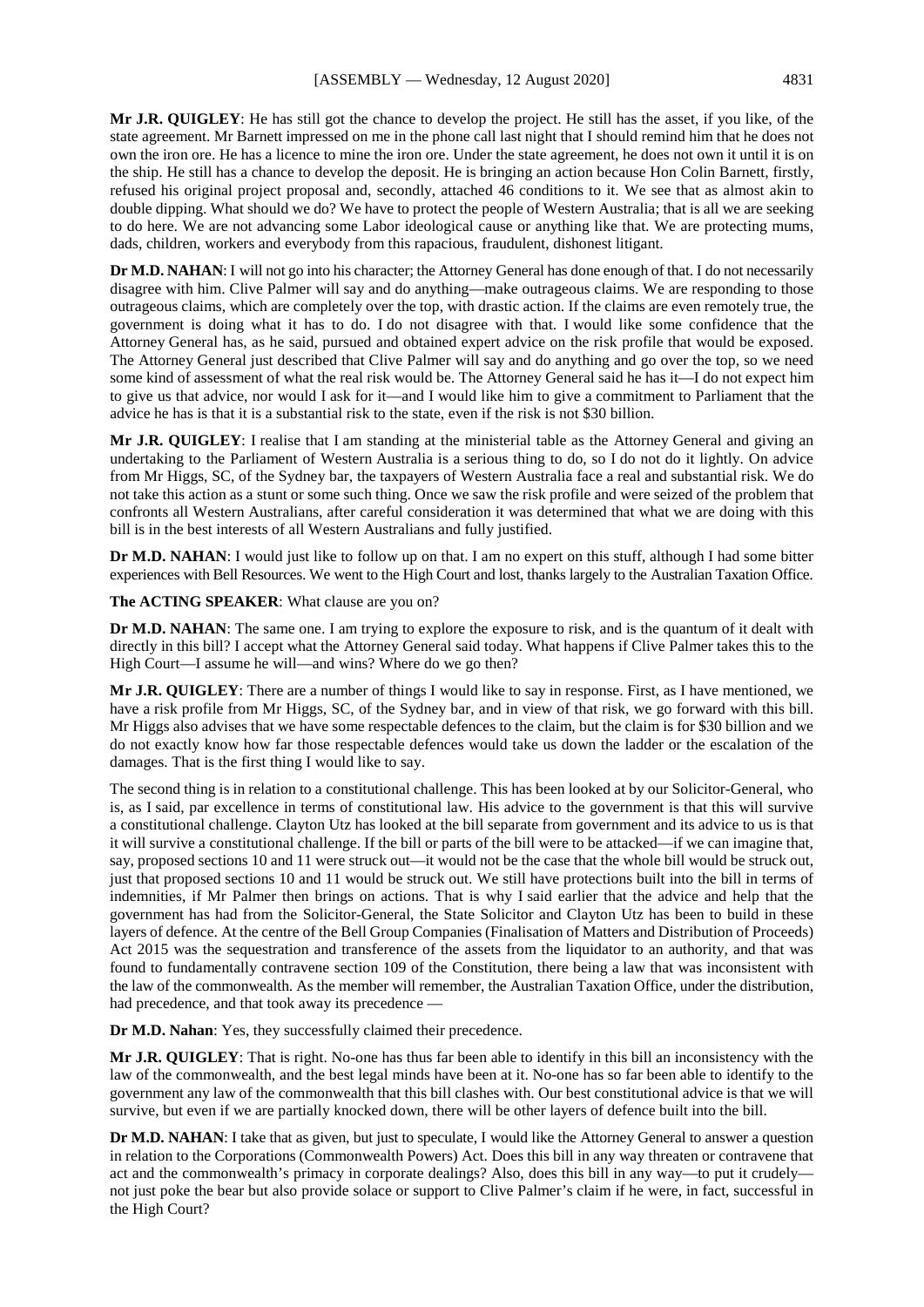**Mr J.R. QUIGLEY**: Once again, our best advice is, no, it does not compete or clash with any provision of the Corporations (Commonwealth Powers) Act. The member might remember that there was a clawback in the Bell act—I think it was section 5F or 5G of the Corporations Act—because it was still a law of the state; it was not a referred power, but a consistent law. But no, Clayton Utz has looked at it separately from government, and the government has looked at it, and we cannot see any provision in this bill that is inconsistent with the Corporations (Commonwealth Powers) Act or any other law of the commonwealth.

**Mrs L.M. HARVEY**: Getting back to proposed section 13 titled "Documents", which is the provision relating to freedom of information, these are a lot more comprehensive than what was included in the Bell litigation. As I understand it, the Bell litigation basically had —

**Mr J.R. Quigley**: It is not very long.

**Mrs L.M. HARVEY**: No.

**Mr J.R. Quigley**: It is just a couple of lines.

**Mrs L.M. HARVEY**: It applied to the Bell litigation as though it were an exempt agency.

**Mr J.R. Quigley**: Correct.

**Mr B.S. Wyatt** interjected.

**Mrs L.M. HARVEY**: That is right.

**Mr J.R. Quigley**: Like internal affairs in police is an exempt organisation.

**Mrs L.M. HARVEY**: Yes. That is the reason that it could not be done in this case. Parts 2 and 4 of the Freedom of Information Act 1992 do not apply to a document connected with a disputed matter. I just want to be clear. There is a broad range of disputed matters, and a number of them are referred to. Various proposals, for example, are listed by the date of the action or the date of a decision. The arbitration file that the Attorney General read from previously, regarding where he took the approximate damages information from, is not listed in the legislation. I want to be sure that the state would be covered by any indemnity provisions in any matters pertaining to that action, given that it is not listed like every other matter that we are considering has been separately listed and named.

**Mr J.R. QUIGLEY**: There are two parts to the answer to that question. Once again, the advisers have come to the field. I refer members to the definition of "disputed matter" at the top of page 7. Paragraph (f) states —

to the extent not covered by paragraphs (a) to  $(e)$ , —

They are the ones we looked at on page 6, in the member's earlier question —

any conduct of the State, or of a State agent, occurring or arising before commencement and connected with the Balmoral South Iron Ore Project;

It is any matter connected with the Balmoral South Iron Ore Project. This is just unbelievable and breathtaking, as the Leader of the Opposition described earlier. I take the Leader of the Opposition back to what a connected matter is. On page 5 is the definition of "connected with". It states —

#### *connected with* —

- (a) means directly or indirectly, and wholly or partly
	- (i) in anticipation of; or
	- (ii) preparatory to; or
	- (iii) relating to; or
	- (iv) caused by; or
	- (v) arising out of; or
	- (vi) resulting from; or
	- (vii) in consequence of; or
	- (viii) contributed to by; or
	- (ix) connected with in any other way;
	- and
- (b) has the extended meaning given in subsection (3);

We then go back to where we were before on page  $7 -$ 

(f) to the extent not covered by paragraphs (a) to (e), any conduct of the State, or of a State agent, occurring or arising before commencement and connected with the Balmoral South Iron Ore Project;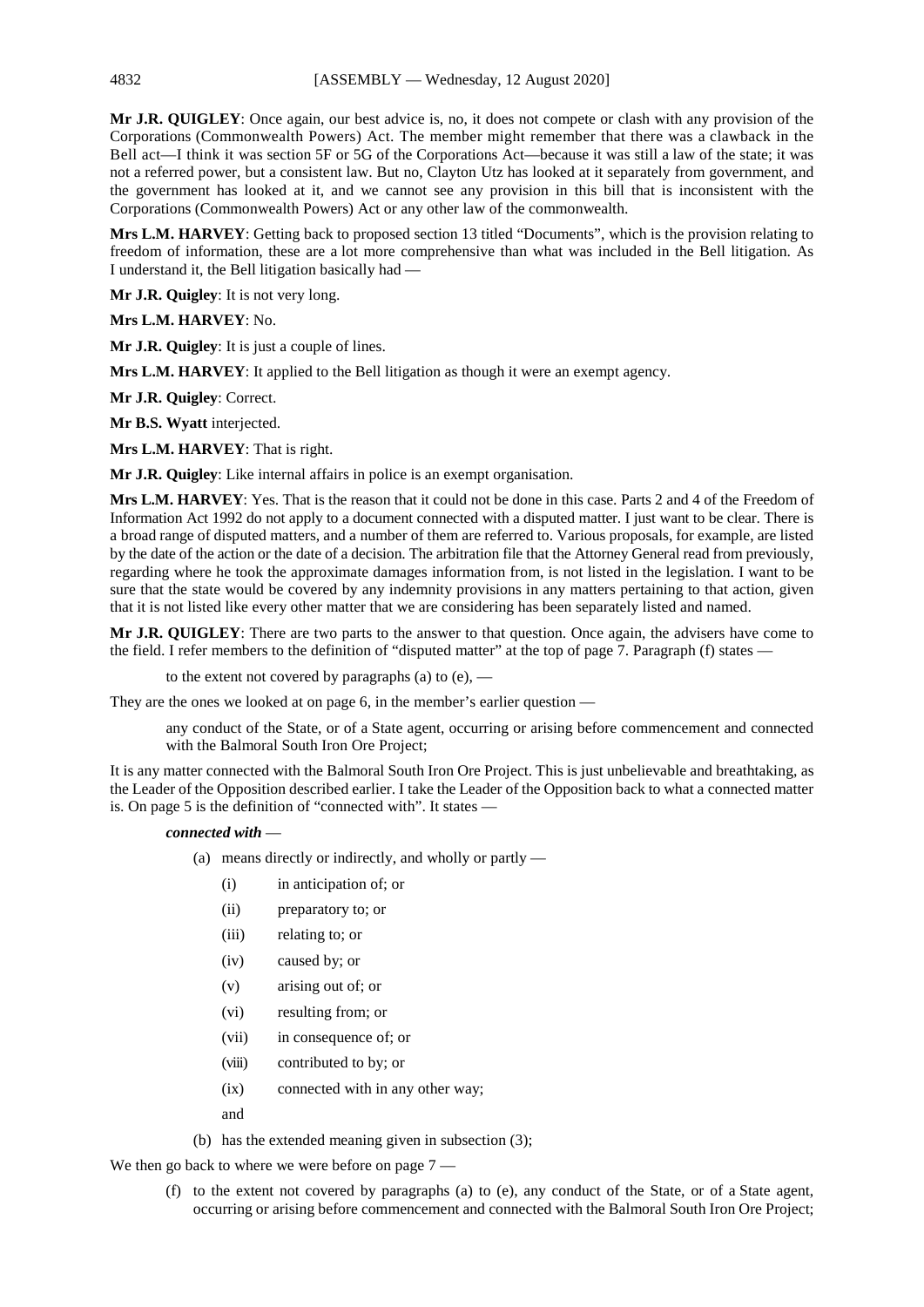We have gone through the definition of "connected with". It is a dream. It covers everything. It is so broad that Mr Palmer will not be able to pierce the file in relation to the Balmoral South iron ore project, and then try to dream up what we talked about before in the definition of "civil matter", being some action that his highly paid legal team may invent.

**Mrs L.M. HARVEY**: To go back to the approximate damages table, was that schedule put forward by Mr Palmer's team?

**Mr J.R. QUIGLEY**: No. What I did with this schedule is that when I prepared the second reading speech, it contained a quantum of claims. That quantum of claims was taken from this document, being the applicant's amended statement of issues and facts and contentions. There were a couple of decimal point errors, as I have pointed out. If members go to the second column, "Amount per Second Reading speech", they will see that I said in the second reading speech that it was \$A10.72 billion, when it is actually \$A10.78 billion. This schedule was prepared by the State Solicitor this afternoon to put before the Parliament to correct the minor errors that I had in the second reading speech. Those actual amounts in Australian dollars in the first column are taken from the applicant's amended statement of issues, facts and contentions.

In a way, I have breached the confidential requirements of the Commercial Arbitration Act, but I did that under the privilege of Parliament, so I am protected. We do not want to release anything else that Mr Palmer or his legal team will be able to get their hands on. The reason I have released those figures under parliamentary privilege is the very same reason that the member for Riverton raised. He asked, "Are you satisfied, Attorney General, that the risk and the amounts involved justify what you are doing here?" I take the member for Riverton's point that we are all here for the same purpose. This is not political. I thank members opposite for that. The government acknowledges, and I am sure the public thanks the opposition for its early concession, that the opposition will support this legislation. We are all here—the whole lot of us—to support this legislation. This is not a party-political matter. This is all the public's elected representatives working together to protect the public, and that is what they expect of us. This morning, at the live press conference, I invited Mr Palmer—I am sure his legal team saw it—to waive confidentiality on the arbitration documents. Mr Palmer has it within his gift to say, "I don't mind if it's all out there in the public. I waive my right of confidentiality under the arbitration act." So far, Mr Palmer has not responded to say that he will waive his right to confidentiality. The state government will not breach that confidentiality without that waiver by Mr Palmer in fairness to him because he has his rights under the act. However, I breached the act under parliamentary privilege just to tell the public exactly what this claim would involve. I feel fully justified in doing so and that is a valid use of the privilege of this chamber.

**Mrs L.M. HARVEY**: Further to the Attorney General's explanation, in one box on the schedule it states —

Interest (@6% from 9 October 2012 on four amounts listed above except the figure of US8.19 billion)

I assume that that should be interest at six per cent from 9 October 2012 on all four amounts listed above, except for the figure of \$US11.37 billion?

**Mr J.R. QUIGLEY**: The problem is the complicated nature of his claim for interest. It is not just claiming interest at six per cent. His claim for interest goes beyond interest up to making an award; the interest on the first damages claim, paragraphs  $(f)$ ,  $(g)$ ,  $(h)$  and  $(i)$ ; and then the interest on the debt under the award; the interest on the first damages claim—that first damages claim being the first refusal of Mr Barnett—and then paragraphs (j), (k) (l) and (m). Then we go to the interest on the second damages claim in paragraph (n). The calculation of the interest is very, very difficult. I am advised that is the best deduction of the interest, because in all the paragraphs that I just cited in the arbitration claim, there is no actual figure. We must then calculate from what he says and the interest at six per cent on these enormous sums from 9 October 2012. The State Solicitor advised me that three solicitors worked through this interest claim to come up with the best possible figure. That is our advice. It is just shocking.

**Mrs L.M. HARVEY**: To be clear, could the Attorney General confirm that all the values listed in the schedule under "Actual Amount", being the "Value of Balmoral South Iron Ore Project" of \$AUD10.78 billion, have been put forward as part of the claim?

**Mr J.R. QUIGLEY**: Yes, that is correct. But the Leader of the Opposition will appreciate that the actual amounts are claimed in US dollars and that they fluctuate daily. The Leader of the Opposition might remember that in my second reading speech on Tuesday I gave Monday's exchange rate dollars. It will fluctuate. We just know that the claim is tens of billions of dollars up to \$30 billion.

I turn to the little spot that the Leader of the Opposition took me to on the chart—except interest on \$8.19 billion.

**Mrs L.M. Harvey**: It is US dollars.

**Mr J.R. QUIGLEY**: I also want to refer to paragraph (1) of the claim. It is all so complicated and mind-boggling. Paragraph (l) of the claim is an order that if the amount of \$US8.19 billion referred to in paragraph 187(c) is not paid in full by the due date referred to in the paragraph, the state shall pay interest to Mineralogy on such part of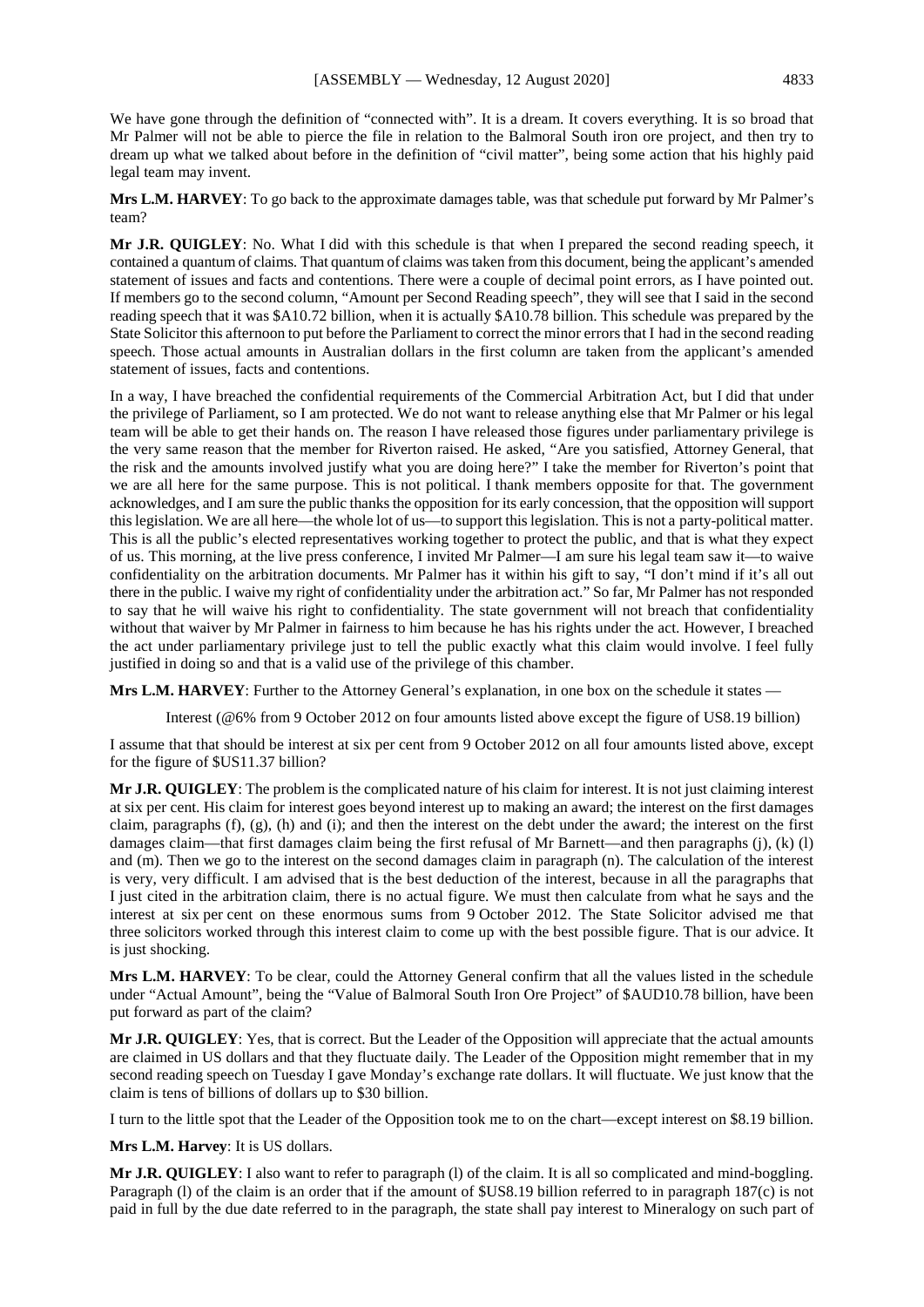the amount of \$8.19 billion as then remains unpaid at the rate of six per cent per annum. The figure of \$1.89 million is the interest from 9 October on the four amounts listed, except the figure of \$8.19 billion. It is saying "except if that amount is not paid in full by the due date". This is complex. These are mind-boggling numbers.

I think I made a mistake earlier. If the Leader of the Opposition goes to the schedule that she has a copy of, I think I made an error earlier—the numbers are so large—with the amount in the second reading speech, being in Australian dollars. If we look at the totals of \$27.66 billion as opposed to \$27.75 billion, I said there was a difference of \$900 000. It is not; it is a difference of \$9 million. We are talking about billions here. I correct the record; it was a mistake of \$9 million. When we are dealing with numbers like this, if we are a couple of digits out, we are talking about millions. It is very, very serious. I know that is why members of this chamber are all working together. The member for Riverton is not with us at the moment, but he said that he realises the comprehensive nature of the protections that the bill is putting in place for the public of Western Australia.

**Mr W.R. Marmion**: Are you sure it is not \$90 million instead of \$9 million?

**Mr J.R. QUIGLEY**: It could be. We are talking about the difference between \$27.66 billion and \$27.75 billion. What is a few hundred million? It is \$90 million. Thank you, member.

**Mrs L.M. HARVEY**: With respect to the interest at six per cent, why is the date 9 October 2012, given that the first purported refusal occurred on 4 September 2012? I am curious to know why it was not effective immediately, as opposed to five weeks later.

**Mr J.R. QUIGLEY**: That is how he has claimed it in his document, and what we are putting forward to the Parliament is: what is the claim we are dealing with? The minister had two months in which to make his decision. Although the claim was in August—when the proposal went in—Hon Colin Barnett had two months to make the decision. It was the day after 8 October that he is pleading is the date from which the interest starts to run.

**Mr W.R. MARMION**: Having covered everything we can possibly cover, on page 62, under clause 7, "Part 3 inserted", proposed section 29 states —

The Governor may make regulations prescribing any matters that are necessary or convenient to be prescribed for giving effect to this Part.

Can the Attorney General give us an example of what regulation he might put in?

**Mr J.R. QUIGLEY**: I do not really want to use my imagination. Mr Palmer's lawyers will use their imaginations.

#### **Mr W.R. Marmion** interjected.

**Mr J.R. QUIGLEY**: It gives a prescribing power to make any regulation that will give effect through this part of the act. Therefore, if Mr Palmer and his lawyers come up with something that we have not thought of, we will bring in a regulation or an order. That is often called a Henry VIII power. But we go further in proposed section 30, so if he does something speedy to get around us, it states —

- (1) Subsection (2) applies if the Minister is of the opinion, having regard to the purposes and subject matter of this Part, that 1 or more of the following circumstances exist or may exist —
	- (a) this Part does not deal adequately or appropriately with a matter or thing;
	- (b) this Part does not apply to a matter or thing to which it is appropriate for this Part to apply;

It goes on to state that the minister can make the order to wipe it out. No matter what Mr Palmer and his lawyers might invent to circumvent the protections that this act will give the public of Western Australia, they can swiftly be put to the sword by the minister making an order that that is out of order, too. It is the Henry VIII clause of all Henry VIIIs!

**Mr W.R. MARMION**: The Attorney General has pre-empted my next question. It was nice of the Attorney General to clarify that. As a coverall, if the government finds that Mr Palmer, or his subsidiaries, has worked out a method to circumvent this amendment, the actual process is that the minister, without having to do anything, can amend the principal act to circumvent Palmer. The Attorney General may or may not answer this, but is it the convention in his party for a minister to advise cabinet before such an action is undertaken by the minister, or would the minister just do it?

**Mr J.R. QUIGLEY**: There is power for the minister to do it. Within our side of politics, they would certainly go to cabinet. Under our party rules, the government will not introduce legislation into Parliament without the approval of caucus, except in an emergency. We decided there was an emergency and that no-one was to know about this that we were to get this in after five o'clock so that the day of introduction would be there without Mr Palmer being able to get in the door of a court.

**Mr W.R. Marmion**: So you could do the same in this case.

**Mr J.R. QUIGLEY**: A minister could do the same in this case in an emergency. It would be unimaginable. We cannot imagine the circumstances in which it would apply. We want the public to know that every step has been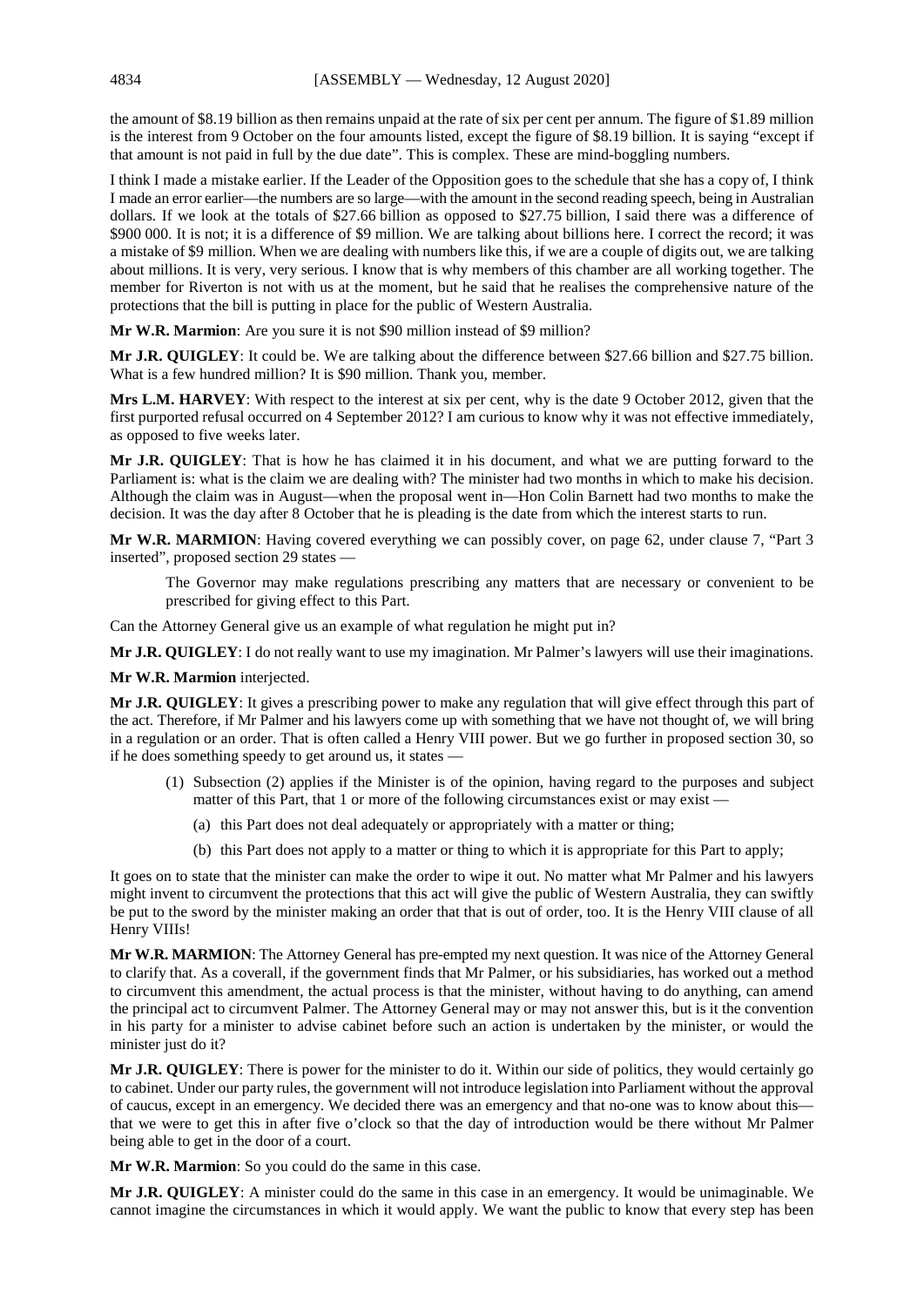taken to protect them. This is not granting the power to a government to override the people. This is not granting the power to the government to take something from the people of Western Australia. This is empowering the minister in an emergency. But the caveat is found in proposed section  $30(1)$ , which states –

Subsection (2) applies if the Minister is of the opinion, having regard to the purposes and subject matter of this Part, that 1 or more of the following circumstances … may exist —

- (a) this Part does not deal adequately or appropriately with a matter or thing;
- (b) this Part does not apply to a matter or thing to which it is appropriate for this Part to apply;

No matter what Mr Palmer invents, this is like *Whac–A-Mole*. Do members know the game *Whac-A-Mole*? Wherever it pops up, you can knock it on the head! The explanatory memorandum has been drafted in such a way that the purpose of this is clear, if it is unclear from the act. The purpose of the provision is found on page 11 of the explanatory memorandum. The explanatory memorandum states —

The purpose of proposed section 10 is to:

- (a) terminate any arbitration that concerns a disputed matter between the State and the Project Proponents that is on foot prior to commencement, and any relevant arbitration arrangement and any relevant mediation agreement connected with that arbitration;
- (b) render the arbitral awards made on 20 May 2014 and 11 October 2019 in the course of such arbitrations of no legal effect; and
- (c) render the arbitration agreements under which such arbitral awards were made invalid to the extent that they authorised the making of the awards.

Therefore, the purpose and subject matter of the act to which proposed section 30 is relevant for the conferral of the power of the minister to outlaw it, to give effect there, is set out in detail in the explanatory memorandum.

**Mrs L.M. HARVEY**: I refer to proposed section 10 on page 19 of the bill. Proposed section 10(3) states —

The following provisions of the *Commercial Arbitration Act 2012* continue to apply in relation to a relevant arbitration terminated under subsection (1) —

It refers to sections 27E and 27F of the Commercial Arbitration Act. This is, once again, around the disclosure of confidential information. I just want to get clarification that, should this legislation become law, every relevant arbitration will be terminated, as outlined in the bill, but then there is a prohibition on the disclosure of any confidential information pertaining to any of those matters, with the protections over that confidential information sitting in the Commercial Arbitration Act.

**Mr J.R. OUIGLEY**: If I take the member back to page 17, proposed section 8(1) states —

This Part has effect despite Part 2 and any other Act or law.

That means the Commercial Arbitration Act. This would wipe out the confidentiality provisions of the Commercial Arbitration Act. Then, in proposed section 10(3), the confidentiality provisions are re-legislated, if you like, or reimposed. So, they will be wiped out by "This Part has effect despite Part 2 and any other Act or law." That eliminates the confidentiality provisions contained in the Commercial Arbitration Act from applying. They are then reaffirmed or reinserted by proposed section 10(3), to preserve that confidentiality.

**Mrs L.M. HARVEY**: The relevant sections of the Commercial Arbitration Act are then preserved by way of proposed section 10(3). Section 27F(5) of the Commercial Arbitration Act basically states that there are circumstances in which confidential information may be disclosed. It states —

The information may be disclosed if it is necessary for the establishment or protection of a party's legal rights in relation to a third party and the disclosure is no more than reasonable for that purpose.

I am just trying to work this out. The legislation is trying to keep some of this information confidential, but it would seem to me that the protection of a third party's legal rights would be paramount to the information being disclosed. From my reading of that, I am wondering whether a third party, by virtue of the inclusion of section 27F of the Commercial Arbitration Act, might be able to apply to receive the confidential information provided by the government in an arbitration in order to protect their legal rights in relation to a third party.

**Mr J.R. QUIGLEY**: If a claim were made against the state by a third party, the state could release such information that was necessary and reasonable to protect the third party's legal rights. It is very limited. It is just preserving a regime in the Commercial Arbitration Act. As I said, on the preceding page, proposed section 8(1) would have otherwise eliminated section 27F, the confidentiality section.

I will provide an example that was helpful to me. If a third party, such as an expert witness who was called by Mr Palmer, then sued the state for the recovery of fees, the state could release such information from the arbitration papers as was reasonable and necessary to defend the claim made by the third party. It is very complex and detailed, but that was an example given to me by the State Solicitor.

**Mr W.R. Marmion** interjected.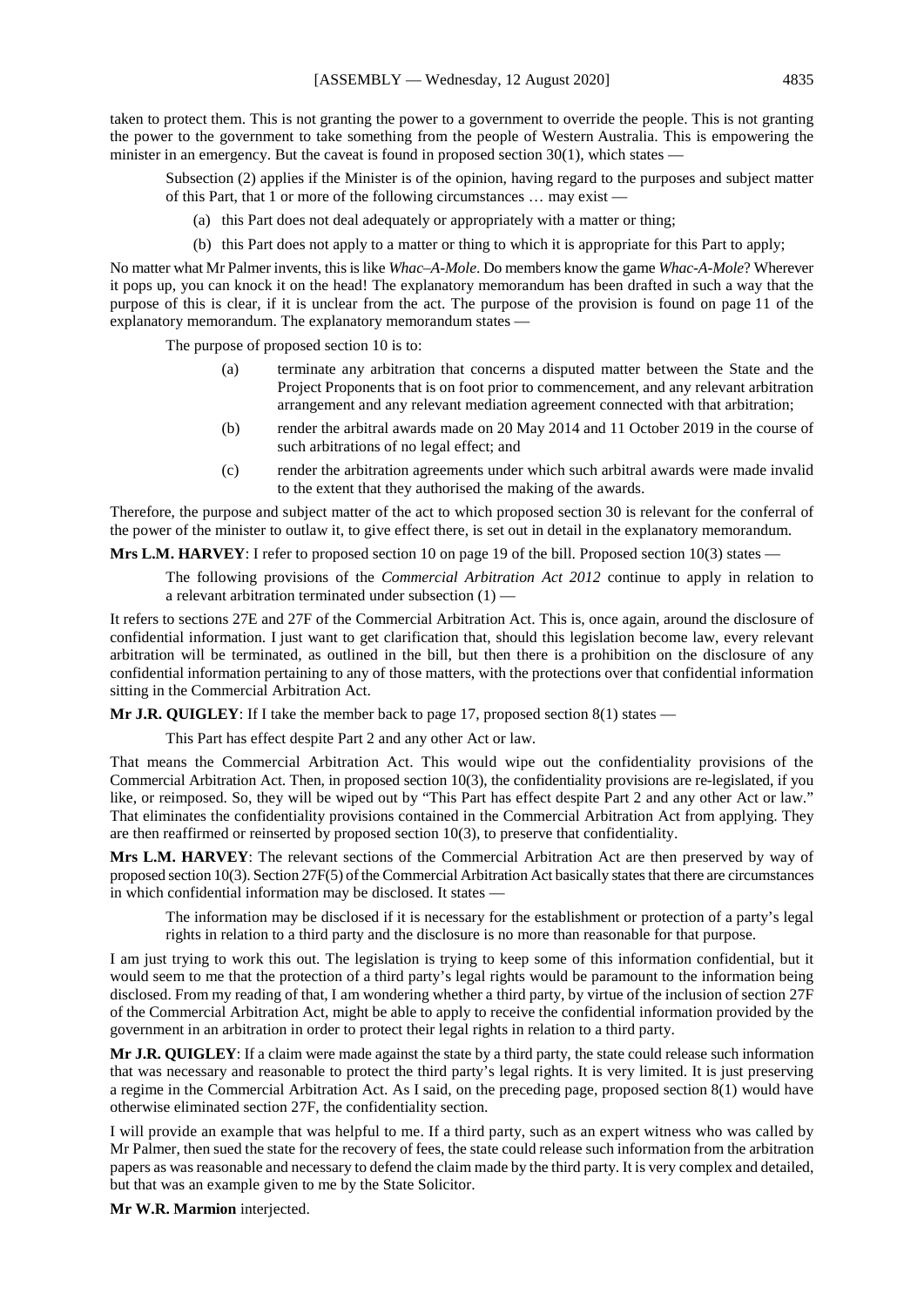**Mr J.R. QUIGLEY**: Not against the state.

**Mr W.R. Marmion** interjected.

**Mr J.R. QUIGLEY**: That is right. It may be against Mr Palmer. But only as little information as is reasonable and necessary to protect that third party's rights.

**Clause put and passed.** 

**Clauses 8 and 9 put and passed.**

**Title put and passed.**

*Third Reading*

Bill read a third time, on motion by **Mr J.R. Quigley (Attorney General)**, and transmitted to the Council.

# **WORKERS' COMPENSATION AND INJURY MANAGEMENT AMENDMENT (COVID-19 RESPONSE) BILL 2020**

*Returned*

Bill returned from the Council with amendments.

# **ADJOURNMENT OF THE HOUSE**

**MR D.A. TEMPLEMAN (Mandurah — Leader of the House)** [9.41 pm]: I move —

That the house do now adjourn.

Before I adjourn the house, I want to acknowledge the opposition's giving of time from private members' business. Also, in order to proceed with the electoral reform bill that will be on the notice paper tomorrow, we will not be taking government grievances in the morning; we will just take opposition grievances. I remind members that that will, of course, affect the timing of tomorrow morning's agenda. I also congratulate the Attorney General on the passing of the very important bill that we just passed in this house.

Question put and passed.

# *House adjourned at 9.42 pm \_\_\_\_\_\_\_\_\_\_*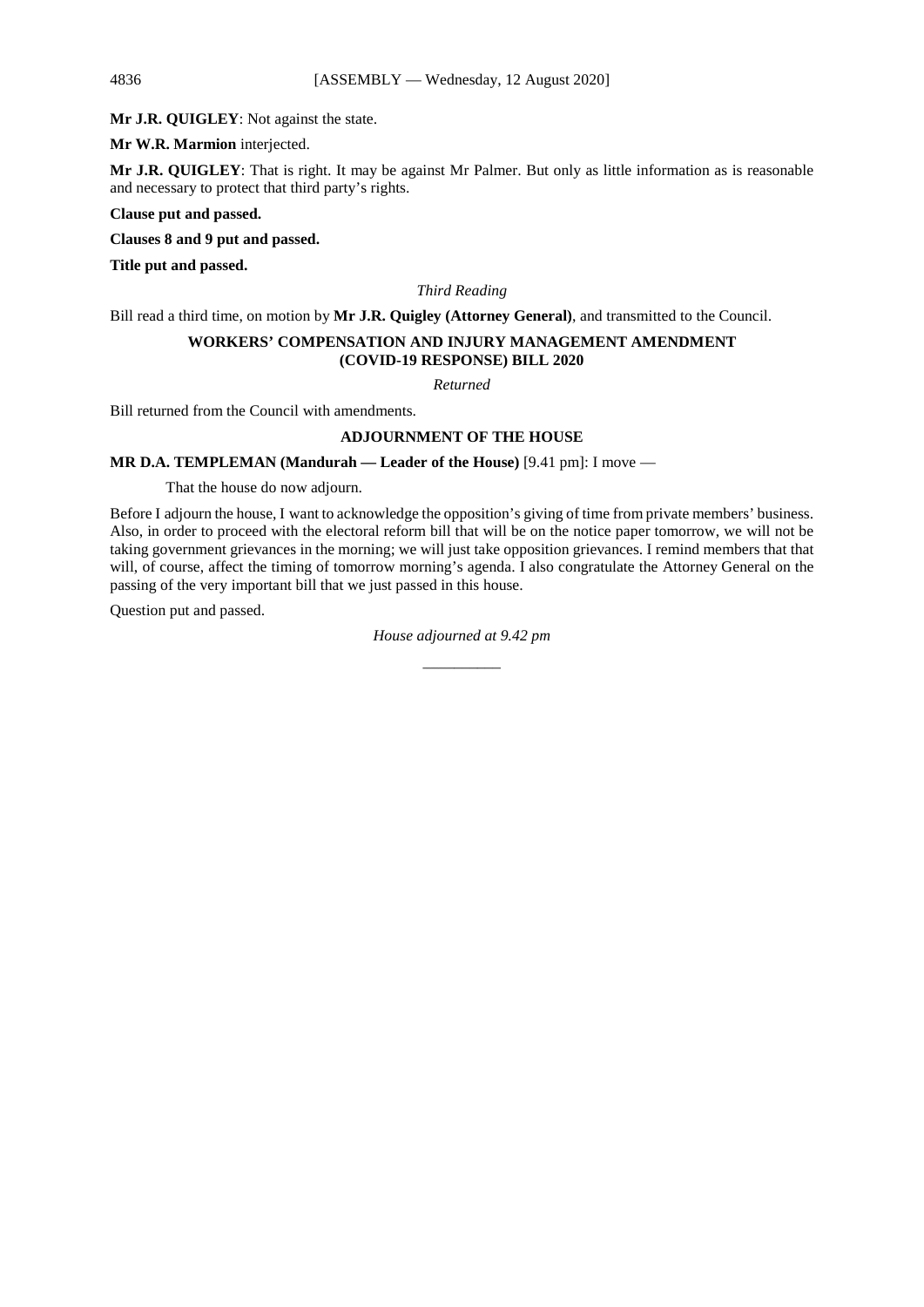# **QUESTIONS ON NOTICE**

Questions and answers are as supplied to Hansard.

## POLICE — VEHICLES

# **6157. Mr P.A. Katsambanis to the Minister for Police; Road Safety:**

I refer to police vehicles, and ask:

- (a) How many new vehicles have been added to the police fleet in each of the last five years;
- (b) For each of the last five years what were the vehicle types added to the fleet; and
- (c) How many vehicles have been removed from the police fleet in each of the past five years?

### **Mrs M.H. Roberts replied:**

The Western Australian Police advise:

- (a) A new vehicle increases the agency's total fleet number, and are additional to vehicles which update or replace vehicles in the fleet. In 2015, 38; 2016, 79; 2017, 10; 2018, 23; 2019, 5; and 2020 (part year) 2.
- (b)

| Year | <b>Number</b>  | <b>Type</b>                         |  |
|------|----------------|-------------------------------------|--|
| 2015 | 3              | Ford Falcon XR6 4D sedan 4.0L       |  |
|      | 5              | Ford Ranger 3.2 XL Plus (4x4) dual  |  |
|      | 1              | Ford Ranger XL 3.2 (4x4) c/chas 3.2 |  |
|      | 2              | Ford Territory TX (4x4) 4D wagon 2. |  |
|      | 1              | Holden Caprice 4D sedan 3.6L        |  |
|      | 6              | Holden Commodore SV6 4D sedan 3.6L  |  |
|      | 12             | Holden Ute utility 3.6L             |  |
|      | 1              | Mazda Mazda3 Maxx 5D hatchback 2.0L |  |
|      | 1              | Mercedes-Benz Vito 114 Bluetec crew |  |
|      | 1              | Nissan Navara ST (4x4) dual cab uti |  |
|      | 2              | Toyota Hilux SR (4x4) double c/chas |  |
|      | $\mathfrak{Z}$ | Toyota Landcruiser Prado GX (4x4) 4 |  |
| 2016 | 5              | Ford Falcon XR6 4D sedan 4.0L       |  |
|      | 5              | Ford Ranger 3.2 XL Plus (4x4) crew  |  |
|      | $\tau$         | Ford Territory TX (4x4) 4D wagon 2. |  |
|      | 9              | Holden Commodore SV6 4D sedan 3.6L  |  |
|      | 6              | Holden Commodore SV6 4D sportwagon  |  |
|      | 5              | Holden Ute utility 3.6L             |  |
|      | 2              | Isuzu D-Max SX (4x4) crew c/chas 3. |  |
|      | 1              | Kia Optima Si 4D sedan 2.4L         |  |
|      | 1              | Nissan Navara ST (4x4) dual cab uti |  |
|      | 29             | Toyota Aurion Sportivo 4D sedan 3.5 |  |
|      | 1              | Toyota Aurion Sportivo 4D sedan 3.5 |  |
|      | 4              | Toyota Hilux SR (4x4) dual cab      |  |
|      | 2              | Toyota Kluger GX (4x4) 4D wagon 3.5 |  |
|      | 1              | Toyota Landcruiser Prado GX (4x4) 4 |  |
|      | 1              | Toyota Tarago GLi 4D wagon 2.4L     |  |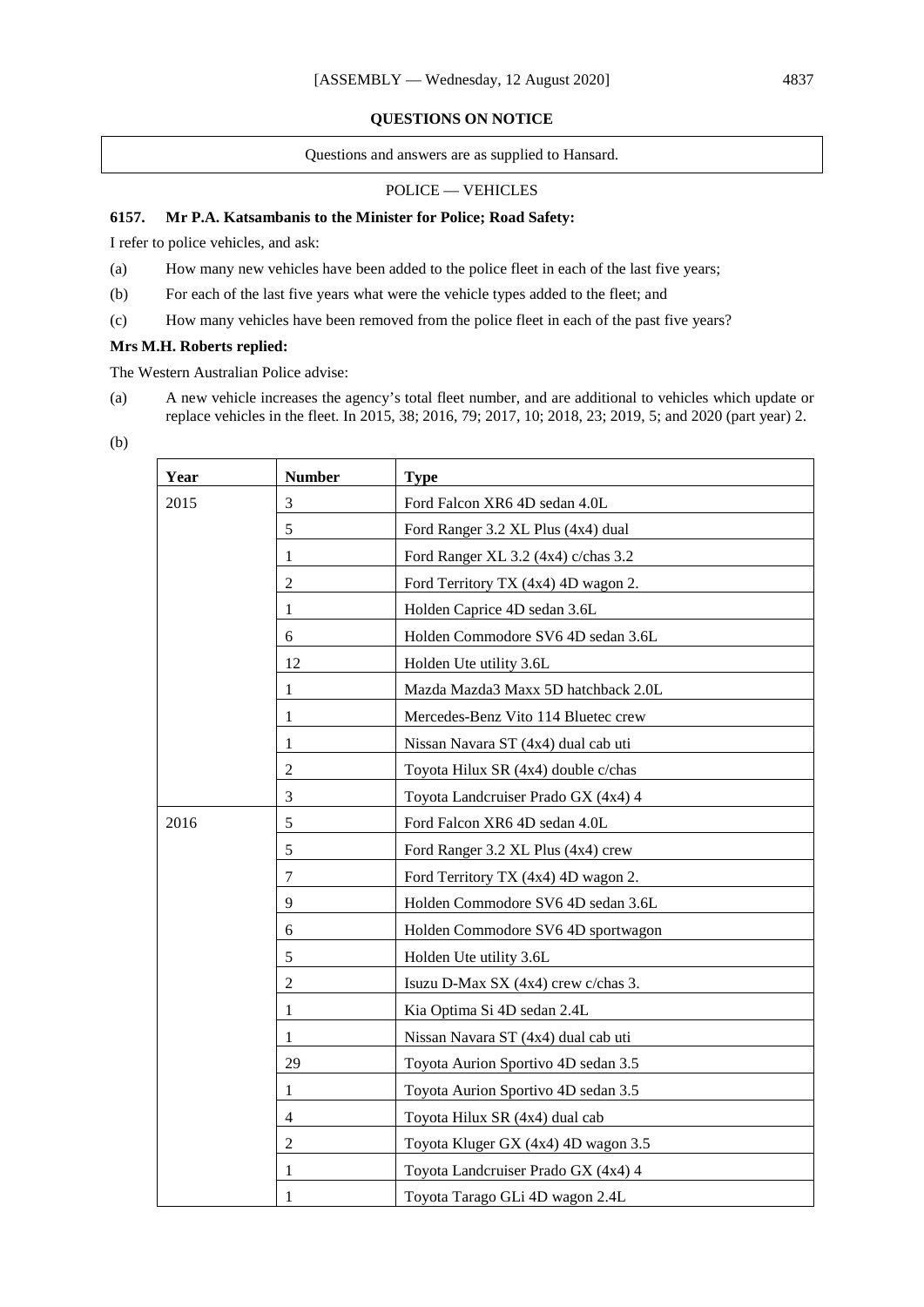| 2017 | $\overline{4}$ | Toyota Hilux SR (4x4) dual c/chas 2   |  |
|------|----------------|---------------------------------------|--|
|      | 1              | Holden Commodore SV6 4D sedan 3.6L    |  |
|      | 1              | Ford Falcon utility 4.0L              |  |
|      | 1              | Mercedes-Benz Vito 114 Bluetec SWB    |  |
|      | 1              | Fiat Ducato MLWB/LOW c/chas 3.0L      |  |
|      | 1              | Ford Mondeo Zetec TDCi 4D wagon 2.0   |  |
|      | 1              | Kia Sorento SLi (4x4) 4D wagon 2.2L   |  |
| 2018 | 1              | Ford Ranger XL 3.2 (4x4) crew cab u   |  |
|      | 1              | Holden Commodore SV6 4D sedan 3.6L    |  |
|      | 1              | Holden Commodore SV6 4D sportwagon    |  |
|      | 1              | Hyundai i30 Active 1.6 CRDi 5D hatc   |  |
|      | 3              | Isuzu NNR 45-150 CREW c/chas 3.0L     |  |
|      | 1              | Mazda Mazda6 SPORT (5YR) 4D wagon 2   |  |
|      | 1              | Nissan Navara ST (4x4) dual cab P/U   |  |
|      | 1              | Subaru Impreza 2.0i (AWD) 5D hatchb   |  |
|      | 1              | Subaru Levorg 2.0 GT-S (AWD) 4D wagon |  |
|      | 1              | Subaru Liberty 2.5i 4D sedan 2.5L     |  |
|      | 1              | Toyota Aurion Sportivo 4D sedan 3.5   |  |
|      | 8              | Toyota Kluger GX (4x4) 4D wagon 3.5   |  |
|      | 2              | Toyota Landcruiser GX (4x4) 4D wagon  |  |
| 2019 | 1              | Mazda CX-5 Maxx (4x2) (5YR) 4D wagon  |  |
|      | 1              | Toyota Hilux SR (4x4) double cab P/   |  |
|      | 1              | Toyota Camry SX V6 4D sedan 3.5L      |  |
|      | 1              | Isuzu NNR 45-150 crew c/chas 3.0L     |  |
|      | 1              | Toyota Landcruiser Prado VX (4x4) 4   |  |
| 2020 | 1              | Toyota Landcruiser LC200 GX (4x4) 4   |  |
|      | 1              | Mercedes-Benz Sprinter 416CDI VS30    |  |

 $(c)$  0

# POLICE — STATIONS

# **6165. Mr P.A. Katsambanis to the Minister for Police; Road Safety:**

I refer to police stations in Western Australia, and ask:

- (a) What is the number of police stations in Western Australia;
- (b) How many new police station stations have been built since 2008;
- (c) Please list the location (town or suburb) of these new police stations;
- (d) Since 2008, how many existing or 'old' police stations were decommissioned when a new police station was opened in that police district; and
- (e) What is the current full time equivalent that each police district can accommodate?

# **Mrs M.H. Roberts replied:**

The Western Australian Police Force advise:

- (a) 158
- (b) 26
- (c) Augusta, Ballajura, Barrow Island, Blackstone, Broome, Burringurrah, Carnarvon, Cockburn Central, Eucla, Fitzroy Crossing, Harvey, Hopetoun, Jerramungup, Jigalong, Karratha, Leonora, Looma, Mount Magnet, Mundijong, Perth, South Hedland, Three Springs, Walpole, Waroona, Yalgoo and Yanchep.
- $(d)$  19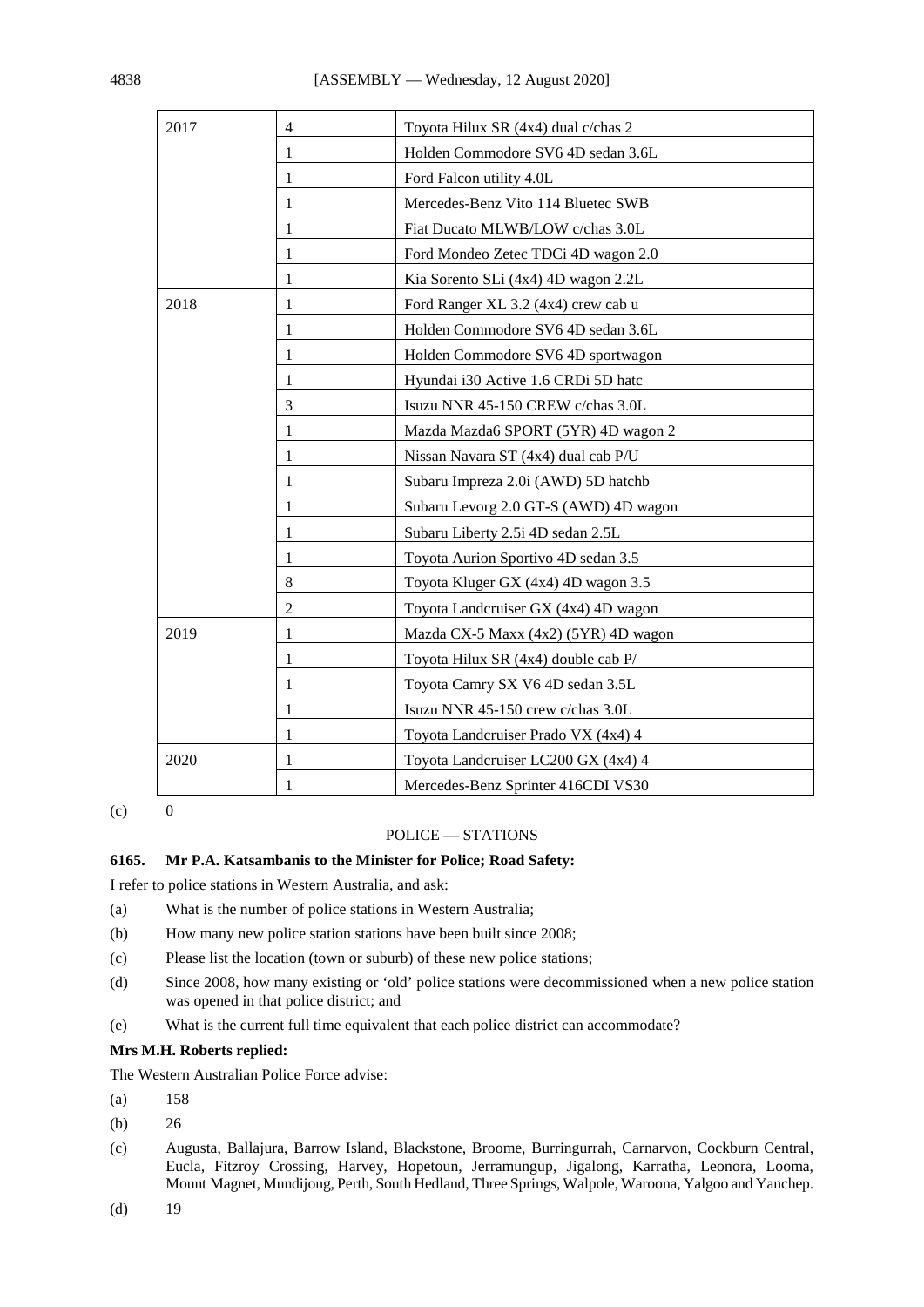(e) The number of FTEs that can be accommodated depends on how officers are deployed by the Commissioner of Police and what duties are undertaken. It is noted that specialist units are often not accommodated in police station but in alternative facilities.

### PRISONS — CAPACITY

#### **6185. Mr D.T. Redman to the Minister for Corrective Services:**

I refer to claims by the WA prison officers union that WA prisoner numbers have hit a record high, and I ask:

- (a) Can the Minister please list the monthly muster for the state's prisons since March 2017 for each facility against the prison capacity;
- (b) Can the Minister list for each month since March 2017 the number of prisoners serving a sentence and the number on remand for each facility;
- (c) Of those prisoners currently on remand, how many have been held in custody for greater than one year and for how many days has each of these been held;
- (d) For those prisoners who have currently been held in remand for over one year, can the Minister provide details of why they are held on remand without sentencing or trial;
- (e) What ability do prisoners being held on remand have to access work, education or rehabilitation programs, and is there any difference to those who are sentenced; and
- (f) Has the COVID-19 risk changed the capacity to provide the above mentioned programs?

#### **Mr F.M. Logan replied:**

- (a) Table  $1 -$  figures are as at 31 May 2020 [See tabled paper no  $\frac{3553}{1}$ ]
- (b) Table 1 figures are as at 31 May 2020 [See tabled paper no  $\frac{3553}{1}$ ]
- (c) As at midnight, 1 June 2020, there were 230 adult prisoners on remand status, with a period held in custody exceeding one year (365 days). Table 2 provides individual prisoner remand days spent in custody [See tabled paper no [3553.](https://www.parliament.wa.gov.au/publications/tabledpapers.nsf/displaypaper/4013553a4107baa03838a515482585c2004d39d9/$file/3553.pdf)]
- (d) Remand prisoners who exceed 365 days in custody awaiting sentencing can be attributed to circumstances including but not limited to; seriousness of offence and the time spent pending court proceedings. Table 3 provides the top 20 prisoners, which includes days spent on remand, including most serious offence [See tabled paper no [3553.\]](https://www.parliament.wa.gov.au/publications/tabledpapers.nsf/displaypaper/4013553a4107baa03838a515482585c2004d39d9/$file/3553.pdf).
- (e) Remandees across all prisons are eligible to access education, employment and transitional services depending on their length of stay and their individual circumstances.

There are employment options for all prisoners (remand and sentenced). Employment offered will depend on individual's circumstances, skill levels and security considerations.

Remand prisoners are not referred for any criminogenic treatment programs as they have not been sentenced for any particular offending. Cognitive based programs and voluntary programs such as alcohol brief intervention and parenting programs are offered on a case by case basis.

Remandees held on remand longer than twelve months are eligible to enrol in traineeships if they are employed in a suitable prison industry.

(f) No. COVID 19 has not impacted on the above as education and programs are considered essential services, though some programs received minor modifications to the mode of delivery.

Some additional employment opportunities have become available in prisons through activities such as additional cleaning regimes, but external employment through Section 95 and the Prisoner Employment Program were ceased.

#### PREMIER — PORTFOLIOS — FAMILY AND DOMESTIC VIOLENCE LEAVE

#### **6200. Mr P.A. Katsambanis to the Premier; Minister for Public Sector Management; State Development, Jobs and Trade; Federal–State Relations:**

In relation to the Minister's department, agency or government trading enterprise, since the introduction of family and domestic violence (FDV) leave in 2018, how many days of FDV leave has been taken for each month of:

- (a) 2018;
- (b) 2019; and
- (c) 2020 year to date?

#### **Mr M. McGowan replied:**

I refer the Member to the answer to Legislative Assembly Question on Notice 6196.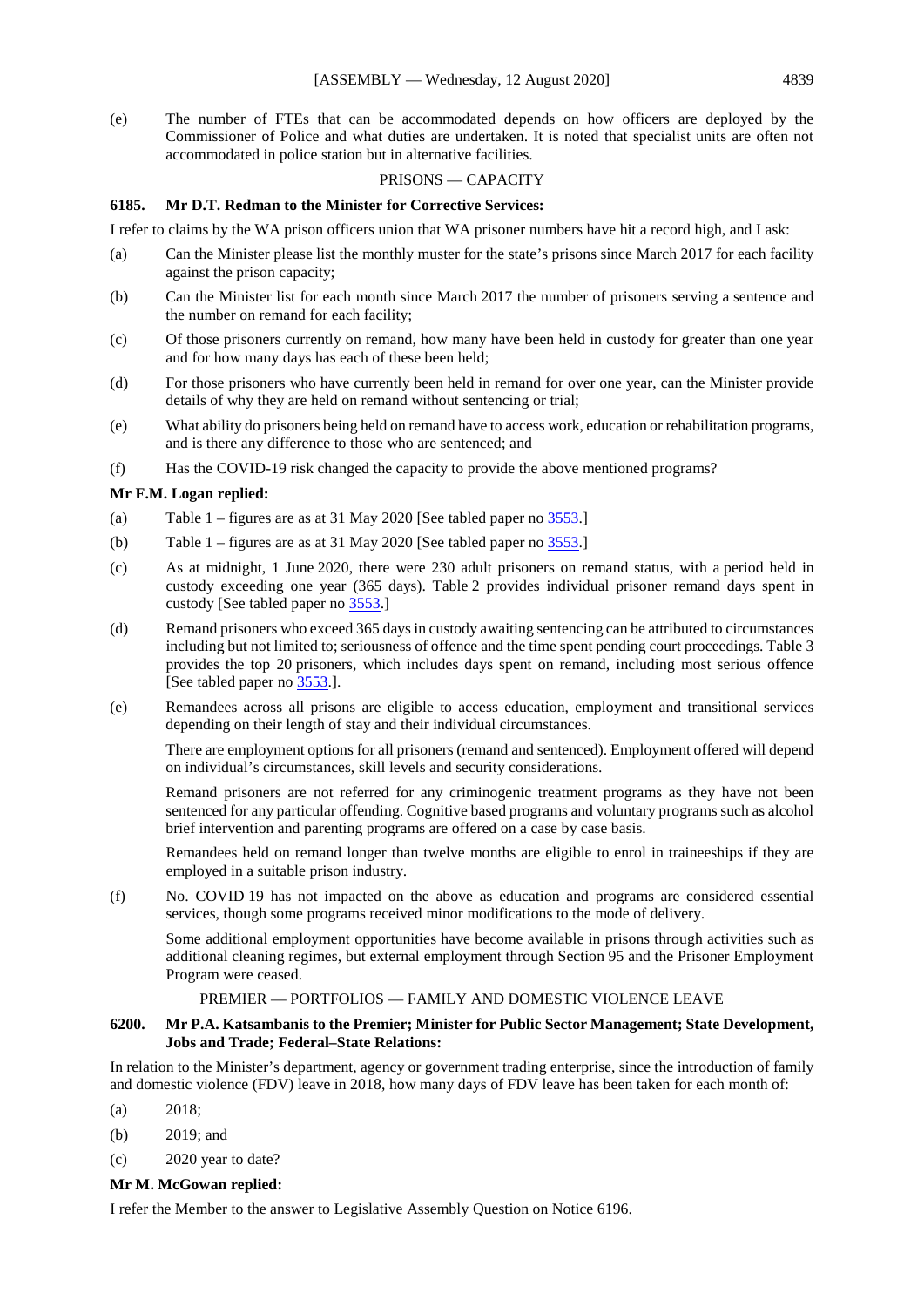### MINISTER FOR EMERGENCY SERVICES — PORTFOLIOS — FAMILY AND DOMESTIC VIOLENCE LEAVE

# **6203. Mr P.A. Katsambanis to the Minister for Emergency Services; Corrective Services:**

In relation to the Minister's department, agency or government trading enterprise, since the introduction of family and domestic violence (FDV) leave in 2018, how many days of FDV leave has been taken for each month of:

(a) 2018;

(b) 2019; and

(c) 2020 year to date?

## **Mr F.M. Logan replied:**

I refer the Member to the answer to Legislative Assembly Question on Notice 6196.

# MINISTER FOR ENVIRONMENT — PORTFOLIOS — FAMILY AND DOMESTIC VIOLENCE LEAVE

# **6206. Mr P.A. Katsambanis to the parliamentary secretary representing the Minister for Environment; Disability Services; Electoral Affairs:**

In relation to the Minister's department, agency or government trading enterprise, since the introduction of family and domestic violence (FDV) leave in 2018, how many days of FDV leave has been taken for each month of:

(a) 2018;

- (b) 2019; and
- (c) 2020 year to date?

# **Mr R.R. Whitby replied:**

Please refer to Legislative Assembly Question on Notice 6196.

# POLICE — REDRESS SCHEME

# **6209. Mr P.A. Katsambanis to the Minister for Police; Road Safety:**

I refer to the Western Australian Police Redress Scheme, and ask:

- (a) On what date did the Western Australian government decide that cadet service will now be included towards the total length of service;
- (b) Did cabinet need to approve this adjustment to the redress scheme, or was it a ministerial direction;
- (c) How many applications are anticipated to be impacted by this change;
- (d) As a consequence, will additional funding from Treasury be required; and
- (e) What is the new anticipated timeframe for the redress scheme to be finalised and completed?

# **Mrs M.H. Roberts replied:**

The Western Australian Police Force advise:

- (a) 4 May 2020.
- (b) By Ministerial approval.
- (c) An estimated 30 eligible applicants have Cadet service.
- (d) No. The inclusion of Cadet service may only affect the outcome in some cases.
- (e) As soon as possible.

# POLICE–TREASURY — RESOURCES AGREEMENT

# **6216. Mr P.A. Katsambanis to the Minister for Police:**

I refer to the Police resource agreement between the WA Police Force and Treasury, and ask:

- (a) On what date did the WA Police Force and the Department of Treasury reach agreement on a draft resource agreement;
- (b) On what date did the draft resource agreement become the agreed resource agreement for the current financial year;
- (c) On what date did Police Commissioner Chris Dawson sign the current resource agreement; and
- (d) On what date did the Treasurer sign the current resource agreement?

# **Mrs M.H. Roberts replied:**

Please refer to Legislative Assembly Question on Notice 6217.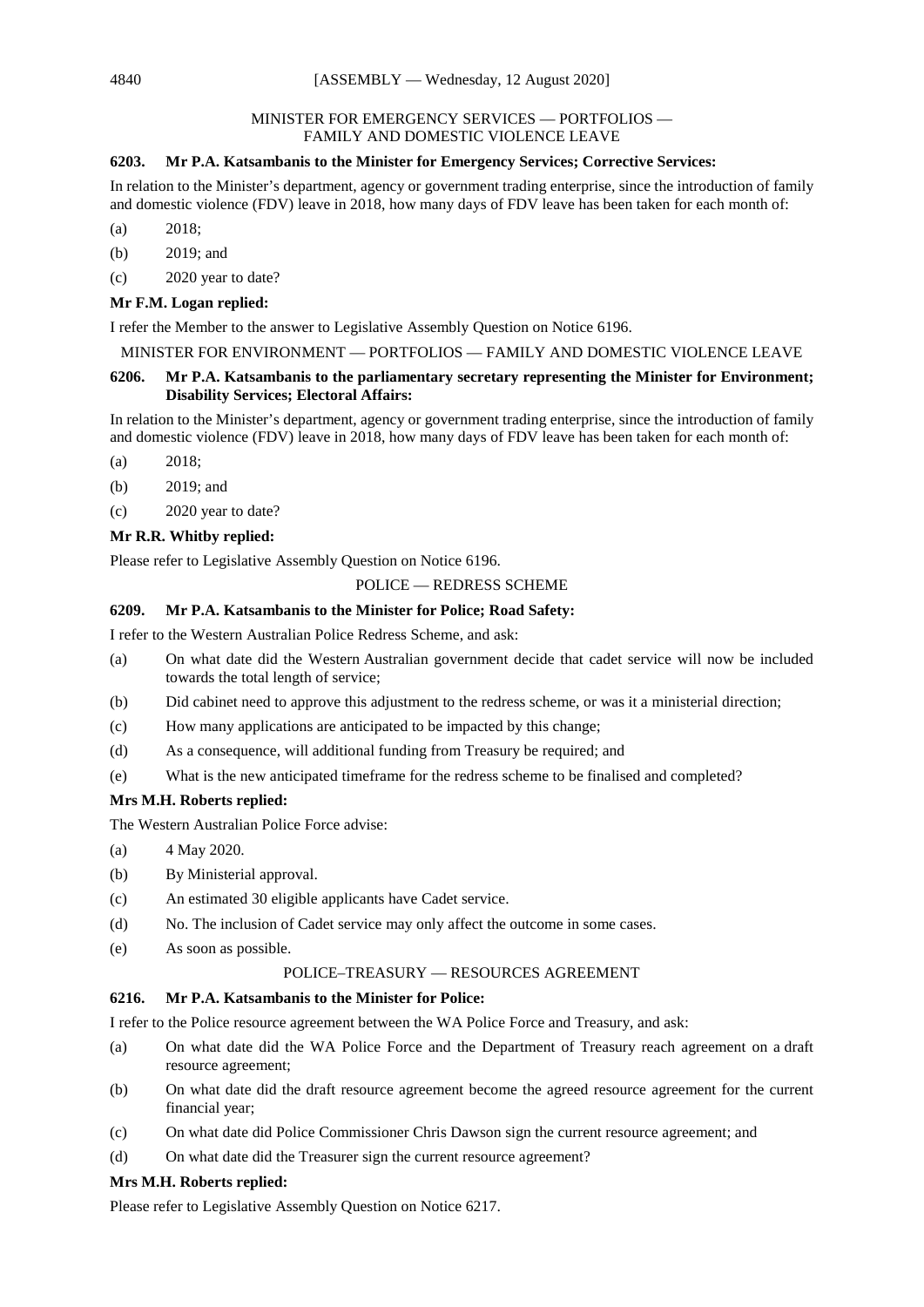#### CORONAVIRUS — *AL KUWAIT*

## **6220. Mr D.T. Redman to the Premier; Minister for Public Sector Management; State Development, Jobs and Trade; Federal–State Relations:**

I refer to the Al Kuwait docking in WA on Friday 22 May 2020, and the COVID-19 matters related to this vessel, and ask:

- (a) Will the Premier table all briefing notes he has received from relevant departments in relation to the issue of managing the COVID-19 risk related to this vessel:
	- (i) If not why not;
- (b) Can the Premier confirm an email from a federal department related to health issues on the Al Kuwait was sent to the Public Health Emergency Operations Centre (PHEOC) prior to the Al Kuwait docking in Fremantle port;
- (c) How many staff work in the PHEOC;
- (d) How many email addresses does the PHEOC have;
- (e) Who reads the generic emails that are sent to the PHEOC;
- (f) How regularly are those generic emails monitored:
	- (i) During the working week;
	- (ii) After hours during the working week; and
	- (iii) On weekends and public holidays;
- (g) Is it true that other emails into the PHEOC are directly to a person;
- (h) Is it usual for a critical matter necessitating an email to the PHEOC to be sent to the 'generic email' address:
	- (i) If not, why not, and who should it be sent to;
- (i) Does the agreed protocol established between the state and the federal government dictate use of the generic email as appropriate for communicating information such as that sent by a federal department in relation to the Al Kuwait matter;
- (j) Who is responsible for monitoring the generic email address of the PHEOC;
- (k) Was the email from the federal department to the PHEOC read prior to the Al Kuwait docking in Fremantle;
- (l) What was the position title of the highest ranking WA official who saw the email from the federal department to the PHEOC prior to the Al Kuwait docking in Fremantle;
- (m) What was the position title of the highest ranking official who saw the email from the federal department to the PHEOC after the docking of the Al Kuwait and before public disclosure of the COVID-19 risk by Keith McCorriston on Sunday, 24 May 2020; and
- (n) When was the Premier's office first notified of the issues of potential COVID-19 on the Al Kuwait?

#### **Mr M. McGowan replied:**

- (a) There were no briefing notes prepared for the Premier regarding the docking of the Al-Kuwait.
- (b) Yes.
- (c) Currently, there are 75 staff in the PHEOC.
- (d) PHEOC has two generic email addresses. The primary email address (PHEOC@health.wa.gov.au) is widely published and used for most correspondence. A secondary email address is used for specific communications between PHEOC and WA Police, and is not public. The matters raised in these Parliamentary Questions relate to communications received by the primary PHEOC Health email address only.
- (e) A member of the PHEOC Administration team.
- (f) The PHEOC inbox is monitored as follows:
	- (i) Monday to Friday, 8am 5pm.
	- (ii) Not monitored.
	- $(iii)$  8am 4pm.
- (g) Emails to staff working in PHEOC may be addressed directly to that individual; to the PHEOC generic email address and marked attention to the individual; or to both addresses.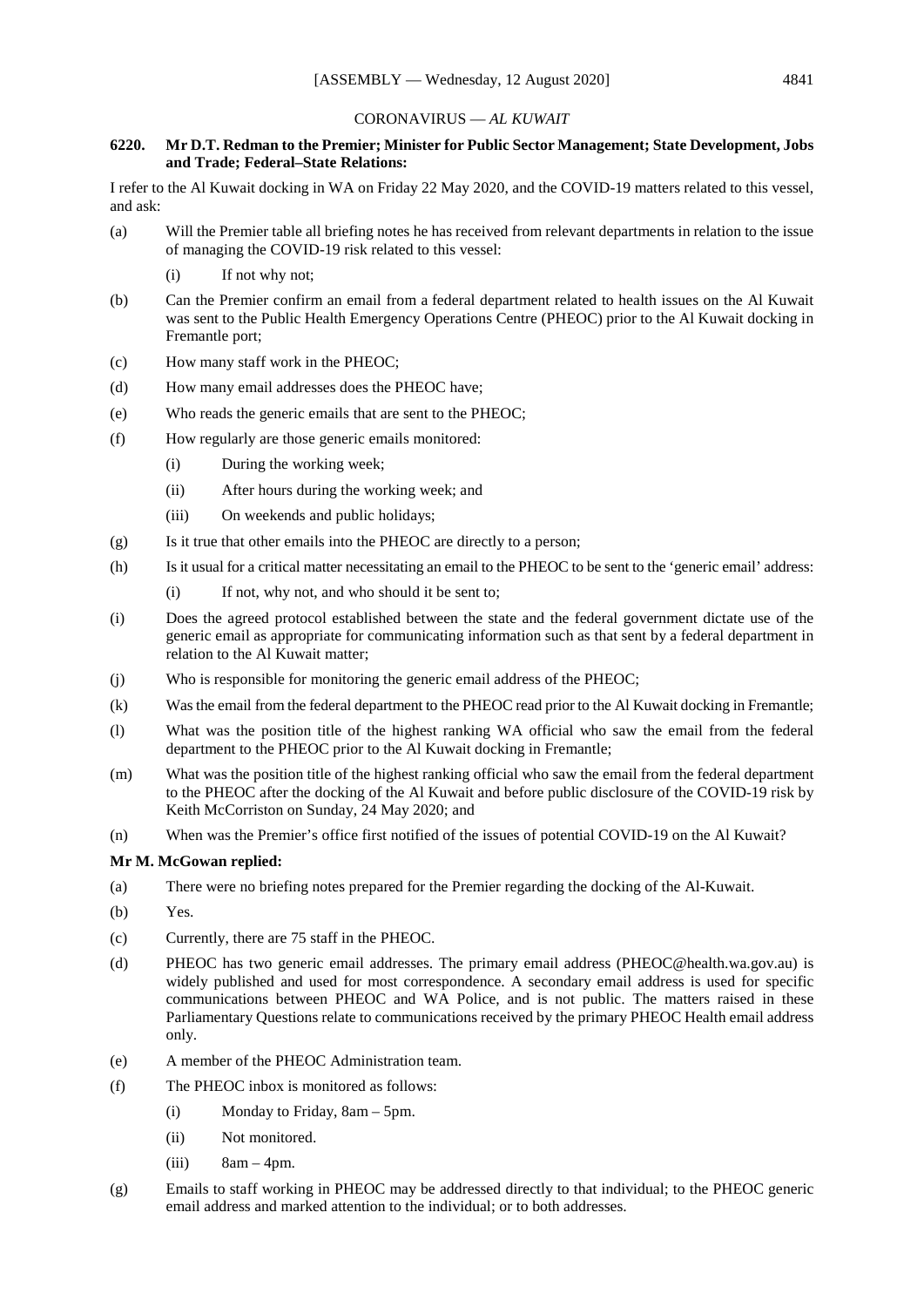- (h) Critical matters are usually alerted to the PHEOC via email to PHEOC@health.wa.gov.au, with a follow up phone call, or notification in person.
	- (i) Not applicable.
- (i) Issues regarding attention by a Human Biosecurity Officer about maritime arrivals would usually be communicated by phone to a Human Biosecurity Officer within WA Health. However, following the docking of Al Kuwait, a protocol outlining the communication process between relevant agencies to assist with the detection of COVID-19 for maritime vessels arriving into Fremantle Port was developed and agreed to by the federal Department of Agriculture, Water and Environment, the Australian Border Force, the Fremantle Ports and the WA Department of Health. This communication plan dictates that information will be forwarded to the PHEOC generic email, with a phone call to follow if a response is not received within a specified time period or if a response is required out of normal PHEOC business hours.
- (j) The PHEOC Administration Team.
- (k) The PHEOC Administration Team received the email prior to the docking of the Al Kuwait at 1600 hours on 22 May. However, the Department of Health is unable to confirm if the PHEOC Operations Team read the email prior to docking.
- (l) The Department of Health is unable to confirm the specific time the email was read, or by whom. On 22 May, the PHEOC Operations Team comprised persons working in the following roles: Senior Medical Advisor, Medical Registrar, and Senior Policy and Planning Officer.
- (m) As above.
- (n) 26 May 2020.

# SCHOOLS — TRUANCY OFFICERS

### **6248. Mr I.C. Blayney to the minister representing the Minister for Education and Training:**

I refer to the Western Australian Auditor General's Report: 'Follow-on: Managing student attendance in Western Australian Public Schools' published in August 2015 and the finding that there has been no improvement in student attendance in public schools since 2009, and I ask:

- (a) Please provide a table showing a breakdown of the number of truancy officers located in Geraldton by year, including in:
	- (i) 2009;
	- (ii) 2010;
	- (iii) 2011;
	- (iv) 2012;
	- $(v)$  2013;
	- (vi) 2014;
	- (vii) 2015;
	- (viii) 2016;
	- (ix) 2017;
	- (x) 2018; and
	- (xi) 2019;
- (b) Please provide a table showing a breakdown of the number of attendance officers located in Geraldton by year, between 2009–2019;
- (c) Please provide a table showing a breakdown of the number of truancy and attendance officers located in the Mid West by year between 2009 and 2019;
- (d) When were both truancy and/or attendance officers first established in WA, including the date when they were first instated in:
	- (i) The Mid West;
	- (ii) Geraldton;
	- (iii) Metropolitan Perth;
	- (iv) South West;
	- (v) Pilbara;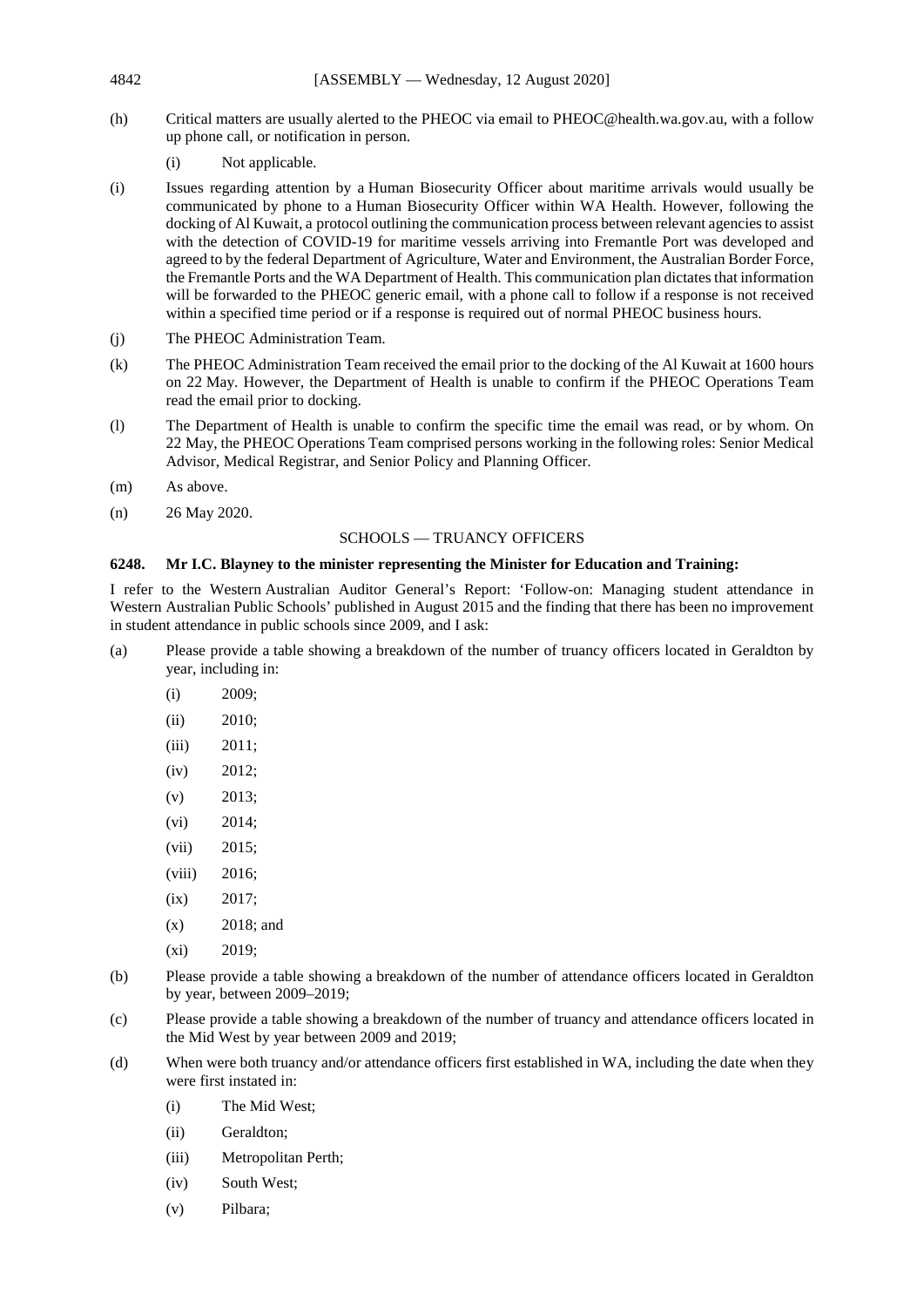- (vi) North West;
- (vii) Bunbury;
- (viii) Albany;
- (ix) Kalgoorlie;
- (x) Port Hedland;
- (xi) Karratha;
- (xii) Northam;
- (xiii) Busselton;
- (xiv) Broome; and
- (xv) Kununurra;
- (e) Were school truancy officers employed by the Department of Education:
	- (i) If not, who was their employer;
- (f) When were truancy officers abandoned in WA, including the date when they ceased in:
	- (i) The Mid West;
	- (ii) Geraldton;
	- (iii) Metropolitan Perth;
	- (iv) South West;
	- (v) Pilbara;
	- (vi) North West;
	- (vii) Bunbury;
	- (viii) Albany;
	- (ix) Kalgoorlie;
	- (x) Port Hedland;
	- (xi) Karratha;
	- (xii) Northam;
	- (xiii) Busselton;
	- (xiv) Broome; and
	- (xv) Kununurra;
- (g) Outline the rationale behind the decision to abandon truancy and/or attendance officers in Geraldton;
- (h) Outline the rationale behind abandoning truancy officers in WA;
- (i) Provide a table outlining the average public high school student attendance rate for students in Geraldton by year including:
	- (i) 2009;
	- (ii) 2010;
	- (iii) 2011;
	- (iv) 2012;
	- (v) 2013;
	- (vi) 2014;
	- (vii) 2015;
	- (viii) 2016;
	- (ix) 2017;
	- (x) 2018; and
	- (xi) 2019;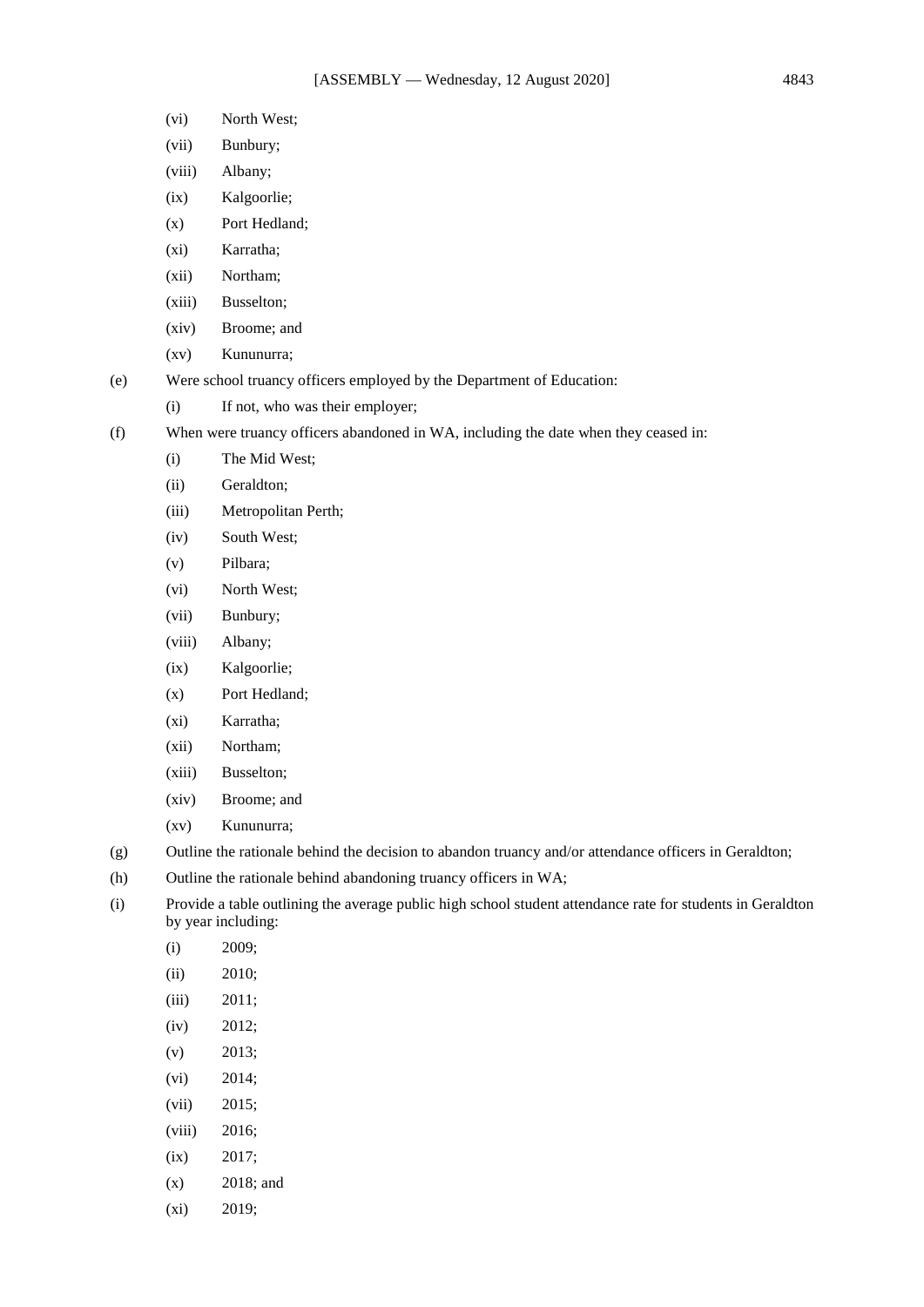(j) Provide a table outlining the average public high school student attendance rate for students in WA by year including:

| (i)    | 2009: |
|--------|-------|
| (ii)   | 2010: |
| (iii)  | 2011: |
| (iv)   | 2012: |
| (v)    | 2013: |
| (vi)   | 2014: |
| (vii)  | 2015; |
| (viii) | 2016: |
| (ix)   | 2017: |

- (x) 2018; and
- $(xi)$  2019;
- (k) Will the Minister consider trialling truancy officers in Geraldton;
- (l) What solutions are being considered to tackle long term student non-attendance rates in Geraldton beyond the COVID-19 pandemic; and
- (m) Please provide a breakdown of average student attendance rates by school in WA between 2016 and 2019?

#### **Mr P. Papalia replied:**

For clarification, the Department of Education does not use the designation "truancy officer". Sections 33 and 34 of the *School Education Act 1999* provide for the designation and badging of attendance officers. This is an authority under the Act, not a position. Any person employed in the Department can be designated with this authority. Staff accept the responsibilities of a badged attendance officer as part of their normal duties.

Additionally, schools are able to appoint a 'school-based' attendance officer which is a position within the school with a specific job description.

- (a) The Department of Education does not employ staff under the designation of truancy officer.
- $(b)$ – $(c)$

| Year | Geraldton        | Midwest |
|------|------------------|---------|
| 2009 | $\boldsymbol{0}$ | 8       |
| 2010 | $\boldsymbol{0}$ | 10      |
| 2011 | 1                | 10      |
| 2012 | $\overline{2}$   | 12      |
| 2013 | $6\,$            | 11      |
| 2014 | $\overline{7}$   | 15      |
| 2015 | 77               | 107     |
| 2016 | 94               | 125     |
| 2017 | 97               | 145     |
| 2018 | 64               | 119     |
| 2019 | 56               | 122     |

The numbers include school-based and badged attendance officers.

- (d) The introduction of the *School Education Act 1999* made legislative provision for staff to be designated as attendance officers. The Department does not have information on when attendance officers were first instated in the locations listed.
- (e)–(f) The Department's records reflect the only Education Region that employed a Truancy Officer was the Goldfields Education Region in 2003. Following 2003, the region ceased this role and employed a Retention and Participation Officer.
- $(g)$ –(h) I do not agree with the premise of the question. 'Truancy officer' is not a designation used by the Department of Education. There are currently 75 badged attendance officers at Geraldton schools and 1453 at schools throughout Western Australia.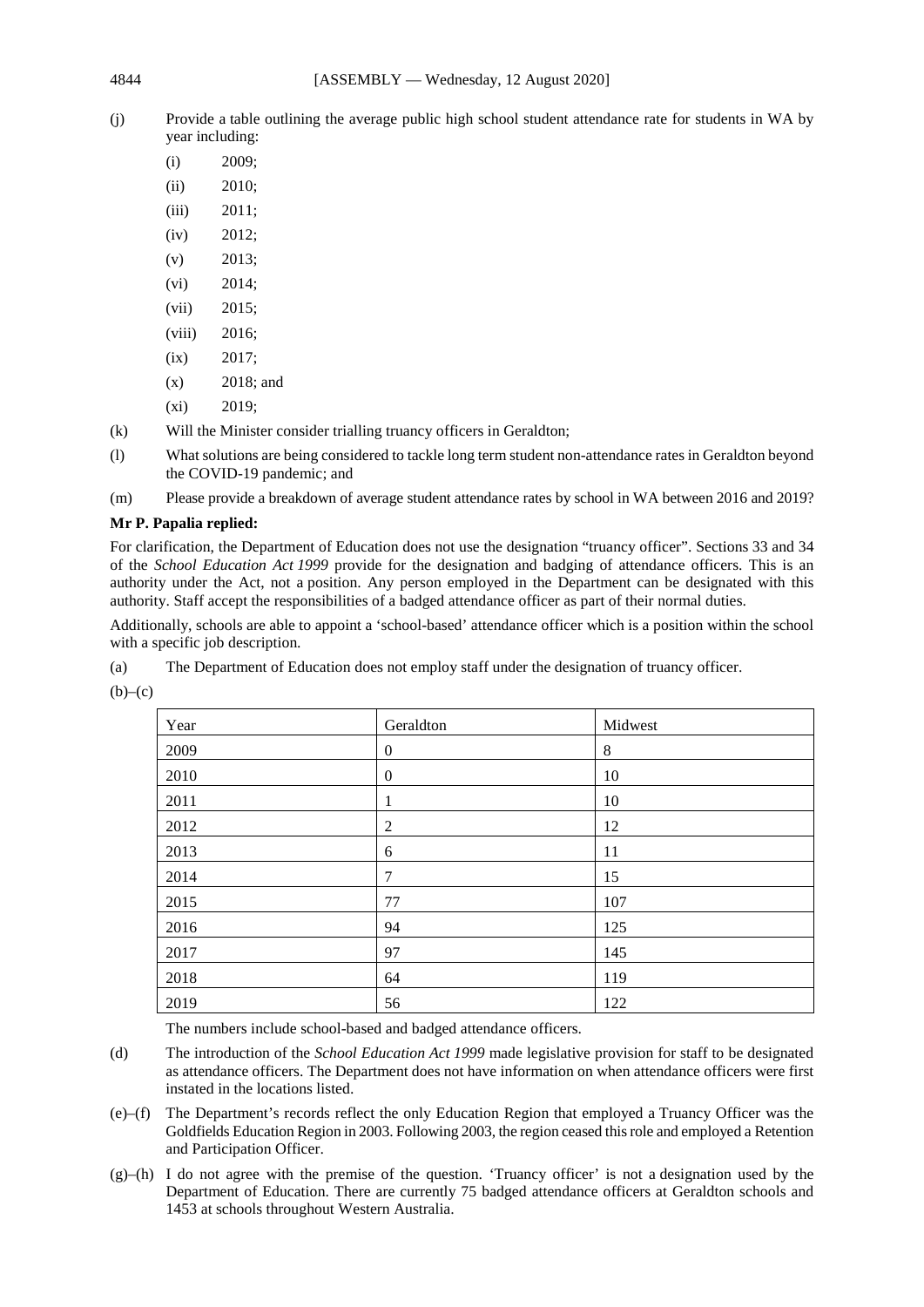| Year (Semester 1) | Geraldton<br>Attendance Rate (%) | Western Australia<br>Attendance Rate (%) |
|-------------------|----------------------------------|------------------------------------------|
| 2009              | 78.8                             | 88.6                                     |
| 2010              | 79.1                             | 88.6                                     |
| 2011              | 78.5                             | 88.4                                     |
| 2012              | 78.4                             | 88.5                                     |
| 2013              | 81.4                             | 88.3                                     |
| 2014              | 83.0                             | 87.7                                     |
| 2015              | 81.0                             | 87.9                                     |
| 2016              | 82.0                             | 87.7                                     |
| 2017              | 81.8                             | 87.8                                     |
| 2018              | 80.3                             | 87.6                                     |
| 2019              | 80.2                             | 86.8                                     |

# $(i)$ – $(j)$

(k) Western Australian public schools make local decisions to address student attendance based on their individual context and need. Any staff member employed by the Department of Education may be designated as a badged attendance officer. In accordance with Sections 12 and 33 of the *School Education Act 1999*, principals and regional executive directors have delegated responsibility to designate staff as badged attendance officers in public schools on behalf of the Minister for Education and Training.

A designation of 'truancy officer' would not have any more powers than are already conferred on badged attendance officers under the Act.

- (l) Two additional staff members have been employed by the Midwest Education Regional Office to work directly with schools to improve student attendance across the Midwest region.
- (m) [See tabled paper no [3554.\]](https://www.parliament.wa.gov.au/publications/tabledpapers.nsf/displaypaper/4013554a939e87dbefda59ad482585c2004d39fb/$file/3554.pdf)

PREMIER — PORTFOLIOS — RESEARCH, INNOVATION AND SCIENCE PROJECT FUNDING

## **6249. Mr W.R. Marmion to the Premier; Minister for Public Sector Management; State Development, Jobs and Trade; Federal–State Relations:**

- (1) Can the Minister advise for each portfolio agency within their responsibility, what expenditure was incurred in supporting external and internal research, innovation and/or science related projects for the years 2017–18 and 2018–19?
- (2) Can the Minister advise for each portfolio agency within their responsibility what funding has been allocated towards supporting external and internal research, innovation and/or science related projects for 2019–20 and 2020–21?
- (3) For each of (1) and (2) can the Minister provide a breakdown of expenditure/funding between the following recipient categories:
	- (a) Universities;
	- (b) State government agencies;
	- (c) Private organisations;
	- (d) Cooperative Research Centres; and
	- (e) All Other Categories?

### **Mr M. McGowan replied:**

Gold Corporation, Infrastructure Western Australia and Salaries and Allowances Tribunal

- (1) Nil.
- (2) Nil.
- (3) Not Applicable.

Note that Infrastructure WA was not established until 24 July 2019.

## **Lotterywest**

 $(1)$   $2017-18- $2,824,202$ 

2018–19 – \$6,162,283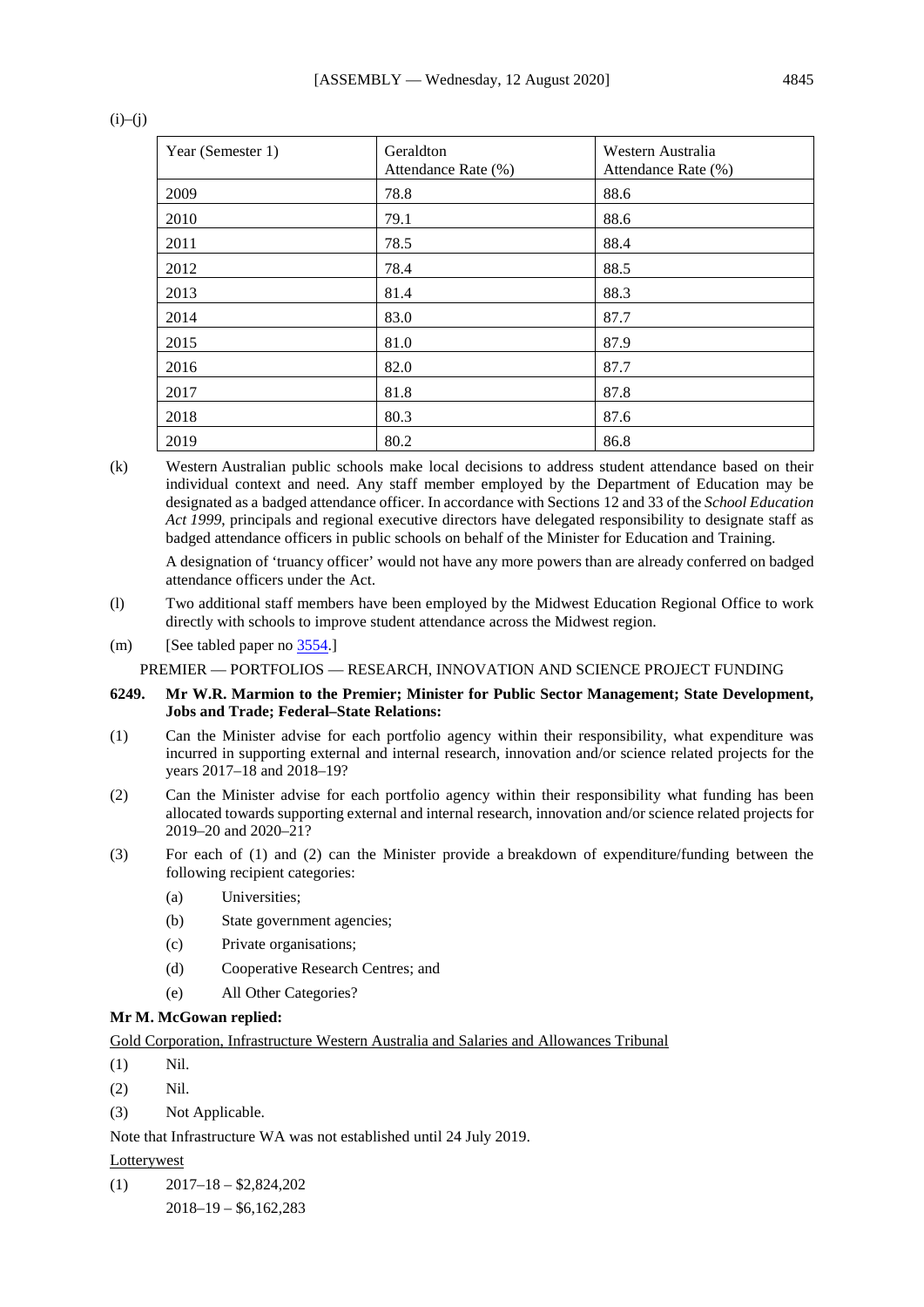$(2)$  2019–20 – \$7,901,151 2020–21 – nil.

(3)

| <b>Categories</b>                | $2017 - 18$ | 2018-19     | $2019 - 20$ | $2020 - 21$              |
|----------------------------------|-------------|-------------|-------------|--------------------------|
| (a) Universities                 |             | \$914,079   | 2,660,209   |                          |
| (b) State Government Agencies    |             |             |             | $\overline{\phantom{a}}$ |
| (c) Private Organisations        | \$424,202   | \$322,286   | \$375,898   | $\overline{\phantom{a}}$ |
| (d) Cooperative Research Centres |             |             |             |                          |
| (e) All Other Categories         | \$2,400,000 | \$4,925,918 | \$4,865,044 | $\overline{\phantom{a}}$ |
| <b>Total</b>                     | \$2,824,202 | \$6,162,283 | \$7,901,151 |                          |

Premier and Cabinet

(1) Cyber Security Cooperative Research Centre: 2017–18: \$150,000 cash funding plus equivalent of 1 FTE in-kind funding. 2018–19: \$300,000 cash funding plus equivalent of 2 FTE in-kind funding. (2) Cyber Security Cooperative Research Centre:

2019–20: \$300,000 cash funding plus equivalent of 2 FTE in-kind funding.

2020–21: \$300,000 cash funding plus equivalent of 2 FTE in-kind funding.

(3) Cooperative Research Centres – \$1.05M in cash plus equivalent of 7 FTE in-kind funding.

# Public Sector Commission

Response includes amounts paid (excluding GST) to an external party in the financial years in (1) and (2) for projects where the predominant purpose is research or innovation.

- $(1)$  \$204,000
- (2) \$191,000
- (3) For 2017–18 and 2018–19
	- (a) Nil.
	- (b) Nil.
	- $(c)$  100%
	- (d) Nil.
	- (e) Nil.
	- For 2019–20 and 2020–21
	- (a) Nil.
	- (b) Nil.
	- $(c)$  100%
	- (d) Nil.
	- (e) Nil.

# State Development, Jobs and Trade

The Department of Jobs, Tourism, Science and Innovation advises:

- (1) \$53.03 million
- (2) 73.77 million
- (3) Breakdown of (1) and (2) by category:

|                                                       | $(1)$ Sm | (2) \$m |
|-------------------------------------------------------|----------|---------|
| (a) Universities;                                     | 17.99    | 28.74   |
| (b) State government agencies;                        | 3.83     | 3.53    |
| (c) Private organisations;                            | 20.87    | 26.69   |
| (d) Cooperative Research Centres; and $\vert 0 \vert$ |          | 1.2     |
| (e) All Other Categories                              | 10.39    | 13.61   |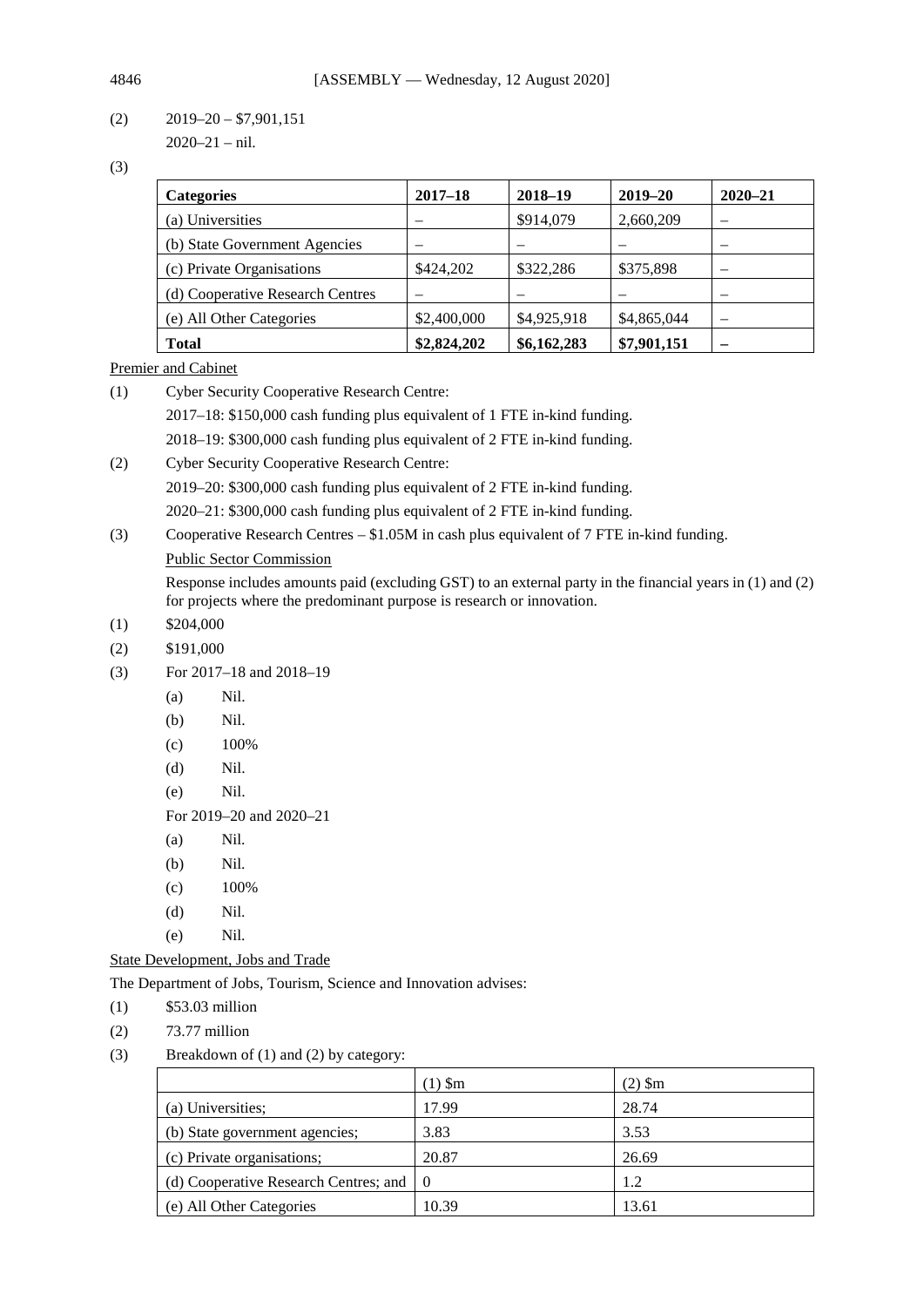### MINISTER FOR ENVIRONMENT — PORTFOLIOS — RESEARCH, INNOVATION AND SCIENCE PROJECT FUNDING

### **6252. Mr W.R. Marmion to the parliamentary secretary representing the Minister for Environment; Disability Services; Electoral Affairs:**

- (1) Can the Minister advise for each portfolio agency within their responsibility, what expenditure was incurred in supporting external and internal research, innovation and/or science related projects for the years 2017–18 and 2018–19?
- (2) Can the Minister advise for each portfolio agency within their responsibility what funding has been allocated towards supporting external and internal research, innovation and/or science related projects for 2019–20 and 2020–21?
- (3) For each of (1) and (2) can the Minister provide a breakdown of expenditure/funding between the following recipient categories:
	- (a) Universities;
	- (b) State government agencies;
	- (c) Private organisations;
	- (d) Cooperative Research Centres; and
	- (e) All Other Categories?

### **Mr R.R. Whitby replied:**

### For the Department of Biodiversity, Conservation and Attraction

(1)–(3) The Department of Biodiversity, Conservation and Attractions is a science-based organisation. Research, innovation and science-related projects are undertaken across the agency, including through the department's Biodiversity Conservation Science section, Parks and Wildlife Service divisions, regions and districts, Zoological Parks Authority, Botanic Gardens and Parks Authority and Rottnest Island Authority. Therefore, most of the work of the department could be considered to be science-related activities and it is not feasible to differentiate expenditure according to the categories in the question.

### For the Western Australian Electoral Commission:

| (1) | $2017 - 18$ | \$9 100 |  |
|-----|-------------|---------|--|
|     | 2018–19     | Nil.    |  |
| (2) | 2019–20     | Nil.    |  |

- 2020–21 Nil.
- (3) (a) Universities

| (1) | $2017 - 18$ | \$9 100 |
|-----|-------------|---------|
|     | 2018-19     | Nil.    |
| (2) | $2019 - 20$ | Nil.    |
|     | $2020 - 21$ | Nil.    |

(3) (b)–(e) Nil.

## MINISTER FOR EMERGENCY SERVICES — PORTFOLIOS — RESEARCH, INNOVATION AND SCIENCE PROJECT FUNDING

### **6255. Mr W.R. Marmion to the Minister for Emergency Services; Corrective Services:**

- (1) Can the Minister advise for each portfolio agency within their responsibility, what expenditure was incurred in supporting external and internal research, innovation and/or science related projects for the years 2017–18 and 2018–19?
- (2) Can the Minister advise for each portfolio agency within their responsibility what funding has been allocated towards supporting external and internal research, innovation and/or science related projects for 2019–20 and 2020–21?
- (3) For each of (1) and (2) can the Minister provide a breakdown of expenditure/funding between the following recipient categories:
	- (a) Universities;
	- (b) State government agencies;
	- (c) Private organisations;
	- (d) Cooperative Research Centres; and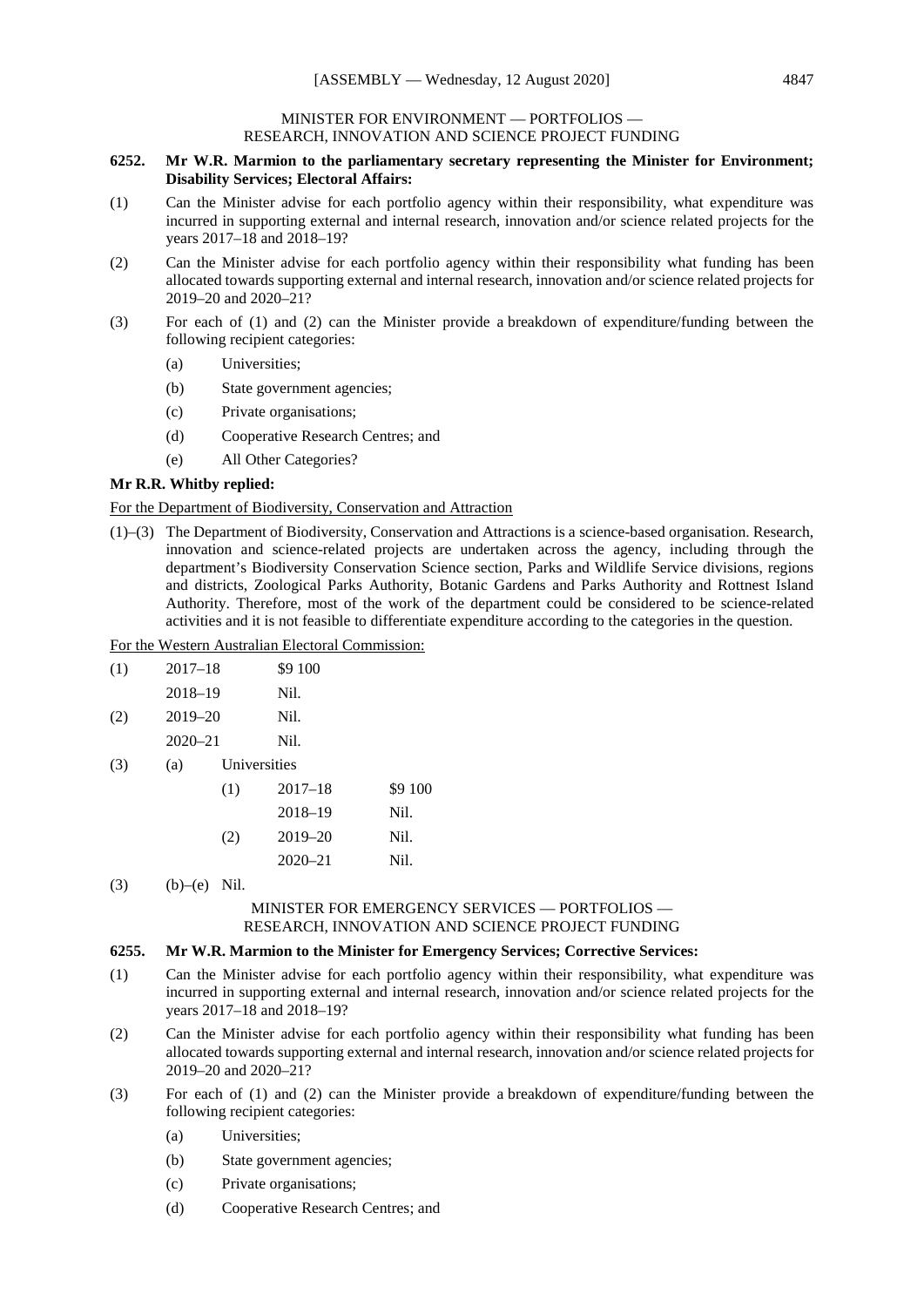(e) All Other Categories?

# **Mr F.M. Logan replied:**

The Department of Justice advises:

- (1) 2017–18: Nil. 2018–19: \$299,413 provided to WA Crime Statistics and Research Unit.
- (2) 2019–20: \$260,000 allocated to WA Crime Statistics and Research Unit.
	- 2020–21: \$286,000 allocated to WA Crime Statistics and Research Unit.
- (3) (a)–(e) The funding is for the WA Crime Statistics and Research Unit which is part of the Department of Justice.

The Department of Fire and Emergency Services advises:

- (1)  $2017-18$  expenditure  $-$  \$472,550 2018–19 expenditure – \$360,605
- (2) 2019–20 funding \$326,070 2020–21 funding – \$269,600
- (3) (1) 2017–18 and 2018–19 Expenditure Breakdown:
	- (a) Universities  $-$  \$56,050
	- (b) State Government \$414,605
	- (c) Private Organisations Nil.
	- (d) Cooperative Research Centre \$96,500
	- (e) All Other Categories \$266,000
	- (2) 2019–20 and 2020–21 Funding Breakdown:
		- (a) Universities  $-$  \$28,050
		- (b) State Government \$204,000
		- (c) Private Organisations Nil.
		- (d) Cooperative Research Centre \$95,900
		- (e) All Other Categories \$267,720

The Office of the Inspector of Custodial Services advises:

- $(1)–(2)$  Nil.
- (3) Not applicable.

The Supervised Release Review Board advises:

- $(1)–(2)$  Nil.
- (3) Not applicable.

# MINISTER FOR TOURISM — PORTFOLIOS — RESEARCH, INNOVATION AND SCIENCE PROJECT FUNDING

### **6260. Mr W.R. Marmion to the Minister for Tourism; Racing and Gaming; Small Business; Defence Issues; Citizenship and Multicultural Interests:**

- (1) Can the Minister advise for each portfolio agency within their responsibility, what expenditure was incurred in supporting external and internal research, innovation and/or science related projects for the years 2017–18 and 2018–19?
- (2) Can the Minister advise for each portfolio agency within their responsibility what funding has been allocated towards supporting external and internal research, innovation and/or science related projects for 2019–20 and 2020–21?
- (3) For each of (1) and (2) can the Minister provide a breakdown of expenditure/funding between the following recipient categories:
	- (a) Universities;
	- (b) State government agencies;
	- (c) Private organisations;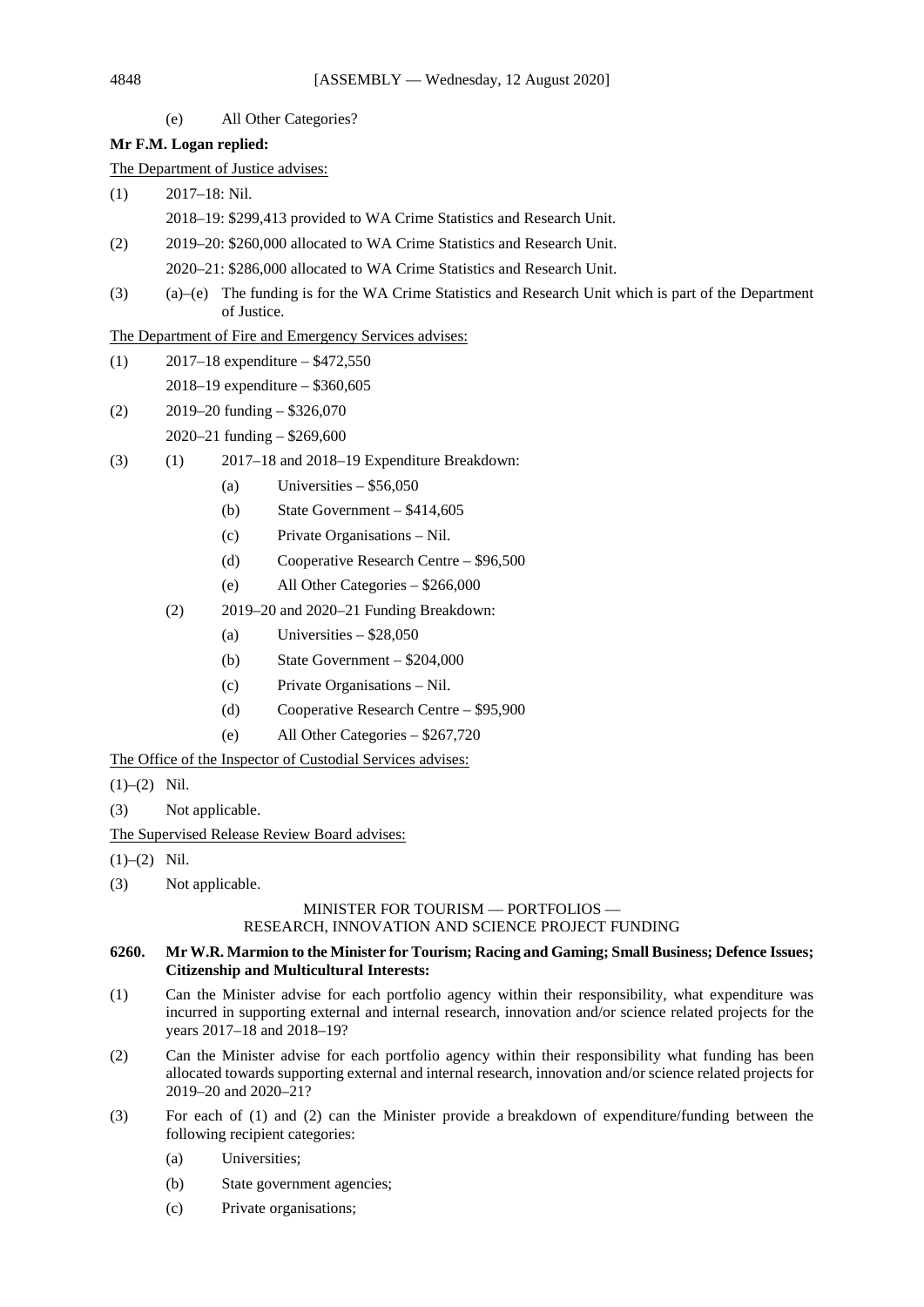- (d) Cooperative Research Centres; and
- (e) All Other Categories?

## **Mr P. Papalia replied:**

Tourism Portfolio

Tourism Western Australia

Please refer to Legislative Assembly Question on Notice 6249.

Rottnest Island Authority

Please refer to Legislative Assembly Question on Notice 6252.

# Racing and Gaming Portfolio

For the Racing, Gaming and Liquor Division of the Department of Local Government, Sport and Cultural Industries please refer to Legislative Assembly Question on Notice 6256.

Racing and Wagering Western Australia (RWWA)

| (1) | $2017 - 18$ | \$127 523.50 |
|-----|-------------|--------------|
|     | 2018-19     | \$66 032     |
| (2) | 2019-20     | \$3 300      |
|     | $2020 - 21$ | \$80 000     |

(3)

|     | $2017 - 18$  | 2018-19         | $2019 - 20$ | $2020 - 21$     |
|-----|--------------|-----------------|-------------|-----------------|
| (a) | <b>Nil</b>   | \$34 382        | \$3 300     | \$80 000        |
| (b) | <b>Nil</b>   | Nil             | Nil         | <b>Nil</b>      |
| (c) | \$127 523.50 | \$28 150        | Nil         | <b>Nil</b>      |
| (d) | <b>Nil</b>   | N <sub>il</sub> | Nil         | N <sub>il</sub> |
| (e) | <b>Nil</b>   | \$3,500         | Nil         | N <sub>il</sub> |

Western Australian Greyhound Racing Association (WAGRA)

 $(1)–(3)$  Nil.

Burswood Park Board (BPB)

(1)–(3) Nil.

Small Business Portfolio

## Small Business Development Corporation

| (1) | 2017–18     | \$19467  |
|-----|-------------|----------|
|     | 2018-19     | \$90 151 |
| (2) | $2019 - 20$ | \$59 846 |
|     | $2020 - 21$ | \$70 246 |

(3)

|     | $2017 - 18$ | 2018-19         | $2019 - 20$     | $2020 - 21$     |
|-----|-------------|-----------------|-----------------|-----------------|
| (a) | Nil         | Nil             | N <sub>il</sub> | N <sub>il</sub> |
| (b) | Nil         | N <sub>il</sub> | N <sub>il</sub> | N <sub>il</sub> |
| (c) | \$19467     | \$90 151        | \$59 846        | \$70 246        |
| (d) | Nil         | Nil             | Nil             | N <sub>il</sub> |
| (e) | Nil         | Nil             | N <sub>il</sub> | N <sub>il</sub> |

Defence Issues Portfolio

Please refer to Legislative Assembly Question on Notice 6249.

Citizenship and Multicultural Interests Portfolio

Please refer to Legislative Assembly Question on Notice 6256.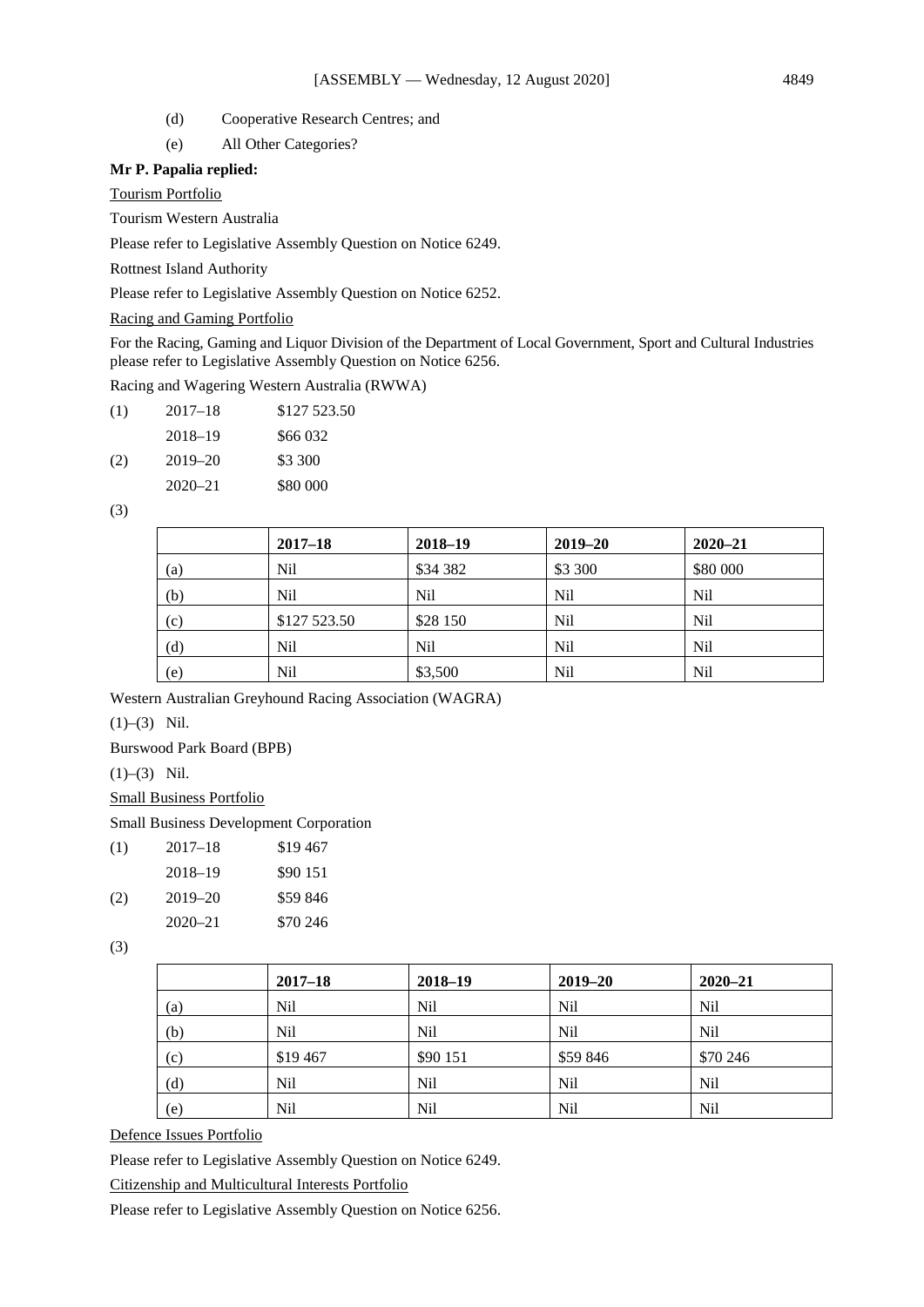## SCHOOLS — ATTENDANCE OFFICERS

## **6269. Mr I.C. Blayney to the minister representing the Minister for Education and Training:**

I refer to the Western Australian Auditor General's Report: 'Follow-on: Managing student attendance in Western Australian Public Schools' published in August 2015 and the finding that there has been no improvement in student attendance in public schools since 2009, and I ask:

- (a) When were badged attendance officers first introduced to Geraldton and why;
- (b) Provide a table showing the number of badged attendance officers located in both Geraldton and the Mid West in:
	- (i) 2012;
	- (ii) 2013;
	- (iii) 2014;
	- (iv) 2015;
	- $(v)$  2016;
	- (vi) 2017;
	- (vii) 2018;
	- (viii) 2019; and
	- $(ix)$  2020 to date;
- (c) Provide a table showing the number of badged attendance officers currently located in:
	- (i) Albany;
	- (ii) Bunbury;
	- (iii) Esperance;
	- (iv) Geraldton;
	- (v) Northam;
	- (vi) Karratha;
	- (vii) Broome;
	- (viii) Kununurra;
	- (ix) Port Hedland;
	- (x) Kalgoorlie;
	- (xi) Busselton;
	- (xii) Mid West; and
	- (xiii) WA;
- (d) Are badged attendance officers employed by the Department of Education:
	- (i) If not, who is their employer; and
	- (ii) Are the positions permanent, full time roles; and
- (e) Please provide a breakdown of the number of badged attendance officers by public school in Geraldton, including:
	- (i) Geraldton Senior High School;
	- (ii) Champion Bay Senior High School;
	- (iii) Beachlands Primary School;
	- (iv) Geraldton Primary School;
	- (v) Wandina Primary School;
	- (vi) Mount Tarcoola Primary School;
	- (vii) Waggrakine Primary School;
	- (viii) Bluff Point Primary School;
	- (ix) Rangeway Primary School;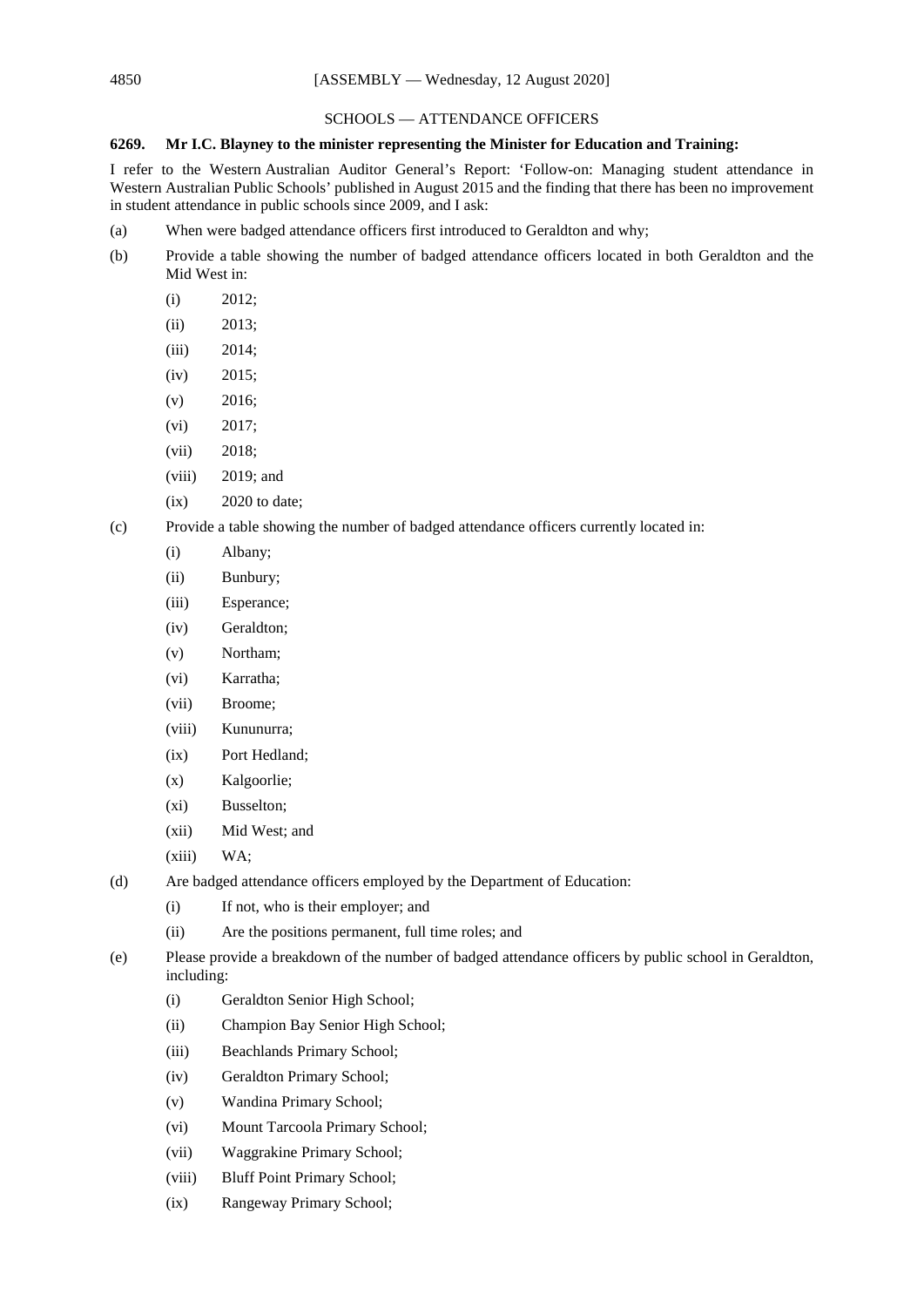- (x) St Johns Primary School; and
- (xi) St Lawrence Primary School?

## **Mr P. Papalia replied:**

(a) System-wide collection of data about the number of badged attendance officers commenced in 2013 and indicates badged attendance officers were present in Geraldton at this time.

(b)

| Year   | (as at end of the school year) | <b>Badged attendance</b><br>officers in Geraldton <sup>1</sup> | Badged attendance officers in the<br><b>Midwest education region</b> |
|--------|--------------------------------|----------------------------------------------------------------|----------------------------------------------------------------------|
| (i)    | 2012                           | Not available <sup><math>\wedge</math></sup>                   | Not available <sup><math>\wedge</math></sup>                         |
| (ii)   | 2013                           | 5                                                              | 5                                                                    |
| (iii)  | 2014                           | 7                                                              | 8                                                                    |
| (iv)   | 2015                           | 77                                                             | 105                                                                  |
| (v)    | 2016                           | 94                                                             | 123                                                                  |
| (vi)   | 2017                           | 97                                                             | 143                                                                  |
| (vii)  | 2018                           | 64                                                             | 118                                                                  |
| (viii) | 2019                           | 56                                                             | 121                                                                  |
| (ix)   | $2020^2$                       | 75                                                             | 168                                                                  |

^ The Department does not hold system-wide data prior to 2013.

<sup>1</sup> Regional Education Office staff and public schools within a 20km radius of the Geraldton GPO.

<sup>2</sup> Data as at 3 July 2020.

(c)

| Location <sup>1</sup> |                         | Badged attendance officers as at 3 July 2020 |
|-----------------------|-------------------------|----------------------------------------------|
| (1)                   | Albany <sup>2</sup>     | 31                                           |
| (ii)                  | Bunbury <sup>2</sup>    | 55                                           |
| (iii)                 | Esperance               | 6                                            |
| (iv)                  | Geraldton <sup>2</sup>  | 75                                           |
| (v)                   | Northam <sup>2</sup>    | 21                                           |
| (vi)                  | Karratha <sup>2</sup>   | 28                                           |
| (vii)                 | Broome <sup>2</sup>     | 33                                           |
| (viii)                | Kununurra               | $\overline{0}$                               |
| (ix)                  | Port Hedland            | 43                                           |
| (x)                   | Kalgoorlie <sup>2</sup> | 70                                           |
| (xi)                  | <b>Busselton</b>        | $\overline{4}$                               |
| (xii)                 | Midwest <sup>3</sup>    | 168                                          |
| (xiii)                | Western Australia       | 1453                                         |

<sup>1</sup> For (i)–(xi), schools within a 20km radius of the location's GPO.

<sup>2</sup> Includes regional education office staff.

<sup>3</sup> All schools and regional education office staff within the Midwest Education Region.

(d) Yes.

- (1) Not applicable.
- (2) A badged attendance officer is an 'authority' under the *School Education Act 1999*, not a 'position'. Any staff member employed by the Department of Education may be designated as a badged attendance officer.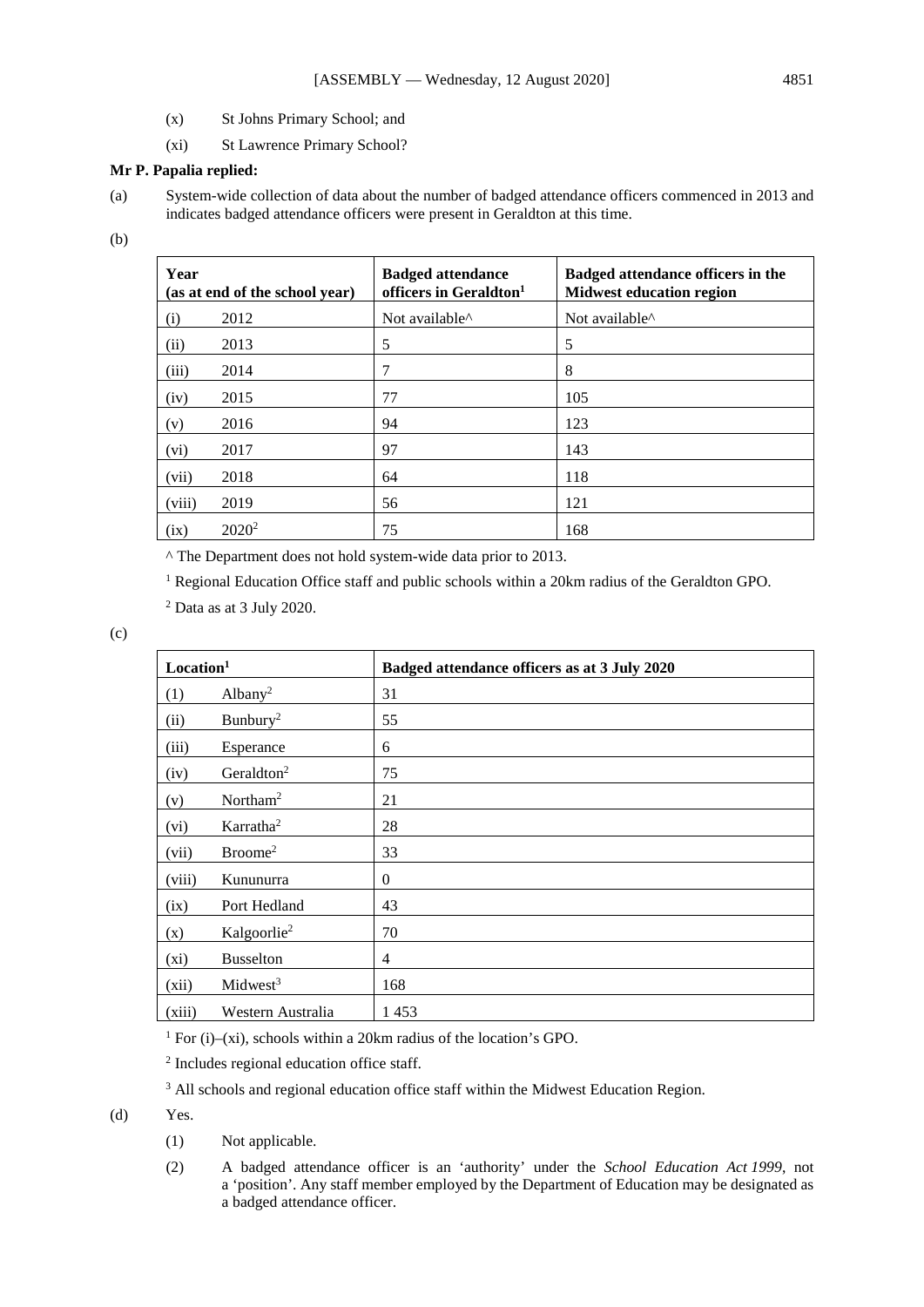(e)

| <b>School</b> |                                   | Badged attendance officers as at 3 July 2020 |
|---------------|-----------------------------------|----------------------------------------------|
| (i)           | Geraldton Senior High School      | 24                                           |
| (ii)          | Champion Bay Senior High School*  | $\Omega$                                     |
| (iii)         | <b>Beachlands Primary School</b>  | 2                                            |
| (iv)          | <b>Geraldton Primary School</b>   | 2                                            |
| (v)           | Wandina Primary School            | 3                                            |
| (vi)          | Mount Tarcoola Primary School     | 5                                            |
| (vii)         | Waggrakine Primary School         | 9                                            |
| (viii)        | <b>Bluff Point Primary School</b> | 7                                            |
| (ix)          | Rangeway Primary school           | 13                                           |

Western Australian public schools make local decisions to address student attendance based on their individual context and need. For example,

\* Champion Bay Senior High School has measures in place to address attendance, including:

0.2 FTE Attendance Officer;

home visits and follow up phone calls with parents and family by AIEOs/Team Leaders/Year Coordinators;

student engagement programs delivered through Shine and Clontarf Academy; and

classroom teachers contact parents/families after a student has recorded three absences (as per the school attendance policy).

(x)–(xi) St Johns Primary School and St Lawrence Primary School belong to the Catholic Education Western Australia sector.

# TOURISM — "WANDER OUT YONDER" CAMPAIGN

## **6283. Mr V.A. Catania to the Minister for Tourism:**

I refer to your media release on 1 June 2020, launching the "Wander out Yonder" campaign, and I ask:

- (a) How much of the \$2 million for this campaign has been spent;
- (b) Please provide details on the amounts spent for the following:
	- (i) Radio;
	- (ii) Digital;
	- (iii) Partnerships; and
	- (iv) Print;
- (c) For question  $(b)(i)$ –(iv), what is the expected spend for each at the conclusion of the campaign;
- (d) Please list the regional towns in the North West which have been featured in advertising in this campaign;
- (e) What is the amount spent on advertising for each town listed in (d); and
- (f) Have 'co-operative marketing campaigns, including holiday offers across hotels, holiday parks, campervans and a variety of tours and experiences' commenced:
	- (i) If yes to (f) which specific offers have been marketed during this campaign;
	- (ii) Please list which offers are associated with specific regional towns in the North West; and
	- (iii) If no to (f) what is the explanation for the delay?

### **Mr P. Papalia replied:**

- (a) Approximately 80 per cent.
- (b) (i) Radio \$127 200
	- (ii) Digital \$269 600
	- (iii) Partnerships \$950 000
	- (iv) Print \$115 200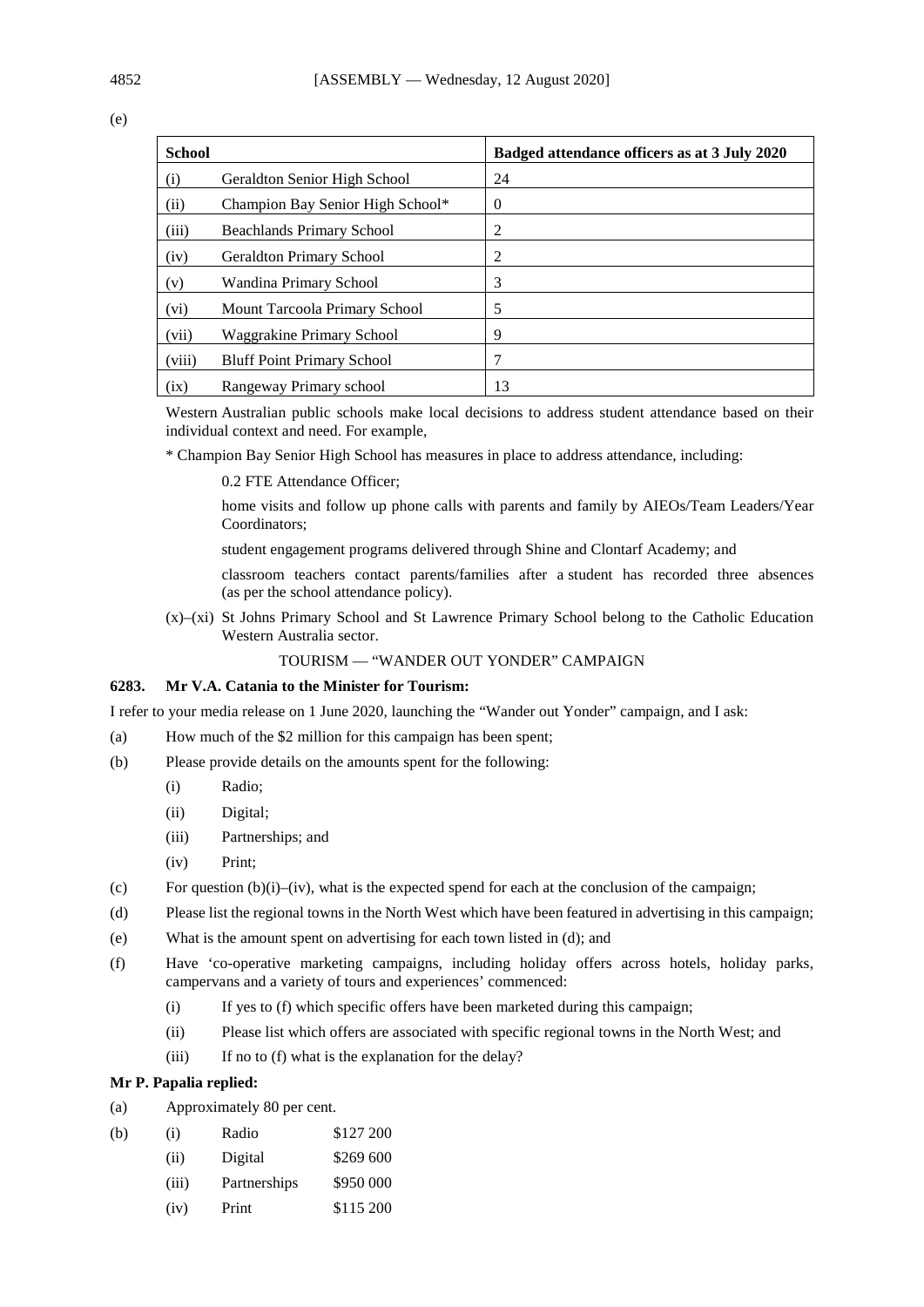- (c) (i) Radio \$159 000
	- (ii) Digital \$337 000
	- (iii) Partnerships \$950 000
	- (iv) Print \$144 000
- (d) The campaign advertisements feature different experiences and tourism operators, not towns.
- (e) Not applicable.
- (f) Yes.
	- (i) Specific offers include Top Parks holiday parks, RAC WA holiday parks and resorts; Accor properties; Britz campervan road trips; Viva Holidays (Helloworld) East Kimberley, Broome and Exmouth packages; and Virgin Australia airfares to Broome and Kununurra.
	- (ii) All offers are associated with regional towns in the North West.
	- (iii) Not applicable.

### CORONAVIRUS — RESOURCES SECTOR

## **6302. Mr V.A. Catania to the Premier; Minister for Public Sector Management; State Development, Jobs and Trade; Federal–State Relations:**

I refer to the \$1.7 billion of measures introduced by the State Government in response to COVID-19, and in particular the \$3.8 million to the FIFO and mining industry to establish two Western Australian-based resource sector export hubs and, I ask:

- (a) How much of the \$3.8 million has been spent to date;
- (b) How much has been spent in Metropolitan Perth and in regional areas? Please provide breakdowns according to Development Commission regions; and
- (c) If the full amount has not been spent, why not and when is it expected to be spent?

### **Mr M. McGowan replied:**

The Department of Jobs, Tourism, Science and Innovation advises:

- (a) The State has contributed \$350,000 to the METS Export Hub which will be delivered by Austmine. The balance of \$3.45 million is a mix of funding from the Commonwealth Department of Industry and Science (\$1.9 million) and contributions from the two proponents (Subsea Energy Australia and Austmine). The Department provided \$350,000 to Austmine on 26 June 2020. To date, \$0 of the State's funds have been spent.
- (b) To date, \$0 has been spent.
- (c) The Department provided payment to Austmine on 26 June 2020. Funds are to be expended by Austmine by 30 December 2022.

CORONAVIRUS — LOTTERYWEST CRISIS AND EMERGENCY RELIEF GRANT FUND

### **6307. Mr V.A. Catania to the Premier; Minister for Public Sector Management; State Development, Jobs and Trade; Federal–State Relations:**

I refer to the \$1.7 billion of measures introduced by the State Government in response to COVID-19, and in particular the \$159 million to Crisis Relief Funds, and I ask:

- (a) How much of the \$159 million has been spent to date;
- (b) How much has been spent in Metropolitan Perth and in regional areas? Please provide breakdowns according to Development Commission regions; and
- (c) If the full amount has not been spent, why not and when is it expected to be spent?

## **Mr M. McGowan replied:**

- (a) As at 24 July 2020, Lotterywest has provided \$37.5 million as part of the COVID-19 Relief Fund. A further \$10 million has been committed for community arts and sports projects to be delivered in conjunction with the Department of Local Government Sports and Cultural Industries.
- (b) A large component of Crisis Relief Funds is spent on state-wide programs and as such a meaningful breakdown cannot easily be provided.
- (c) The COVID-19 Relief Fund will continue to support communities and organisations affected by COVID-19 throughout 2020–21.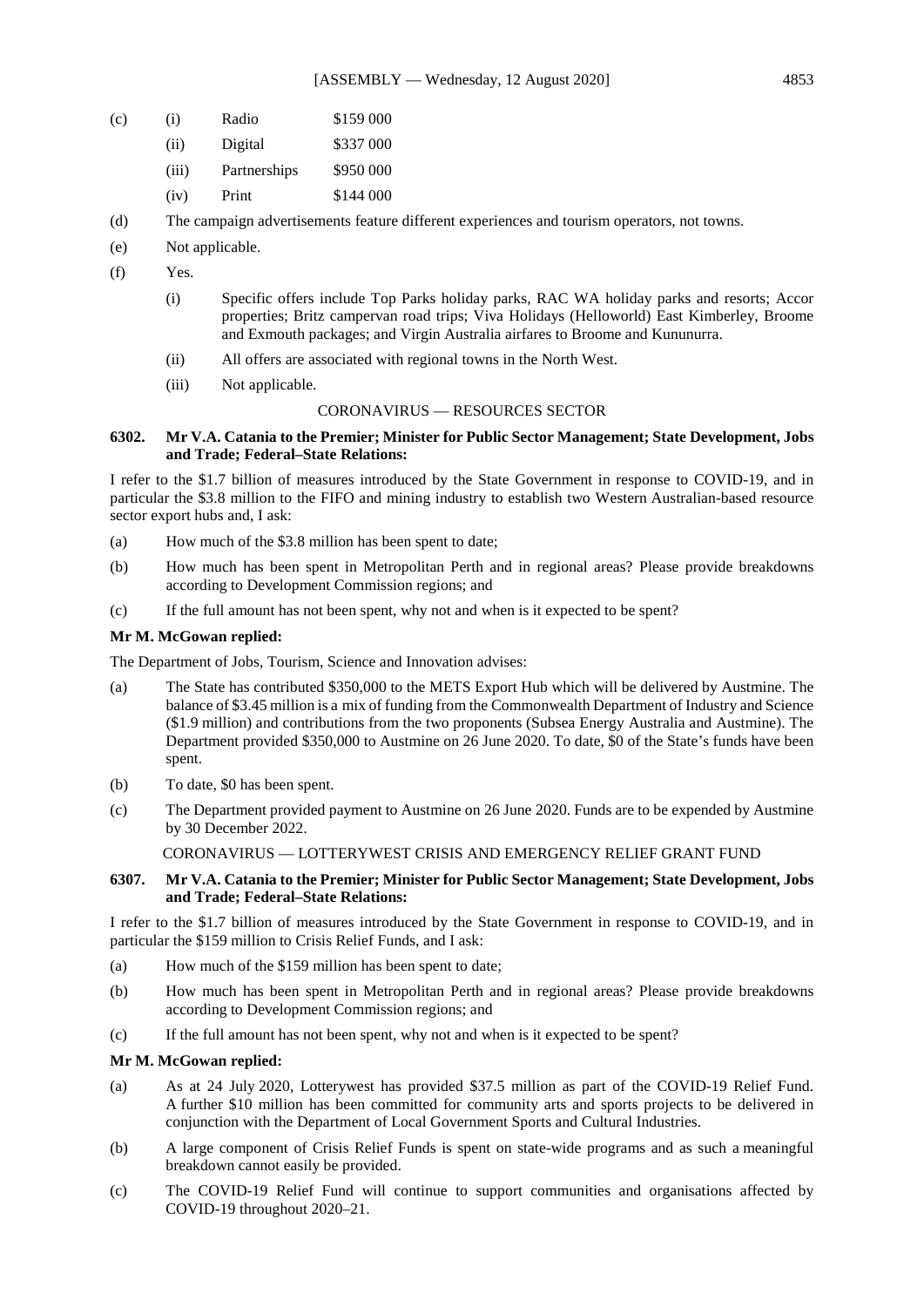### CORRECTIVE SERVICES — ADULT PRISON POPULATION

# **6309. Mr S.K. L'Estrange to the Minister for Emergency Services; Corrective Services:**

As at 30 June 2016, what was the adult prison population and how many prisoners were:

- (a) On remand;
- (b) Serving a sentence;
- (c) Male and on remand;
- (d) Male and serving a sentence;
- (e) Female and on remand; and
- (f) Female and serving a sentence?

## **Mr F.M. Logan replied:**

- (a) 1852
- (b) 4476
- (c) 1622
- (d) 4074
- (e) 230
- $(f)$  402

# CORRECTIVE SERVICES — ADULT PRISON POPULATION

## **6310. Mr S.K. L'Estrange to the Minister for Emergency Services; Corrective Services:**

As at 30 June 2019, what was the adult prison population and how many prisoners are:

- (a) On remand;
- (b) Serving a sentence;
- (c) Male and on remand;
- (d) Male and serving a sentence;
- (e) Female and on remand; and
- (f) Female and serving a sentence?

### **Mr F.M. Logan replied:**

- (a) 1956
- (b) 4984
- (c) 1733
- (d) 4492
- (e) 223
- $(f)$  492

### CORRECTIVE SERVICES — ADULT PRISON POPULATION

## **6311. Mr S.K. L'Estrange to the Minister for Emergency Services; Corrective Services:**

I refer to each of the following prisons: Acacia Prison, Albany Regional Prison, Bandyup Women's Prison, Broome Regional Prison, Bunbury Regional Prison, Casuarina Prison, Eastern Goldfields Regional Prison, Greenough Regional Prison, Hakea Prison, Karnet Prison Farm, Melaleuca Remand and Reintegration Facility, Pardelup Prison Farm, Roebourne Regional Prison, West Kimberley Regional Prison, and Wooroloo Regional Prison, and ask:

- (a) As at 30 June 2016, what was the adult prison population in each of these facilities; and
- (b) As at 30 June 2019, what was the adult prison population in each of these facilities?

### **Mr F.M. Logan replied:**

| <b>Facility</b>                      | (a) As at 30 June 2016 | (b) As at $30$ June $2019$ |
|--------------------------------------|------------------------|----------------------------|
| Acacia Prison                        | 1.469                  | 1.513                      |
| Albany Regional Prison               | 417                    | 471                        |
| Bandyup Women's Prison               | 396                    | 227                        |
| Boronia Pre-release Centre for Women | 88                     | 91                         |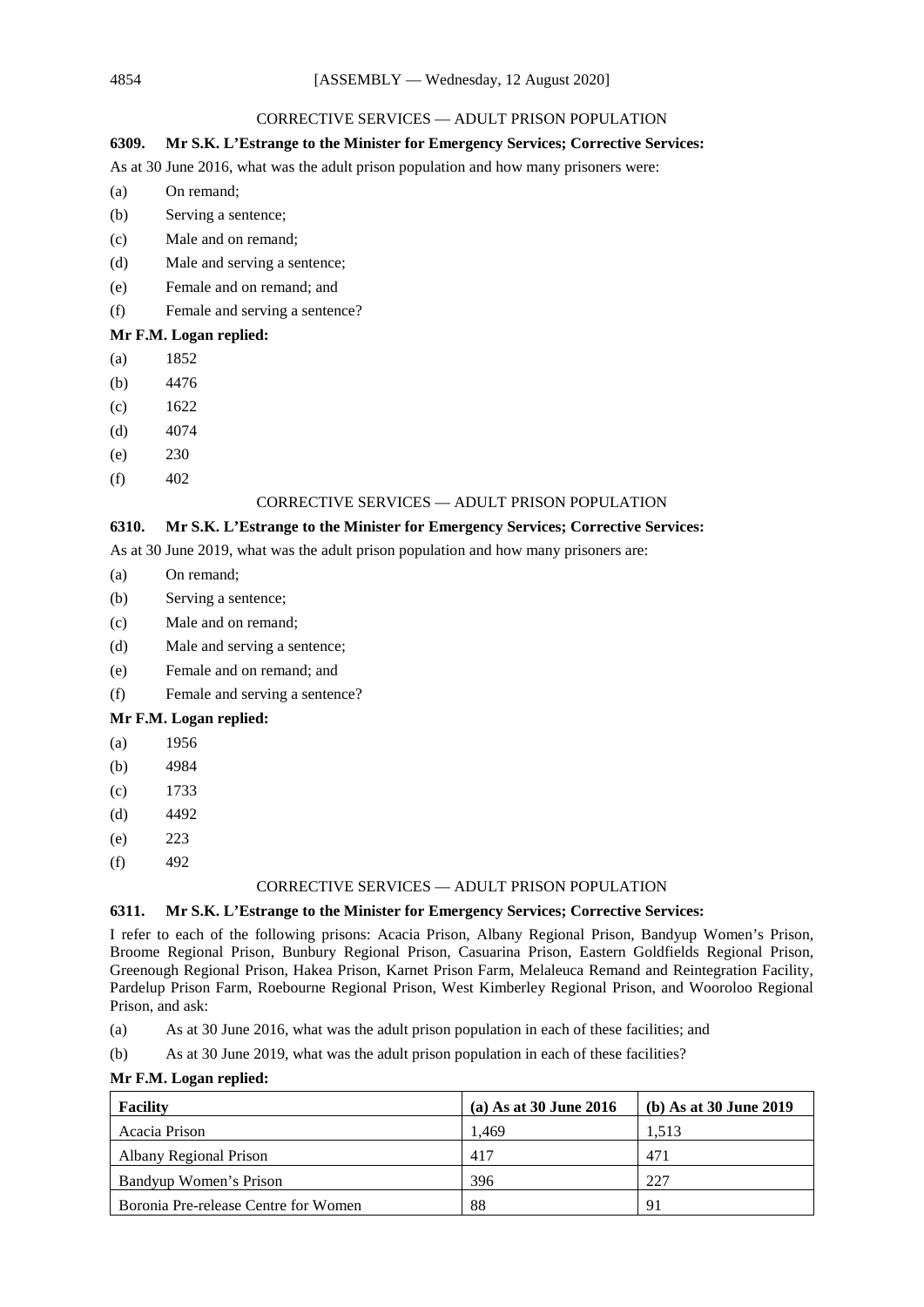| <b>Broome Regional Prison</b>               | $\theta$        | 69    |
|---------------------------------------------|-----------------|-------|
| <b>Bunbury Regional Prison</b>              | 332             | 369   |
| Casuarina Prison                            | 939             | 953   |
| Eastern Goldfields Regional Prison          | 98              | 301   |
| Greenough Regional Prison                   | 327             | 166   |
| Hakea Prison                                | 962             | 1,157 |
| Karnet Prison Farm                          | 322             | 368   |
| Melaleuca Remand and Reintegration Facility | Not Operational | 241   |
| Pardelup Prison Farm                        | 78              | 93    |
| Roebourne Regional Prison                   | 177             | 209   |
| West Kimberley Regional Prison              | 271             | 215   |
| Wooroloo Regional Prison                    | 376             | 423   |

# BANKSIA HILL DETENTION CENTRE — DETAINEE POPULATION

### **6312. Mr S.K. L'Estrange to the Minister for Emergency Services; Corrective Services:**

I refer to Banksia Hill Juvenile Detention Centre, and I ask:

- (a) As at 30 June 2016, what was the juvenile population in this facility;
- (b) As at 30 June 2019, what was the juvenile population in this facility;
- (c) As at 30 June 2016, were any detainees over the age of 17 housed in this facility;
- (d) As at 30 June 2019, were any detainees over the age of 17 housed in this facility; and
- (e) What is the process to transfer juvenile detainees who reach the age of 18 from Banksia Hill Detention Centre to an adult prison?

# **Mr F.M. Logan replied:**

- (a) 145
- (b) 123
- (c) Yes.
- (d) Yes.
- (e) In line with s178 of the *Young Offenders Act 1994*, if a young person who reaches the age of 18 years and is detained at Banksia Hill Detention Centre serving a period of detention, the chief executive officer may apply to the Children's Court for a direction to transfer the young person to a prison under the Prison's Act 1981 to serve the unserved portion of the sentence in prison.

The Children's Court can make the direction should it be satisfied that the young person's behaviour in the detention centre is or has been a significant risk to the safety or welfare of other people in custody, staff, centre or antecedents; or if the young person has a significant period of detention to serve, if the young person is serving a period of imprisonment or if the Court see thinks fit.

## CORRECTIVE SERVICES — DEPARTMENT — STAFF GRIEVANCES

# **6313. Mr S.K. L'Estrange to the Minister for Emergency Services; Corrective Services:**

I refer to the Department of Corrective Services, and I ask:

- (a) Were any staff grievances lodged in financial year 2016–2017;
- (b) If yes to (a), how many were lodged:
	- (i) How many were resolved;
	- (ii) How many were dismissed;
	- (iii) How many were upheld; and
	- (iv) How many are outstanding;
- (c) Were any staff grievances lodged in financial year 2017–2018:
	- (i) How many were resolved;
	- (ii) How many were dismissed;
	- (iii) How many were upheld; and
	- (iv) How many are outstanding;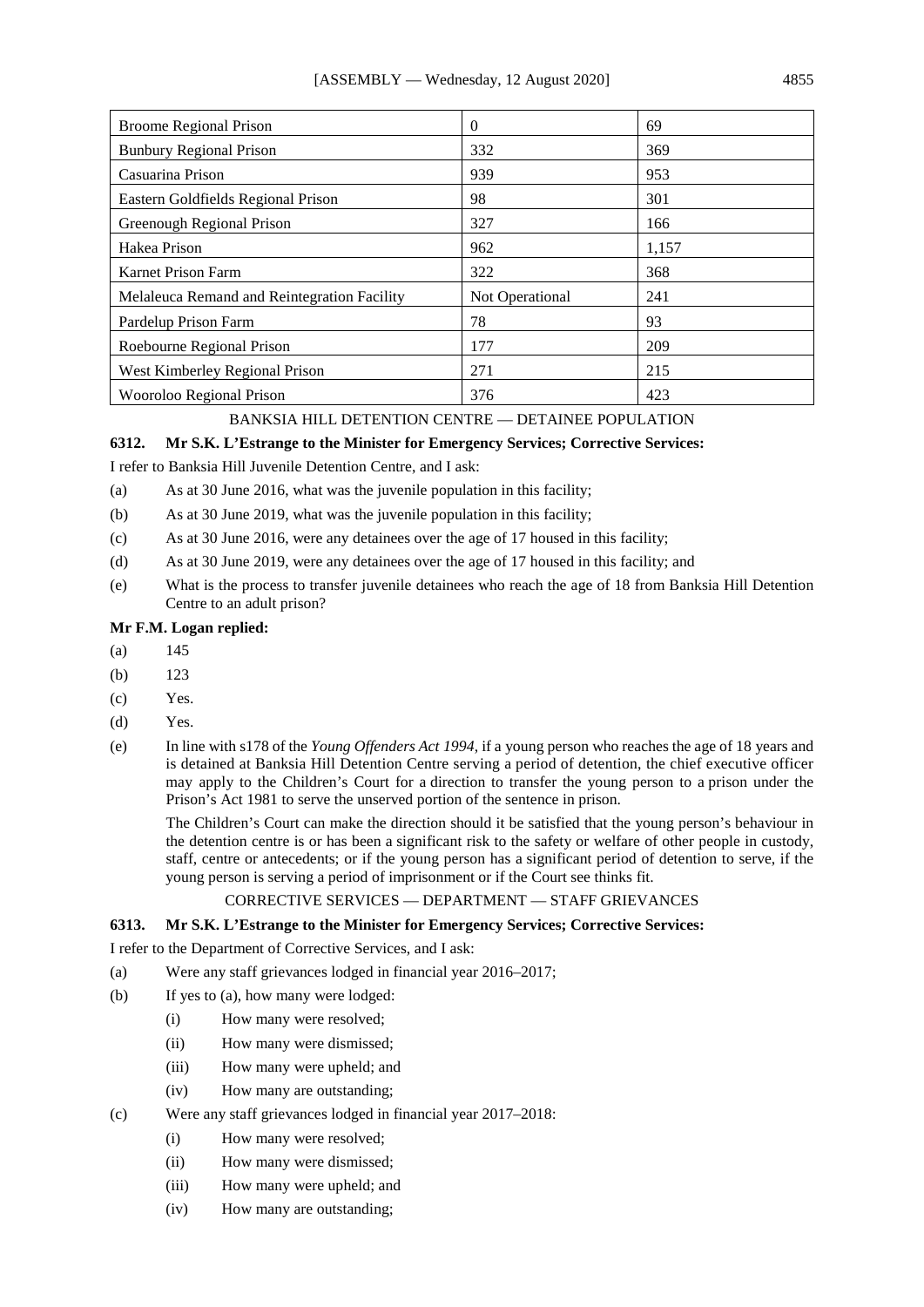- (d) Were any staff grievances lodged in financial year 2018–2019:
	- (i) How many were resolved;
	- (ii) How many were dismissed;
	- (iii) How many were upheld; and
	- (iv) How many are outstanding; and
- (e) Were any staff grievances lodged in financial year 2019–2020:
	- (i) How many were resolved;
	- (ii) How many were dismissed;
	- (iii) How many were upheld; and
	- (iv) How many are outstanding?

# **Mr F.M. Logan replied:**

- (a) Yes, 9
- (b) (i)  $3$ 
	- $(ii)$  0
	- (iii) Not applicable.
	- (iv) Data not captured.
- (c) Yes, 18
	- $(i)$  4
	- $(ii)$  1
	- (iii) Not applicable.
	- $(iv)$  1
- (d) Yes, 24
	- (i) 10
	- $(ii)$  3
	- (iii) Not applicable.
	- (iv) Data not captured.
- (e) Yes, 15
	- (i) 3
	- $(ii)$  0
	- (iii) Not applicable.
	- $(iv)$  3

Please note:

In relation to part (ii) for each year, please note that grievances are not generally dismissed, on the basis that the complainant owns the grievance. Grievances can cease for a number of reasons, including, but not limited to:

The complainant withdrawing the grievance.

Lack of evidence.

The complaint lodged does not meet the criteria for a grievance; or

The complaint is being ceased and managed under another process.

Under part (ii), grievances included here relate to one of the above withdrawal reasons.

In relation to part (iii) for each year, please note that grievances are not "upheld" but rather resolved.

## CORRECTIVE SERVICES — BROOME PRISON

# **6314. Mr S.K. L'Estrange to the Minister for Emergency Services; Corrective Services:**

I refer to the planning for a new Broome Prison, and I ask:

- (a) When does the Minister expect the planning for the new Broome Prison to be complete;
- (b) When is the construction start date for the new prison; and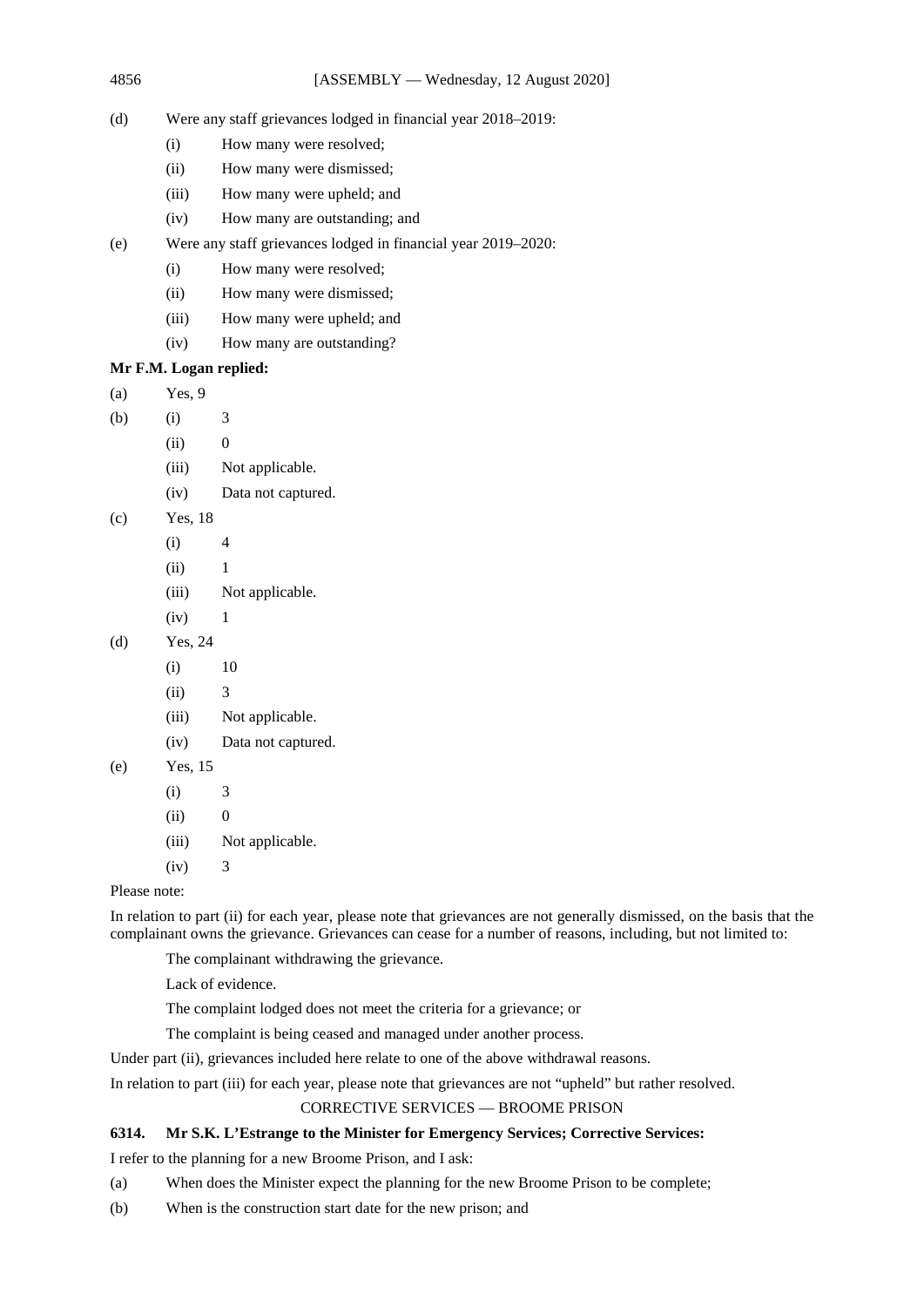(c) What is the expected completion date of the new prison?

## **Mr F.M. Logan replied:**

- (a) The Department is currently engaging with the traditional owners, Nyamba Buru Yawaru, to identify a preferred site for the proposed new Broome Regional Prison. Once a new site has been identified, the Department is expecting to provide a project definition plan to Government in 2021.
- (b)–(c) These dates will be contained in the project definition plan.

#### PRISONS — DRUG TESTING

### **6315. Mr S.K. L'Estrange to the Minister for Emergency Services; Corrective Services:**

I refer to illicit drug tests in WA Prisons, and I ask:

(a) Has the number of positive results decreased since the suspension of social visits due to COVID-19?

#### **Mr F.M. Logan replied:**

There has been a reduction in the number of recorded positive drug tests since the suspension of social visits due to COVID-19 which occurred on 23 March 2020. The Department of Justice (Corrective Services) have conducted two Drug Prevalence Testing (DPT) events since the suspension of social visits. DPT events occur four times a year and tests a percentage of prisoners and young people in custody across the custodial estate to determine the prevalence of drug use over a predetermined period of time.

An event was conducted on 11 May 2020 which resulted in 9 positive indications for drug use. Another event was conducted on 15 June 2020, and whilst the results are not final (at 6 July 2020) current results indicate 15 positive indications for drug use.

The results for the last quarterly DPT event to occur prior to the suspension of social visits was on 5 February 2020 which returned 35 positive indications for drug use.

### CORRECTIVE SERVICES — DEATHS IN CUSTODY

#### **6316. Mr S.K. L'Estrange to the Minister for Emergency Services; Corrective Services:**

Were there any deaths in custody in the calendar years of 2017, 2018, 2019, and 2020 to date:

(a) If yes, how many deaths in custody occurred according to each calendar year:

- (i) According to calendar year, in which prisons did these deaths occur;
- (ii) According to calendar year, what were the causes of these deaths in custody; and
- (iii) How many of these deaths in custody were the death of person of Aboriginal or Torres Strait Islander descent?

### **Mr F.M. Logan replied:**

 $(a)$   $(i)$ 

| <b>Prison</b>                               | 2017 | 2018 | 2019 | 2020* |
|---------------------------------------------|------|------|------|-------|
| Acacia Prison                               | 1    | 2    | 2    | 2     |
| Albany Regional Prison                      | 1    |      |      |       |
| Bandyup Womens Prison                       | 1    |      |      |       |
| <b>Broome Regional Prison</b>               |      |      | 1    |       |
| <b>Bunbury Regional Prison</b>              | 1    |      |      |       |
| Casuarina Prison                            | 6    | 5    | 7    | 7     |
| Eastern Goldfields Regional Prison          |      |      | 1    |       |
| Hakea Prison                                | 1    |      | 4    |       |
| <b>Karnet Prison Farm</b>                   |      |      |      |       |
| Melaleuca Remand And Reintegration Facility | 1    |      |      |       |
| Roebourne Regional Prison                   |      |      |      |       |
| West Kimberley Regional Prison              |      |      |      |       |

\* Up until 31 July 2020.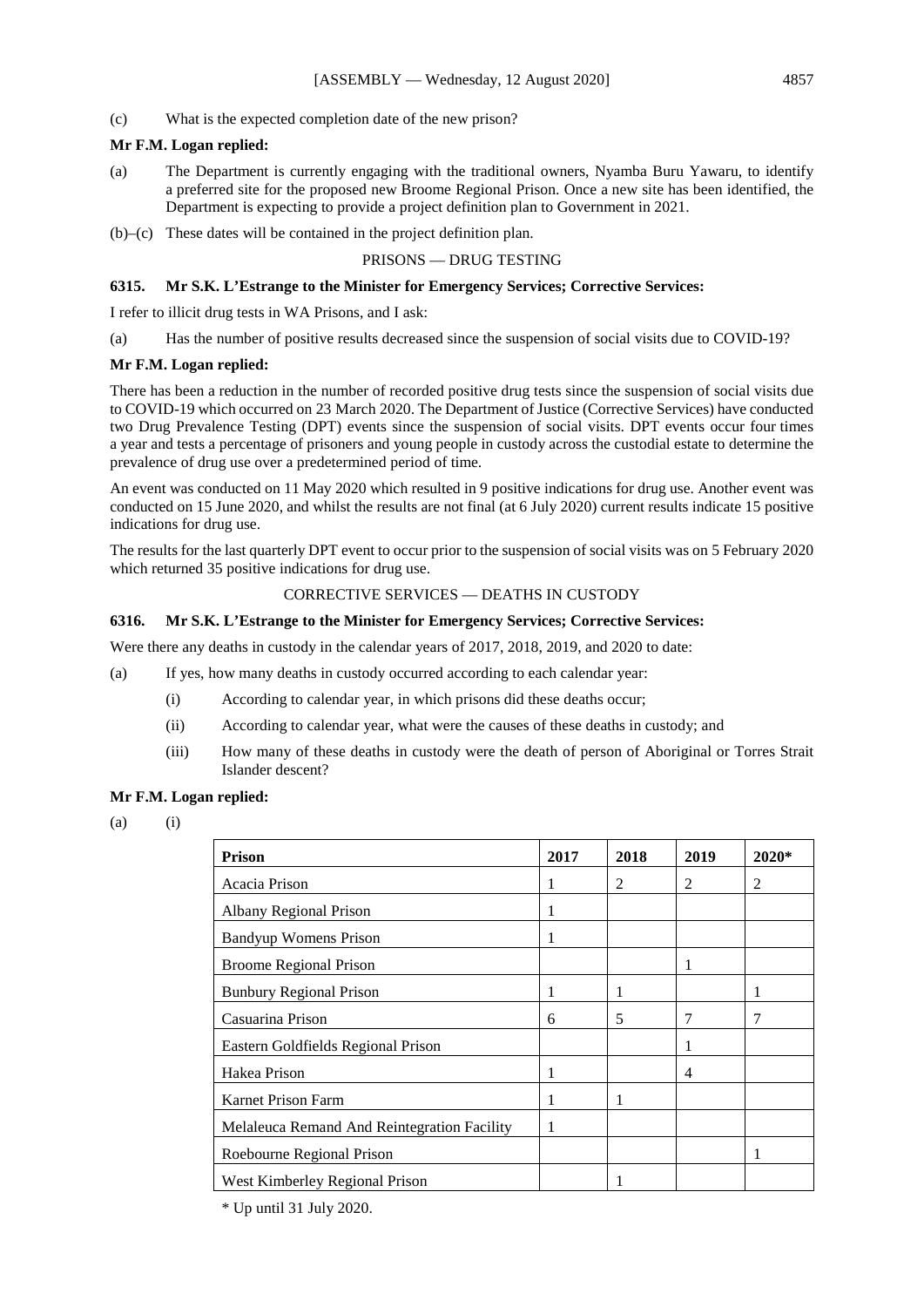(ii)

| <b>Cause of Death*</b>                        | 2017 | 2018 | 2019 | $2020**$ |
|-----------------------------------------------|------|------|------|----------|
| Apparent Natural                              | 6    | 8    |      |          |
| Natural                                       |      |      |      |          |
| Apparent Unnatural                            |      |      |      |          |
| Unnatural                                     |      |      |      |          |
| Unable To Determine Whether Natural/Unnatural |      |      |      |          |

\* Until the Coroner determines the cause of death, the cause is reported as 'APPARENT'. \*\* Up until 31 July 2020.

(iii) From 1 January 2017 up until 31 July 2020, total  $-15$ .

From 1 January 2020 up until 31 July 2020, total  $-4$ .

## MINISTER FOR CORRECTIVE SERVICES — PORTFOLIOS — CYBERSECURITY BREACHES

## **6317. Mr S.K. L'Estrange to the Minister for Emergency Services; Corrective Services:**

I refer to each Department, Agency and Government Trading Enterprise within the Minister's portfolio of Corrective Services, and I ask:

- (a) Were there any cybersecurity breaches to agency computer systems or servers in 2017;
- (b) If yes to (a), for each breach:
	- (i) When did the breach occur;
	- (ii) What entity was responsible for each breach and what was their suspected purpose;
	- (iii) What information was compromised; and
	- (iv) How did the breach occur and what action has been taken to stop a recurrence of this breach;
- (c) Were there any cybersecurity breaches to agency computer systems or servers in 2018;
- (d) If yes to (c), for each breach:
	- (i) When did the breach occur;
	- (ii) What entity was responsible for each breach and what was their suspected purpose;
	- (iii) What information was compromised; and
	- (iv) How did the breach occur and what action has been taken to stop a recurrence of this breach;
- (e) Were there any cybersecurity breaches to agency computer systems or servers in 2019; and
- (f) If yes to (e), for each breach:
	- (i) When did the breach occur;
	- (ii) What entity was responsible for each breach and what was their suspected purpose;
	- (iii) What information was compromised; and
	- (iv) How did the breach occur and what action has been taken to stop a recurrence of this breach?

# **Mr F.M. Logan replied:**

- (a) Yes.
- (b) (i)  $11^{th}$  January 2017.
	- (ii) Unknown.
	- (iii) Unknown.
	- (iv) A user clicked on a link from a news website and was further instructed to contact a technician for IT support which they did. The call was disconnected before the end of their conversation. The user immediately alerted the IT Department of the incident. IT reset the users passwords, wiped and rebuilt the PC. To minimise the chances of recurrence, the Department of Justice conducted social engineering awareness raising exercises and undertook an internal social engineering audit.
- $(c)$  No.
- (d) Not applicable.
- (e) Yes.
- (f) (i)  $15<sup>th</sup>$  November 2019.
	- (ii) It was a phishing email. Unknown.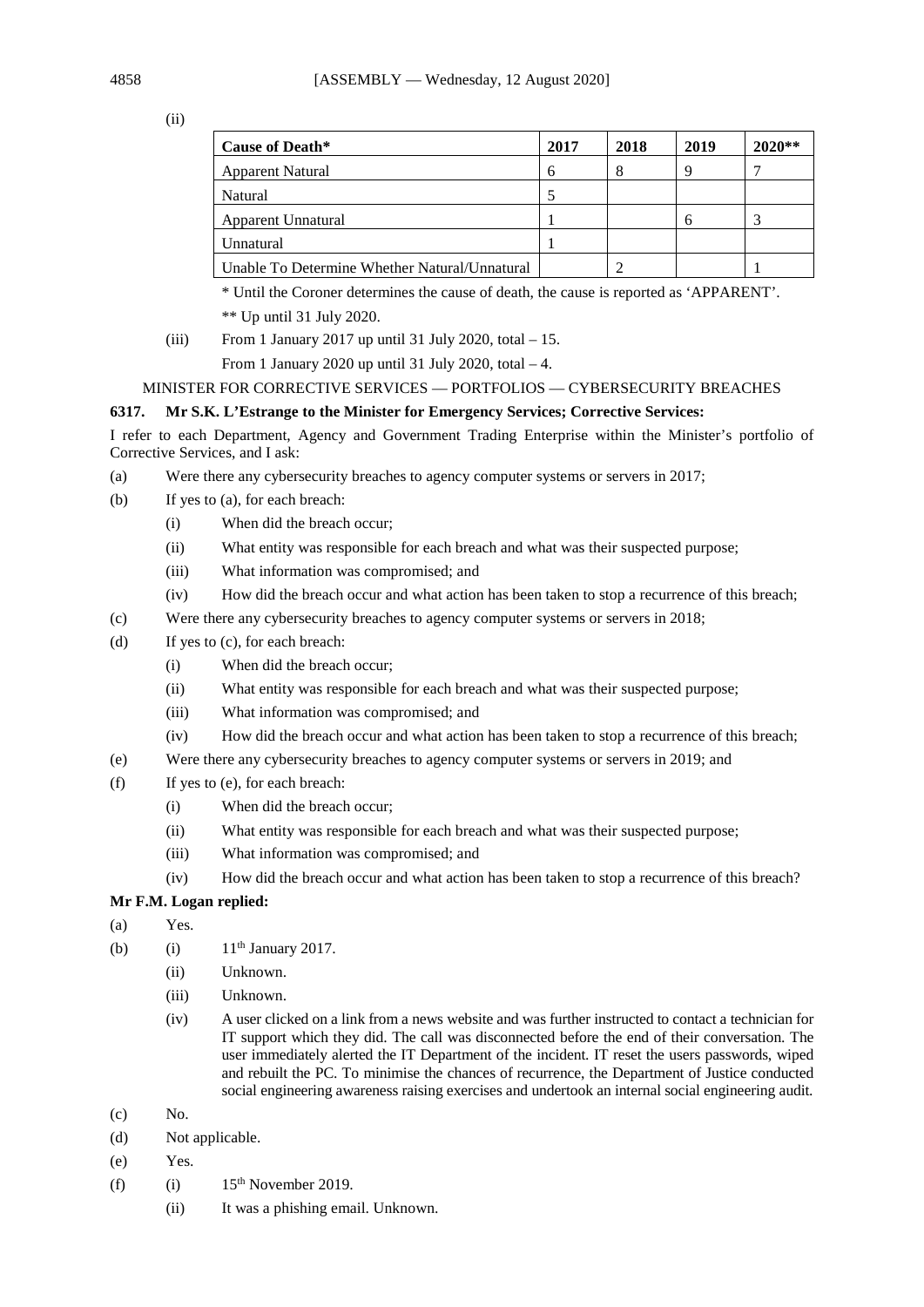- (iii) No.
- (iv) The bank details of an employee were changed after Payroll received an email from an individual purporting to be a genuine employee of the Department. Once HR were alerted of the change, they immediately identified a security breach and the matter was reported to the fraud department of the employee's bank and to the WA Police. To minimise the chances of recurrence, the Department of Justice:

Immediately sent out a Cyber Security Advisory notification by email to all users alerting them of potential for social engineering attacks and reminding them to be vigilant against social engineering attempts.

Implemented changes in how payroll requests sent through email are assessed to ensure fraudulent requests are detected and reported. This includes directing employees to use the Department's HR Kiosk facility to make changes themselves, and where HR is required to make the change, they should phone the employee using a known employee's phone number to confirm the change request, and when the change is made. HR then send an email to the employee using a known employee's email address to confirm the change.

Implemented a mandatory online security awareness training program for all users in December 2019 to periodically remind users of their information security responsibilities, including identification, prevention and reporting of social engineering attacks.

Drafted an ICT Acceptable Use Policy that will be published in the third quarter of 2020 to clarify information security responsibilities for users, including responsibility for identifying and reporting potential and actual cyber security incidents.

Conducted an internal social engineering audit and raised awareness of social engineering risks and how users can prevent social engineering attacks from succeeding.

# CORONAVIRUS — CORRECTIVE SERVICES — PERSONAL PROTECTIVE EQUIPMENT

### **6318. Mr S.K. L'Estrange to the Minister for Emergency Services; Corrective Services:**

I refer to the Department of Corrective Services, and I ask:

- (a) List the quantity of COVID-19 personal protective equipment (PPE) items currently held on stock/storage, as at 1 June 2020, for each individual for the following:
	- (i) Prison officer;
	- (ii) Senior officer; and
	- (iii) Prison employee?

### **Mr F.M. Logan replied:**

(a) (i)–(iii) As at 3 June 2020, Corrective Services held the following Personal Protective Equipment (PPE) items:

| <b>Item</b>           | Unit of measurement | <b>Number</b> |
|-----------------------|---------------------|---------------|
| Alcohol gel           | Litres              | 14,031.7      |
| Coveralls             | Each                | 3,622         |
| Face Shields          | Each                | 55            |
| Gloves                | Individual gloves   | 880,003       |
| Goggles               | Each                | 1,286         |
| Gowns                 | Each                | 108           |
| <b>Masks</b>          | Each                | 105,906       |
| <b>Safety Glasses</b> | Each                | 3,439         |

PPE stocks are centrally recorded by Facility, Location and Regional Area to allow for monitoring and deployment. PPE stocks are not recorded or allocated to particular categories of employee. PPE is deployed in accordance with Department of Health guidelines and advice.

## CORONAVIRUS — CORRECTIVE SERVICES — PERSONAL PROTECTIVE EQUIPMENT

# **6319. Mr S.K. L'Estrange to the Minister for Emergency Services; Corrective Services:**

I refer to the Department of Corrective Services, and I ask:

### (a) What COVID-19 personal protective equipment (PPE) shortages by item exists as at 1 June 2020?

### **Mr F.M. Logan replied:**

(a) Corrective Services had no shortages of Personal Protective Equipment (PPE).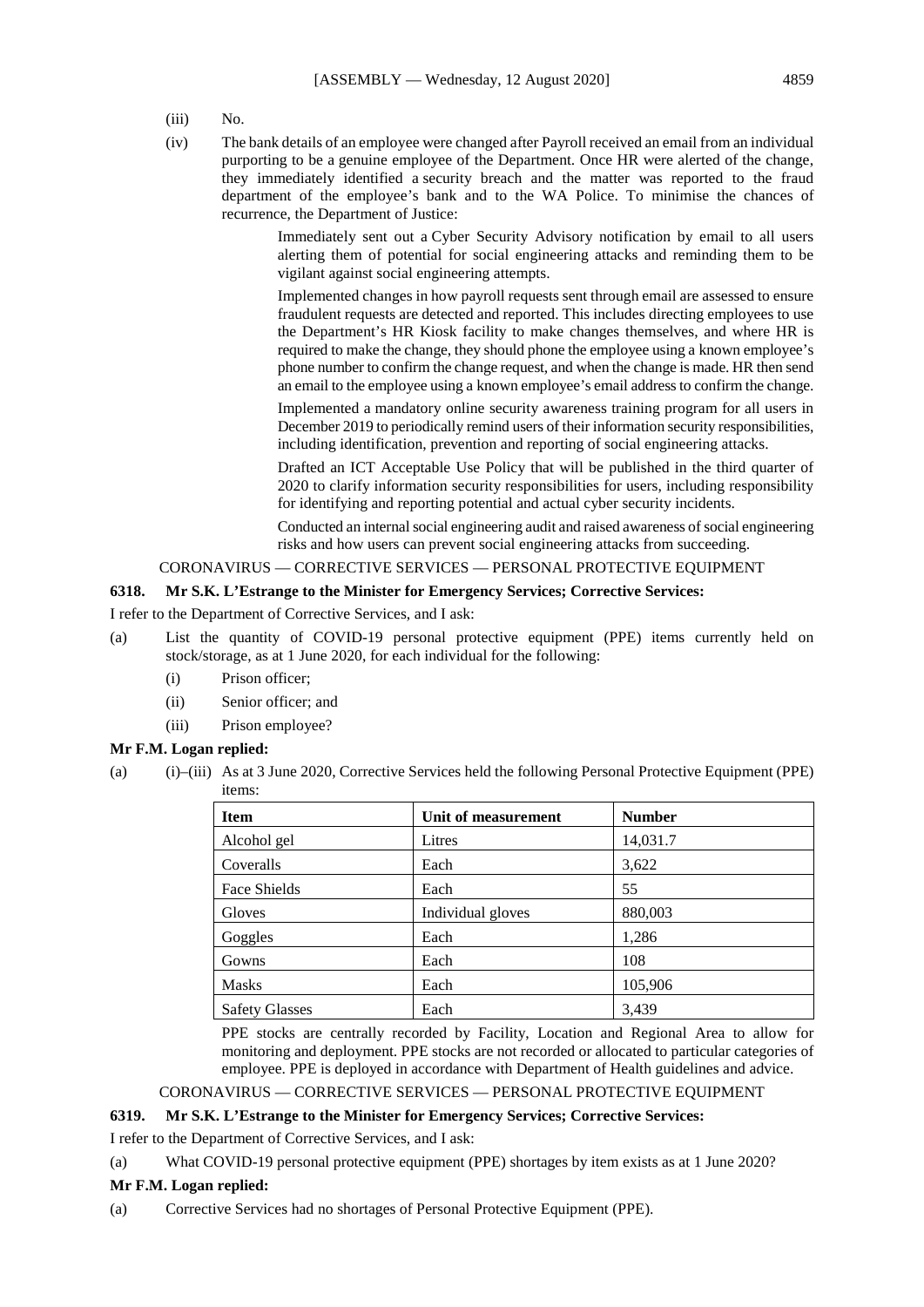# CORRECTIVE SERVICES — PRISON OFFICERS AND EMPLOYEES

# **6320. Mr S.K. L'Estrange to the Minister for Emergency Services; Corrective Services:**

I refer to the Department of Corrective Services, and I ask:

- (a) What professional qualified personnel shortages exist, by rank/trade for:
	- (i) Prison officer;
	- (ii) Senior officer; and
	- (iii) Prison employee?

# **Mr F.M. Logan replied:**

The following information is provided for all adult prisons within Corrective Services. The staffing level requirements reflects the positions required to manage a public prison population of 6415. The Department has a public prisoner population of 5257 (82% prison capacity). The Department has approximately 93% of all required positions for service delivery of a public prison population of 6415.

| <b>Occupational Group</b>            | FTE Vacancies @ 30 June 2020 for population of 6415 |
|--------------------------------------|-----------------------------------------------------|
| (i)                                  |                                                     |
| Prison Officer                       | $-112.1$                                            |
| (ii)                                 |                                                     |
| Principal Officer                    | $\overline{0}$                                      |
| Senior Officer                       | $-49$                                               |
| (iii)                                |                                                     |
| Vocational and Support Officer (VSO) | $-85$                                               |
| <b>Aboriginal Visitors</b>           | $-9$                                                |
| <b>Nurses</b>                        | $-25.1$                                             |
| <b>Medical Practitioners</b>         | $-6.65$                                             |
| Senior Public Service                | $-2$                                                |
| <b>Public Service General</b>        | $-31$                                               |
| Aboriginal Health Worker             | $-3$                                                |
| Counsellor                           | $-9$                                                |
| <b>Group Program Officers</b>        | $-4.6$                                              |
| Psychologists                        | $-1$                                                |
| <b>Total</b>                         | $-337.45$                                           |

Notes on data:

Prison Officer, Principal Officer and Senior Officer numbers are based on vacancies against the current Staffing Level Agreements (SLA) for 6415. Short and medium term vacancies that cannot be filled via redeployment are filled with overtime on an ad hoc basis.

The table does not include the 116 Prison Officer recruits undergoing, or soon to commence, training at the Academy as a part of the Department's continuous recruitment strategy.

A current VSO Recruitment Pool is being finalised which will significantly reduce the number of vacant VSO positions.

# MINISTER FOR EMERGENCY SERVICES — PORTFOLIOS — CYBERSECURITY BREACHES

## **6321. Mr S.K. L'Estrange to the Minister for Emergency Services; Corrective Services:**

I refer to each Department, Agency and Government Trading Enterprise within the Minister's portfolio of Emergency Services, and I ask:

(a) Were there any cybersecurity breaches to agency computer systems or servers in 2017;

- (b) If yes to (a), for each breach:
	- (i) When did the breach occur;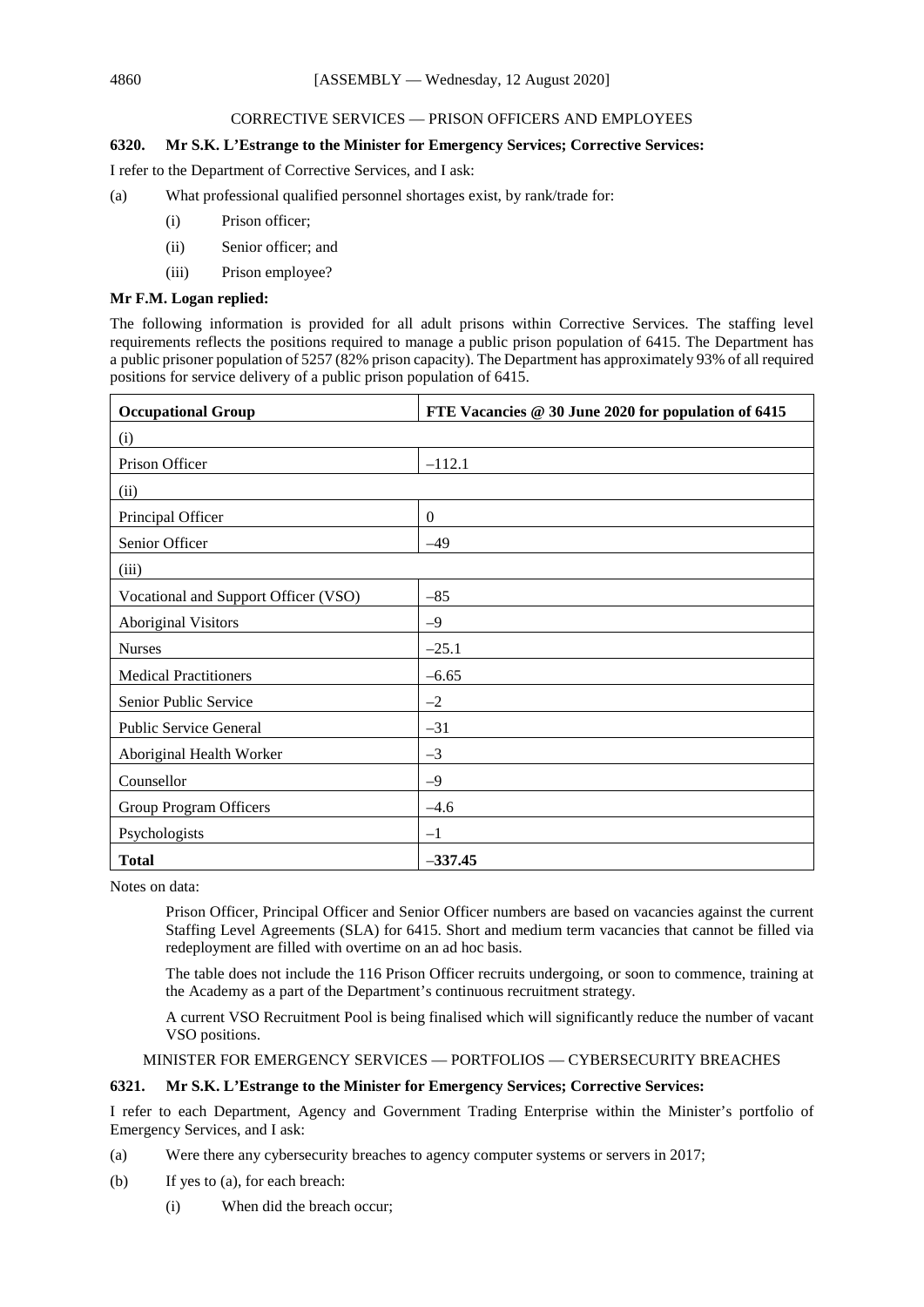- (ii) What entity was responsible for each breach and what was their suspected purpose;
- (iii) What information was compromised; and
- (iv) How did the breach occur and what action has been taken to stop a recurrence of this breach;
- (c) Were there any cybersecurity breaches to agency computer systems or servers in 2018;
- (d) If yes to (c), for each breach:
	- (i) When did the breach occur;
	- (ii) What entity was responsible for each breach and what was their suspected purpose;
	- (iii) What information was compromised; and
	- (iv) How did the breach occur and what action has been taken to stop a recurrence of this breach;
- (e) Were there any cybersecurity breaches to agency computer systems or servers in 2019; and
- (f) If yes to (e), for each breach:
	- (i) When did the breach occur;
	- (ii) What entity was responsible for each breach and what was their suspected purpose;
	- (iii) What information was compromised; and
	- (iv) How did the breach occur and what action has been taken to stop a recurrence of this breach?

### **Mr F.M. Logan replied:**

For the purpose of this response, DFES defines a security breach as a successful attempt by an attacker to gain unauthorised access to an organisation's computer systems.

- (a) In 2017 no known security breaches occurred to agency computer systems or servers.
- (b)  $(i)$ –(iv) Not applicable.
- (c) In 2018 four known security breaches occurred to agency computer systems or servers:
- (d)–(f) The State Government takes seriously any security breach or compromise of Agency data. DFES has implemented numerous cyber security enhancements consistent with the State Government's strengthening of cybersecurity, ICT performance and data sharing following the security breaches and continues to work towards improving cyber security capability. Since mid-2018 DFES has implemented an ongoing program of works to identify and mitigate risks to the confidentiality, integrity and availability of DFES information and systems.

In 2018 four known security breaches occurred to agency computer systems or servers.

Breach 1 – Email compromise

- (i) 8 October 2018
- (ii) Unknown
- (iii) Email account credentials for one account
- (iv) Suspect the user entered credentials into phishing website causing automated entry to their mailbox, resulting in spam/phishing emails being sent from a DFES mailbox. The user account credentials were reset.

### Breach 2 – Email compromise

- (i) 9 October 2018
- (ii) Unknown
- (iii) Email account credentials for one account
- (iv) Suspect the user entered credentials into phishing website causing automated entry to their mailbox, resulting in spam/phishing emails being sent from a DFES mailbox. The user account credentials were reset.

Breach 3 – Email compromise

- (i) 25 October 2018
- (ii) Unknown
- (iii) Email account credentials for one account
- (iv) Suspect the user entered credentials into phishing website causing automated entry to their mailbox, resulting in spam/phishing emails being sent from a DFES mailbox. The user account credentials were reset.